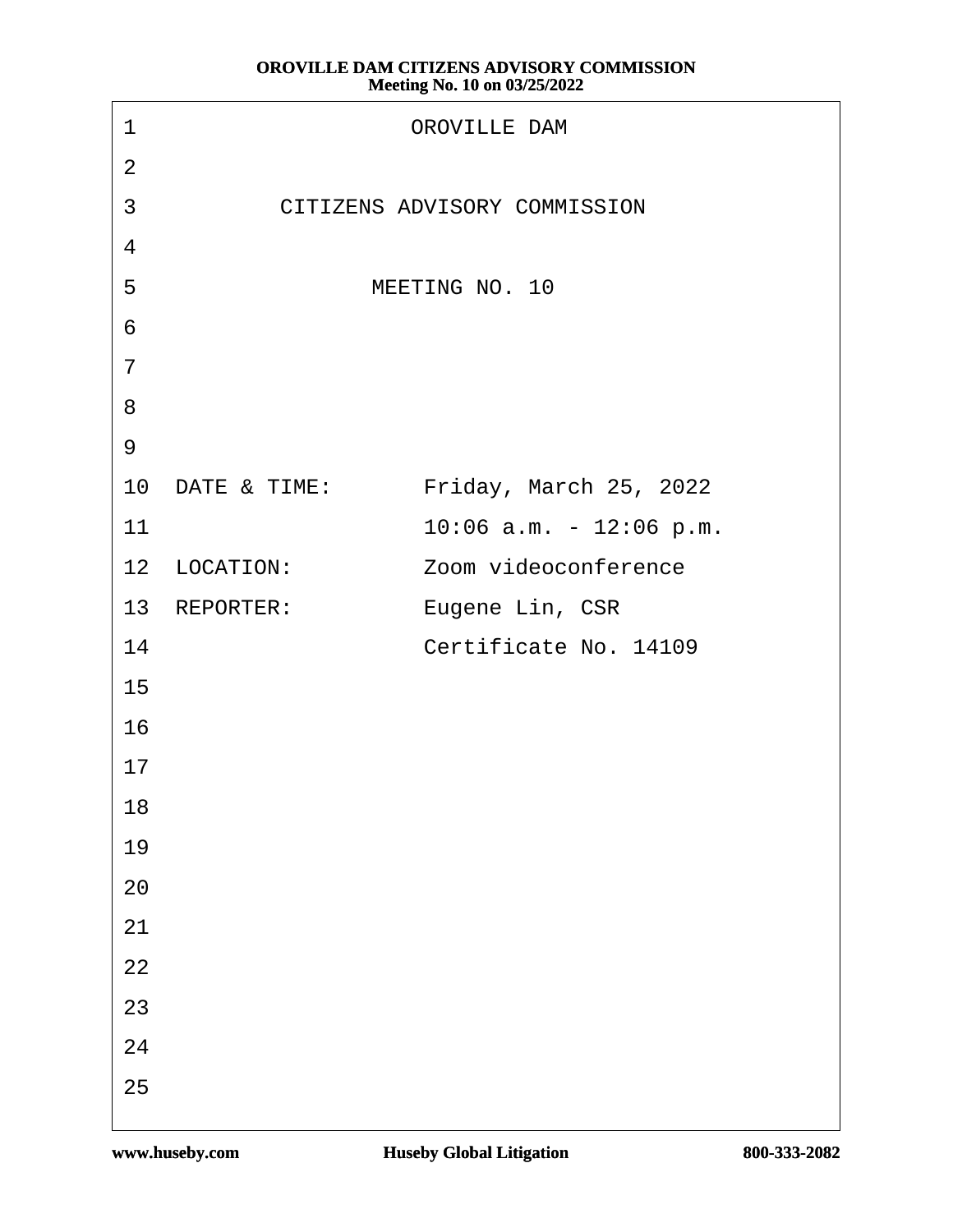| 1              | Meeting transcript of the Oroville Dam Citizens                 |
|----------------|-----------------------------------------------------------------|
| $\overline{2}$ | Advisory Commission Meeting, taken before Eugene Lin,           |
| 3              | CSR, a Certified Shorthand Reporter for the State of            |
| 4              | California, with principal office in the County of              |
| 5              | Orange, commencing on Friday, March 25, 2022, 10:06             |
| 6              | a.m., via Zoom videoconference.                                 |
| $\overline{7}$ |                                                                 |
| 8              | <b>ROLL CALL:</b>                                               |
| 9              | <b>Lieutenant Collins</b>                                       |
| 10             | <b>Supervisor Connelly</b><br><b>Supervisor Conant</b>          |
| 11             | <b>Secretary Crowfoot</b><br><b>Chief Deputy Director Curry</b> |
| 12             | <b>Supervisor Flores</b><br><b>Supervisor Fuhrer</b>            |
| 13             | Assemblyman Gallagher<br><b>Supervisor Kimmelshue</b>           |
| 14             | Deputy Licon<br><b>Captain Million</b>                          |
| 15             | <b>Director Nemeth</b><br><b>Senator Nielsen</b>                |
| 16             | <b>Councilmember Pittman</b><br><b>Mayor Reynolds</b>           |
| 17             | <b>Lieutenant Stokes</b><br><b>Superintendent Teague</b>        |
| 18             | <b>Supervisor Vasquez</b><br><b>Commissioner Northern</b>       |
| 19             |                                                                 |
| 20             |                                                                 |
| 21             |                                                                 |
| 22             |                                                                 |
| 23             |                                                                 |
| 24             |                                                                 |
| 25             |                                                                 |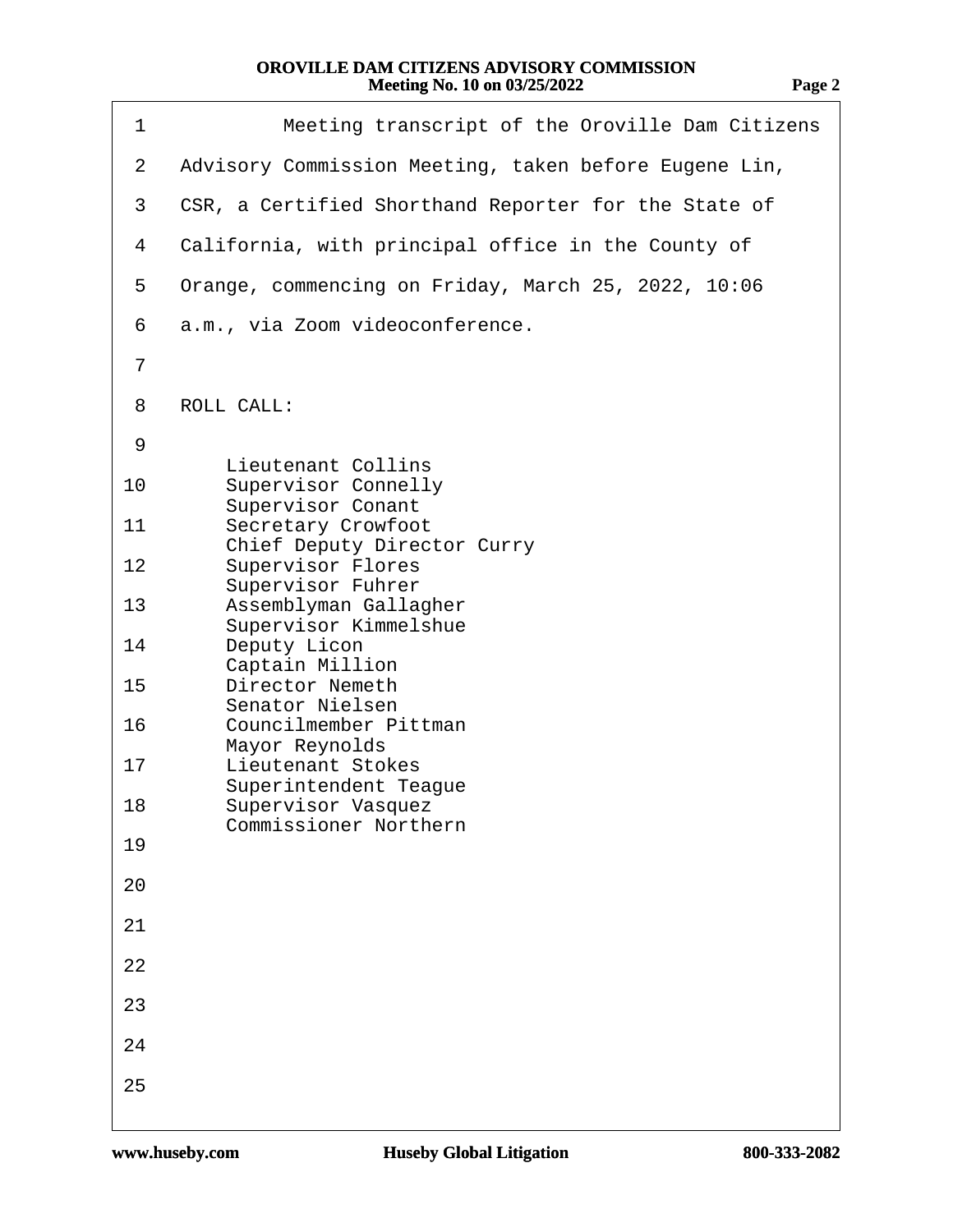$1 \quad \cdots \quad \cdots$ 2 MR. CROWFOOT: Great. Well, thanks so much all 3 for being here, both members of the commission, and 4 community members, members of the public. This is our 5 10th meeting of the Oroville Dam Citizens Advisory 6 Commission. 7 **8** As you recall, our first few handful of 8 meetings was in person, and then we had to shift to the 9 virtual format given the pandemic. I'm hopeful that our 10 next meeting in June, we'll be able to do in person. I 11 strongly prefer that, being actually around a table in 12 Oroville or nearby the Oroville community. So stay 13 tuned on that. But thanks for your ongoing patience on 14 Zoom in the meantime. 15 We have two hours for today's meeting. And I'm 16 going to respect everybody's time, and we'll conclude by 17 noon. We've got some good conversations queued up for 18 today. We'll have, as always, an update on action items 19 that we've identified in last meetings, the meetings 20 road map moving forward, and the commission report that 21 we owe the legislature. 22 We'll have an opportunity to hear from DWR on 23 the Palermo Tunnel and the piezometers which has been a 24 subject of questions in the past. We'll hear a 25 presentation on flood risk planning from Rune Storesund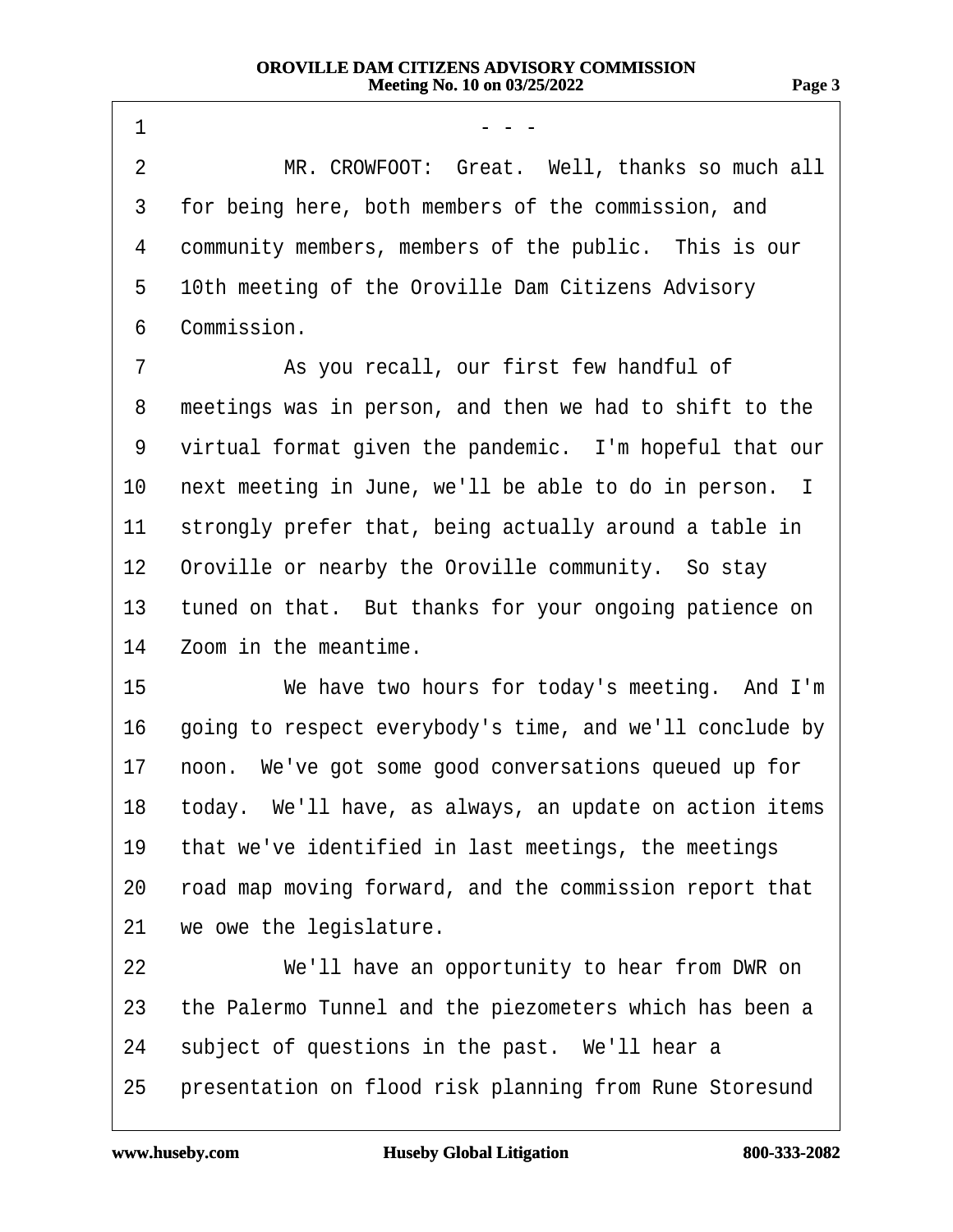| 1              | who is joining us today. And then we'll have                |
|----------------|-------------------------------------------------------------|
| $\overline{2}$ | presentations from CalOES, our Office of Emergency          |
| 3              | Services, and DWR, and our public safety partnerships.      |
| 4              | And then, as always, we'll conclude with an important       |
| 5              | time for public comment.                                    |
| 6              | Before we dive into today's agenda, I would                 |
| 7              | like to note or observe that these public meetings don't    |
| 8              | always allow the time for a deep dive on some issues        |
| 9              | that are of great priority to members of the commission.    |
| 10             | Given that, we have organized on April 22nd a three-hour    |
| 11             | technical workshop on flood safety really focused for       |
| 12             | stakeholders on doing a deep dive on the safety aspects     |
| 13             | of Oroville and the efforts on flood safety.                |
| 14             | So again, that's going to be on April 22nd,                 |
| 15             | just about a month from now. And everybody on the           |
| 16             | commission will get notice of that if you haven't           |
| 17             | already. And then that will be on the website. And          |
|                | 18 we'll make sure that that's well-known in the community. |
| 19             | And there will be an opportunity to do a deeper dive.       |
| 20             | Rune is going to be providing a 10-minute summary of his    |
| 21             | work today. And I know he and others are going to           |
| 22             | really benefit from the opportunity to go deeper on that    |
| 23             | technical workshop.                                         |
| 24             | The workshop is going to be open to the public,             |
| 25             | and more details next week on the commission website        |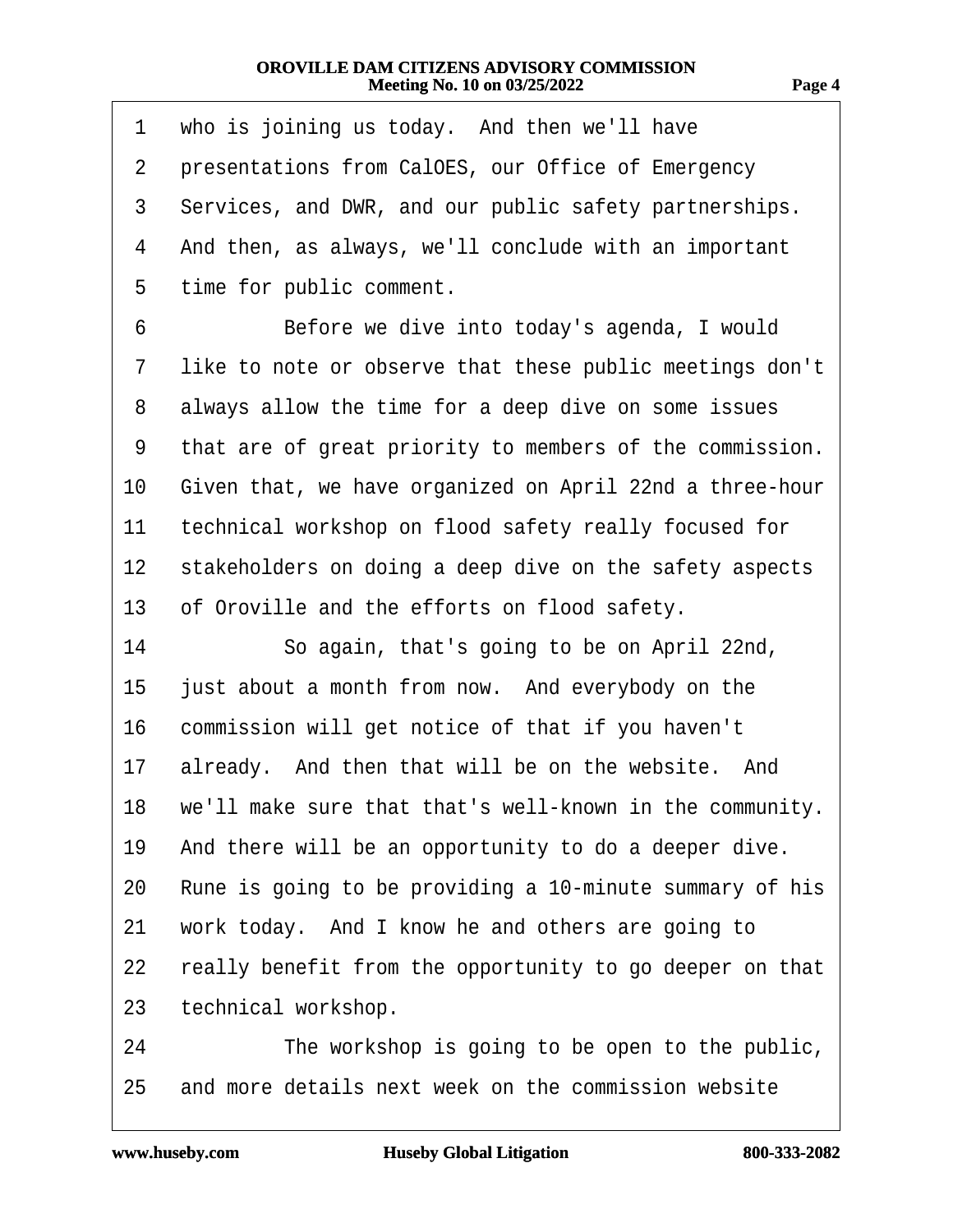1 about that. And then we'll actually receive a briefing

| $\mathbf{2}$    | in the summary meeting on the discussion that took place  |
|-----------------|-----------------------------------------------------------|
| 3               | at that workshop.                                         |
| 4               | At this time, I want to give Karla Nemeth, our            |
| 5               | Director of the Department of Water Resources, an         |
| 6               | opportunity to talk about Oroville and, specifically,     |
| 7               | water supply and the drought. But as always, I want to    |
| 8               | give an opportunity for Senator Nielsen and Assemblyman   |
| 9               | Gallagher to share their thoughts that they have.         |
| 10              | As we talked about in the past, frankly, we're            |
| 11              | here because they stepped up and created this commission  |
| 12 <sub>2</sub> | to ensure that we were paying attention to these          |
| 13              | communities' concerns. So always want to get them on      |
| 14              | this platform to help frame the discussion today.         |
| 15              | So why don't we move to Senator Nielsen first.            |
| 16              | MR. NIELSEN: Well, first off, Secretary and               |
| 17              | Director Nemeth, I want to thank you both. This has       |
|                 | 18 turned out that the legislation and the commission far |
| 19              | exceeded my expectations and I believe yours as well.     |
| 20              | It's built, as you know, on a plan I did way back in the  |
| 21              | mid '80s, the Sacramento River Conservation Forum. This   |
| 22              | forum is the same, but it's been extraordinarily          |
| 23              | successful in keeping people involved and informed. And   |
| 24              | I'm delighted and very appreciative of your leadership    |
|                 | 25 Mr. Secretary and Nemeth.                              |
|                 |                                                           |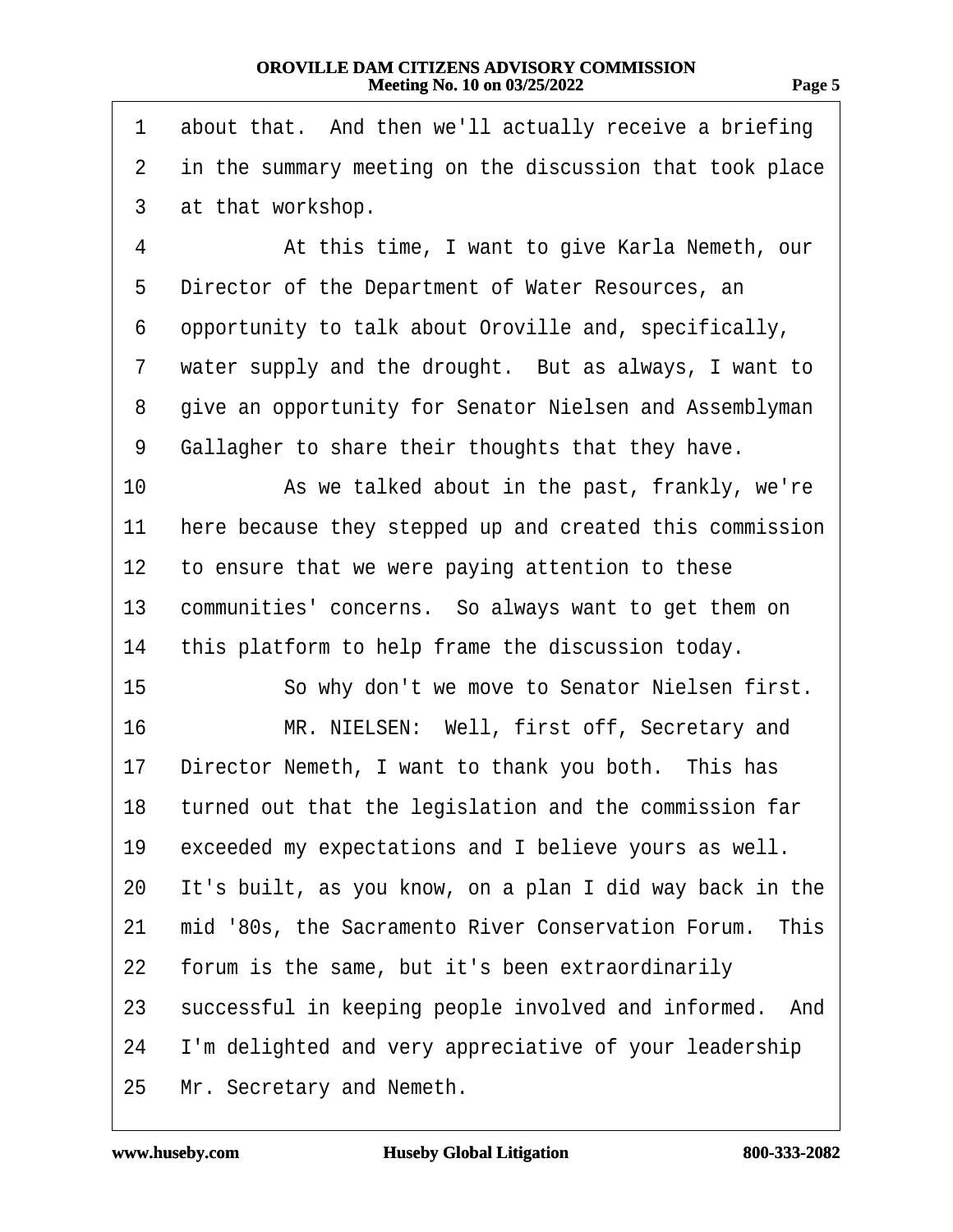| . .<br>٠ |  |
|----------|--|
|----------|--|

| 1              | MR. CROWFOOT: Thank you so much Mr. Nielsen.               |
|----------------|------------------------------------------------------------|
| $\overline{2}$ | MR. NIELSEN: Yeah, welcome everybody. And I                |
| 3              | just want to thank everybody for the continued             |
| 4              | participation in the commission.                           |
| 5              | I've heard that there is community involvement.            |
| 6              | And it is such an important part of our water supply and   |
| $\overline{7}$ | flood control for the region and for the entire state as   |
| 8              | we all know. And so I am looking forward to the            |
| 9              | discussion today. I appreciate the deeper dive on the      |
| 10             | flood control aspects, technical aspects. And I think      |
| 11             | that will be a good -- and I thank the deputy -- I'm       |
|                | 12 sorry -- the secretary for setting that up. And I think |
| 13             | that will be really beneficial as we look at how we are    |
| 14             | comprehensively providing for the greater protection of    |
|                | 15 the region.                                             |
| 16             | And so looking forward to the presentations                |
|                | 17 today. And thank you all for joining.                   |
| 18             | MR. CROWFOOT: Thank you. So I want to turn to              |
| 19             | Director Nemeth now.                                       |
| 20             | And if you would, Karla, can you give us an                |
| 21             | update in sort of real time around Oroville, and how       |
| 22             | it's being used, and what the drought conditions are,      |
| 23             | and what the community members should be aware of as it    |
| 24             | relates to the reservoir and dam given the current         |
| 25             | conditions.                                                |

Г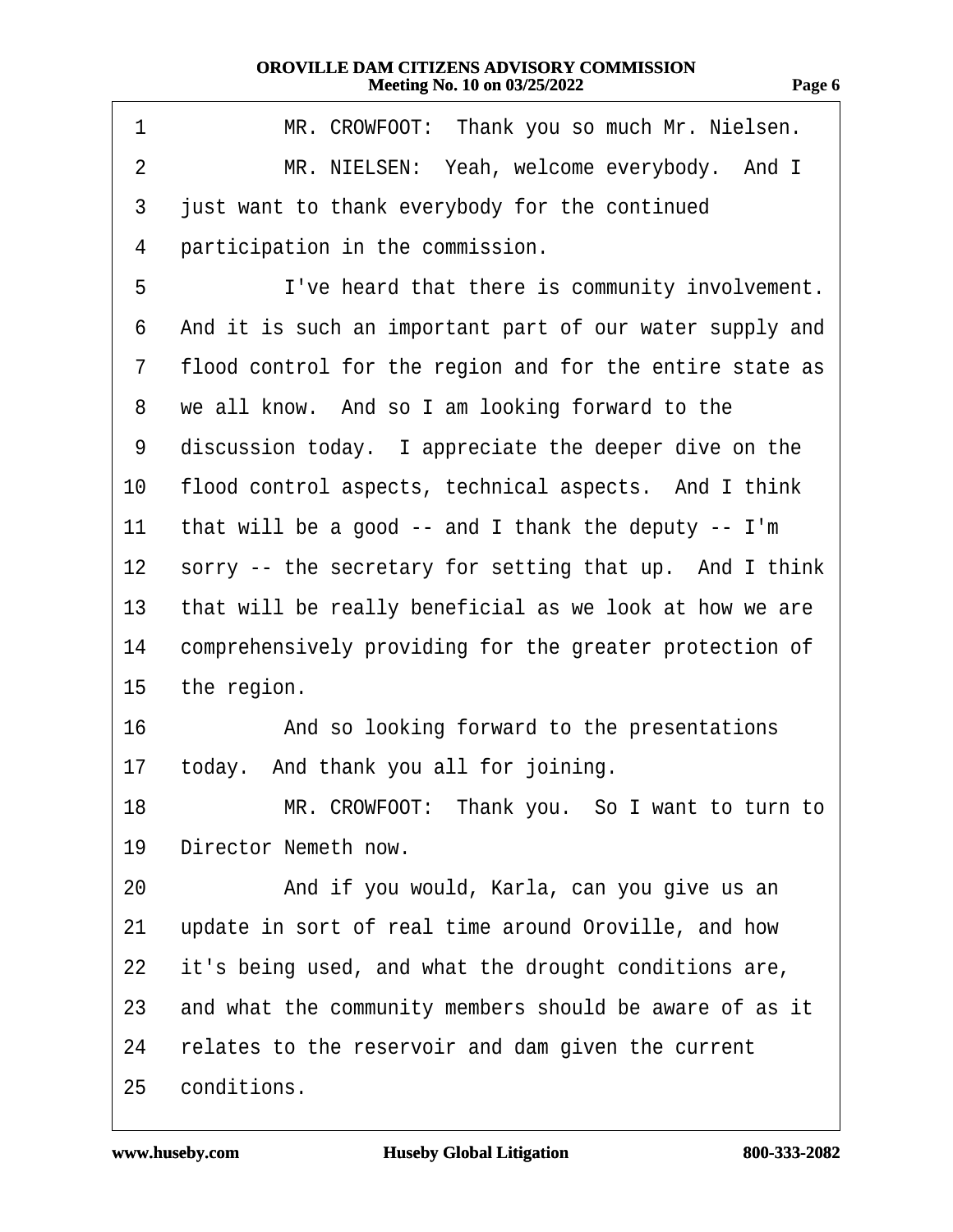| 1  | MS. NEMETH: Definitely.                                  |
|----|----------------------------------------------------------|
| 2  | Good morning everyone. It's good to be with my           |
| 3  | fellow commissioners and members of the public. I don't  |
| 4  | think I need to tell you that we are experiencing        |
| 5  | extremely dry conditions this year. We had that          |
| 6  | record-setting December even in the Feather watershed.   |
| 7  | But that basically rolled right into a record-dry        |
| 8  | January, February, and now March.                        |
| 9  | That is also accompanied by very high ambient            |
| 10 | air temperatures, which is one of the things we learned  |
| 11 | last year is the really important effect that            |
| 12 | higher-than-average ambient air temperatures have on our |
| 13 | snowmelt and how that does or does not translate into    |
| 14 | runoff into rivers, streams, and reservoirs. So we are   |
| 15 | very much back in drought planning.                      |
| 16 | As of Wednesday of this week, Lake Oroville was          |
| 17 | at 46 percent of total capacity, which is just about     |
|    | 18 67 percent of its historical average for this time of |
| 19 | year. I would also say, to me, one of the very wake-up   |
| 20 | call stats, I should say, about Oroville this year is    |
| 21 | that we actually believe that inflow into the reservoir  |
| 22 | will probably have peaked in February, which has never   |
| 23 | occurred before. And that is an outcome of these very    |
| 24 | dry conditions.                                          |
| 25 | As you know, we usually see those inflow                 |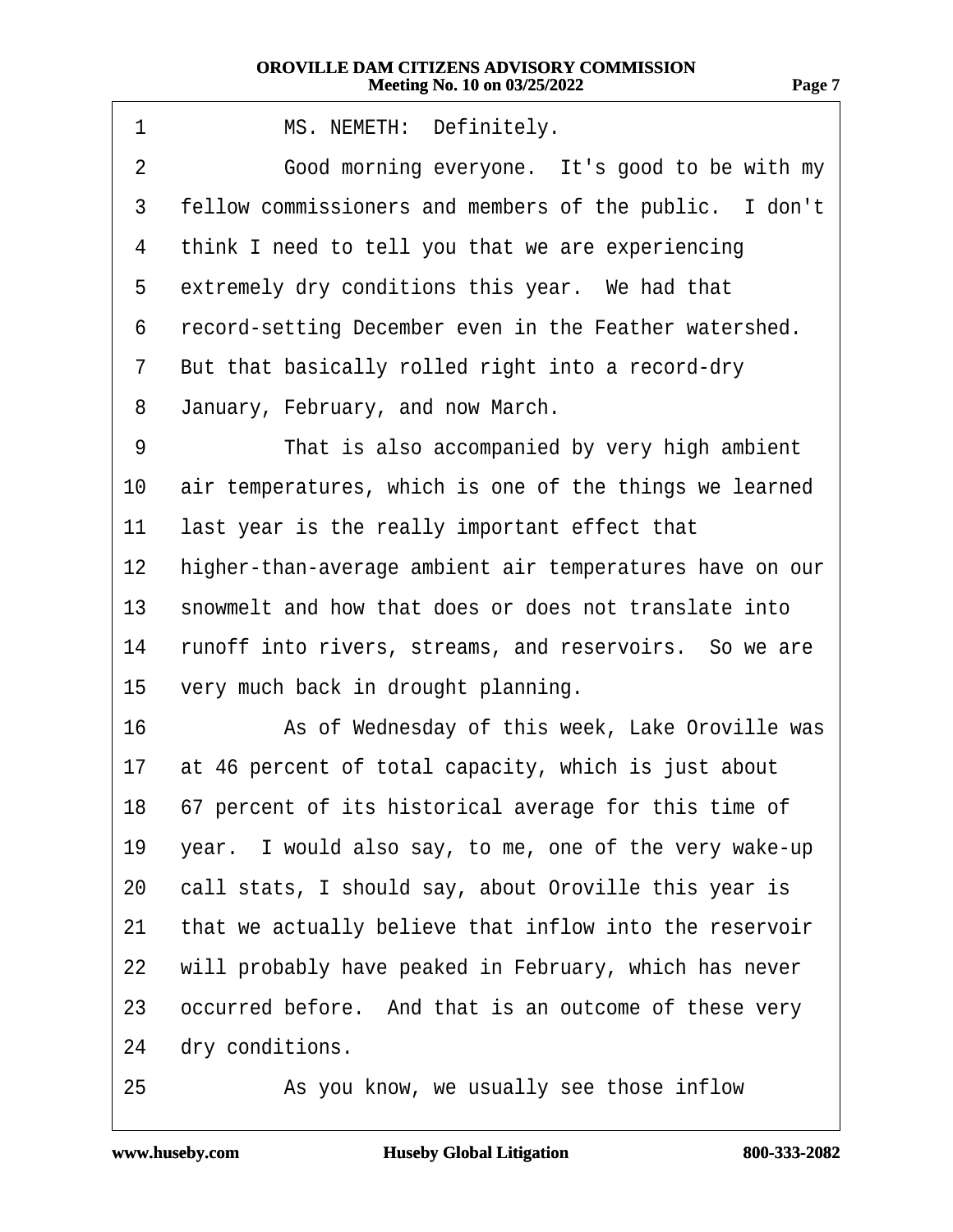| 1               | conditions rise and rise throughout the spring as        |
|-----------------|----------------------------------------------------------|
| 2               | snowmelt occurs at a more attenuated pace. That is not   |
| 3               | the case this year.                                      |
| 4               | So there's quite a bit that the department is            |
| 5               | doing to keep as much water in the reservoir as we can   |
| 6               | to plan for the potential for a dry year next year. So   |
| 7               | our overall priorities for the reservoir are health and  |
| 8               | safety needs including, and in particular, health and    |
| 9               | safety needs for some of our surrounding communities     |
| 10              | like Yuba City, and others, and Plumas County. But       |
| 11              | also, dealing with what we need to do to protect such    |
| 12 <sub>2</sub> | critical threshold needs for endangered species and then |
| 13              | meet our settlement contractor needs here in the         |
| 14              | community. That's our river settlement contractors.      |
| 15              | So to do all of that, the department has sought          |
| 16              | from the Water Resources Control Board a permit to relax |
| 17              | some of the water quality standards downstream of        |
| 18              | Oroville. And we are also putting in our drought         |
| 19              | emergency barrier, which is something that we did last   |
| 20              | year as well. So when it gets this dry, how we manage    |
| 21              | the system is to limit our need to release water from    |
| 22              | Oroville, to repel salinity in the Delta by using a      |
| 23              | physical barrier in the Delta, and then relaxing certain |
| 24              | water quality standards in the western part of the       |
| 25              | Delta. That's what helps us keep as much water in        |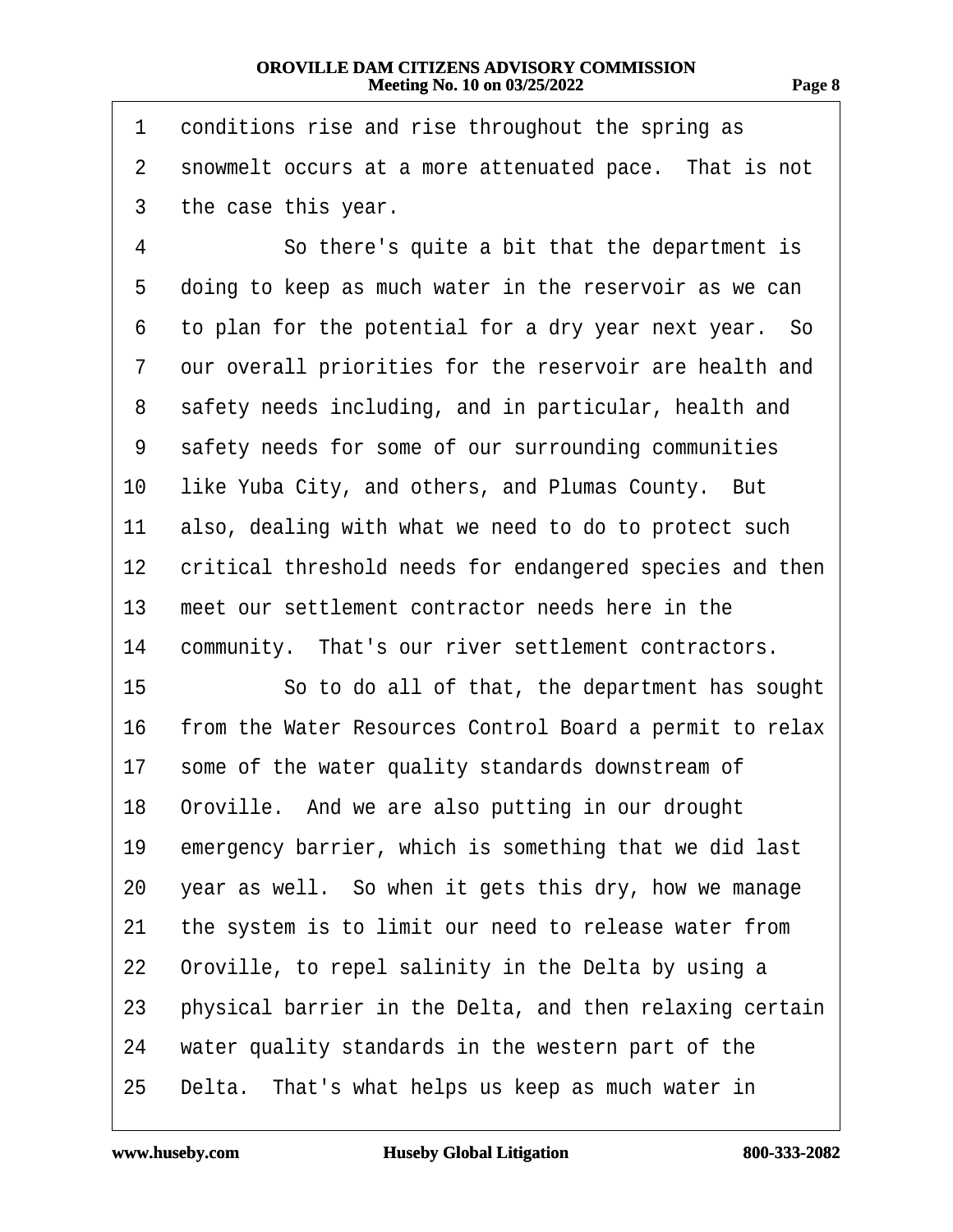1 Oroville as we can. 2 I want to be really clear that the department 3 has also reduced our allocation to our State Water 4 Project contractors from 15 percent in January to 5 5 percent now. Again, that 5 percent will largely be 6 met by stored water in San Luis Reservoir, not water 7 that we have up in Oroville. 8 Overall, our goal is to maintain the lake at 9 860,000 acre-feet of water for end-of-year storage in 10 September. And we are going to be working with all of 11 our partners along the Feather River to understand the 12 availability of their water supplies this year. That's 13 something that we make a determination on by middle of 14 April. 15 • **And we're going to be managing locally in the** 16 basin for multiple purposes, doing what we can to 17 provide water supply to those senior water rights 18 holders, ensuring that how we use these limited supplies 19 which can also support water formed in the system as you 20 all know. That's an important part of the Pacific 21 Flyway. 22 **8 22** And we're going to be taking this year as 23 really on a week-by-week basis working with our 24 colleagues at the Water Board, water usage in the system 25 to continue to track what water is coming into Oroville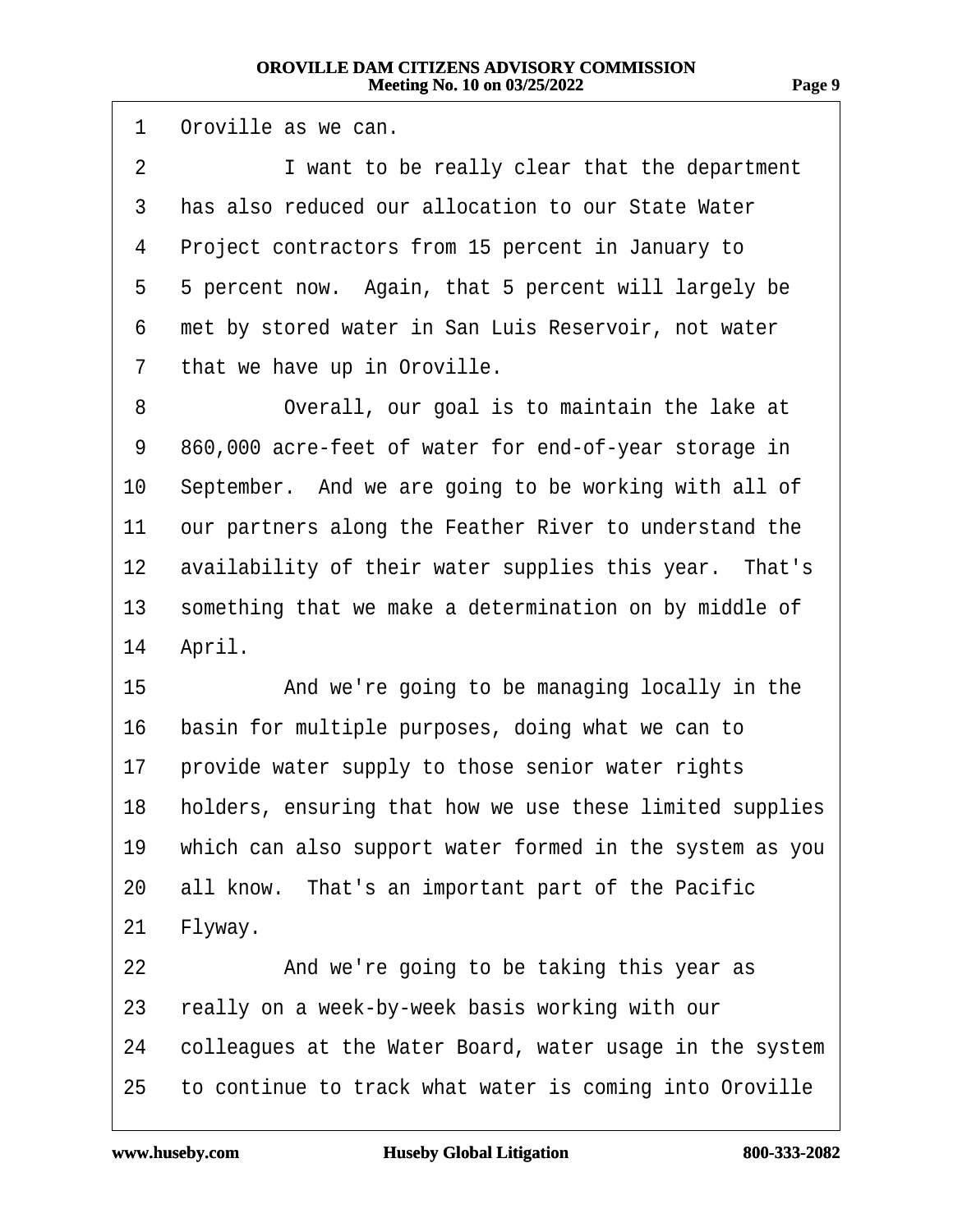| чое | I<br>ı |
|-----|--------|
|     |        |

| 1               | as inflow, and ensuring that it meets our expectations.   |
|-----------------|-----------------------------------------------------------|
| $\overline{2}$  | And when it doesn't, making adjustments in real time.     |
| 3               | And then lastly, Secretary, I'll add that we              |
| 4               | did institute this year some new ways of forecasting how  |
| 5               | snowpack turns into runoff into rivers, streams, and      |
| 6               | reservoirs. As you may know, we have snow sensors that    |
| 7               | go up the Feather watershed.                              |
| 8               | This year, in addition to that, we did aerial             |
| 9               | snow observatories. That's when we fly over the           |
| 10              | watershed and can measure in 3-meter grids the snow       |
| 11              | water content all the way up the slopes of the Sierra     |
| 12 <sub>2</sub> | Nevada. That's going to be really important for           |
| 13              | California, not just in the Feather watershed, but to     |
| 14              | improve our accuracy over time when we know that given    |
| 15              | the changing climate, we anticipate snowpack to recede    |
| 16              | up the slope.                                             |
| 17              | And so we need to be ready with our                       |
|                 | 18 instrumentation that can capture further up the Sierra |
| 19              | Nevada what the snow water content is so that we can      |
| 20              | prepare everyone for water availability for that year.    |
| 21              | So that's something new that we did this year. And we     |
| 22              | are looking at different ways with a lot of our partner   |
| 23              | agencies.                                                 |
| 24              | This is not a California-specific challenge.              |
| 25              | We have drought in the west side. And there's a lot of    |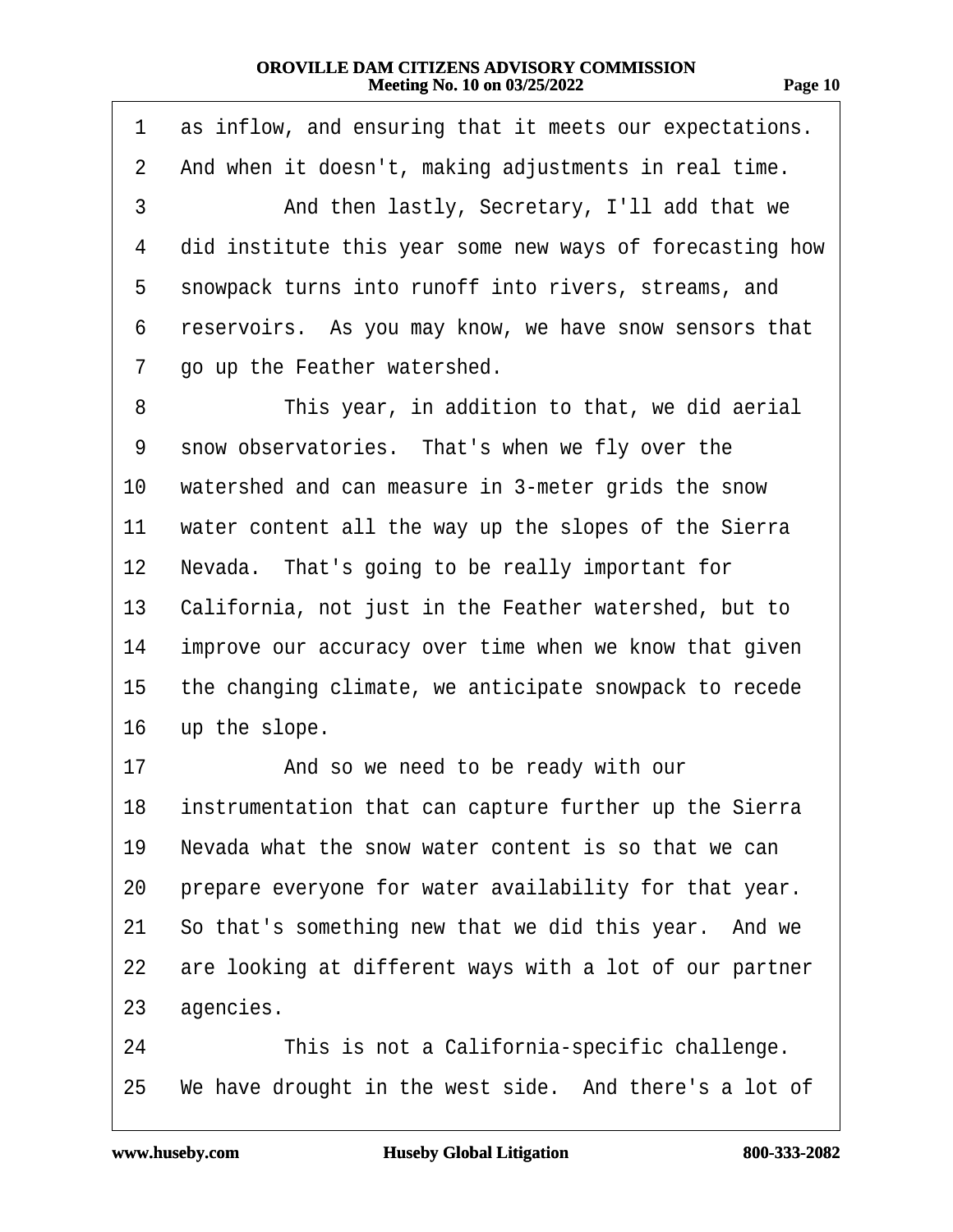| m<br>г.<br>.,<br>н |  |
|--------------------|--|
|                    |  |

| 1              | important work happening to improve forecasting with our |
|----------------|----------------------------------------------------------|
| $\overline{2}$ | federal partner at the Bureau of Reclamation, U.S.       |
| 3              | Geological Survey, and NASA, and other entities. And we  |
| 4              | look forward to continuing to update this group around   |
| 5              | these really important improvements to water supply      |
| 6              | forecasting.                                             |
| 7              | MR. CROWFOOT: Thanks so much Director Nemeth.            |
| 8              | I would like to give an opportunity to                   |
| 9              | commissioners who have questions about Karla's overview. |
| 10             | Feel free to raise your hand if you're interested in     |
| 11             | asking any questions or sharing observations on her      |
| 12             | report. And if you're on the phone, you can simply       |
| 13             | speak up.                                                |
| 14             | MR. CONNELLY: Can you hear me? Can you guys              |
| 15             | hear me?                                                 |
| 16             | MR. CROWFOOT: I can hear you very vaguely.               |
| 17             | So if you share your thought or your question,           |
|                | 18 then I can repeat it.                                 |
| 19             | MR. CONNELLY: All right. First off, I really             |
| 20             | appreciate having the meetings and so forth.             |
| 21             | But would you consider, in the future, if the            |
| 22             | Secretary, and Director, and the Senator, and            |
| 23             | Assemblymen have to leave, leaving the facilitator and   |
| 24             | staff -- this is for future consideration, not this      |
| 25             | meeting -- so we can stay after, a half hour to an hour, |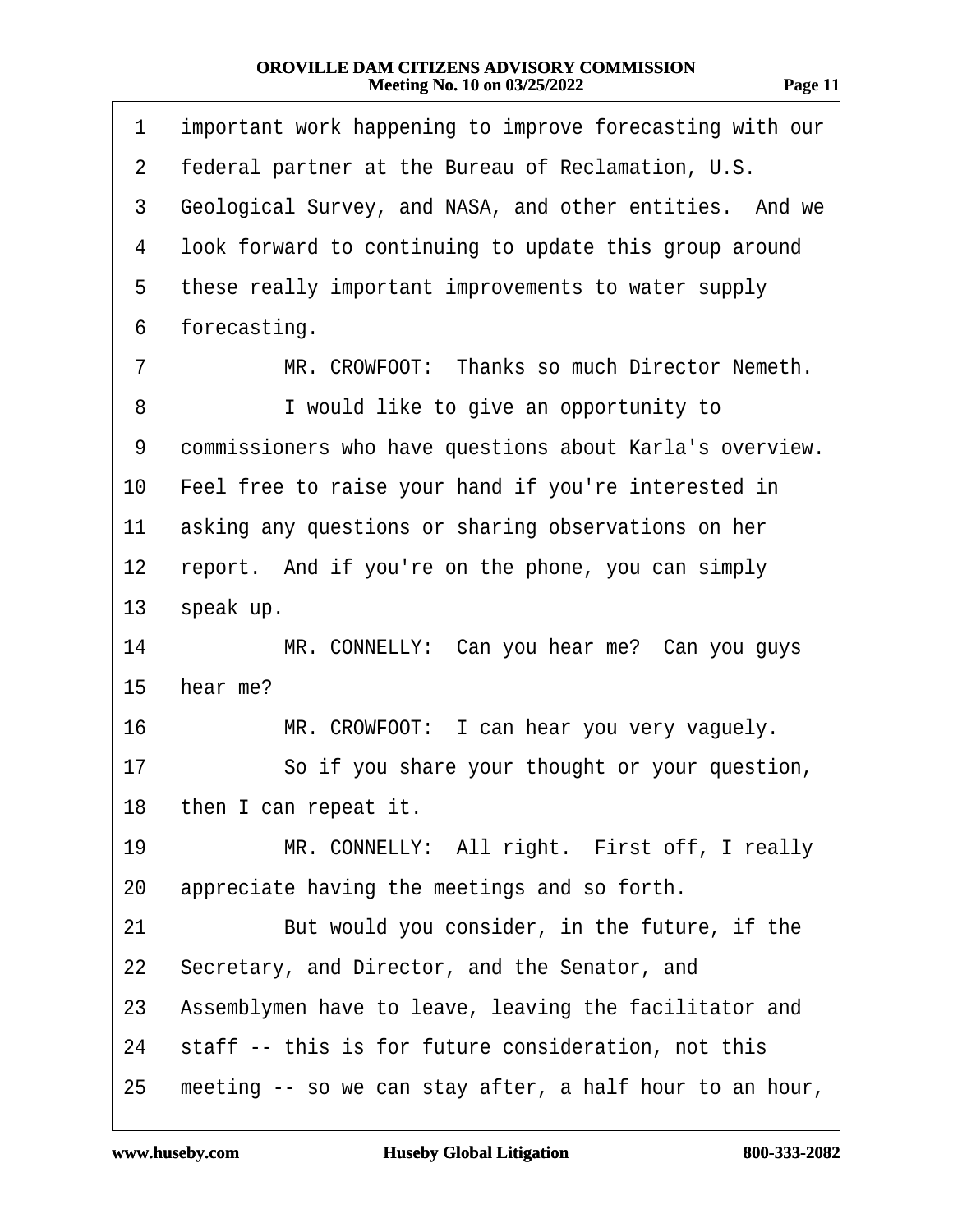| 1              | if we have unfinished business?                          |
|----------------|----------------------------------------------------------|
| $\overline{2}$ | The next thing is: Reading old documents, I              |
| 3              | saw a proposal to share the salinity problem with the    |
| 4              | federal facilities. So there's some sort of drawdown     |
| 5              | with parity which impacts local recreation and the       |
| 6              | operations. I still think that's worthy of               |
| 7              | considerations.                                          |
| 8              | Those are the couple of thoughts I had. Thank            |
| 9              | you for the report. And I really appreciate that we're   |
| 10             | getting into this century on weather forecast and        |
| 11             | snowmelt. Thank you.                                     |
| 12             | MR. CROWFOOT: Thanks so much.                            |
| 13             | So Supervisor Connelly, his first suggestion is          |
| 14             | for us to consider the possibility that a facilitator,   |
| 15             | like Nick, could continue a meeting beyond sort of the   |
| 16             | end time if there's unfinished business or ongoing       |
| 17             | discussion if indeed the elected and appointed officials |
| 18.            | need to leave. So that's a suggestion we'll need to      |
| 19             | respond to.                                              |
| 20             | And I think the supervisor was talking about             |
| 21             | the discussion that had happened around the -- Karla,    |
| 22             | did you hear that? -- working with the state and Federal |
| 23             | Government on salinity control and, I think, as I heard  |
| 24             | it, its impacts on recreation and other community        |
| 25             | amenities.                                               |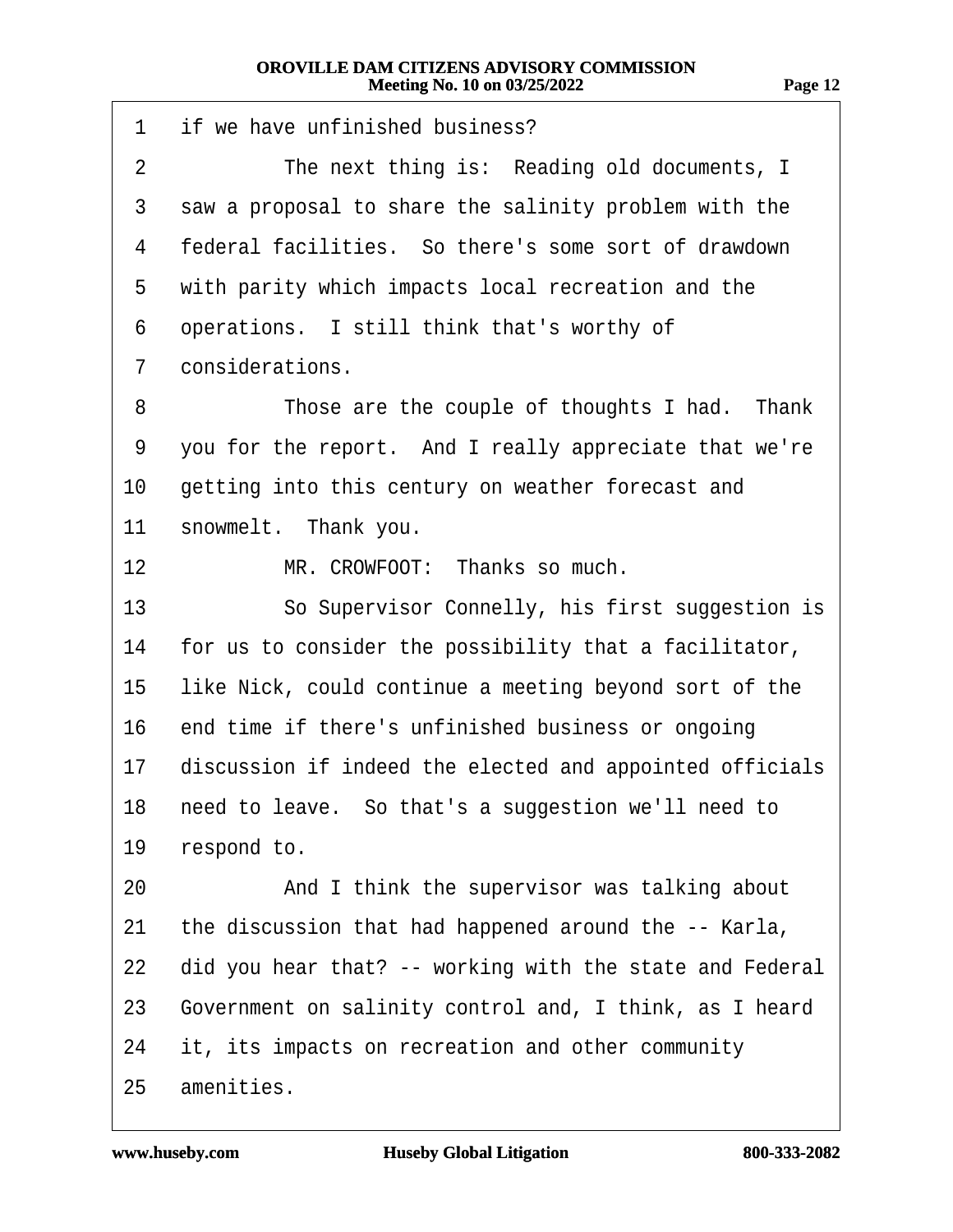| ı<br>77<br>п<br>., |  |
|--------------------|--|
|                    |  |

| 1              | MS. NEMETH: Yeah, so that's a good question              |
|----------------|----------------------------------------------------------|
| $\overline{2}$ | Supervisor. And for clarity, DWR does partner with       |
| 3              | Reclamation on managing for salinity control.            |
| 4              | This year, Reclamation will be really using the          |
| 5              | Folsom Reservoir for their connections to salinity       |
| 6              | management. And that's because that watershed also got   |
| 7              | more of the December storms like the Feather and the     |
| 8              | Yuba watershed. The area that did not get that big slug  |
| 9              | of weather in December was the Sacramento River          |
| 10             | watershed and up behind Shasta.                          |
| 11             | So Shasta is in a critical condition. They've            |
| 12             | been in a critical condition all year. That reservoir    |
| 13             | is not in a position and has not been -- we have not     |
| 14             | been using that reservoir jointly to repel salinity in   |
| 15             | the Delta which is why getting that barrier in place is  |
| 16             | really important as is this urgency change request that  |
| 17             | we have in front of the Water Board that will provide    |
| 18             | some relief to Oroville so that we can do the best we    |
| 19             | can to maintain recreational amenities as long as we can |
| 20             | in the reservoir.                                        |
| 21             | And that's where things sit. You know, I know            |
| 22             | this isn't great comfort for folks. But when we do have  |
| 23             | these dry conditions, it does give us an opportunity --  |
| 24             | and I'll check with my team and I can report at our next |
| 25             | meeting -- if there's ways in which we can accelerate    |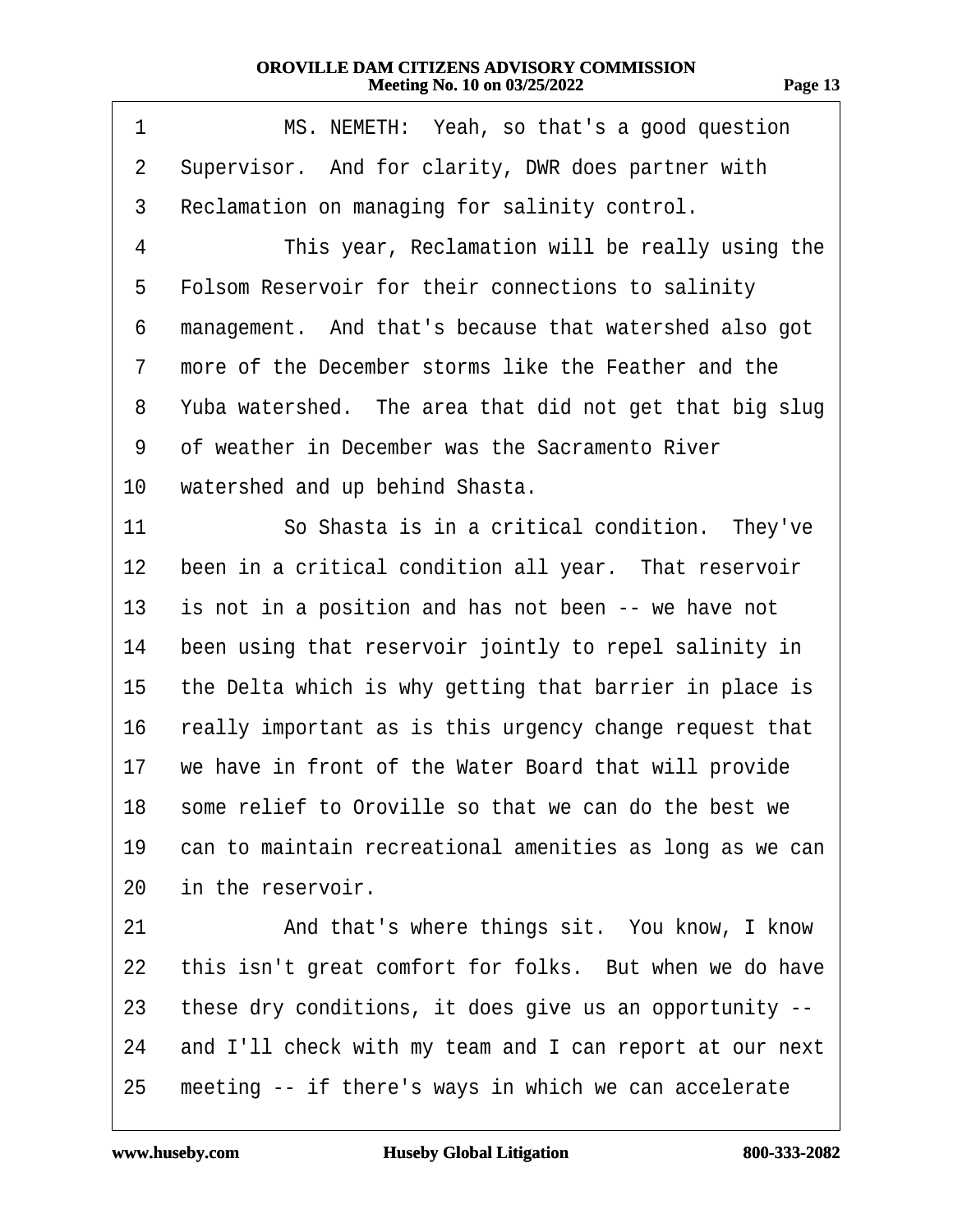| 1              | projects because of the low lake levels. You know, that   |
|----------------|-----------------------------------------------------------|
| $\overline{2}$ | there is a small opportunity in there when it's so dry.   |
| 3              | And we will look to take advantage of that                |
| 4              | because we know we are going to get rain again in         |
| 5              | California. And if we can have those recreational         |
| 6              | amenities in place and those improvements in place,       |
| 7              | that's really good for everybody.                         |
| 8              | MR. CONNELLY: Thank you.                                  |
| 9              | MR. CROWFOOT: Thank you. Thank you for the                |
| 10             | suggestions and questions Supervisor.                     |
| 11             | Seeing no other hands, let's move to Nick who             |
| 12             | is going to give us an update on some of the key kind of  |
| 13             | action items and points of accounting in the last         |
| 14             | meeting. It's a really important thing that we do in      |
| 15             | the meeting so we make sure that this conversation isn't  |
| 16             | just discussion that then doesn't lead to anything else.  |
| 17             | So Nick, why don't you give us your update.               |
| 18             | MR. NIELSEN: Let me jump in real quick because            |
| 19             | it fits right into Karla's comments.                      |
| 20             | I want to thank DWR and the Water Commission.             |
| 21             | Finally, there is some movement on Sites. That's kind     |
| 22             | of a long-term thing for our water needs in California.   |
| 23             | But finally, with the commission apportioning some of     |
| 24             | the bond money and a substantial commitment of federal    |
| 25             | funding, \$2.5 billion I think, that is going to begin to |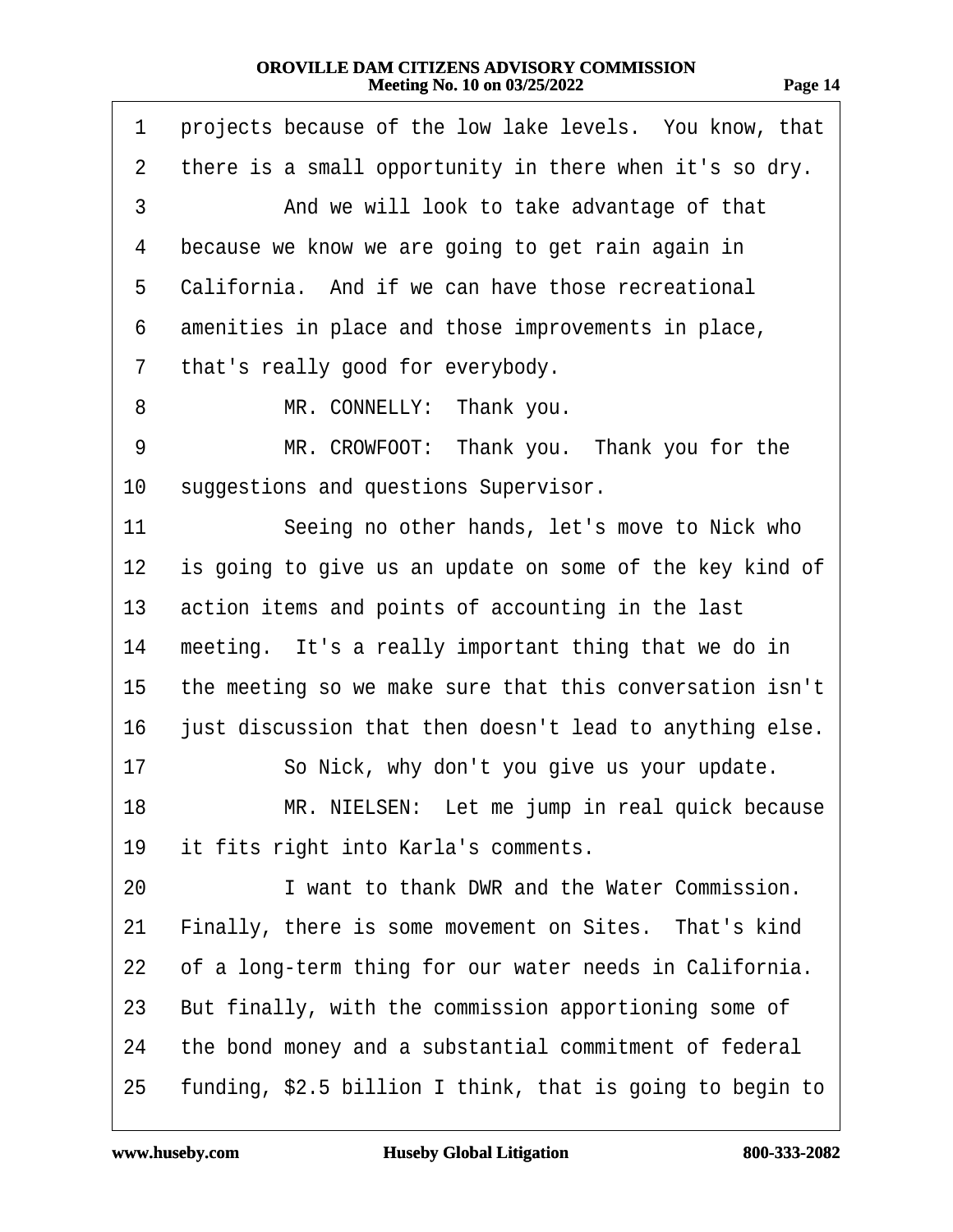|--|--|

| move. And I'm frankly surprised and delighted by that.<br>1               |
|---------------------------------------------------------------------------|
| But for the 10-year plan, that's significant.<br>$\overline{2}$           |
| 3<br>Thank you.                                                           |
| $\overline{4}$<br>MR. CROWFOOT: Well, thank you Senator. And              |
| you've been a really strong voice on moving forward on<br>5               |
| that. And so appreciate those comments.<br>6                              |
| And for those that don't know, a big<br>7                                 |
| advancement for the project, even in the last few days<br>8               |
| as the Senator noted, that the U.S. EPA is providing a<br>9               |
| loan of over \$2 billion to the project to help<br>10                     |
| facilitate it. And that plus funding from the state is<br>11              |
| really a really, really big step forward. So more work<br>12 <sub>2</sub> |
| 13<br>to come.                                                            |
| But definitely recognize the urgency that<br>14                           |
| you're bringing to actually getting more smart supply<br>15               |
| online.<br>16                                                             |
| Over to you Nick.<br>17                                                   |
| MR. SAFFOLD: Great. Thank you Secretary.<br>18                            |
| 19<br>James, let's go to the next slide.                                  |
| And just as a reminder to everyone, all meeting<br>20                     |
| materials, transcripts, and the meeting summary notes<br>21               |
| are posted online on the commission website.<br>22                        |
| 23<br>Yeah, so I'm just going to briefly provide a                        |
| few updates on our "Action Items," our meeting road map,<br>24            |
| and then the commission report. Let's see here. Okay.<br>25               |
|                                                                           |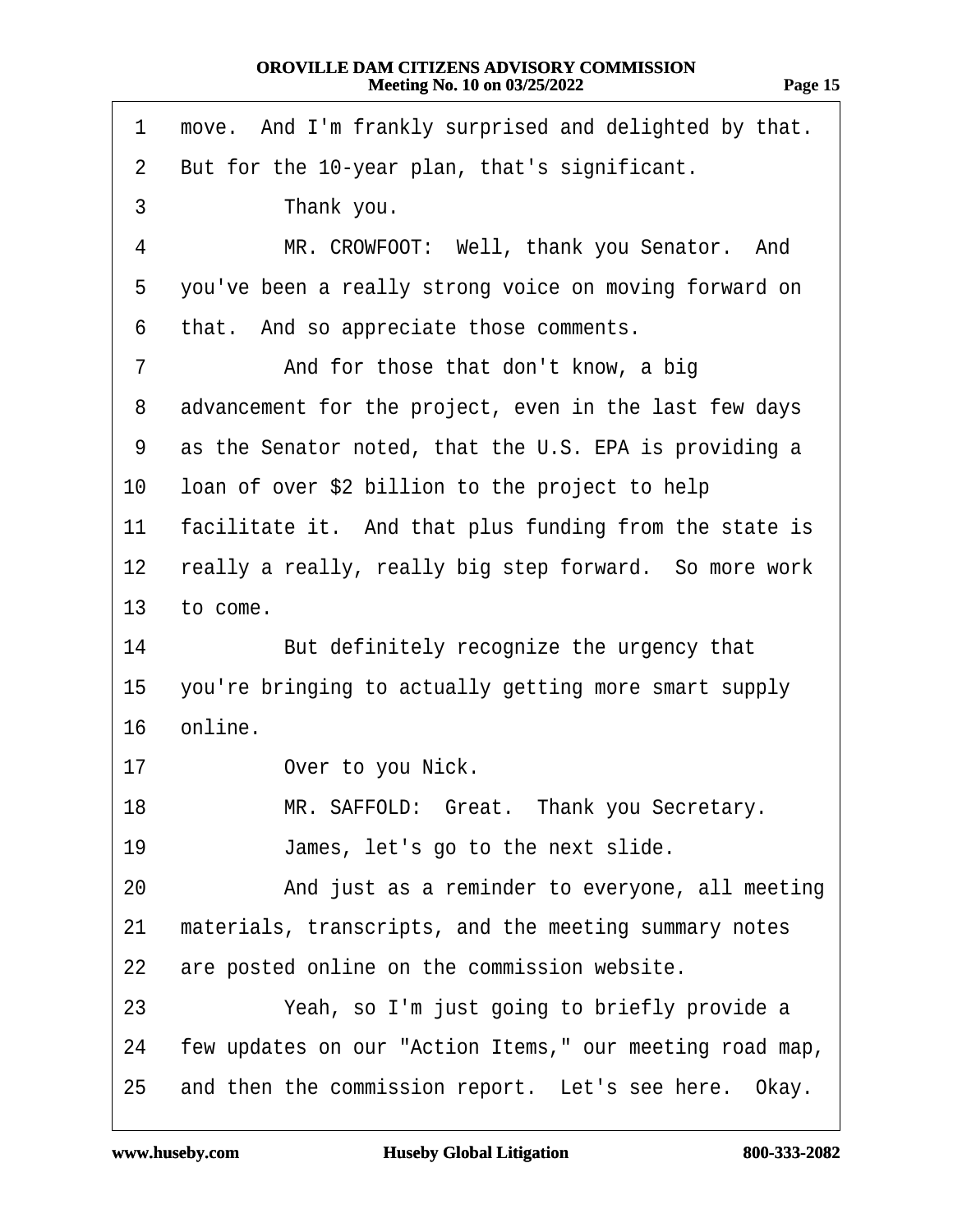| ıΩ<br>п |        |
|---------|--------|
|         | ı<br>n |

| 1               | Great. So we're in the "Action Items" slide. You know,   |
|-----------------|----------------------------------------------------------|
| $\overline{2}$  | everyone has kind of seen these previously. We just      |
| 3               | have a few new items at the end here. So all of these    |
| 4               | you'll be familiar with.                                 |
| 5               | Item Number 1: Report out on instrumentation             |
| 6               | during winter operations. It's, again, just an ongoing   |
| 7               | item.                                                    |
| 8               | Regular updates and milestones on FIRO as well           |
| 9               | as New Bullards Bar Water Control Manual processes. We   |
| 10              | have this as an ongoing item.                            |
| 11              | Number 3 here: Follow up on the status of the            |
| 12 <sub>2</sub> | FERC relicensing. So we're on track here. And here's     |
| 13              | hoping to provide an update at the 2022 meeting this     |
| 14              | year.                                                    |
| 15              | An update on FEMA reimbursement. This is,                |
| 16              | again, an ongoing item that we'll share when we have     |
| $17 \,$         | anything new.                                            |
| 18              | Item Number 5: Discussion to help state                  |
| 19              | agencies and local partners address homeless encampments |
| 20              | around the Feather River. So this is an item that we     |
| 21              | have for future commission consideration. No movement    |
| 22              | just yet on that item.                                   |
| 23              | Item 6 is a DWR update on debris and storm               |
| 24              | inflows. Again, kind of a monitoring item. And DWR       |
| 25              | will alert the commission if there's anything new there. |
|                 |                                                          |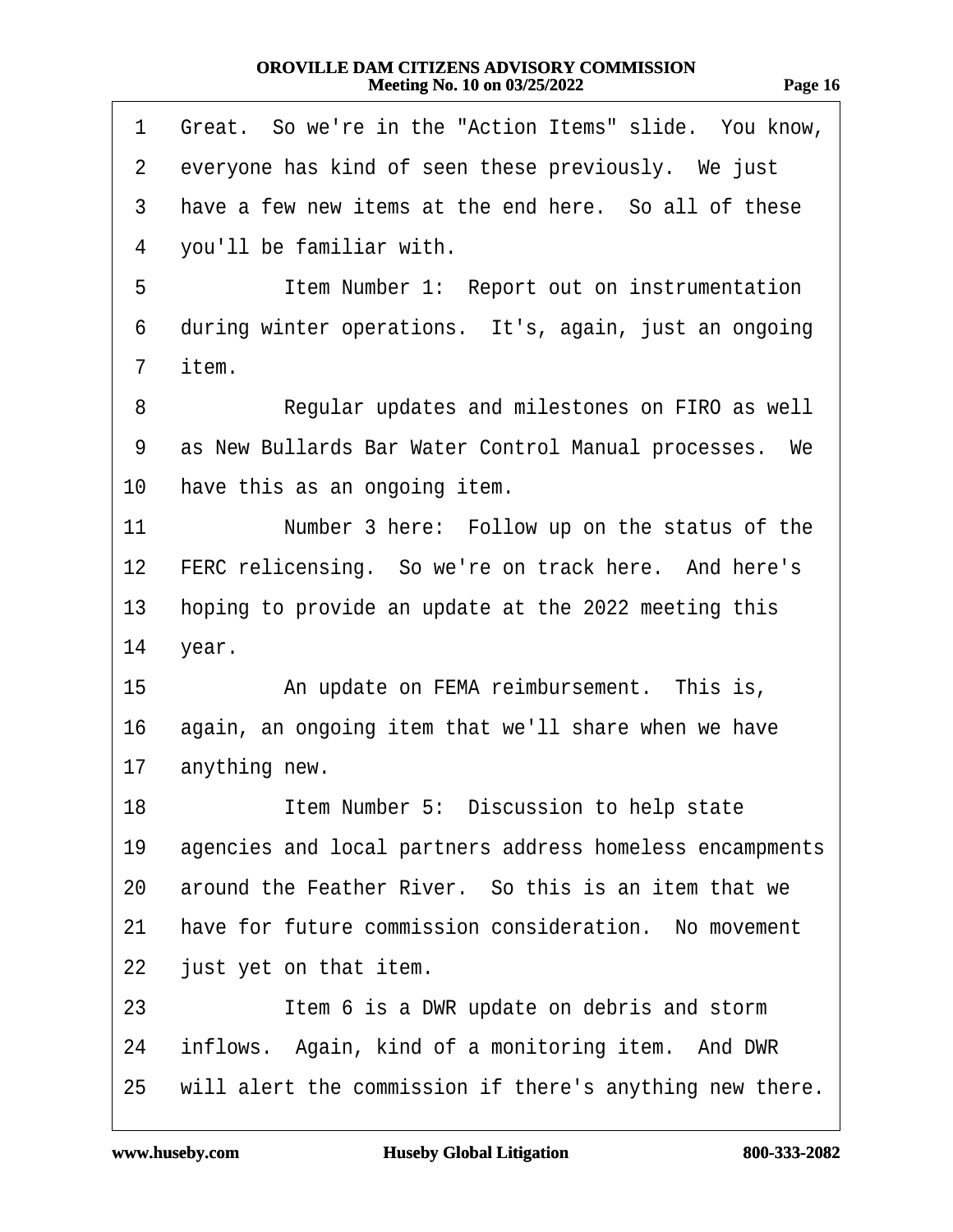| 1  | Number 7: Agendize discussion on lessons                 |
|----|----------------------------------------------------------|
| 2  | learned from 1986 to 1997 water events. This item is on  |
| 3  | track. And we're hoping to discuss some of that at the   |
| 4  | stakeholder technical workshop.                          |
| 5  | Go to the next slide James.                              |
| 6  | Okay. So Item 8 is: Respond to commission                |
| 7  | questions regarding what constitutes failure. And also,  |
| 8  | this item has been completed, but we're going to keep it |
| 9  | on the list because it's an important topic. And we're   |
| 10 | hoping to have ongoing discussions and dialogue around   |
| 11 | that one.                                                |
| 12 | Number 9: Develop a single tracking log                  |
| 13 | cataloging ongoing or future safety projects. And also,  |
| 14 | this is ongoing item. And we're also going to try to     |
| 15 | address some of that at the annual dam safety and        |
| 16 | project updates at the next meeting.                     |
| 17 | Item Number 10: Continue to discuss risk                 |
|    | 18 assessment and hear from outside experts. We're going |
| 19 | to be hearing from outside experts today. So again,      |
| 20 | this is an ongoing item that we want to hear not just    |
| 21 | from DWR but hear from a variety of viewpoints and       |
| 22 | experts.                                                 |
| 23 | Item 11 here: Update on water theft                      |
| 24 | prevention. So this is something that came up at         |
| 25 | meeting 8. And it's just something for future            |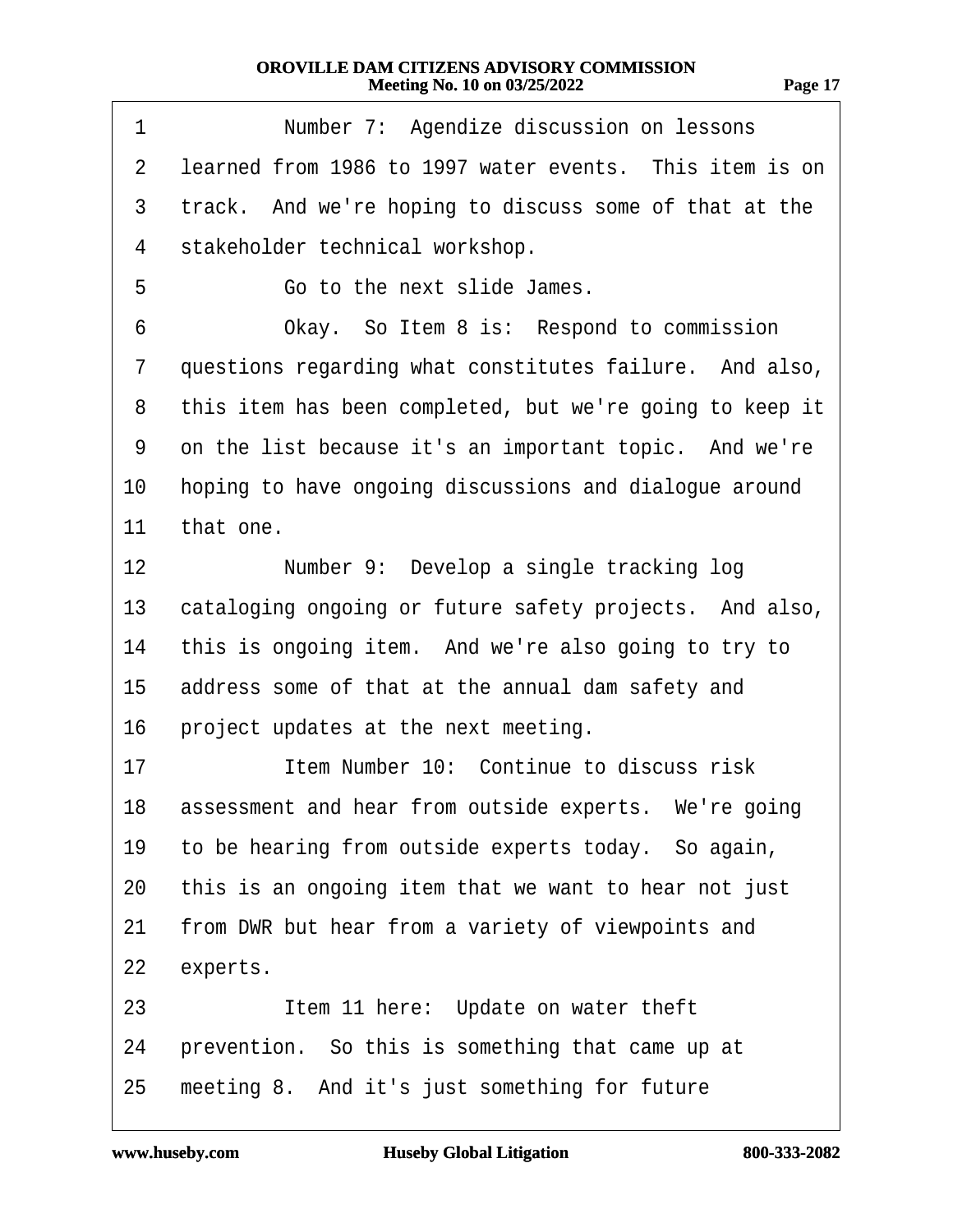1 commission consideration. 2 **Item 12 here: Resources for sediment removal.** 3 Again, another meeting, an item that we'll consider for 4 a future meeting topic. 5 There was a request at meeting 8 for Capital 6 Improvement Projects discussion and expenditure chart. 7 And also, I believe all of that has been shared to the 8 appropriate commissioners. And so that one is 9 completed. And we'll take that one off our list. Let's 10 see. 11 **Item 14 here: Recreation expansion project** 12 updates. Not this meeting, but we're hoping at some 13 2022 meeting, we'll have an update on that item. 14 **Item Number 15: Update on Proposition 1 and** 15 the Sites Reservoir. This item has been completed. The 16 resources agency has provided an update to Senator 17 Nielsen's office on that one. That came out of meeting 18 9. 19 • And then these are new items: 16, 17, 18. You 20 know, the Secretary mentioned, but we're going to be 21 hearing an update on the Palermo Tunnel and piezometers. 22 And those are items 16 and 17. So that will be covered 23 at today's meeting. 24 • And then Item 18: Update on flood control 25 outlets. We're hoping to address that at the July 2022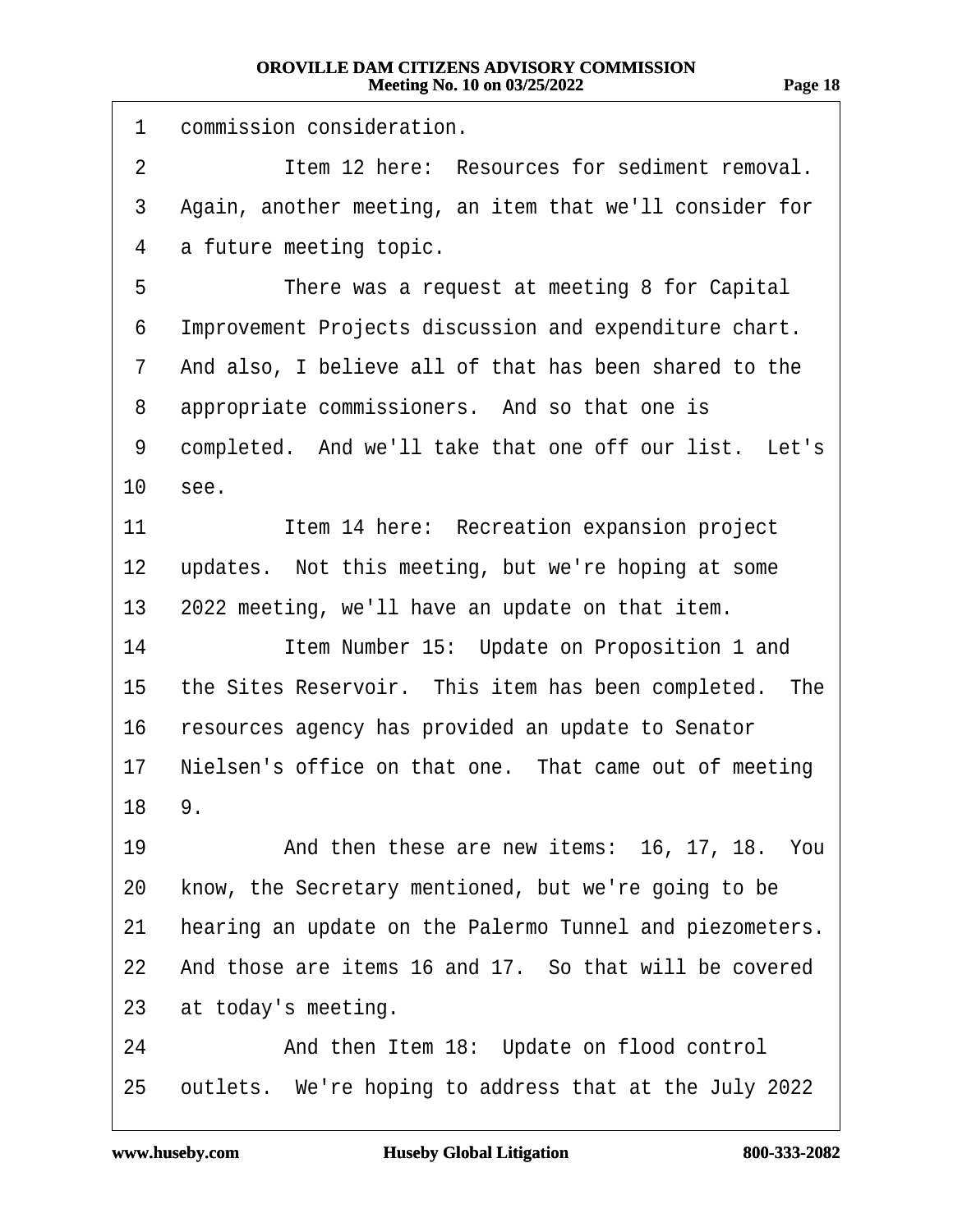1 meeting. 2 **· · · · So that's sort of our action list.** 3 • • And James, you can go to the next slide. 4 MS. NEMETH: Not a comment on that list. It's 5 not a comment on that list. It's a separate comment. 6 Thanks. Yeah. 7 MR. CROWFOOT: Got it. 8 Over to you Nick. We'll have her add a comment 9 after you're done. 10 MR. SAFFOLD: Yeah, that sounds great. 11 So we're looking at the kind of meetings road 12 map. And again, just looking at what our future 13 meetings will look like in terms of content and to 14 kind of -- you know, these are kind of subject to change 15 based on commissioner feedback of these meetings. 16 But as you can see -- the Secretary sort of 17 touched on this -- but we'll have a three-hour workshop 18 on April 22nd. And this is kind of intended to discuss 19 at the detailed level many aspects of flood safety. And 20 as the Secretary already mentioned, it's kind of an 21 opportunity for stakeholders, community members to join 22 that, and ask lots of questions, and provide their 23 perspectives as well. 24 • And then we have projected out a July 2022 25 meeting, July 29th, and this will be largely focused on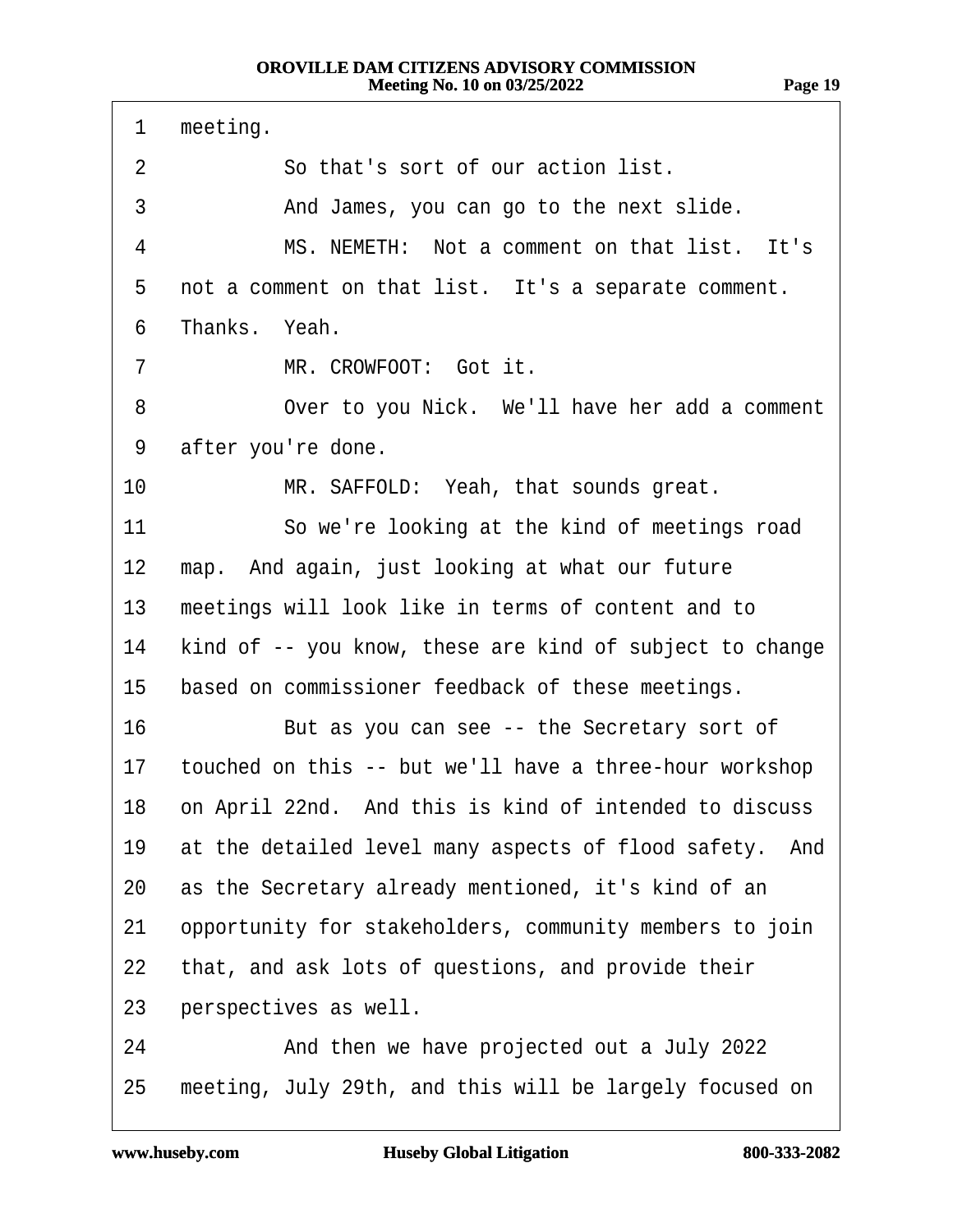| Ì<br>m<br>π. | ۱ |
|--------------|---|
|--------------|---|

| 1              | facilities and safety. So like the Secretary said, we,   |
|----------------|----------------------------------------------------------|
| $\overline{2}$ | again, are going to do a recap of the April workshop and |
| 3              | then talk about the commission report a little bit. But  |
| 4              | the bulk of the time will be spent really on facilities  |
| 5              | and safety.                                              |
| 6              | And also, as you can see, the commission will            |
| 7              | essentially receive a dam safety and annual maintenance  |
| 8              | plan presentations from DWR similar to years past.       |
| 9              | And then we're hoping to have a meeting kind of          |
| 10             | in the October, November time frame, but that hasn't     |
| 11             | been determined or scheduled yet.                        |
| 12             | Okay. Next slide please James.                           |
| 13             | All right. We've all seen this before. This              |
| 14             | is kind of the OCAC report the commission report         |
| 15             | development timeline. And like a quick status update     |
| 16             | here on the report. The commission, again, has seen      |
| 17             | this. And we're going to continue to show this and just  |
|                | 18 show kind of where we're at in developing the report. |
| 19             | But if you recall at the August meeting of last          |
| 20             | year, we talked about this and kind of laid out the      |
| 21             | milestones. And then last December, we provided a        |
| 22             | high-level report outline. And then since then, we've    |
| 23             | developed a more detailed outline.                       |
| 24             | And we've had a chance to discuss it with                |
| 25             | Supervisor Connelly, and Collins, and Senator Nielsen's  |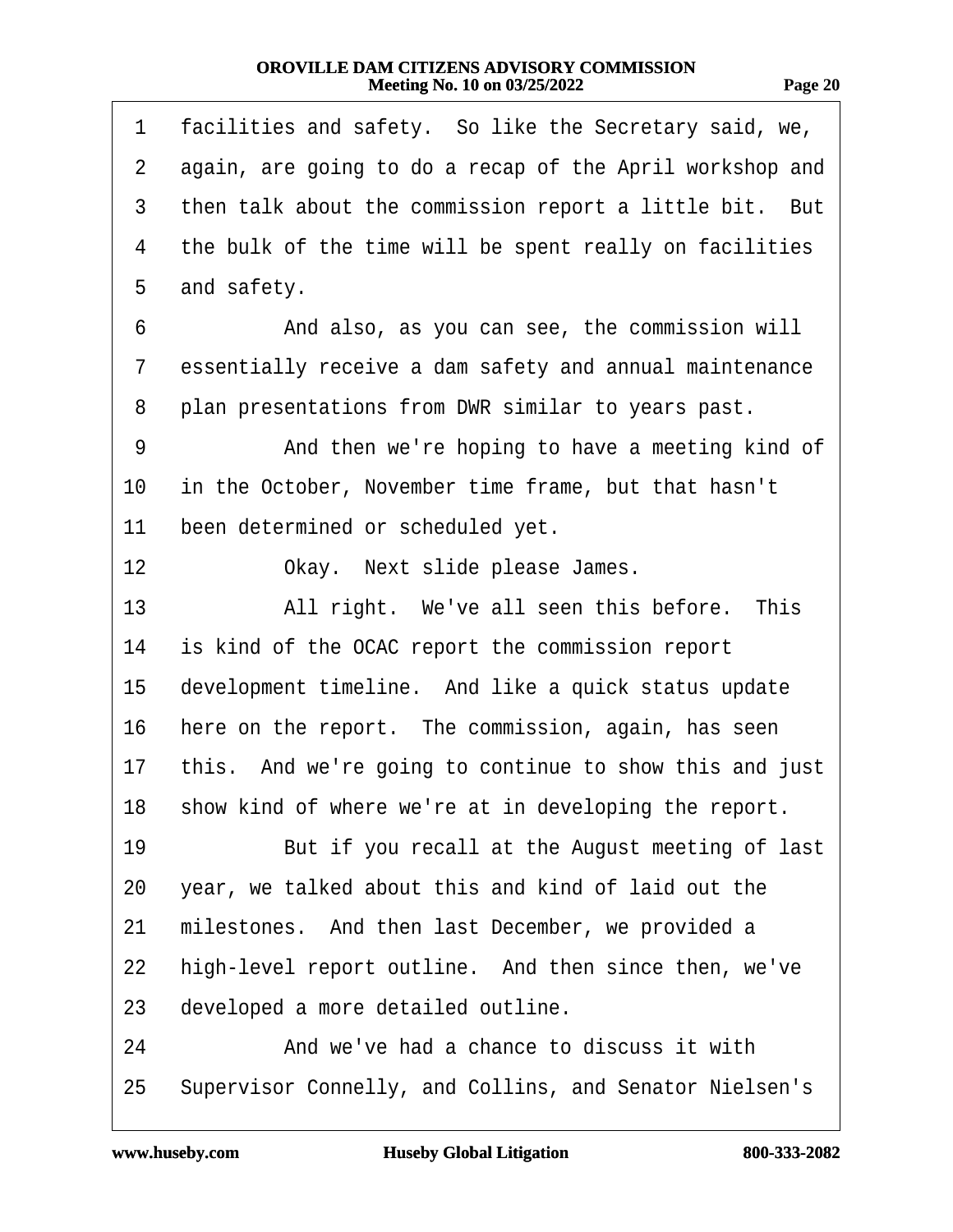| . .<br>r. |  |
|-----------|--|
|           |  |

| 1              | office. And so just a big and huge thanks to them for    |
|----------------|----------------------------------------------------------|
| $\overline{2}$ | their time and their input there. We went over the       |
| 3              | content, and the topics, and how we're building that     |
| 4              | out, and what we covered in the detailed outline. And    |
| 5              | they sort of generally approved of the general structure |
| 6              | and direction that is all headed in. And that's been     |
| 7              | shared around.                                           |
| 8              | And then you can see on kind of that next                |
| 9              | milestone, we're hoping to have the first draft of the   |
| 10             | report to share at our July meeting. And so that will    |
| 11             | be circulated around the commission ahead of time. But   |
| 12             | also, we'll talk about that in a little more detail      |
| 13             | since we'll have a first draft. But I think that's       |
| 14             | headed in a really good direction.                       |
| 15             | And again, appreciate everyone's feedback there          |
| 16             | and kind of the subcommittee's support on that progress. |
| 17             | So Secretary, I think that kind of does it for           |
|                | 18 me. I'll turn it back over to you.                    |
| 19             | MR. CROWFOOT: I appreciate that.                         |
| 20             | Director Nemeth and then Senator Nielsen.                |
| 21             | MS. NEMETH: Yeah, I just wanted to follow up             |
| 22             | with one or two more specifics on Supervisor Connelly's  |
| 23             | comments about summer operations and recreation.         |
| 24             | So with our target end-of-year storage, that             |
| 25             | will drop the level of the lake almost about 100 feet    |
|                |                                                          |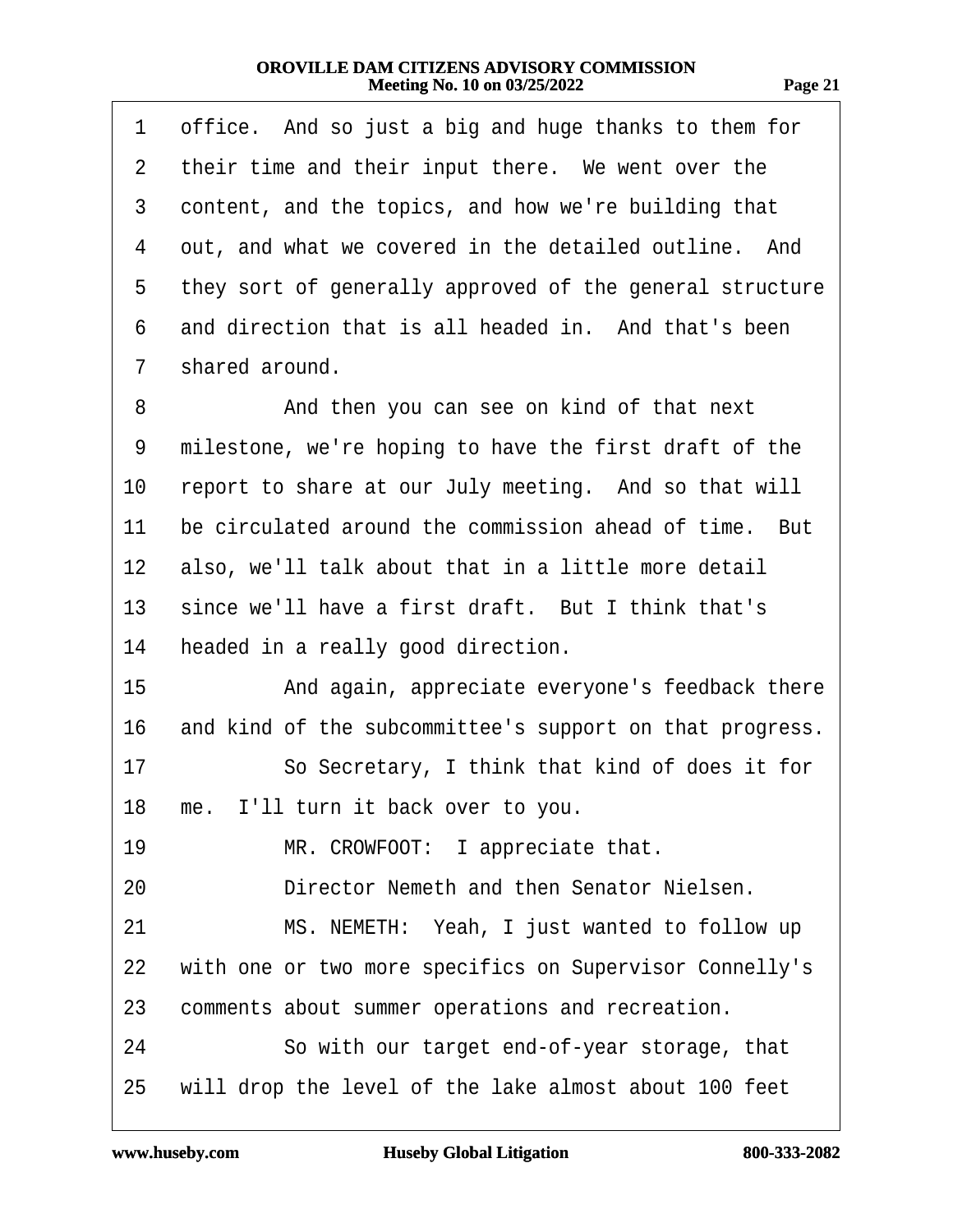| 1               | once we get to September 30th. We've extended the boat     |
|-----------------|------------------------------------------------------------|
| 2               | launch at Loafer Creek. That's going to enable access      |
| 3               | much deeper into the season, basically, down to 675 feet   |
| 4               | as the elevation of the lake. People will still be able    |
| 5               | to access Loafer Creek boat launch. So that's an           |
| 6               | improvement that's in place to extend the capability of    |
| 7               | recreation.                                                |
| 8               | And then this fall, we're going to go ahead and            |
| 9               | extend that boat ramp deeper into the lake to about        |
| 10              | 640 feet so we can handle recreation at the lake even      |
| 11              | when the level drops to 640 feet in the future,            |
| 12 <sub>2</sub> | Supervisor. So I know how important that is for you and    |
| 13              | the community. And I want to be clear about that here      |
| 14              | this morning.                                              |
| 15              | MR. CROWFOOT: Thanks so much.                              |
| 16              | Senator, I think you're on mute.                           |
| 17              | MR. NIELSEN: There we go. Kind of a                        |
|                 | 18 historical observation and then a question for Director |
| 19              | Nemeth.                                                    |
| 20              | The barrier, way back in the '80s as a Delta               |
| 21              | senator, we were looking into what was called the Reber    |
| 22              | Plan. This barrier is the same thing that that was         |
| 23              | intended to be; is that correct? The barrier? For          |
| 24              | salinization?                                              |
| 25              | MS. NEMETH: I don't know how it relates to                 |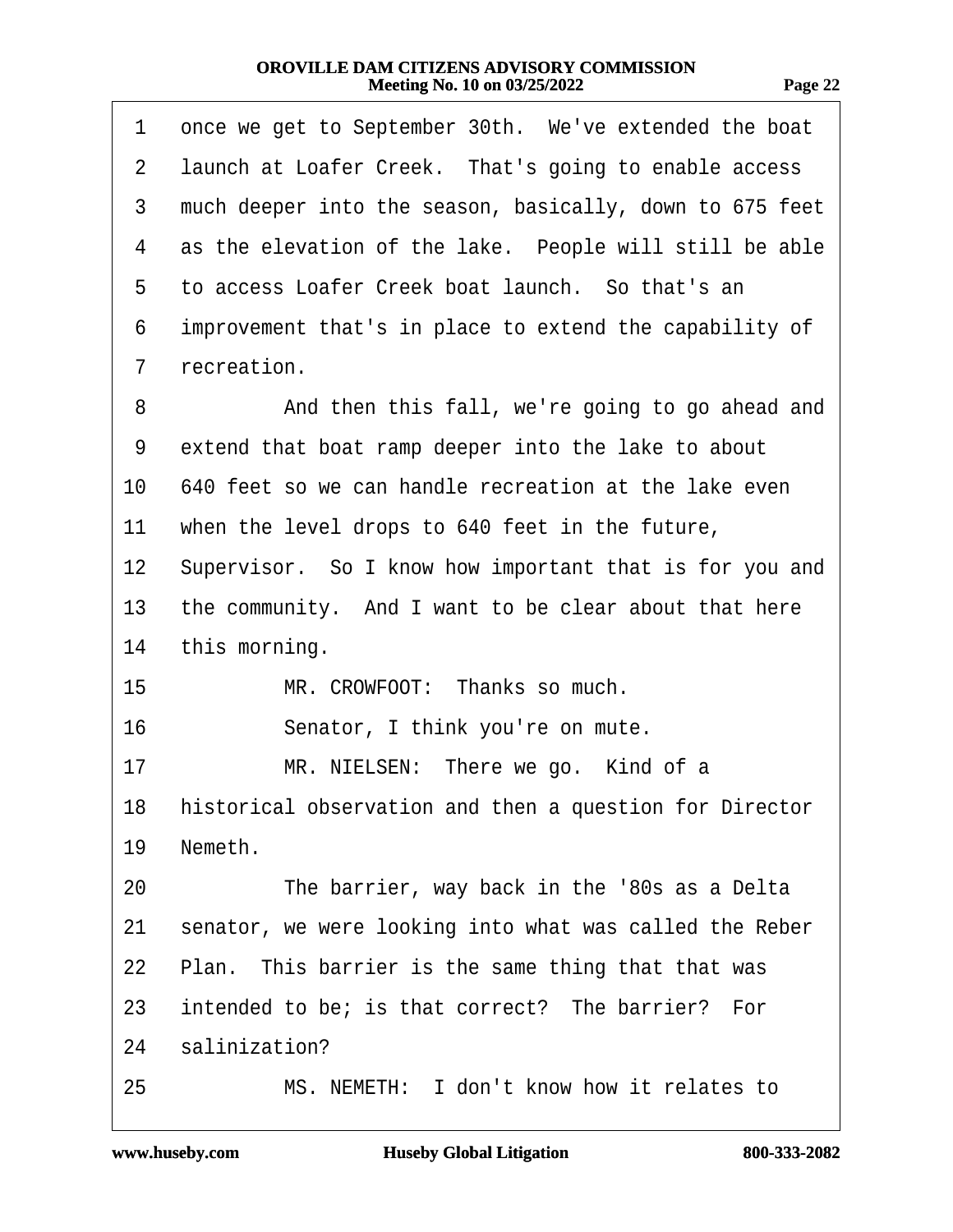| 71<br>r. |  |
|----------|--|
|----------|--|

| 1              | that particular plan, Senator, but I can certainly find  |
|----------------|----------------------------------------------------------|
| $\overline{2}$ | out. But I can say it does serve the same function       |
| 3              | which is to repel salinity as best we can.               |
| 4              | MR. NIELSEN: That's just a curiosity.                    |
| 5              | MS. NEMETH: Okay.                                        |
| 6              | MR. NIELSEN: And here's another that has some            |
| 7              | type of merit to consider.                               |
| 8              | I think it was in 2010, we were coming up with           |
| 9              | a new water plan for California. A whole bunch of us     |
| 10             | were meeting regularly. I'll never forget the guy's      |
| 11             | name, it was Dr. Trask. And he commented on our need in  |
| $12 \,$        | the river was more salt, more salinization coming up the |
| 13             | river. And I was stunned.                                |
| 14             | Is that any part of any discussion now? To               |
| 15             | have more salinization rather than less?                 |
| 16             | MS. NEMETH: It's not part of the discussion              |
| 17             | now. And I'm familiar there's been some debates about    |
| 18             | how you restore the system back to and the function of   |
| 19             | salinity intrusion going more deeply pre- "any dams in   |
| 20             | the system." But it isn't a part of how we discuss       |
| 21             | managing our current system given the balancing of all   |
| 22             | the needs.                                               |
| 23             | MR. NIELSEN: Well, thank you. That's an                  |
| 24             | important observation. And I'm glad that -- well, I'm    |
| 25             | not surprised. I'm glad you're aware of it though and    |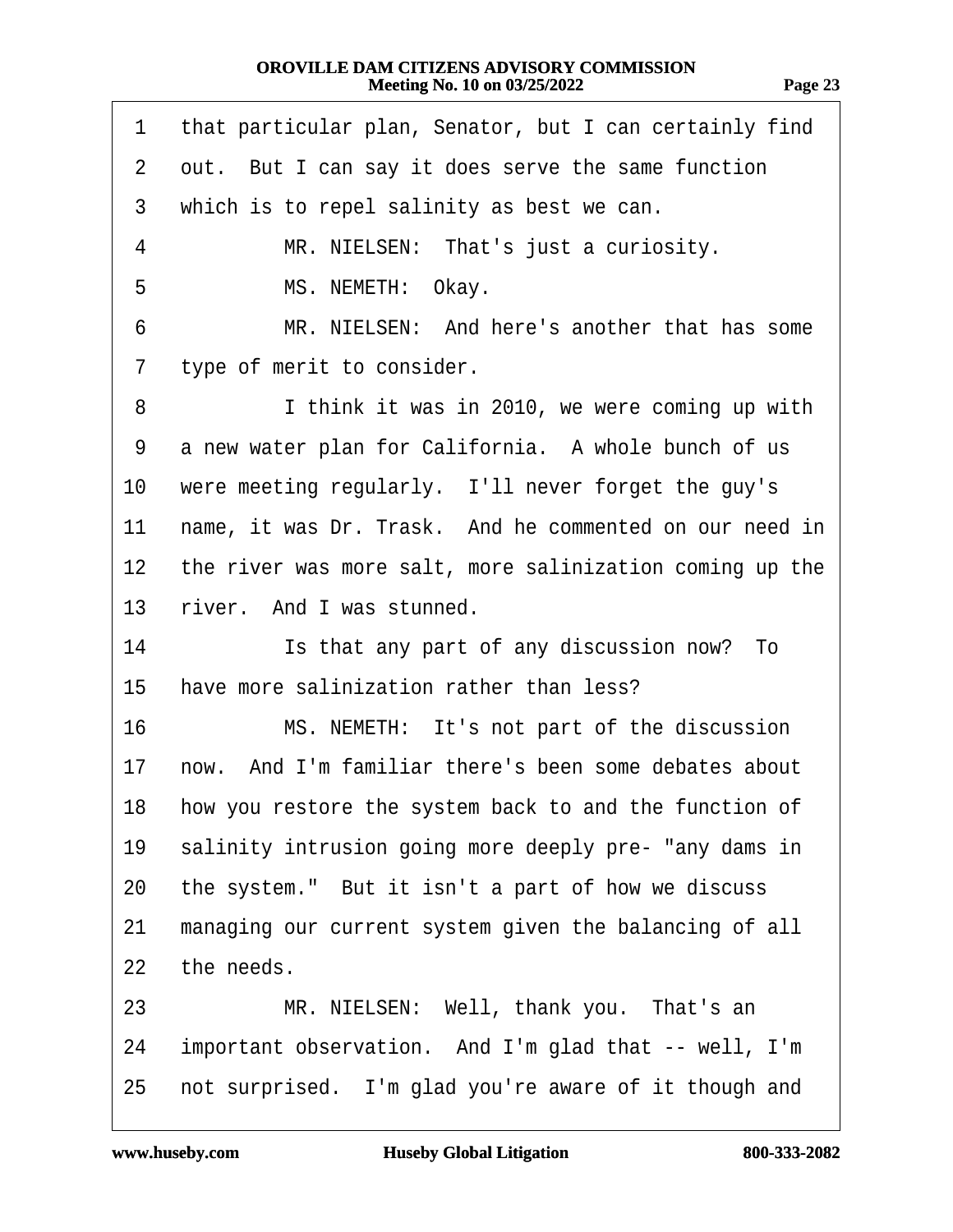| 1              | that you folks are staying in touch with it. Thank you.   |
|----------------|-----------------------------------------------------------|
| $\overline{2}$ | MR. CROWFOOT: Thank you very much.                        |
| 3              | Any other questions for Nick? If not, then                |
| 4              | let's move to the next item which is an update from DWR   |
| 5              | and Dave Sarkisian on Palermo Tunnel and the status of    |
| 6              | the piezometers.                                          |
| 7              | MR. SARKISIAN: Great. Good morning. David                 |
| 8              | Sarkisian. Is my audio coming across okay? So let's go    |
| 9              | ahead and advance to the next slide.                      |
| 10             | Yeah, I'm David Sarkisian. I manage our State             |
| 11             | Water Project Dam Safety Program. And I'm happy to        |
| 12             | report some progress on our piezometers in Palermo.       |
| 13             | So let's advance.                                         |
| 14             | And also, you might recall some new piezometers           |
| 15             | were identified through the Oroville Dam Safety           |
| 16             | Comprehensive Needs Assessment project, and they were     |
| 17             | endorsed by the CNA Independent Review Board, and also    |
|                | 18 Part 12D Independent Consulting Board and grouped them |
| 19             | as Early Implementation Projects. We have the flood       |
| 20             | control outlet piezometers, the Oroville Dam Toe          |
| 21             | piezometers, and also, Oroville Dam Core Block and Grout  |
| 22             | Gallery. We put together a plan that will be submitted    |
| 23             | to FERC and the California Division of Safety of Dams     |
| 24             | for review and approval prior to installation.            |
| 25             | Next.                                                     |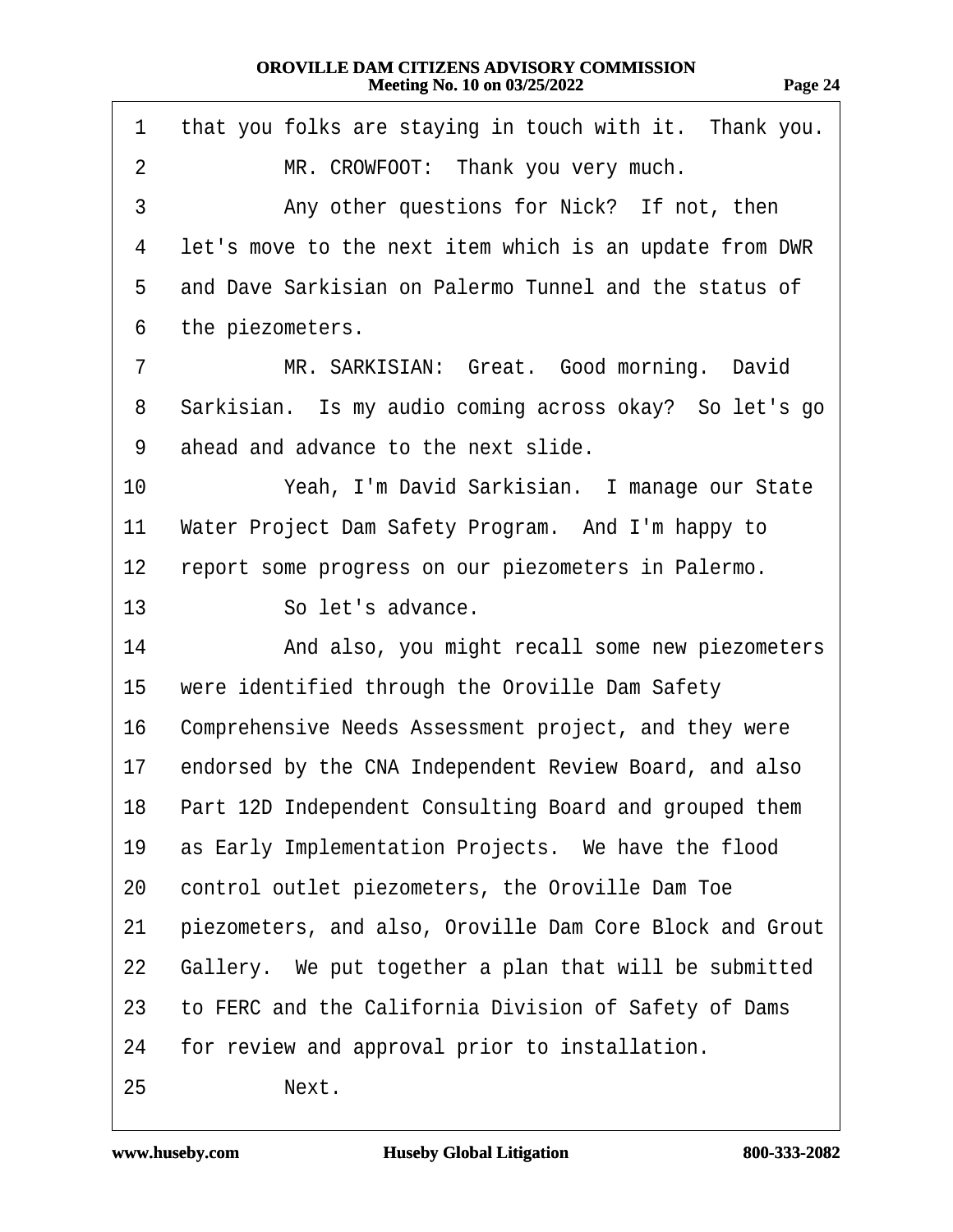| 1               | So quickly look at the FCO piezometers. We               |
|-----------------|----------------------------------------------------------|
| $\overline{2}$  | installed four in 2020. And each of those were           |
| 3               | outfitted with two vibrating wire instruments for        |
| 4               | redundancy. So those are the actual instruments that     |
| 5               | are inserted into the core holes. These instruments      |
| 6               | replaced original instruments that reached their useful  |
| 7               | life in the mid 2000s. And, of course, these provide     |
| 8               | information on uplift pressures and the effectiveness of |
| 9               | the grout curtain and drains that were installed for the |
| 10              | structure.                                               |
| 11              | Since installation, as you obviously know,               |
| 12 <sub>2</sub> | we've had really low reservoir levels less than          |
| 13              | 800 feet. And that's really the elevation where these    |
| 14              | instruments are located. And also, we haven't yet have   |
| 15              | the lake come up to really gather the information that   |
| 16              | these instruments are intended to gather. We did see     |
| 17              | one piezometer show a modest response to precipitation.  |
|                 | 18 And also, that the rain structure gets into the       |
| 19              | fractures of the rock and ultimately was detected by one |
| 20              | of those instruments. And the figure on the right just   |
| 21              | illustrates how we install these. We actually installed  |
| 22              | them through the structure and down into the rock        |
| 23              | beneath the structure.                                   |
| 24              | Any quick questions on this installation? I              |
| 25              | see the Senator has his hand up.                         |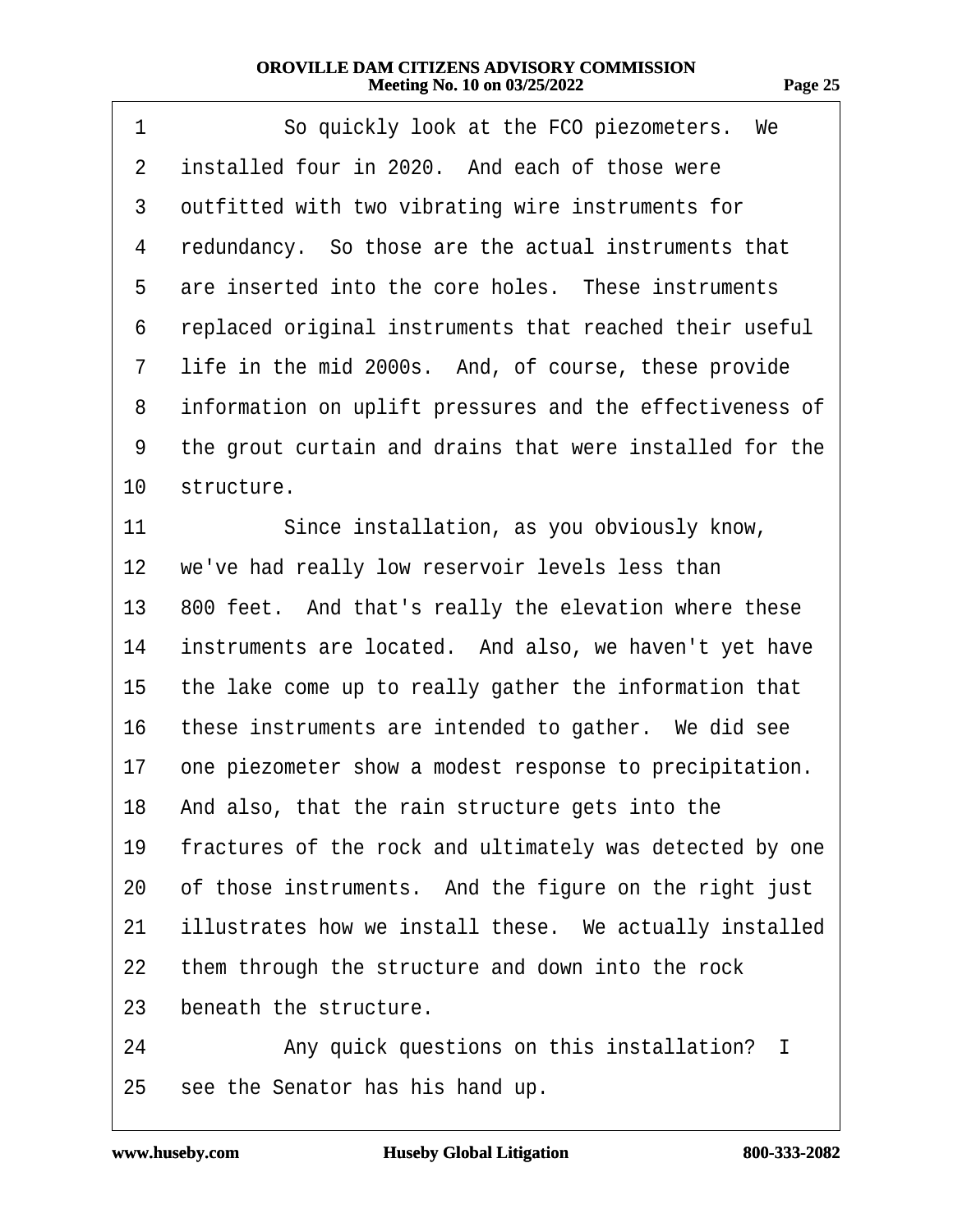| 1               | MR. CROWFOOT: It looks like you're on mute                 |
|-----------------|------------------------------------------------------------|
| $\overline{2}$  | Senator.                                                   |
| 3               | MR. NIELSEN: This is an important point.                   |
| 4               | I remember when we had the initial problem,                |
| 5               | there were discussions about the dam and had there been    |
| 6               | piezometers. And I think there hadn't been but one. I      |
| 7               | really am pleased to see that we're having some            |
| 8               | installed. And even this one example you have just         |
| 9               | given, this here, this is proof of the merit.              |
| 10              | So again, the whole team is really on top of               |
| 11              | things. And I'm very impressed.                            |
| 12              | MR. SARKISIAN: Thank you. Appreciate the                   |
| 13 <sup>°</sup> | support.                                                   |
| 14              | Yeah, let's advance to the next slide.                     |
| 15              | So over at the dam toe, we installed eight                 |
| 16              | piezometers in 2020. And again, outfitted those with       |
|                 | 17 real-time vibrating wire instruments. These instruments |
|                 | 18 are intended to enhance that surveillance for the       |
| 19              | internal erosion-related potential failure modes and       |
| 20              | also informs seepage analyzes and modeling.                |
| 21              | We did collect some data this past fall if you             |
| 22              | remember the October rains and December rains. These       |
| 23              | instruments really reacted to that rain as it passes       |
| 24              | through the shell of the dam and gets into what we call    |
| 25              | that seepage collection pool kind of depicted in the       |

 $\sqrt{ }$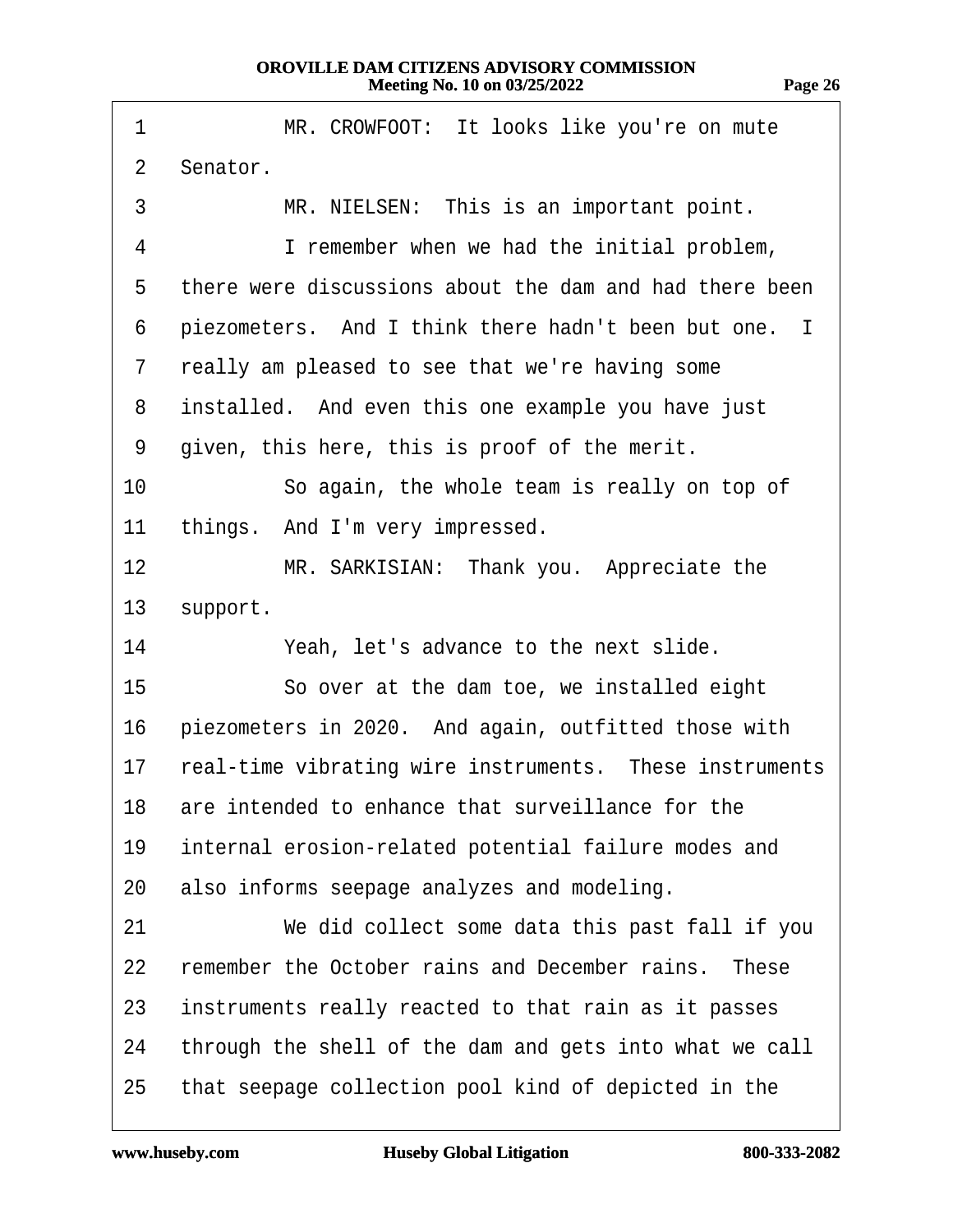| 1              | figure there. And so, again, recommendation coming out  |
|----------------|---------------------------------------------------------|
| $\overline{2}$ | of the CNA that was taken to be implemented here.       |
| 3              | Next slide.                                             |
| 4              | And then lastly, our Core Block and grout               |
| 5              | gallery piezometers. Again, eight piezometers planned   |
| 6              | as well as some improvement to the seepage weir         |
| 7              | instrumentation within the grout galleries. These are   |
| 8              | also focused on monitoring for our internal             |
| 9              | erosion-related failure modes and will help us also     |
| 10             | refine that seepage analyses.                           |
| 11             | This past fall, we got started on the                   |
| 12             | preparation for these installations because we are in   |
| 13             | these very confined areas within these concrete grout   |
| 14             | galleries and the Core Block. They're very tough to get |
| 15             | access to.                                              |
| 16             | And also, we've been working hard with our              |
| 17             | contractor to get each location prepared in terms of    |
| 18             | concrete demolition, and also, a lot of logistics in    |
| 19             | getting specialized drilling rigs to get to these       |
| 20             | locations. We do plan to have the installations occur   |
| 21             | this fall. We want to do it when the lake is low, and   |
| 22             | that's something we worked out with the regulators as   |
| 23             | well to make it as safe as possible when we make these  |
| 24             | installations.                                          |
|                |                                                         |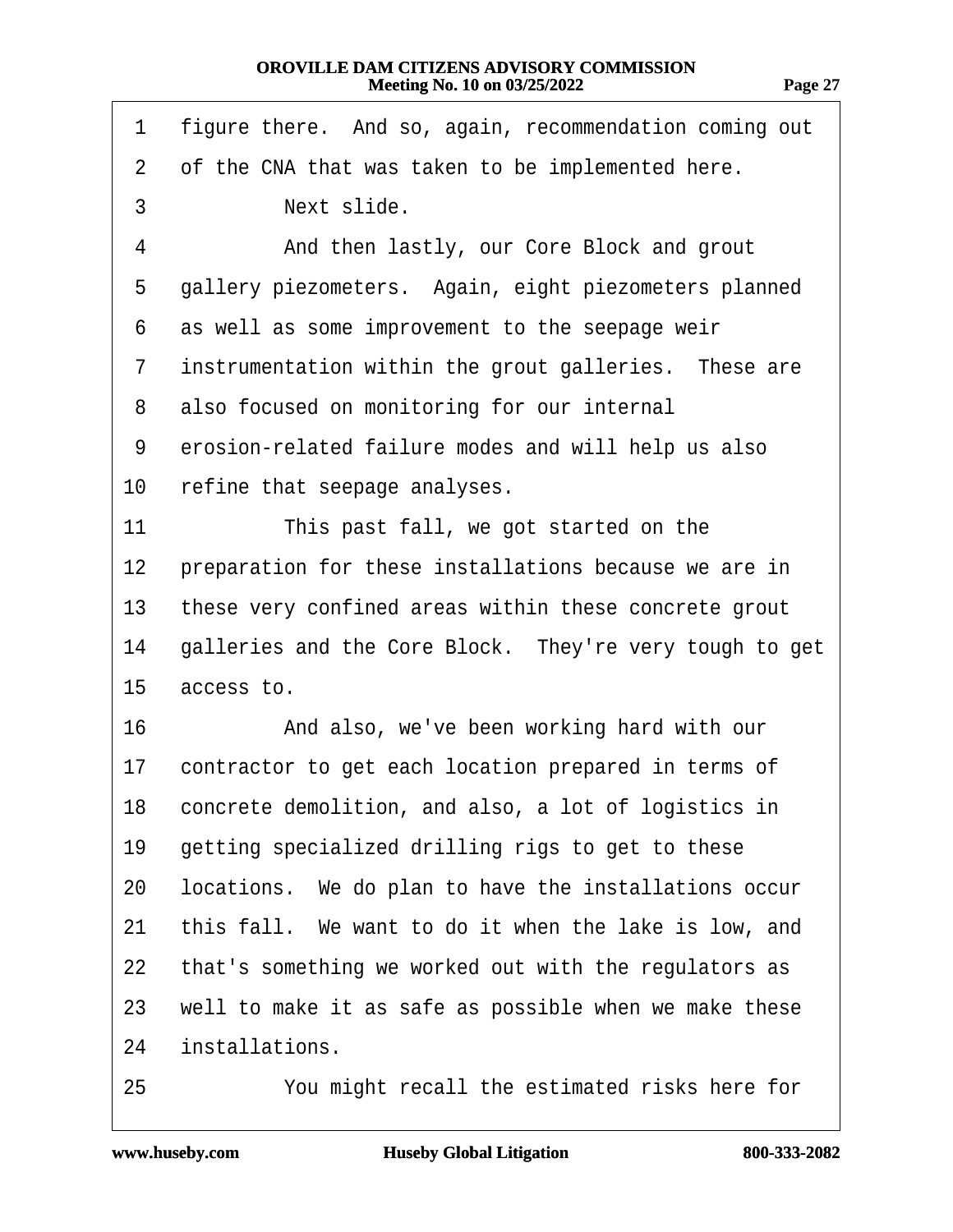| 1  | potential failure modes related to internal erosions. A  |
|----|----------------------------------------------------------|
| 2  | lot of them are down in the bottom-right corner. So      |
| 3  | that's what these instruments are targeting.             |
| 4  | Next slide. Palermo.                                     |
| 5  | We started working on this Palermo project back          |
| 6  | in 2016. What we did back then was use a ROV to inspect  |
| 7  | the facility but then also remove the bulkhead. And      |
| 8  | that picture in the top right, that's actually the       |
| 9  | intake structure. That's down at elevation 575 in the    |
| 10 | lake, so obviously submerged. And that top piece there   |
| 11 | is like a chimney, and within it is a bulkhead. And so   |
| 12 | in order to dewater this tunnel, that bulkhead will be   |
| 13 | lowered down and basically block the intake.             |
| 14 | And also, what we did is that we pulled that             |
| 15 | bulkhead up. It's never had to be used. And so pulling   |
| 16 | that out of the water, it had been refurbished in 2017   |
| 17 | and 2018. And so that involved recoating the bulkhead,   |
|    | 18 giving it new seals. And then when we were in a       |
| 19 | position to reinstall the bulkhead, gets it staged       |
| 20 | again. And as part of that, we also had a plan to        |
| 21 | install a new pully system that would kind of help its   |
| 22 | installation because it would take quite a diver to come |
| 23 | over to get this installed. And so we're making          |
| 24 | improvements to make it easier to install should we need |
| 25 | to.                                                      |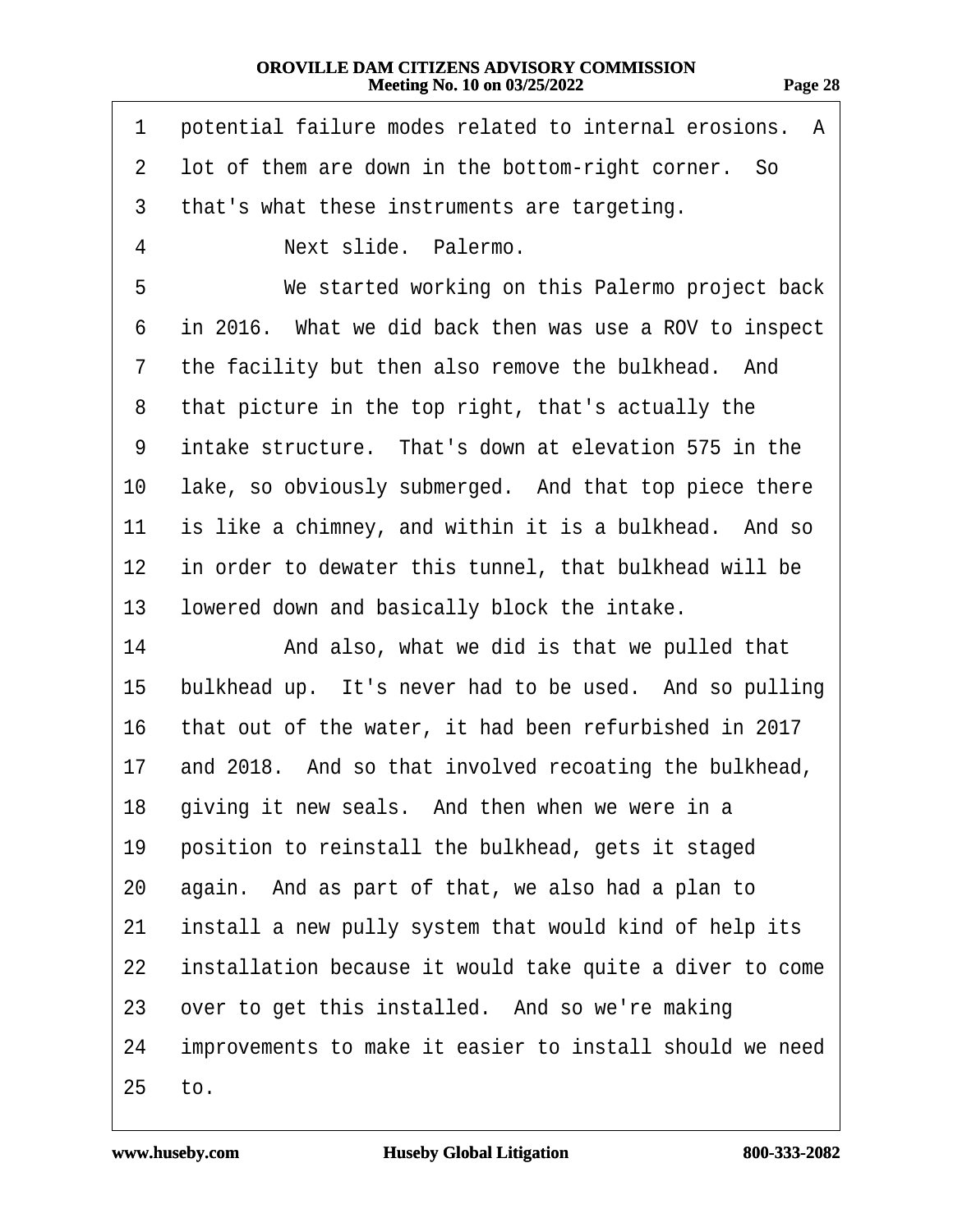| 1              | We were able to get out there on the lake in              |
|----------------|-----------------------------------------------------------|
| $\overline{2}$ | September with the low level. And the chart on the        |
| 3              | right there kind of depicts the lake conditions           |
| 4              | throughout this past fall. We were able to locate the     |
| 5              | intake, do some cleaning of the silts, remove the trash   |
| 6              | rack.                                                     |
| 7              | And also, we've developed a template,                     |
| 8              | basically, like a false bulkhead to install first to      |
| 9              | make sure that all the dimensions would fit well. We      |
| 10             | installed the pully system. And then also, actually       |
| 11             | lowered the bulkhead into place. That worked out well.    |
|                | 12 We call that commissioning and restaged it right where |
| 13             | it needs to be right in that chimney slot.                |
| 14             | The last challenge was getting off the lake               |
| 15             | with the rising lake and with all the crane work we       |
| 16             | needed to implement to get things off the lake. We were   |
| 17             | really watching lake levels rise and lucked out with a    |
| 18             | period on December 20th and 21st where the lake was in a  |
| 19             | good spot. And we had a good shot at the shoreline to     |
| 20             | pull all of the equipment off the lake.                   |
| 21             | So for those of you who aren't familiar with              |
| 22             | the intake structure, it's there kind of by the Hyatt     |
| 23             | intake structure, but again, down at elevation 575. So    |
| 24             | when we were doing this work, we had about 80, 90 feet    |
| 25             | of water over the intake. And it basically supplies       |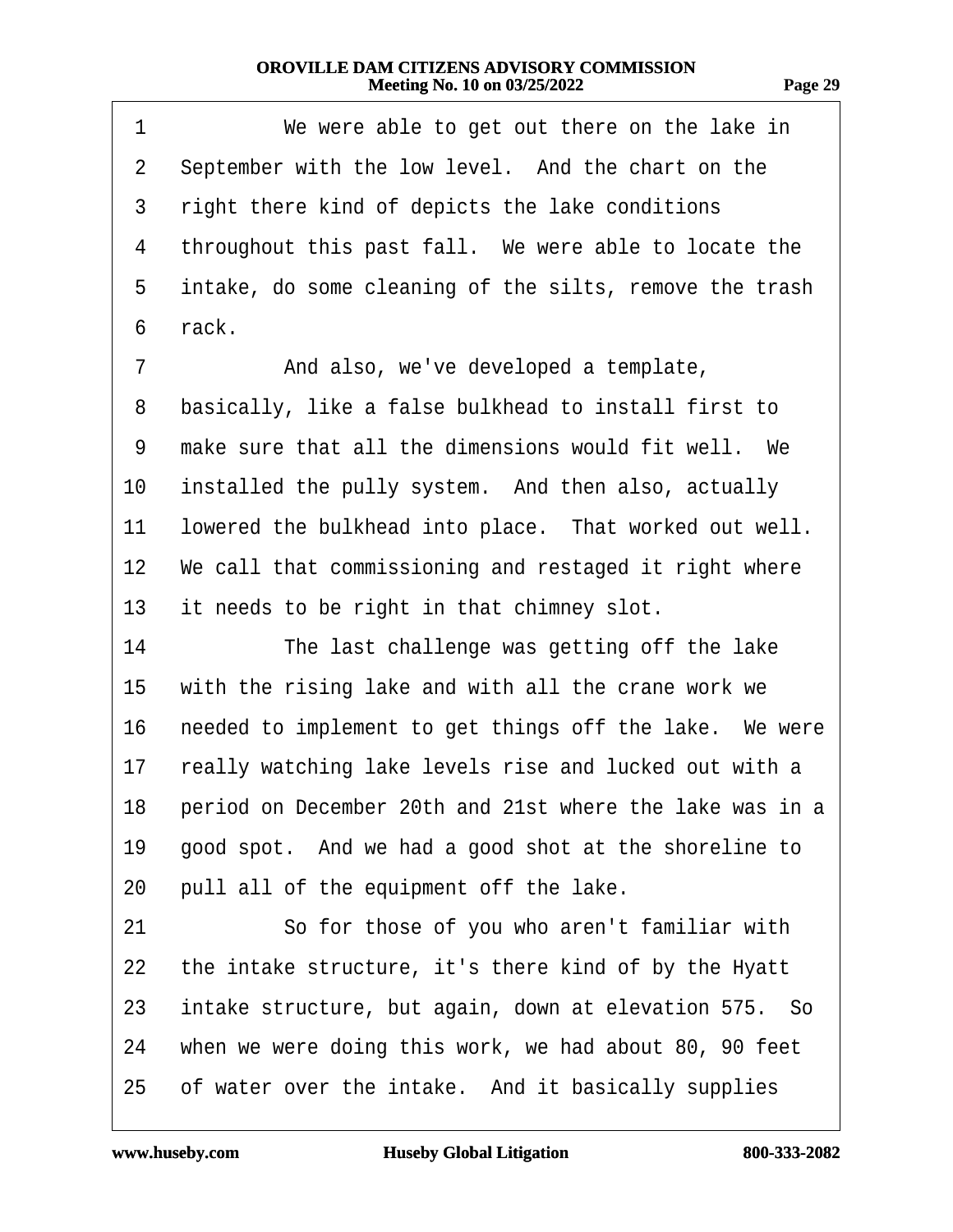| π. |
|----|
|----|

| 1               | water through the left abutment rock to the canal       |
|-----------------|---------------------------------------------------------|
| $\overline{2}$  | through preexisting water rights that were in existence |
| 3               | prior to construction of Oroville Dam.                  |
| 4               | Next slide.                                             |
| 5               | And here's just some photos to get a feel for           |
| 6               | what was out there. I imagine some of you saw this work |
| 7               | out there on the lake. So the top left is our barge     |
| 8               | with all the equipment on it. You can see the crane,    |
| 9               | the little office, and everything. Quite an effort to   |
| 10              | get that put together and ready to launch.              |
| 11              | And then we staged it over at the intake                |
| 12 <sub>2</sub> | structure, as you can see, on the top-right photo. And  |
| 13              | the bottom-left photo is a picture of the bulkhead with |
| 14              | that nice white coating. And on top of that is the      |
| 15              | template.                                               |
| 16              | So basically, we sent that down in first,               |
| 17              | because we figured if that wouldn't cut right, we could |
|                 | 18 cut it out with torches. We didn't want to send the  |
| 19              | bulkhead down and find out that the dimensions didn't   |
| 20              | fit. So it fit nicely. And on the bottom right there,   |
| 21              | you can see the bulkhead being lifted by the crane. So  |
| 22              | quite an effort.                                        |
| 23              | I'm proud of our team that put this together.           |
| 24              | A lot of safety planning and a lot of help from         |
| 25              | Oroville, our contractor, Division of Engineering, and  |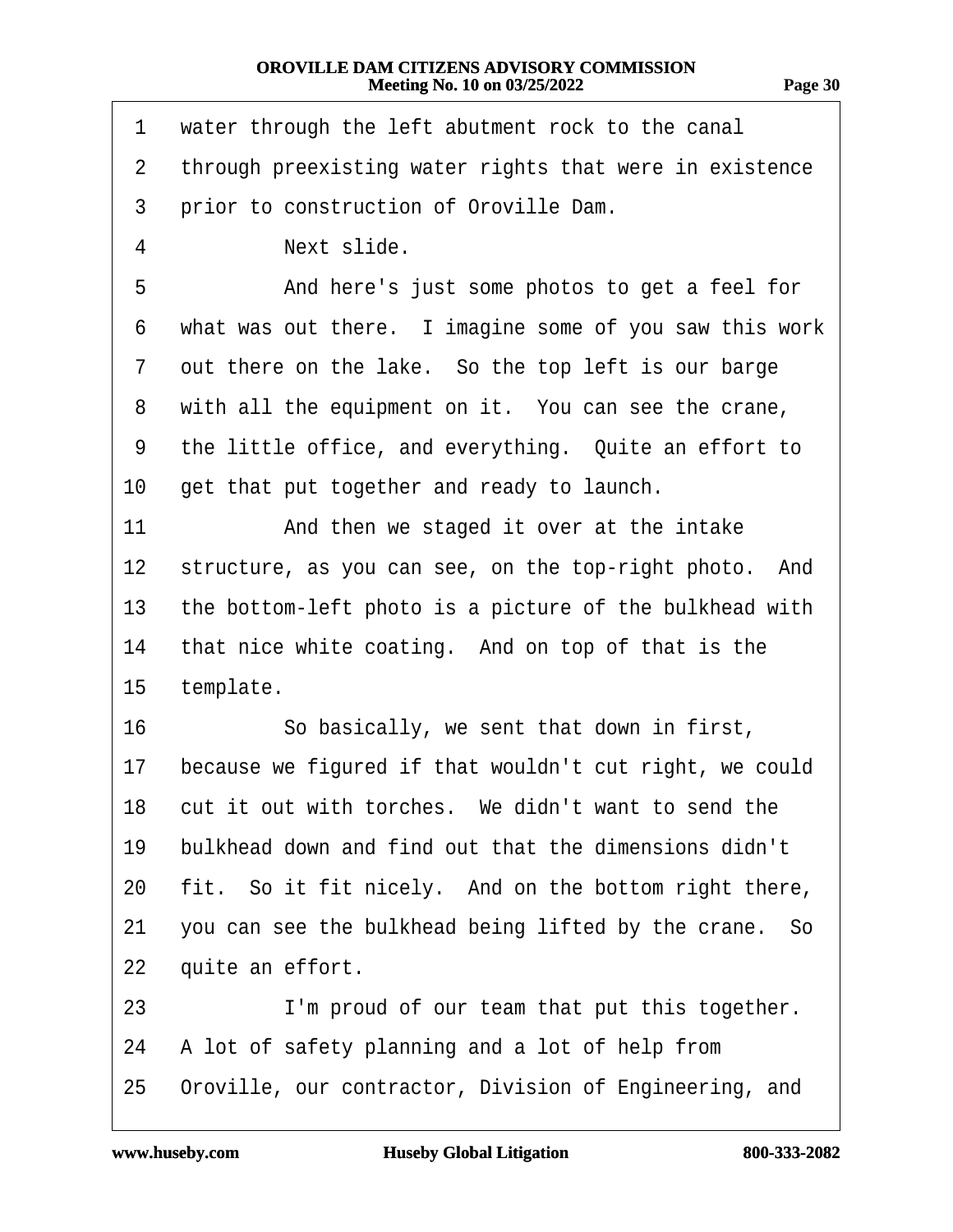1 it really -- I think it ended up being a great project  $2$  for us. 3 · · · So I think that's it. And maybe next slide and 4 take any questions. 5 MR. CROWFOOT: We've got a couple of questions. 6 **· · · · So Senator Nielsen and then Supervisor** 7 Connelly. 8 MR. NIELSEN: I have one? Excuse me. 9 MR. CROWFOOT: Got it. Okay. I think Senator 10 Nielsen, maybe that hand was a legacy from his last 11 question. 12 **· · · So let's move to Supervisor Connelly.** 13 MR. CONNELLY: Thank you for telling us what 14 was going on. The locals were out there recreating and 15 watching that. And we're curious. So I understand 16 that's a temporary slide that's down there that dewaters 17 the tunnel and then you can inspect it. 18 What is the condition of the tunnel? And what 19 is the condition of the -- there must be a valve on the 20 downstream side or facing the dam; is that correct? Is 21 that how it operates? 22 MR. CROWFOOT: David, can you repeat for the 23 folks that can't hear. 24 MR. SARKISIAN: Yeah, is my audio okay? 25 Supervisor was asking the condition of the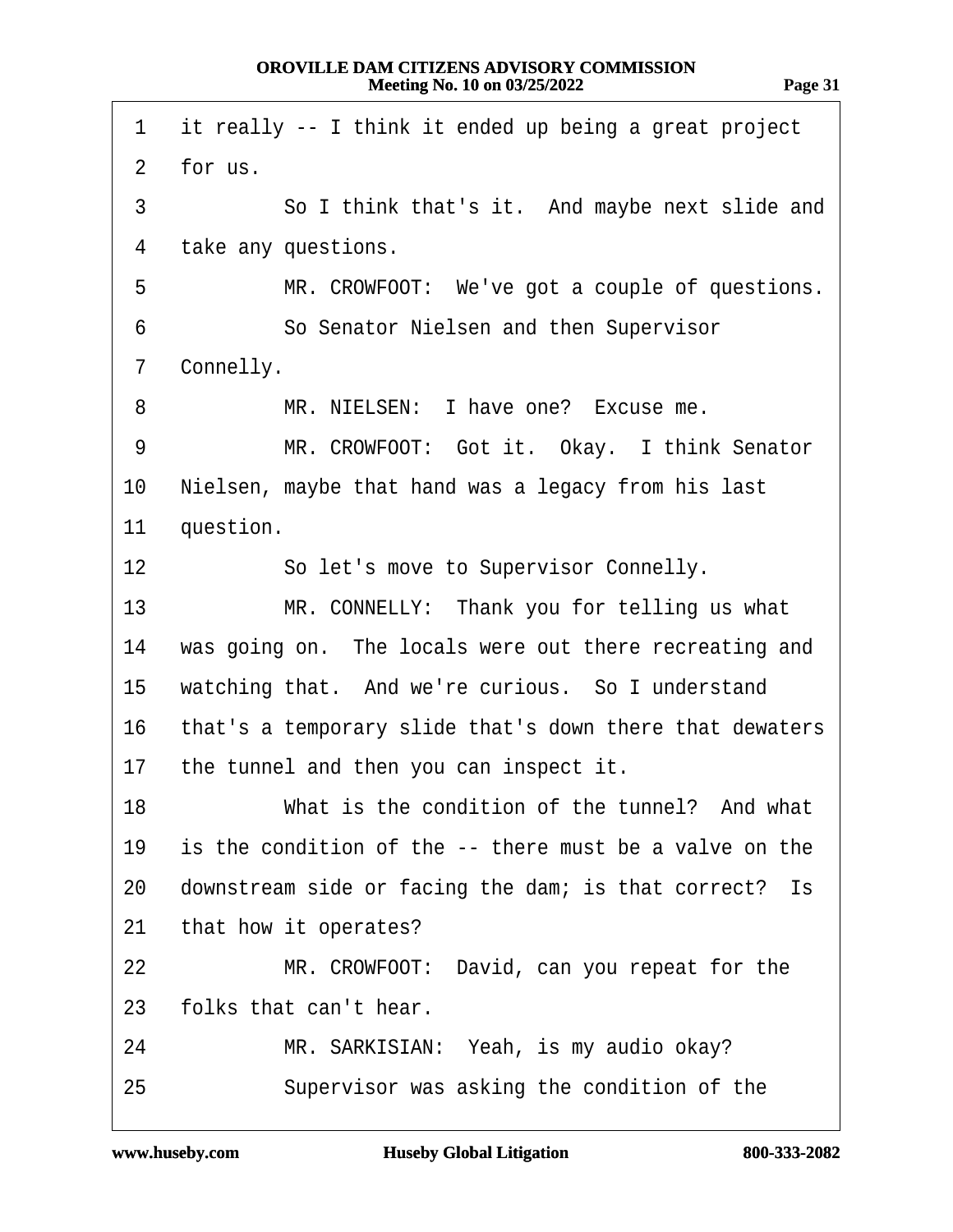| 1              | tunnel and configuration of valves downstream. So       |
|----------------|---------------------------------------------------------|
| $\overline{2}$ | in 2016, when we pulled the bulkhead out, we sent the   |
| 3              | ROV to swim into that tunnel all the way to where the   |
| 4              | valves are. So that was about 2,000 feet. And that      |
| 5              | effort took a big barge like what you just saw.         |
| 6              | Conditions are great. It's really surprisingly          |
| 7              | in good condition. There was about anywhere from 6 to   |
| 8              | 12 inches of silt kind of at the portal. And it thinned |
| 9              | out as expected. And then downstream, there's a tunnel  |
| 10             | plug, and then there's a steel pipe within that which   |
| 11             | goes to a valve. And it's a 30-inch butterfly valve and |
| 12             | goes into a fixed valve where we make the releases.     |
| 13             | So that equipment is original equipment. It's           |
| 14             | in good shape, but we do have plans in the future to    |
| 15             | make some valve replacements at that location. And      |
| 16             | also, this project really kind of gets us in a position |
| 17             | to be able to perform that work.                        |
| 18             | MR. CONNELLY: I guess the follow-up question            |
| 19             | is: Are you sure there's no seepage from the tunnel?    |
| 20             | Because not being an engineer, it just seems like when  |
| 21             | the lake is full, there's a tremendous amount of head   |
| 22             | pressure on that tunnel. I mean, if it's at 900 feet    |
| 23             | and the valves are on the downstream side, I can        |
| 24             | understand why. But that's a lot of pressure.           |
| 25             | Are you sure that tunnel doesn't leak?                  |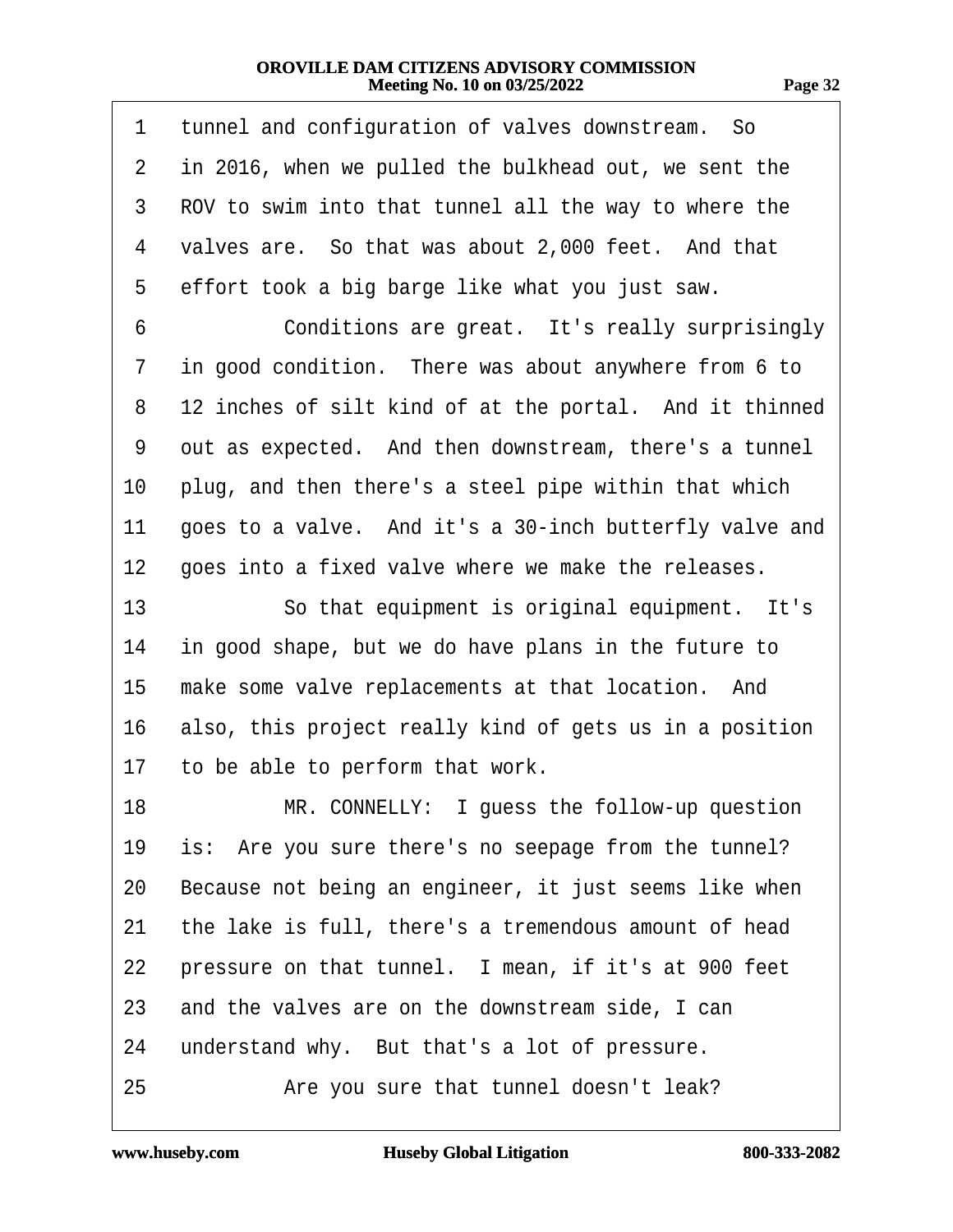| 1               | MR. SARKISIAN: So the question was the                   |
|-----------------|----------------------------------------------------------|
| $\overline{2}$  | condition of the tunnel and is it having seepage?        |
| 3               | And so the answer is: It does have some                  |
| 4               | seepage, but that's to be expected. That tunnel plug     |
| 5               | was provided with a grout print around that tunnel plug, |
| 6               | so kind of like a circumference. And it's right there    |
| 7               | in the same location of the abutment. And the designers  |
| 8               | put a lot of thought in trying to create that            |
| 9               | impermeable barrier at that location.                    |
| 10              | And also, what we've seen in the tunnel where            |
| 11              | we can actually go into the valve chamber and people can |
| 12 <sub>2</sub> | walk in there and perform maintenance, there are drain   |
| 13              | holes that alleviate pressure or any seepage that might  |
| 14              | have gotten past that grout curtain. There's some        |
| 15              | seepage, but it's really very minor. And so from what    |
| 16              | we've seen, all that work during construction was really |
| 17              | effective in creating that impermeable barrier.          |
| 18              | MR. CONNELLY: I think the concern is seepage             |
| 19              | along the tunnel itself because it does go through the   |
| 20              | dam. And it's been brought up by people that are         |
| 21              | supposedly much more educated than I am.                 |
| 22              | Is there any way to make sure there is none?             |
| 23              | I'm just curious because there are people that           |
| 24              | are concerned that there -- I mean, it's a liability to  |
| 25              | the dam. It has a life. And maybe I don't know what      |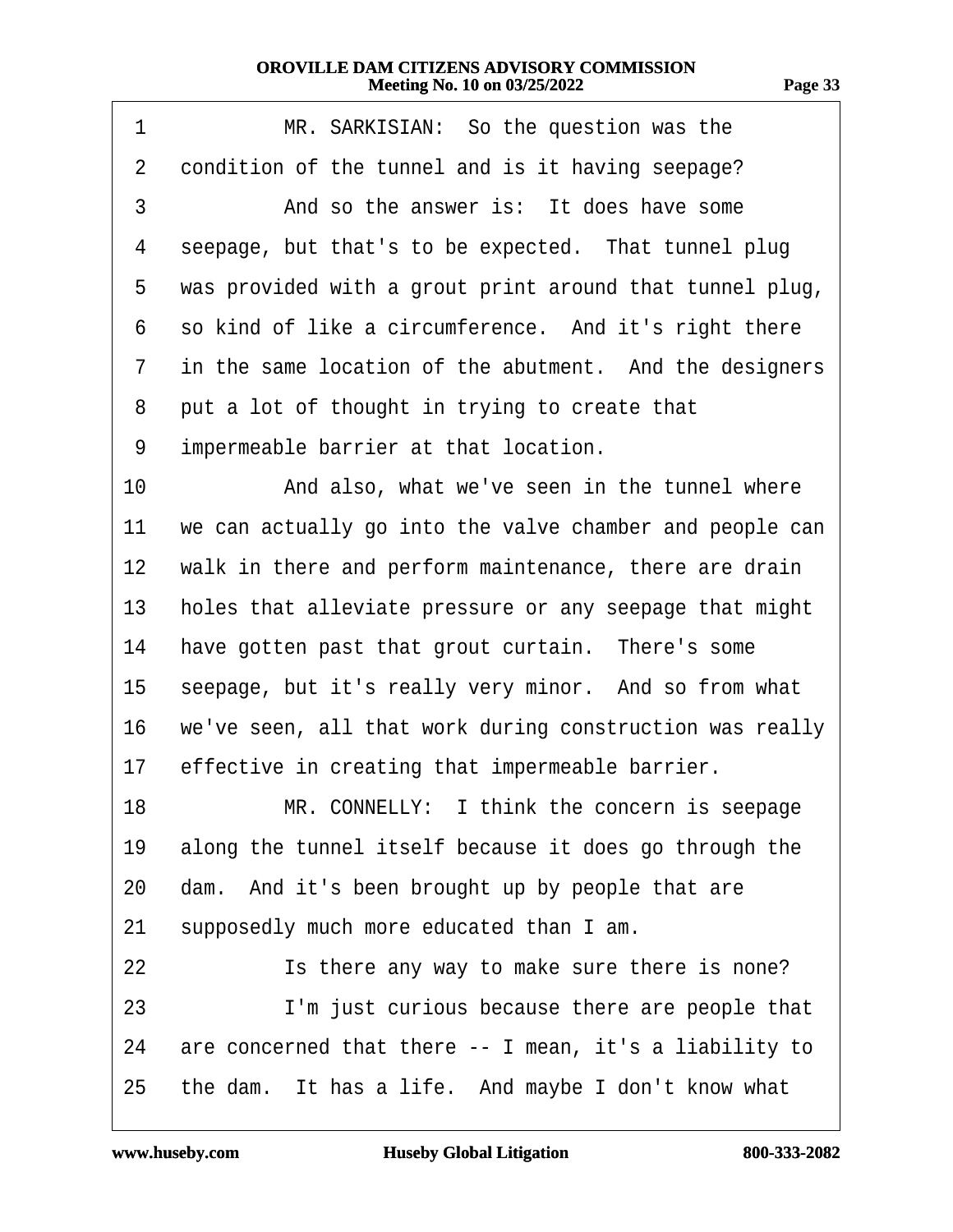| 1              | the life expectancy is, and I don't know how to give the |
|----------------|----------------------------------------------------------|
| $\overline{2}$ | proper answer.                                           |
| 3              | I appreciate you're trying to give me the                |
| 4              | proper answers to that. And maybe we should look for a   |
| 5              | viable alternative in the future, maybe not in our       |
| 6              | lifetime, but simply pump the water up from below the    |
| 7              | dam and put it in a ditch.                               |
| 8              | MR. SARKISIAN: Yeah, so what I can say is                |
| 9              | through our condition assessment and maintenance, what   |
| 10             | we can see when we come in from the downstream side and  |
| 11             | walk into the tunnel, what we see is that this facility  |
| 12             | is performing as designed and intended.                  |
| 13             | But you're right. Everything has a certain               |
| 14             | service life. And so certainly, planning for the longer  |
| 15             | term for this particular part of the Oroville Dam could  |
| 16             | be something we look into.                               |
| 17             | MR. CROWFOOT: Thank you so much Supervisor.              |
| 18             | Let's go to Supervisor Conant. And then we'll            |
| 19             | circle back to Senator Nielsen and see if he has a       |
| 20             | question.                                                |
| 21             | MR. CONANT: Back to the piezometers if we                |
| 22             | don't mind. So originally, if I'm not mistaken, 52       |
| 23             | piezometers; is that correct? And now we put in eight.   |
| 24             | And I think two are functioning still or something of    |
| 25             | that nature.                                             |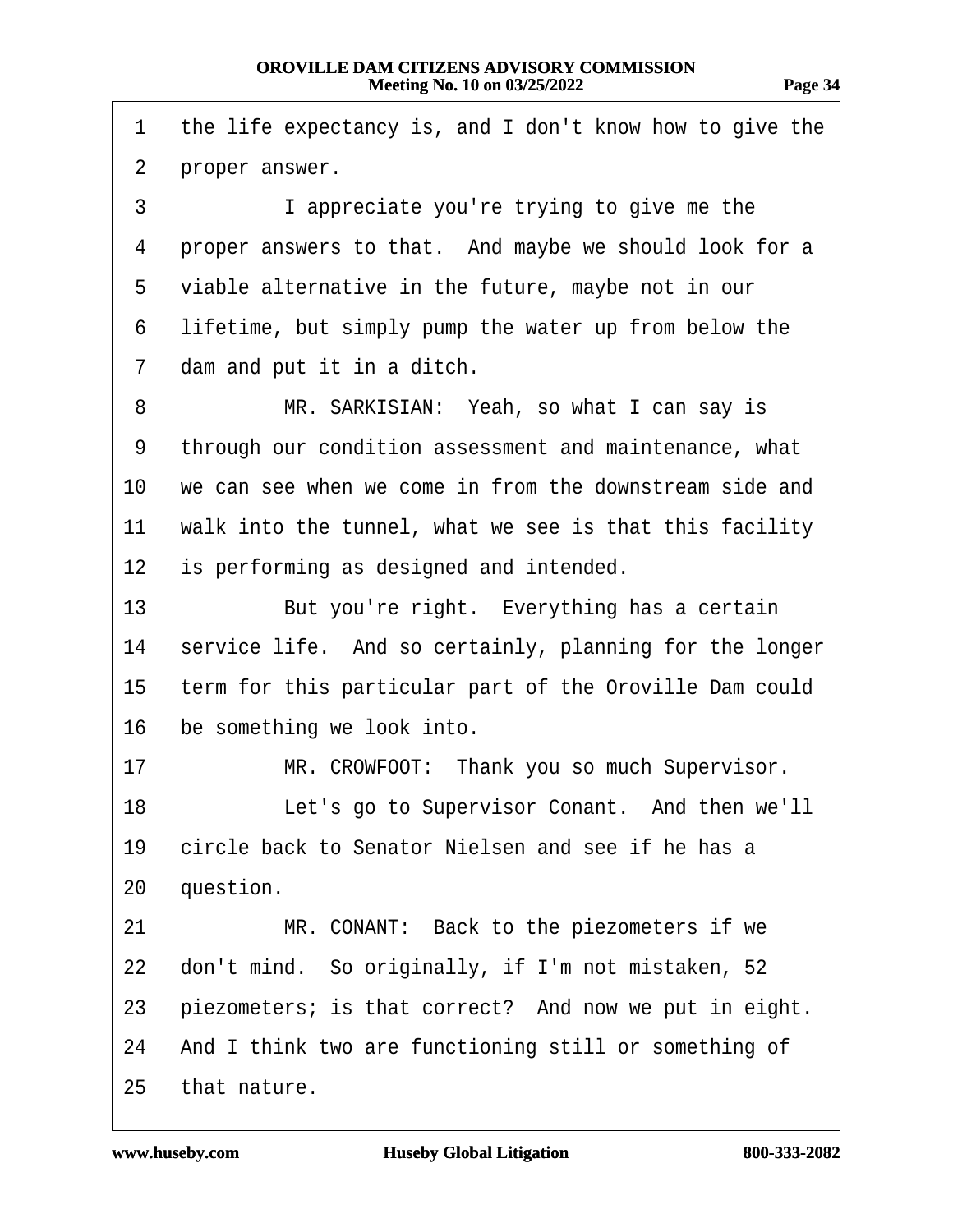| 1              | Can you maybe address that and tell us why you           |
|----------------|----------------------------------------------------------|
| $\overline{2}$ | think eight is adequate.                                 |
| 3              | MR. SARKISIAN: Well, the original piezometers            |
| 4              | were installed largely to evaluate that early life of    |
| 5              | the facility under that initial reservoir loading and to |
| 6              | verify that the expectations of the design team were     |
| 7              | met. And so we kept reading those. And over time, they   |
| 8              | started failing as expected with the nature of the       |
| 9              | period construction.                                     |
| 10             | So through that needs assessment, this question          |
| 11             | has come up quite a bit: How many piezometers should we  |
| 12             | have moving forward? With that we've identified so far,  |
| 13             | we just kind of walked through. And from my              |
| 14             | perspective, we've got probably a couple of years to get |
| 15             | data out of these piezometers, understand what they're   |
| 16             | telling us. And we need hydrology to help us here to     |
| 17             | give us these levels and see how everything reacts.      |
| 18.            | And then I think, at that point, we would                |
| 19             | address that question: Do we have enough? Do we need     |
| 20             | some more? Are there some areas that we wanted better    |
| 21             | coverage? And also, I think what we presented here       |
| 22             | really helps us advance that conversation. And I would   |
| 23             | not be surprised -- and we identified some additional    |
| 24             | locations in the future to further inform our            |
| 25             | understanding of the seepage.                            |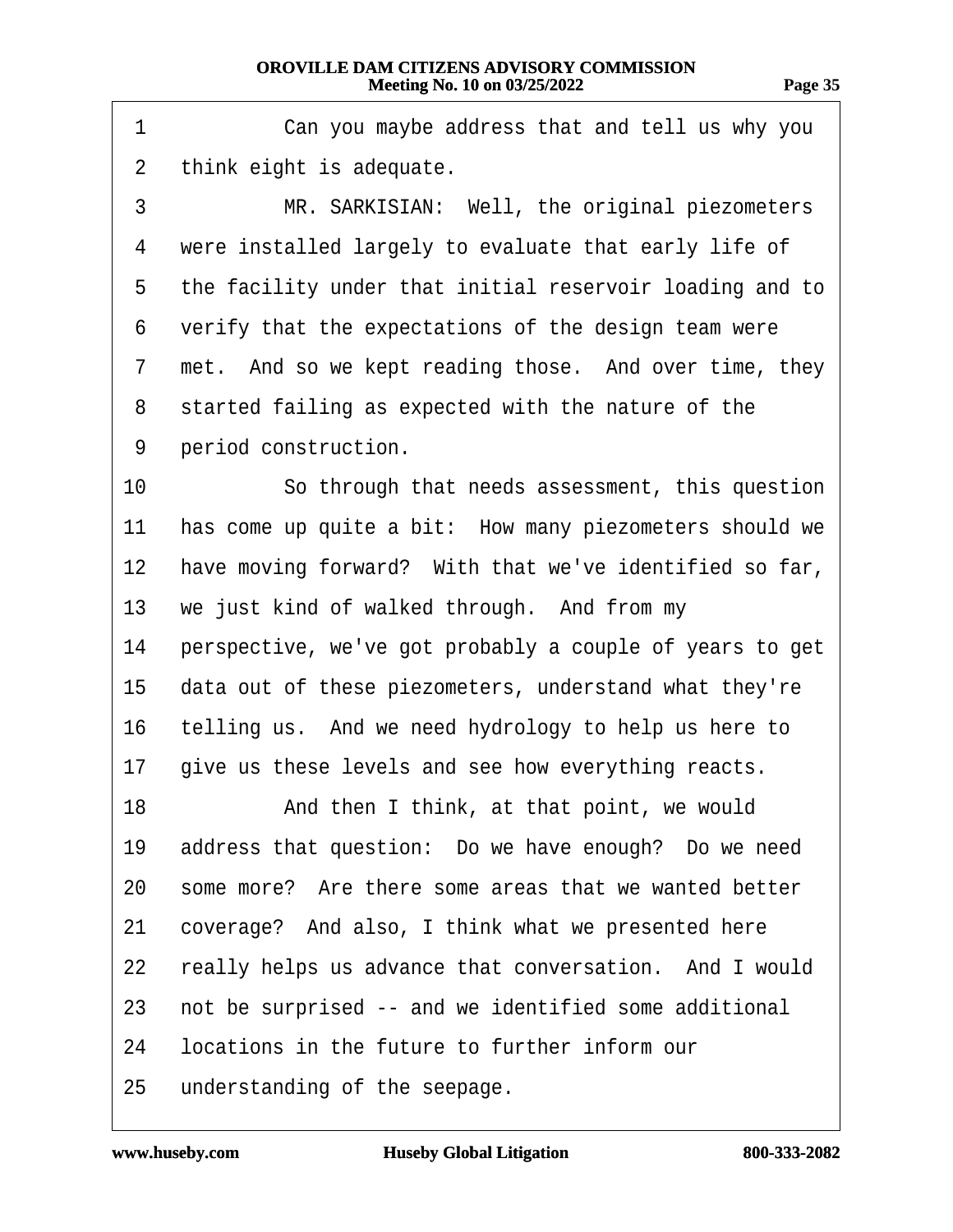| чоо | ٠<br>п |
|-----|--------|
|     |        |

| 1               | MR. CONANT: Okay. That's okay. My concern is             |
|-----------------|----------------------------------------------------------|
| $\overline{2}$  | that do we have enough? And it sounds like we'll be      |
| 3               | adding more down the road if need be.                    |
| 4               | MR. SARKISIAN: It's possible. And when we                |
| 5               | propose new piezometers, we have dialogue with our       |
| 6               | regulators because there's risks installing new          |
| $\overline{7}$  | instruments as well. So we have to take that into        |
| 8               | consideration too.                                       |
| 9               | MR. CONANT: Thank you.                                   |
| 10              | MR. CROWFOOT: Anybody want to raise their                |
| 11              | virtual or actual hand? Or take yourself off mute and    |
| 12 <sub>2</sub> | ask questions for Dave on the piezometers or the tunnel? |
| 13              | All right. Well, thanks Dave. And again, I               |
| 14              | believe -- well, not only will this meeting be recorded, |
| 15              | but the materials that Dave provided will be on the      |
| 16              | website too. And Dave will be available for more         |
| 17              | conversation over subsequent meetings. All right.        |
| 18              | Let's turn to Dr. Rune with UC Berkeley Center           |
| 19              | for Catastrophic Risk Management. And we've asked Rune   |
| 20              | to present a summary here over the next 10 minutes or so |
| 21              | on risk scenarios, and then looking forward to that      |
| 22              | deeper dive on April 22nd.                               |
| 23              | So over to you Rune. Welcome.                            |
| 24              | MR. STORESUND: All right. Thank you. I look              |
| 25              | very similar with the uniform, the white shirt, and blue |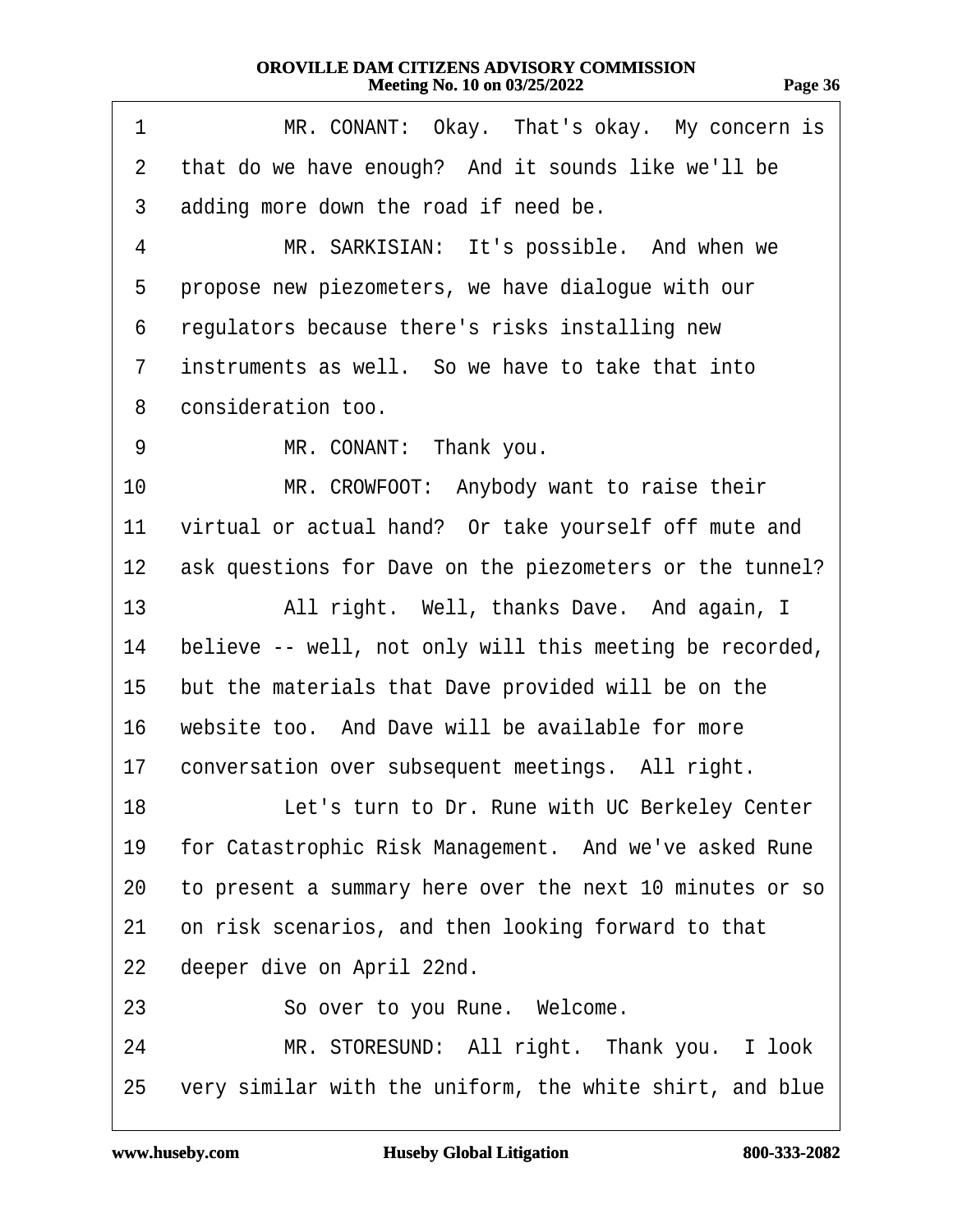|                 | 1 tie. All right. Well, hello everyone. And good          |
|-----------------|-----------------------------------------------------------|
| $\mathbf{2}$    | morning.                                                  |
| 3               | I want to thank the Oroville Dam Citizens                 |
| 4               | Advisory Commission and Secretary Crowfoot for allowing   |
|                 | 5 me the opportunity to share with you what I consider to |
| 6               | be an exciting risk reduction opportunity for the         |
| $7\phantom{.}$  | downstream communities for Oroville Dam.                  |
| 8               | Today, I'm going to wear the hat as executive             |
| 9               | director and consultant for my nonprofit, SafeR3, which   |
| 10              | is focused on safety, resilience, reliability.            |
| 11              | And next slide here.                                      |
| 12 <sup>2</sup> | So as part of my previous work on the                     |
| 13              | Comprehensive Needs Assessment ad hoc committee and       |
| 14              | combined with two previous evacuation events, one in      |
|                 |                                                           |

- 15 1997 and the other one in 2017, it seemed to me that
- 16 there was an existing hazard with regards to elevated
- 17 releases from Oroville Dam.

- 18 Now I understand and appreciate that the
- 19 maximum release from the dam is on the order of
- 20 150,000 cubic feet per second. But there's little
- 21 information to better understand the potential
- 22 consequences associated with any possible elevated
- 23 releases. And I think understanding the impacts of the
- 24 elevated releases is important to understand any
- 25 potential benefit/cost of risk reduction evaluation.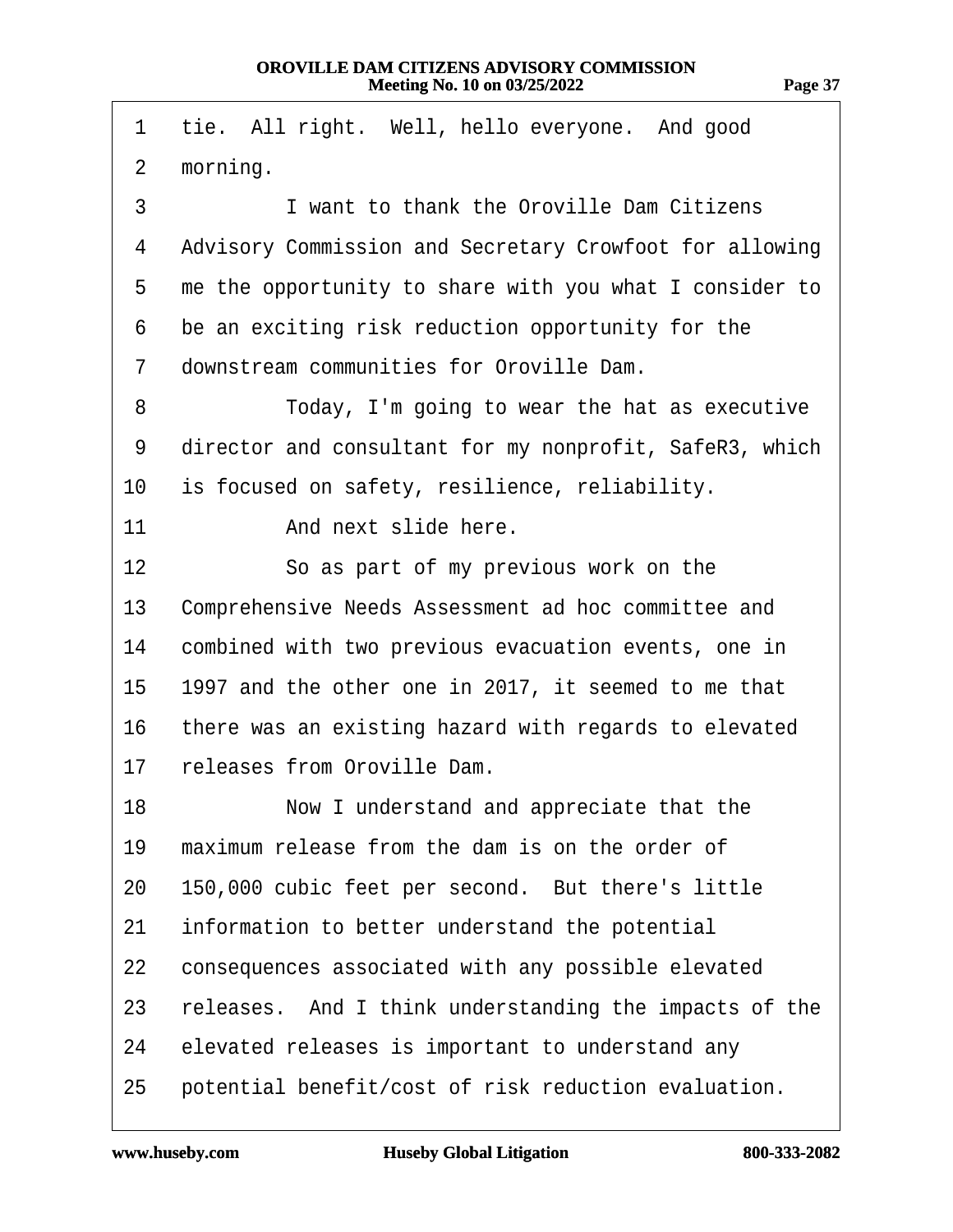| 1               | I did submit my notice of intent in to CalOES            |
|-----------------|----------------------------------------------------------|
| $\overline{2}$  | to help provide funding to gain an understanding of      |
| 3               | inundation augmentation expenses of what I call elevated |
| 4               | releases.                                                |
| 5               | The next slide here.                                     |
| 6               | So the aim here is to provide inundation                 |
| 7               | mapping to be included in the next update of the local   |
| 8               | hazard mitigation plans for downstream counties.         |
| 9               | And here, I show a page from the Butte County            |
| 10              | Mitigation Plan. And what caught my eye was the          |
| 11              | occasional occurrence of catastrophic dam failure. And   |
| 12              | I think this highlights an opportunity for us to have a  |
| 13 <sup>°</sup> | structured conversation between the dam owner/operator,  |
| 14              | and the community as to the experience downstream        |
| 15              | impacts.                                                 |
| 16              | Now the dam has actually never failed. In                |
| 17              | 1997, there was an elevated release which was greater    |
|                 | 18 than the 150,000 cubic feet per second. And in 2017,  |
| 19              | the primary spillway fail, but the dam did not fail.     |
| 20              | Next slide.                                              |
| 21              | So from a hazard perspective, the elevated               |
| 22              | flows fall into the realm of likely to unlikely. There   |
| 23              | are a number of very unlikely events considered. So my   |
| 24              | question is: Well, why not also consider these elevated  |
| 25              | releases to fall within the likely to unlikely spectrum? |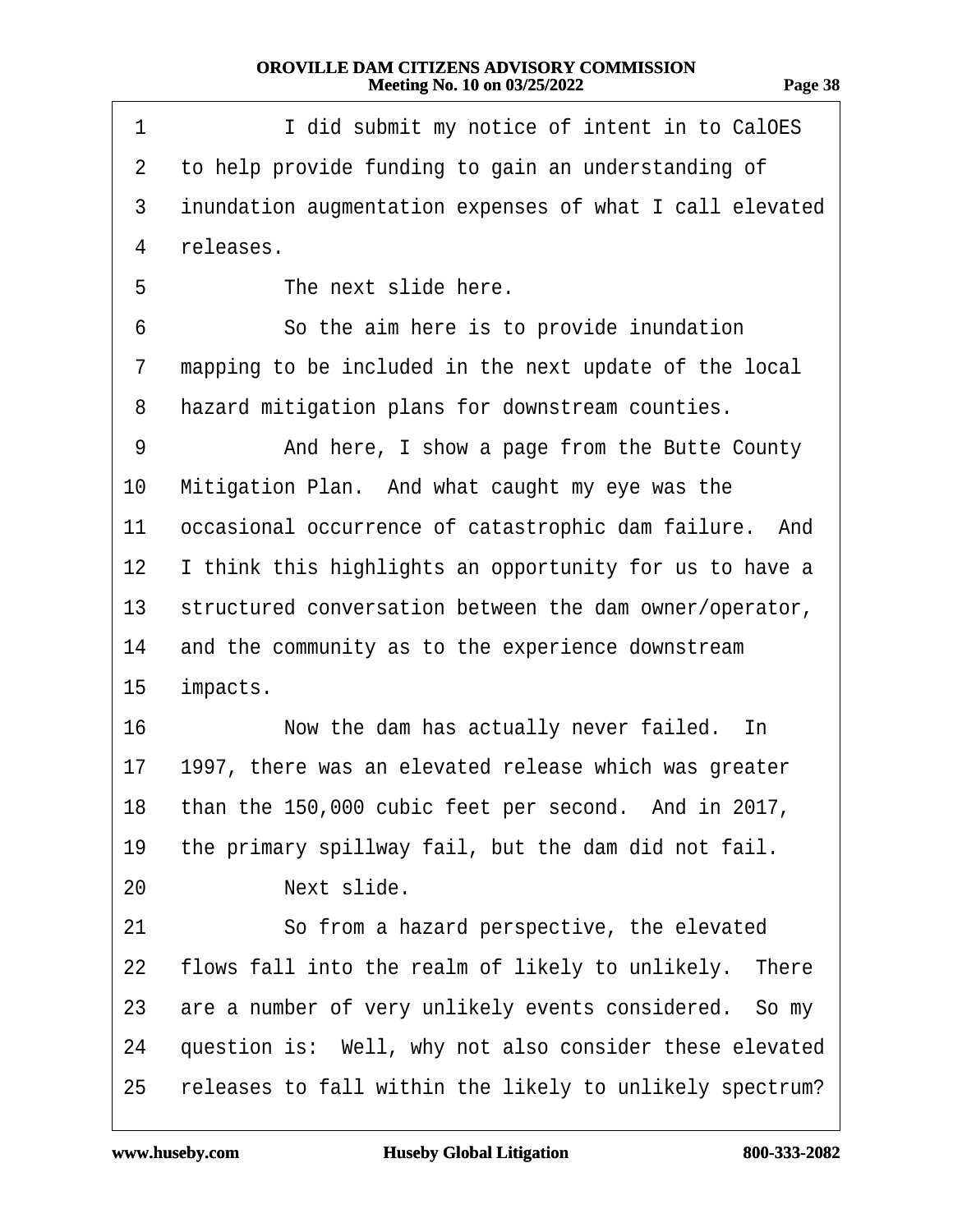| 1              | We see mapped a sunny day failure of Oroville Dam. Why  |
|----------------|---------------------------------------------------------|
| $\overline{2}$ | not map the inundation with a probable maximum flood?   |
| 3              | We can use this information to ask questions related to |
| 4              | evacuation planning, land use, and mitigation projects. |
| 5              | Next slide.                                             |
| 6              | So I did receive a redacted version of the              |
| 7              | Oroville Dam Flood Control Manual from the Corps of     |
| 8              | Engineers. And one of the scenarios presented was the   |
| 9              | release of over 620,000 cubic feet per second. I wasn't |
| 10             | able to find any mapping showing the expense of that    |
| 11             | inundation. And then, I also want to point out that a   |
| 12             | lot of the downstream consequence evaluations that were |
| 13             | done in the late 1960s may actually be quite different  |
| 14             | from the downstream consequences today just due to      |
| 15             | development and planned use change over time.           |
| 16             | Next slide.                                             |
| 17             | So my request to this group is to offer                 |
| 18.            | collaborative support if the commission finds value in  |
| 19             | delineating the different degrees of inundation from    |
| 20             | these elevated releases. The outcome of the effort      |
| 21             | would be a series of inundation maps for flows between  |
| 22             | the standard project flood and the probable maximum     |
| 23             | flood. And then these maps can be used for future       |
| 24             | initiatives to inform discussions and planning related  |
| 25             | to things like evacuation, economic and environmental   |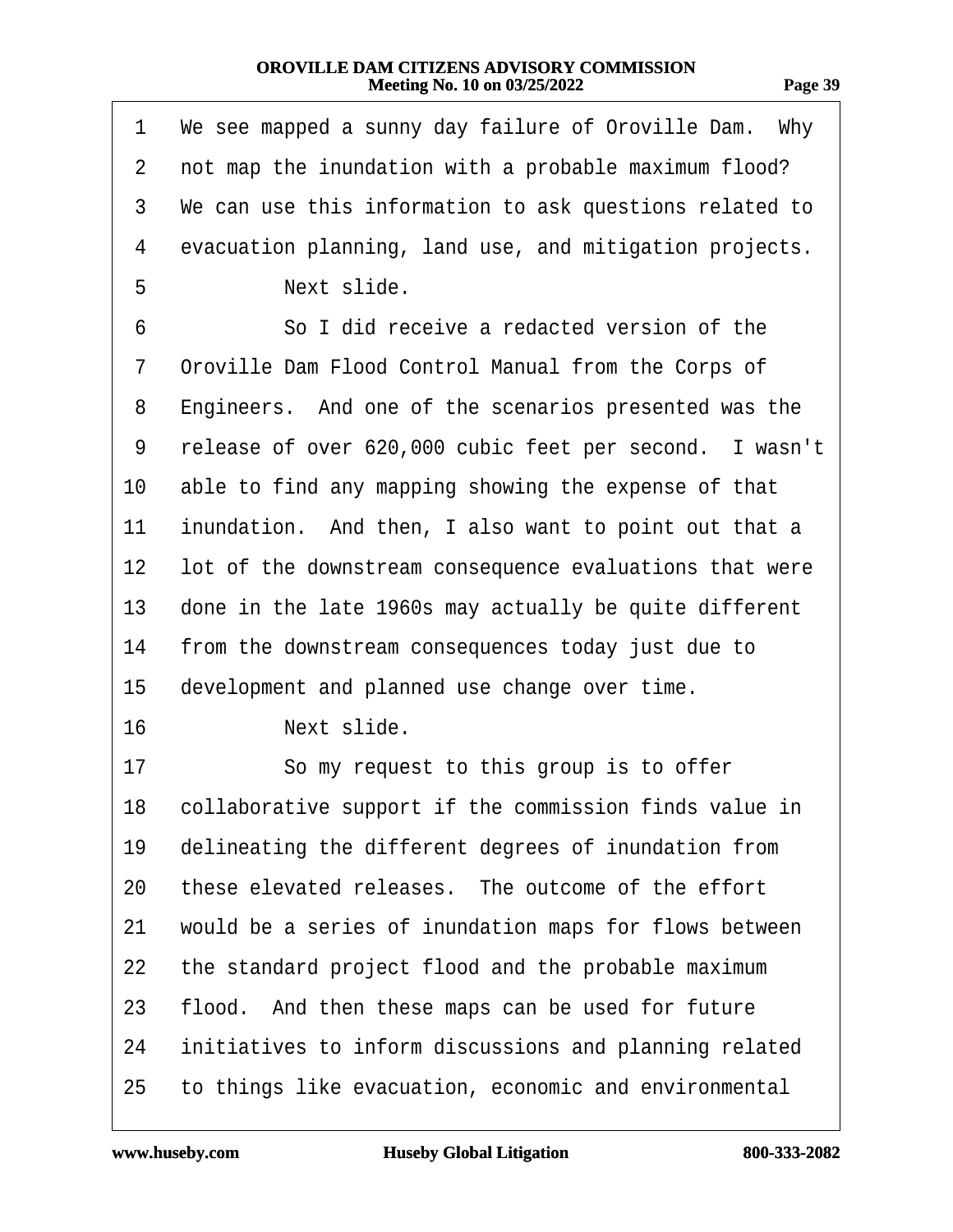1 impacts. 2 And I just want to point out that these 3 subapplications is due to CalOES on April 8th. So we 4 have a few weeks in front of us but not necessarily a 5 whole lot of time. And I think there were three areas 6 where help would be greatly welcomed. 7 **· · · · So number one would be to help recruit letters** 8 of support from the downstream communities. 9 Number two would be helping to meet those 10 25 percent local partner cost share through either 11 financial or in-kind service contributions. 12 • And finally, number three, working with the 13 Department of Water Resources and the State Water 14 Project. They do have existing models that could be 15 used for this mapping. Those models were used in part 16 for developing the sunny day future inundation. And I 17 think we could use the same model to evaluate inundation 18 associated with the elevated releases. 19 Now it may be that the department has done some 20 of this modeling or all of the modeling. Then the 21 question would be, "Hey, would you be willing to share 22 those inundation maps with the local emergency services 23 officials? And if the modeling hasn't been done, would 24 you be willing to perform the modeling and make those 25 maps available?" And I think that's it.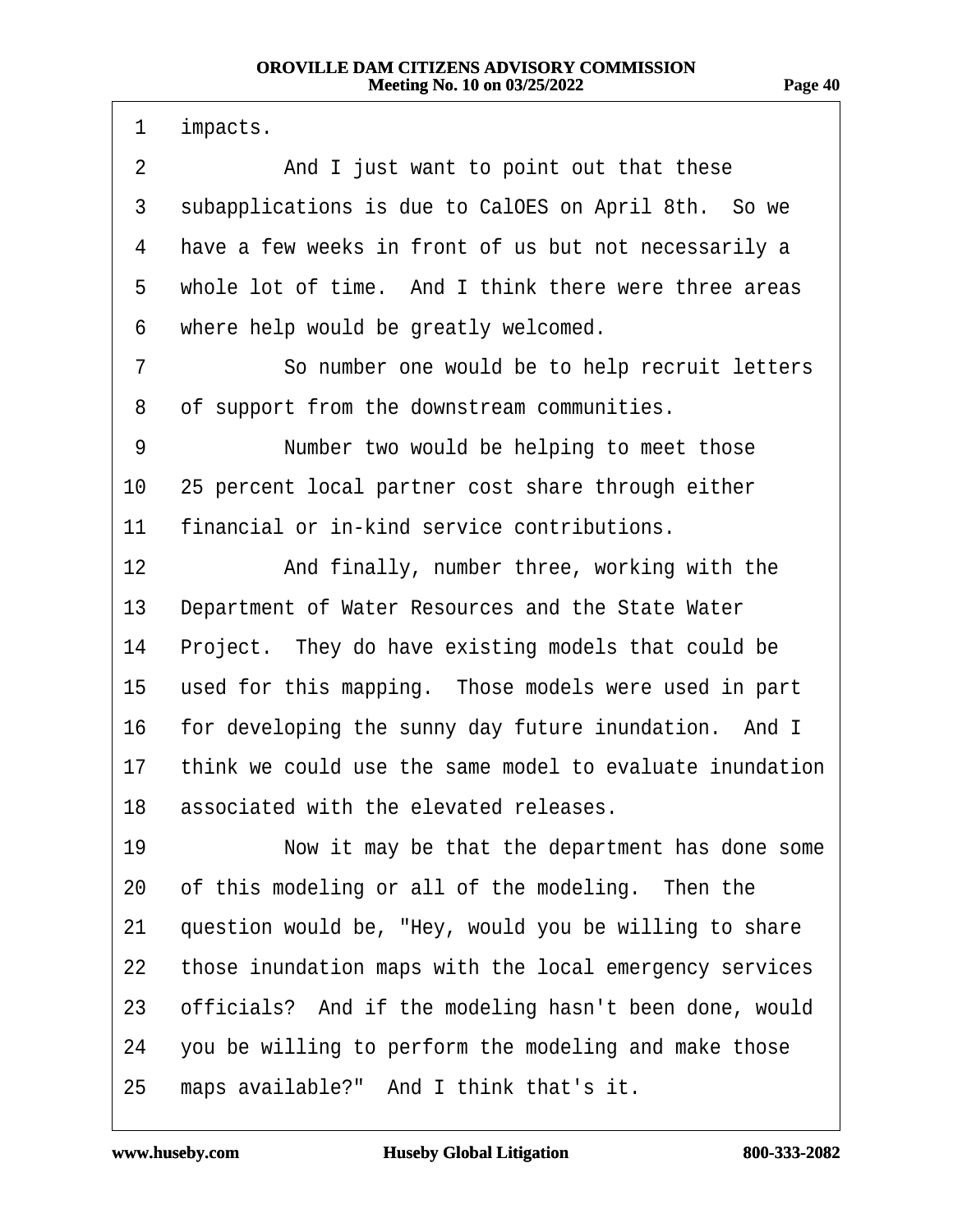| 1  | So next slide should be the -- yeah, thank you.         |  |
|----|---------------------------------------------------------|--|
| 2  | So yeah, I look forward to working with                 |  |
| 3  | everyone to really make this a win, win, win across the |  |
| 4  | board. So thanks for your time. And definitely, thanks  |  |
| 5  | for the opportunity to present to the commission.       |  |
| 6  | MR. CROWFOOT: Rune, thank you.                          |  |
| 7  | And I want to call on Deputy Director Curry,            |  |
| 8  | who helps to lead the Governor's Office of Emergency    |  |
| 9  | Services or OES.                                        |  |
| 10 | MS. CURRY: Thank you Wade. Thank you Dr.                |  |
| 11 | Storesund for that presentation and good news. CalOES   |  |
| 12 | is on the advisory commission, so consider that input   |  |
| 13 | taken in terms of endorsing this idea of better data    |  |
| 14 | analyzes that goes into the local hazard mitigation     |  |
| 15 | plans.                                                  |  |
| 16 | And I want to lift up and appreciate the                |  |
| 17 | highlighting of the local hazard mitigation plan. We    |  |
|    | 18 do, at OES, have funding opportunities to help this  |  |
| 19 | funding taking place. But more so, we're all constantly |  |
| 20 | working with the counties and cities who file these     |  |
| 21 | plans well before their expiration date. They have a    |  |
| 22 | five-year kind of life span so that we make sure we're  |  |
| 23 | matching funding opportunities, not letting those plans |  |
| 24 | lapse. But what makes them effective is the data that   |  |
| 25 | feeds into them to accurately update the risk analysis. |  |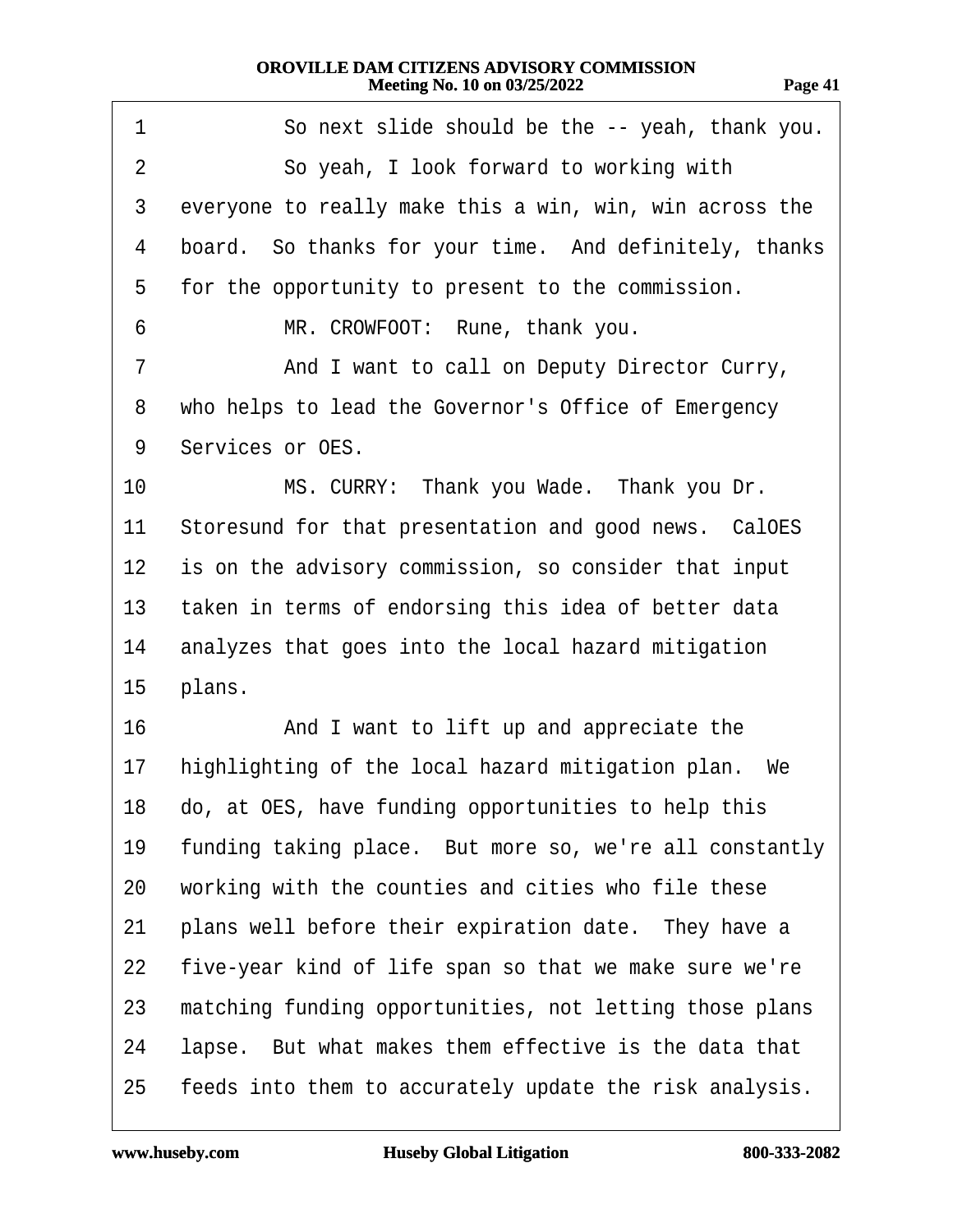| 1              | So I just wanted to offer and just punctuate             |
|----------------|----------------------------------------------------------|
| $\overline{2}$ | that point that there's this spending opportunity. We    |
| 3              | will have others behind it. And the importance of these  |
| 4              | planning updates, and our communities, and the help that |
| 5              | we can provide to make those plans happen financially as |
| 6              | well as with technical assistance. So I just wanted to   |
| 7              | add that point.                                          |
| 8              | Thanks Wade.                                             |
| 9              | MR. CROWFOOT: Yeah, thank you. And I'll just             |
| 10             | say the Department of Water Resources, obviously, is a   |
| 11             | large focus of the discussion given its management of    |
| 12             | the dam and the reservoir.                               |
| 13             | But huge thanks to OES and Tina because you              |
| 14             | guys are really the point of the spear on the mitigation |
| 15             | hazard mitigation planning but then also the response.   |
| 16             | And whether it's wildfire, or drought, or a terrorist    |
| 17             | attack -- God forbid -- it's always OES. So really       |
| 18 -           | appreciate Deputy Director Curry's participation here in |
|                | 19 these meetings.                                       |
| 20             | I see Ms. Widener has her hand up. And so, why           |
| 21             | don't I turn to you again.                               |
| 22             | MS. NORTHERN: It's Northern. I'm Mrs.                    |
|                | 23 Northern. I've been married.                          |
| 24             | MR. CROWFOOT: Oh, my gosh. Wonderful.                    |
| 25             | Congrats.                                                |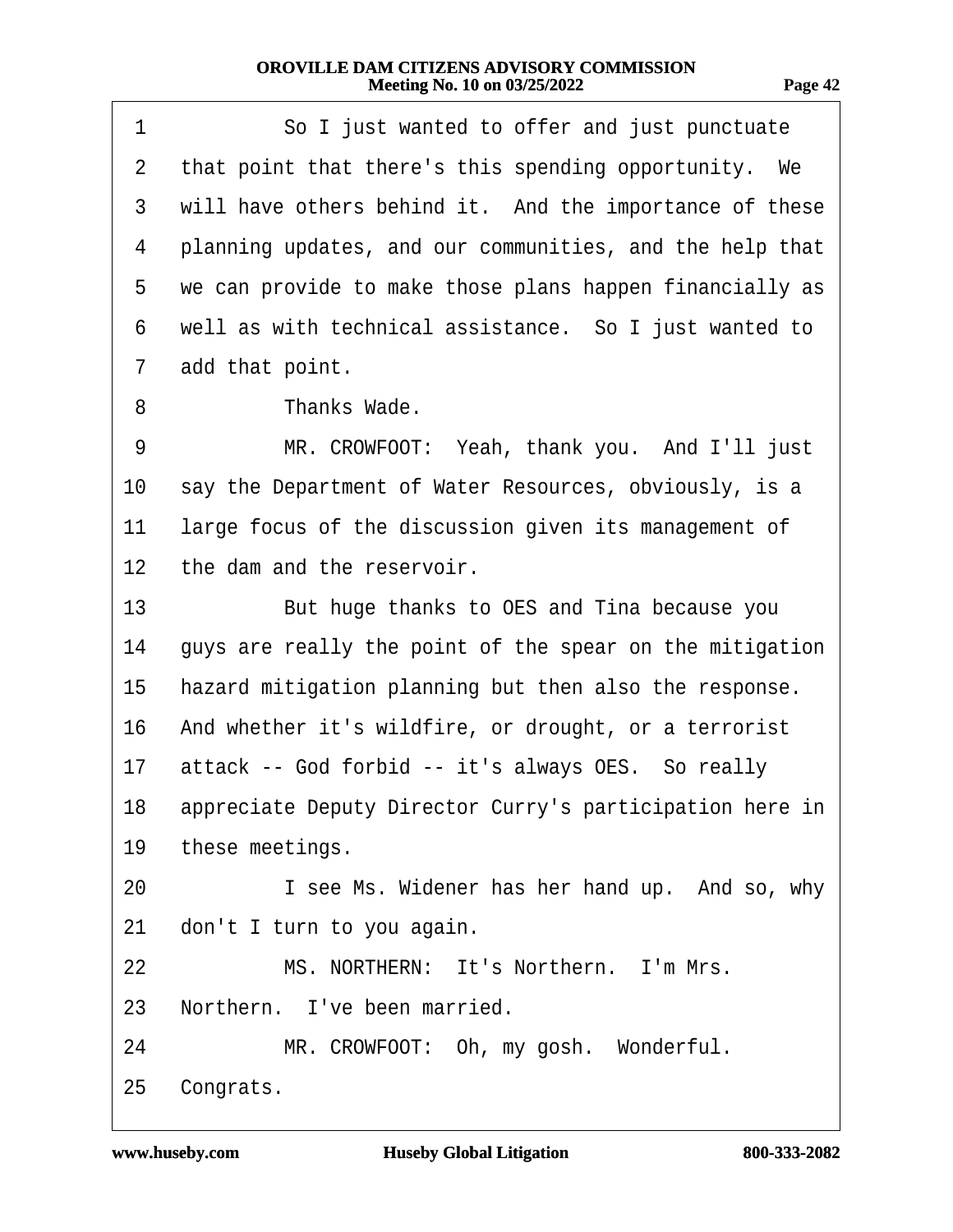| MS. NORTHERN: Thank you. I just want to speak           |
|---------------------------------------------------------|
| up and say how important this work really is to the     |
| community.                                              |
| During the 2017 spillway evacuation and the             |
| days leading up to the actual evacuation, it was really |
| hard to find inundation maps for the Oroville Dam and   |
| Lake Oroville if there were a failure. I'm sure         |
| everybody knows by now, I really like the DWR website.  |
| I have done a lot of research on it. I know how to      |
| Google. I had to help a lot of older friends find       |
| information as far as evacuation.                       |
| You know, having these tools, if something were         |
| to happen or knowing that we have them, is really so    |
| important to the community. I think this needs to be -- |
| personally, I would love to endorse this project. And   |
| as a group, I think that we should as well.             |
| I saw he needed letters of endorsement or               |
| support. And I just think that this is one of the most  |
| important things that we can do as a commission is to   |
| try and push forward these kinds of projects for our    |
| community.                                              |
| MR. CROWFOOT: Thank you very much. And one of           |
| the things to unpack -- I don't want to take too much   |
| time on this -- is I believe the application to OES.    |
| And OES sits on the commission. So it's a little        |
|                                                         |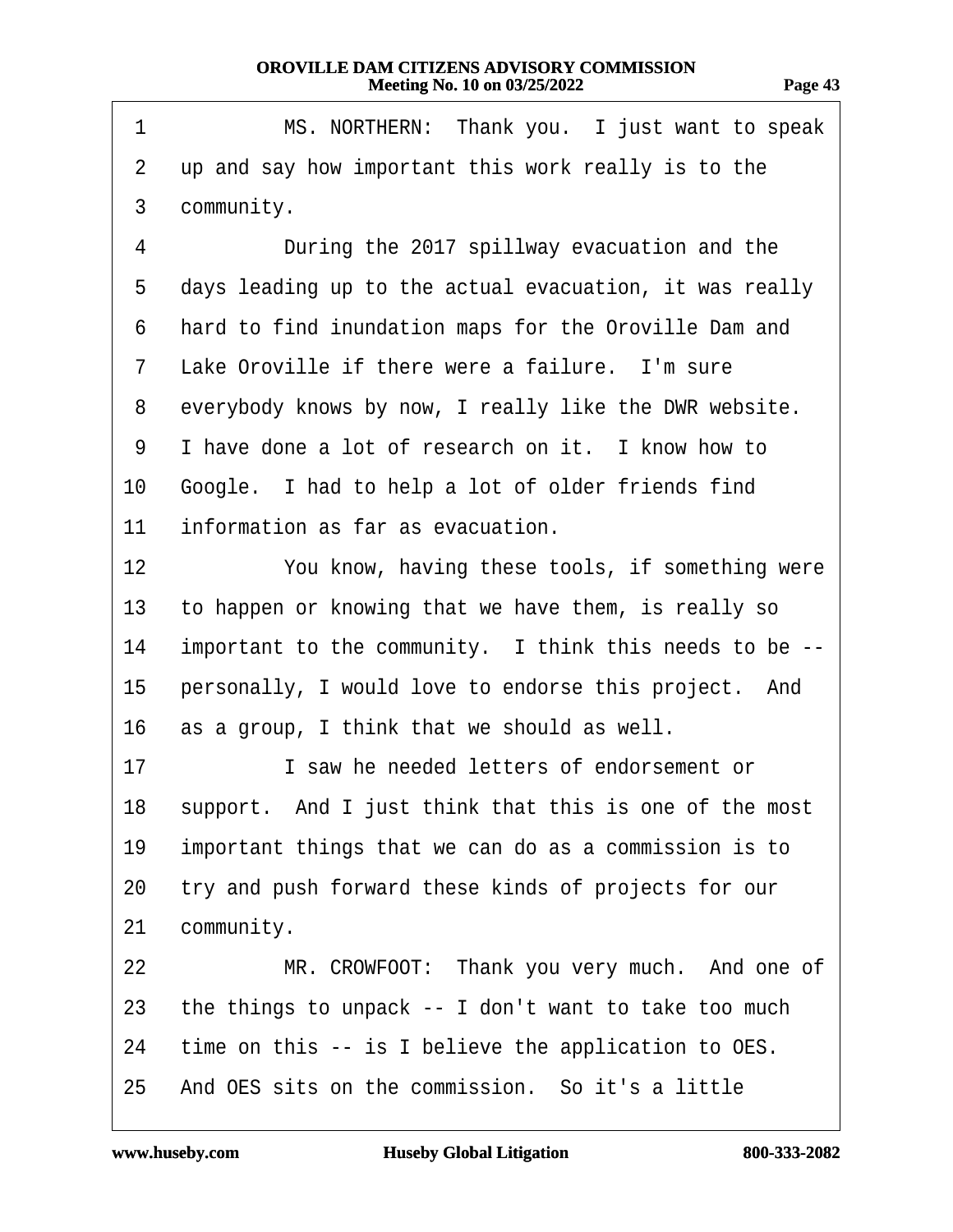| 1               | unprecedented for me to try to understand sort of what   |  |
|-----------------|----------------------------------------------------------|--|
| $\overline{2}$  | would be the formal position on the application that our |  |
| 3               | state commission would take that OES is part of.         |  |
| 4               | But point well-taken from you as a community             |  |
| 5               | leader. That your voice is critically important as a     |  |
| 6               | member of the public that's part of this. That this      |  |
| 7               | would be important. And also, for Tina to hear that      |  |
| 8               | from OES and for you to make that clear. It helps.       |  |
| 9               | Let's go to Supervisor Connelly.                         |  |
| 10              | MR. CONNELLY: First, Rune, how much short are            |  |
| 11              | you on funding to complete this project? And what is     |  |
| 12 <sub>2</sub> | the total cost?                                          |  |
| 13              | MR. STORESUND: It's not a shortage per se. My            |  |
| 14              | understanding is that the federal government would       |  |
| 15              | provide about 75 percent of the funding, and then the    |  |
| 16              | local community has to come up with 25 percent. I        |  |
| 17              | believe the ask was on the order of 330,000. So the      |  |
|                 | 18 25 percent is like 85,000. And that can be financial  |  |
| 19              | contributions. My understanding is that it can also      |  |
| 20              | include in-kind services.                                |  |
| 21              | The motivation for my ask here is more on                |  |
| 22              | engaging the community, and doing outreach, and getting  |  |
| 23              | everyone engaged and part of the process. I can          |  |
| 24              | probably even donate the 85,000 in local cost share      |  |
| 25              | myself personally, but that kind of defeats the purpose. |  |

 $\sqrt{ }$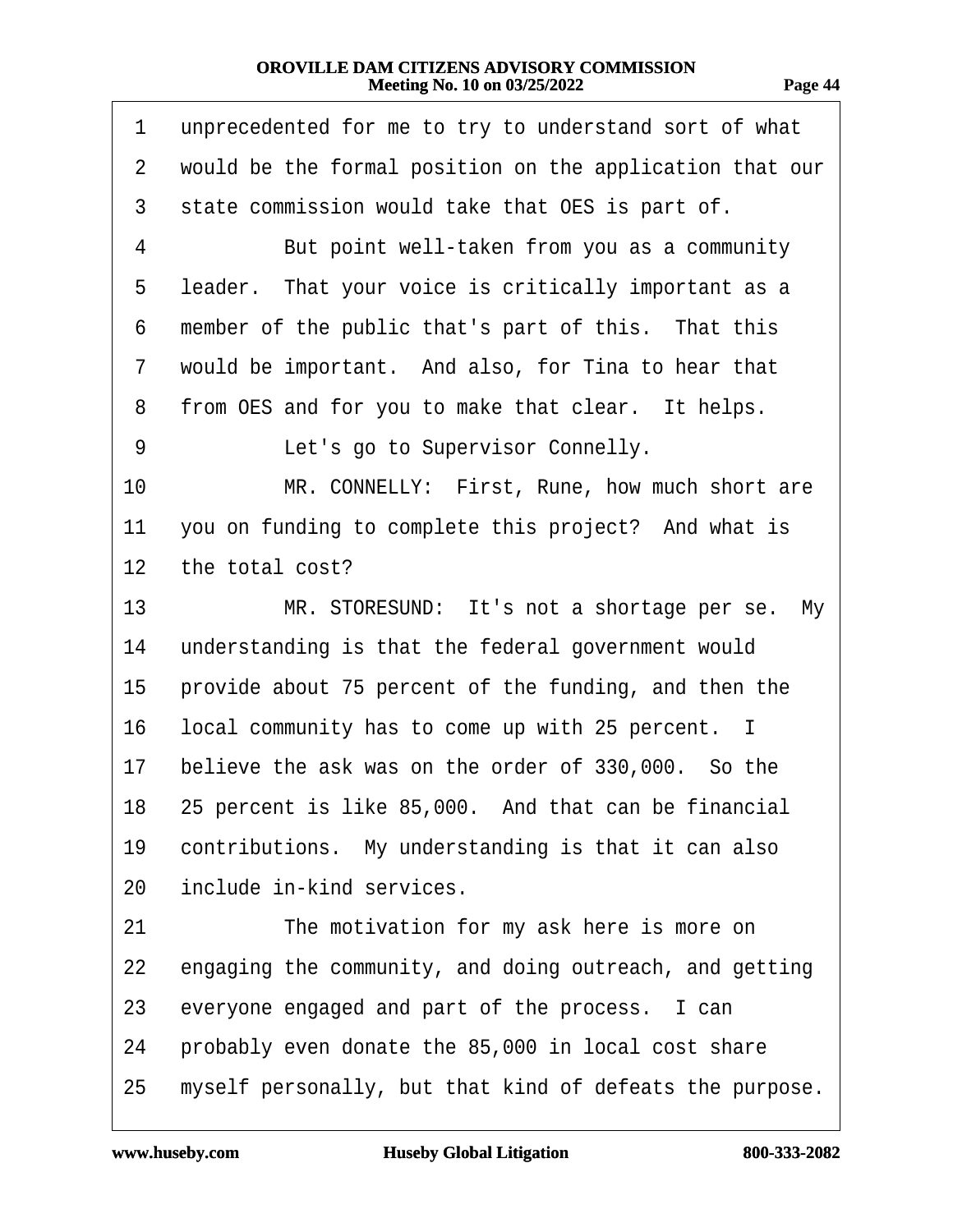| 1               | What we're trying to do is we're trying to                  |
|-----------------|-------------------------------------------------------------|
| 2               | start a conversation on understanding our vulnerability     |
| 3               | and our hazards. And I think alerting people to this        |
| 4               | cost share and having them be part of the solution is an    |
| 5               | important element moving forward.                           |
| 6               | MR. CONNELLY: Could you in-kind with DWR? I                 |
| 7               | mean, really partner with you? Because I think it's         |
| 8               | very necessary to do these studies so we don't              |
| 9               | over-evacuate like we did during the spillway incident      |
| 10              | which put more people at risk than was necessary because    |
| 11              | we didn't have this. And would DWR do in-kind or even       |
| 12 <sub>2</sub> | help you with money? Why not ask? I think that's why        |
| 13              | this group exists.                                          |
| 14              | MR. STORESUND: So the question was on the                   |
| 15              | local 25 percent match. Is that something that the          |
| 16              | Department of Water Resources could provide? This is my     |
| 17              | first time applying for this grant, and I am not an         |
|                 | 18 expert in the FEMA, and grant structures, and rules, and |
| 19              | regulations.                                                |
| 20              | But my understanding is that it likely would                |
| 21              | qualify. And I think that would be a wonderful              |
| 22              | contribution. Again, if we already have the models, why     |
| 23              | recreate new models? I think that's a waste of energy.      |
| 24              | There are so many problems for us to tackle out there in    |
| 25              | the world. Let's leverage the resources that we have so     |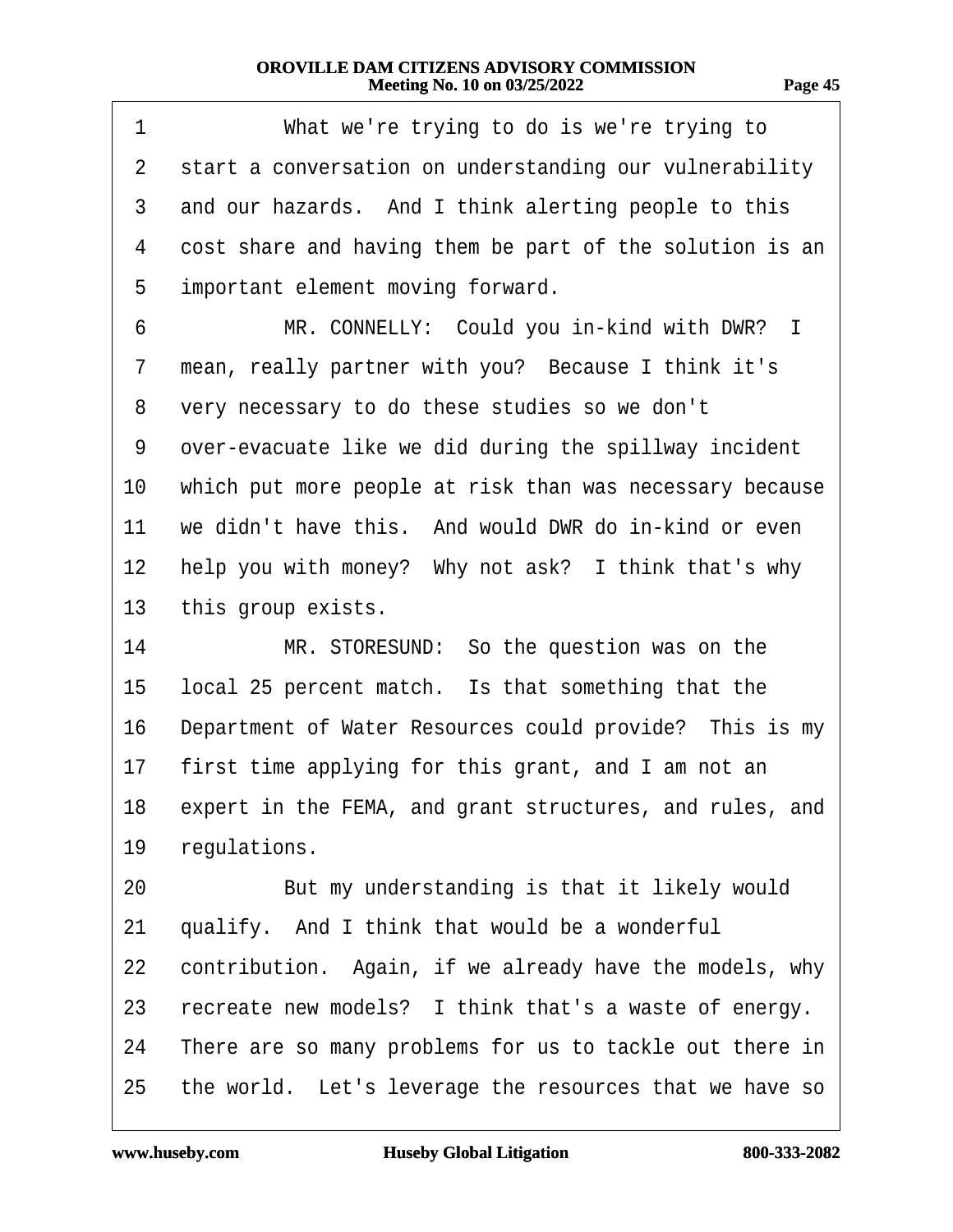| 1              | that we're answering as many questions as possible as    |
|----------------|----------------------------------------------------------|
| $\overline{2}$ | opposed to answering the same question 10 times.         |
| 3              | MR. CROWFOOT: Yeah, I appreciate that. And               |
| 4              | why don't I consider that a suggestion. My               |
| 5              | understanding is this was -- I didn't have a full        |
| 6              | understanding of Rune's presentation here today and      |
| 7              | totally understand that he's asking for the support of   |
| 8              | the members of this as we move forward. Again, I want    |
| 9              | to be thoughtful about just maintaining the protocol of  |
| 10             | the application to one of the state agencies that's on   |
| 11             | this commission.                                         |
| 12             | But Supervisor Connelly, point taken in terms            |
| 13             | of your suggestion, our request that DWR consider it or  |
| 14             | how it could provide local match.                        |
| 15             | <b>Supervisor Conant.</b>                                |
| 16             | MR. CONANT: Yes, Rune thank you for the                  |
| 17             | presentation you gave.                                   |
| 18             | And I assume that part of the presentation will          |
| 19             | be answers to questions like "Is this a 'once in a       |
| 20             | hundred years' event for the spillway?" Or "Once in a    |
| 21             | thousand years"? So this would help for planning issues  |
| 22             | as well in our counties. Thank you.                      |
| 23             | MR. STORESUND: Yeah, so when it comes to the             |
| 24             | recurrence interval of these releases, we can definitely |
| 25             | put numbers to it. I just want to point out that most    |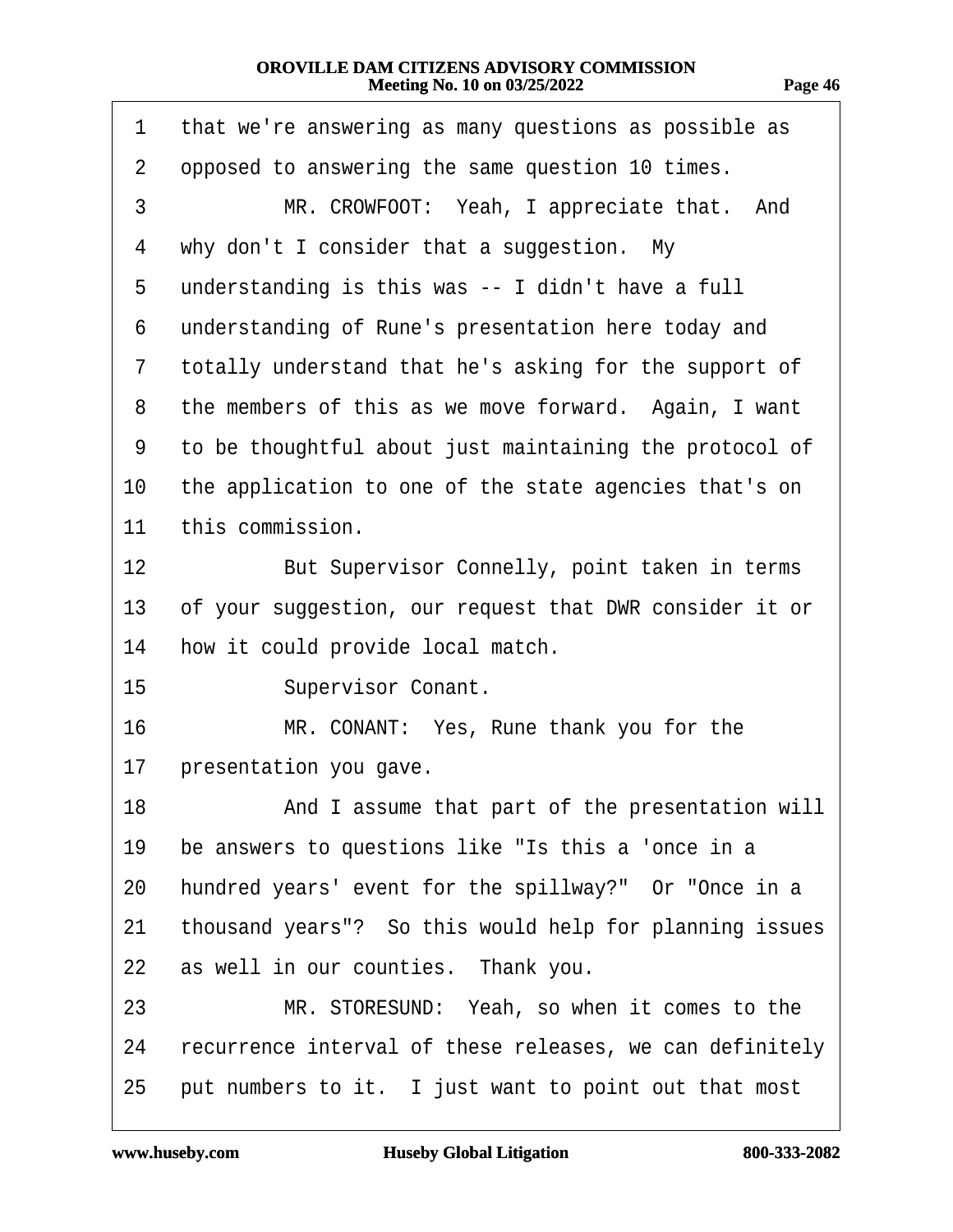| ı<br>г.<br>71<br>н |  |
|--------------------|--|
|                    |  |

| 1              | of these recurrence intervals are based on past data.    |
|----------------|----------------------------------------------------------|
| $\overline{2}$ | As climate change enters the picture, yesterday's        |
| 3              | information may not be a perfect predictor of tomorrow's |
| 4              | reality. So we're going to be hampered to some degree.   |
| 5              | But yeah, there's a spectrum of occurrences. And we can  |
| 6              | give some indication as to where on the spectrum would   |
| 7              | these scenarios fall.                                    |
| 8              | MR. CROWFOOT: Very helpful. Thank you.                   |
| 9              | Senator Nielsen and then Director Nemeth.                |
| 10             | MR. NIELSEN: This is a shout-out for Office of           |
| 11             | Emergency Services. This goes back a few years when OES  |
| 12             | was launching a new upgrade of the 911 system.           |
| 13             | For the longest time, I've had huge problems             |
| 14             | and was very critical of the billions of dollars the     |
| 15             | state has squandered in technological upgrades, IT. And  |
| 16             | also, I had some major concerns with OES about their     |
| 17             | portion of this implementation of the new 911 upgrade.   |
| 18             | And usually, an agency will give you a brief             |
| 19             | answer and then just put you off figuring you're going   |
| 20             | to forget about it. This is the first time in my career  |
| 21             | I've had an agency go to the extent that OES has to be   |
| 22             | on top of this 911 upgrade. And quarterly, we get        |
| 23             | together on the phone, and I get an update. I've never   |
| 24             | had that happen before by any agency. And I really want  |
| 25             | to give them a shout-out.                                |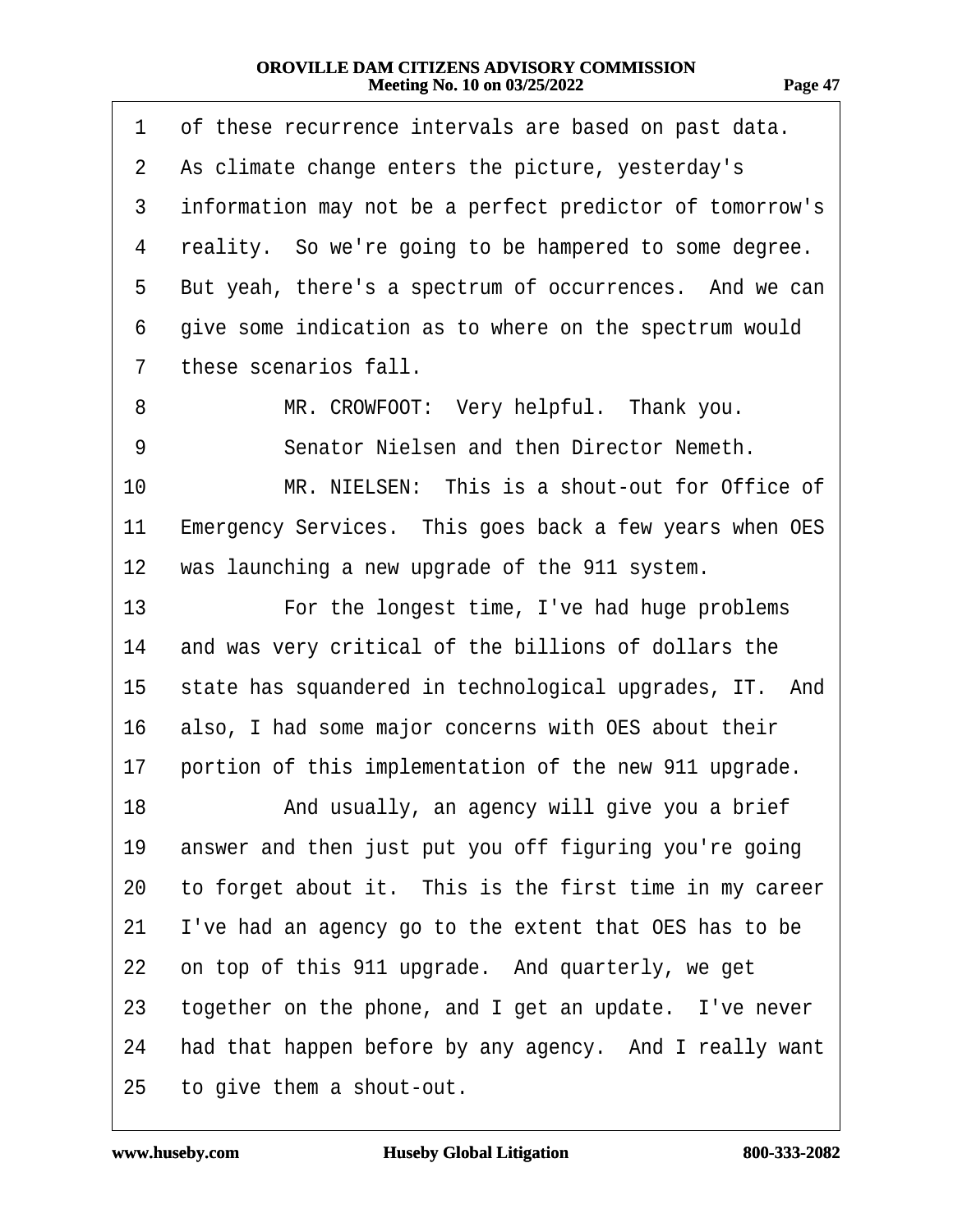| 1              | Reggie Salvador has been the fellow that I've            |  |
|----------------|----------------------------------------------------------|--|
| $\overline{2}$ | worked with on that. Done a fantastic job. And the       |  |
| 3              | Director has been wonderful too. It's a deserved kudos   |  |
| 4              | to an agency of government that is very critical and is  |  |
| 5              | doing a great job moving us ahead in the future. So      |  |
| 6              | just a pat on the back to the good folks at OES.         |  |
| 7              | MR. CROWFOOT: Well, they'll take that pat on             |  |
| 8              | the back; right?                                         |  |
| 9              | MS. CURRY: Thank you for your contribution on            |  |
| 10             | this important, massive problem. And we'll look forward  |  |
| 11             | to working on the success of this for really just an     |  |
| 12             | important safety feature for all of our communities to   |  |
| 13             | modernize the systems. So appreciate your support. And   |  |
| 14             | it all interrelates to the topic at hand of Oroville and |  |
| 15             | the importance of our public safety systems and          |  |
| 16             | communications.                                          |  |
| 17             | MR. NIELSEN: And thank you.                              |  |
| 18             | MR. CROWFOOT: Over to Director Nemeth.                   |  |
| 19             | MS. NEMETH: Well, obviously, one of the things           |  |
| 20             | that the department learned in 2017 and then with the    |  |
| 21             | legislation passed by Senator Nielsen and Assemblymember |  |
| 22             | Gallagher in response to that is how critical it is that |  |
| 23             | the department and CalOES be engaging with county OES.   |  |
| 24             | And that's something that we're doing at all of our DWR  |  |
| 25             | facilities from Ventura, to Butte County, everywhere.    |  |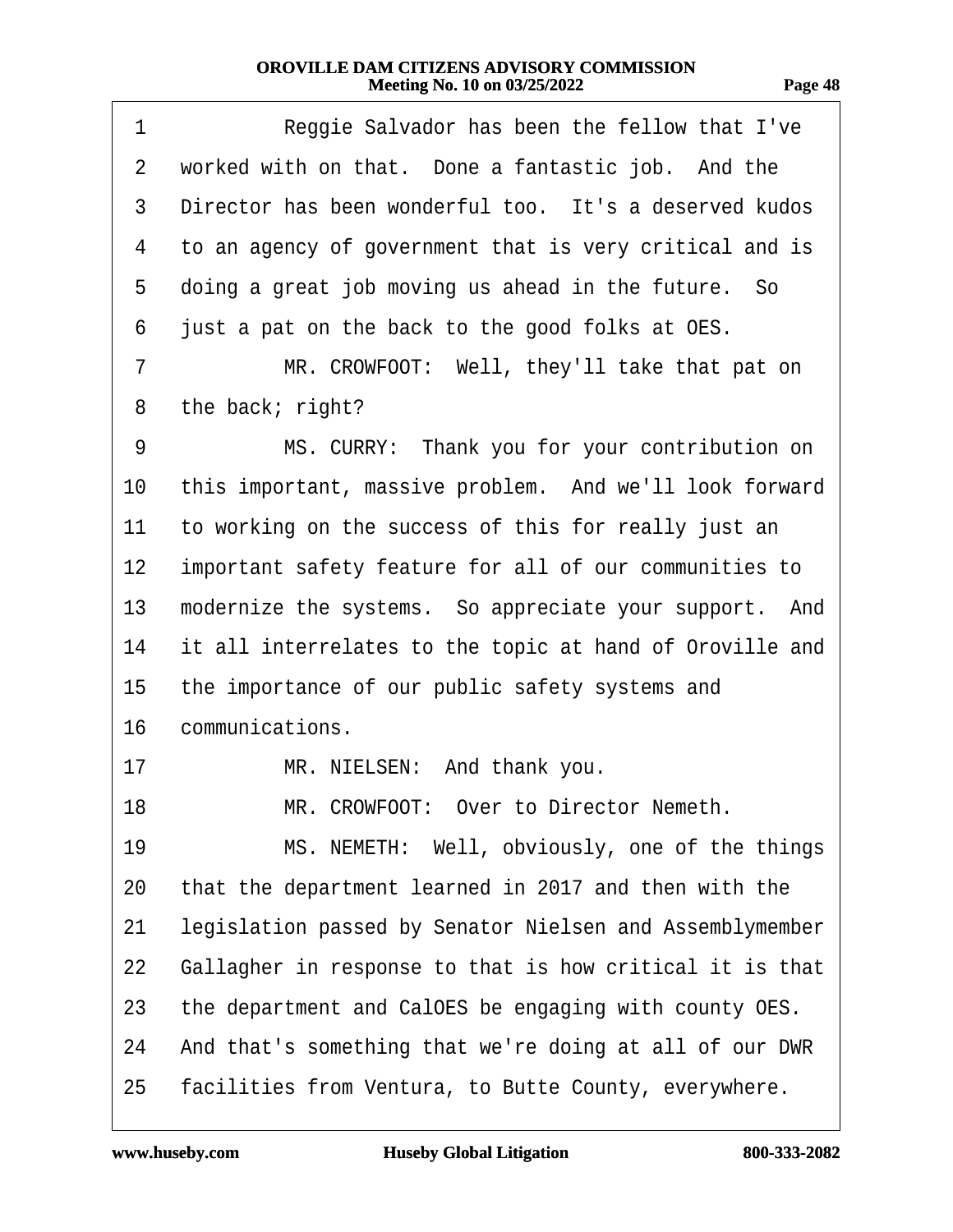| 1               | And that's a real improvement thanks to the proactive    |
|-----------------|----------------------------------------------------------|
| $\overline{2}$  | legislation by Senator Nielsen and Assemblymember        |
| 3               | Gallagher.                                               |
| 4               | I can't tell in the participants list if we              |
| 5               | have Butte County here, and I don't want to put them on  |
| 6               | the spot. But Butte County Sheriff's Office have been    |
| 7               | really important partners with the department in really  |
| 8               | honing in on what emergency response looks like. So to   |
| 9               | the extent that we move towards some kind of a workshop, |
| 10              | I want to make sure that they are fully engaged. And     |
| 11              | then Supervisor Conant, I think, also mentioned their    |
| 12 <sub>2</sub> | need to know. So all the effected counties.              |
| 13              | I think the real value here is to make sure              |
| 14              | that we're -- you know, to kind of quote                 |
| 15              | Dr. Storesund -- is really making sure we're asking the  |
| 16              | right questions. And so I want to be sure that the       |
| 17              | questions that we're asking are important for the local  |
| 18              | county emergency services since it's those folks that    |
| 19              | protect their communities when we do have a problem.     |
| 20              | And we would certainly want their guidance on usefulness |
| 21              | of information and planning scenarios here.              |
| 22              | MR. CROWFOOT: That's really helpful. Okay.               |
| 23              | Anybody else? Comments? Questions?                       |
| 24              | MR. CONANT: So I guess it would be appropriate           |
| 25              | for the next meeting to have our Office of Emergency     |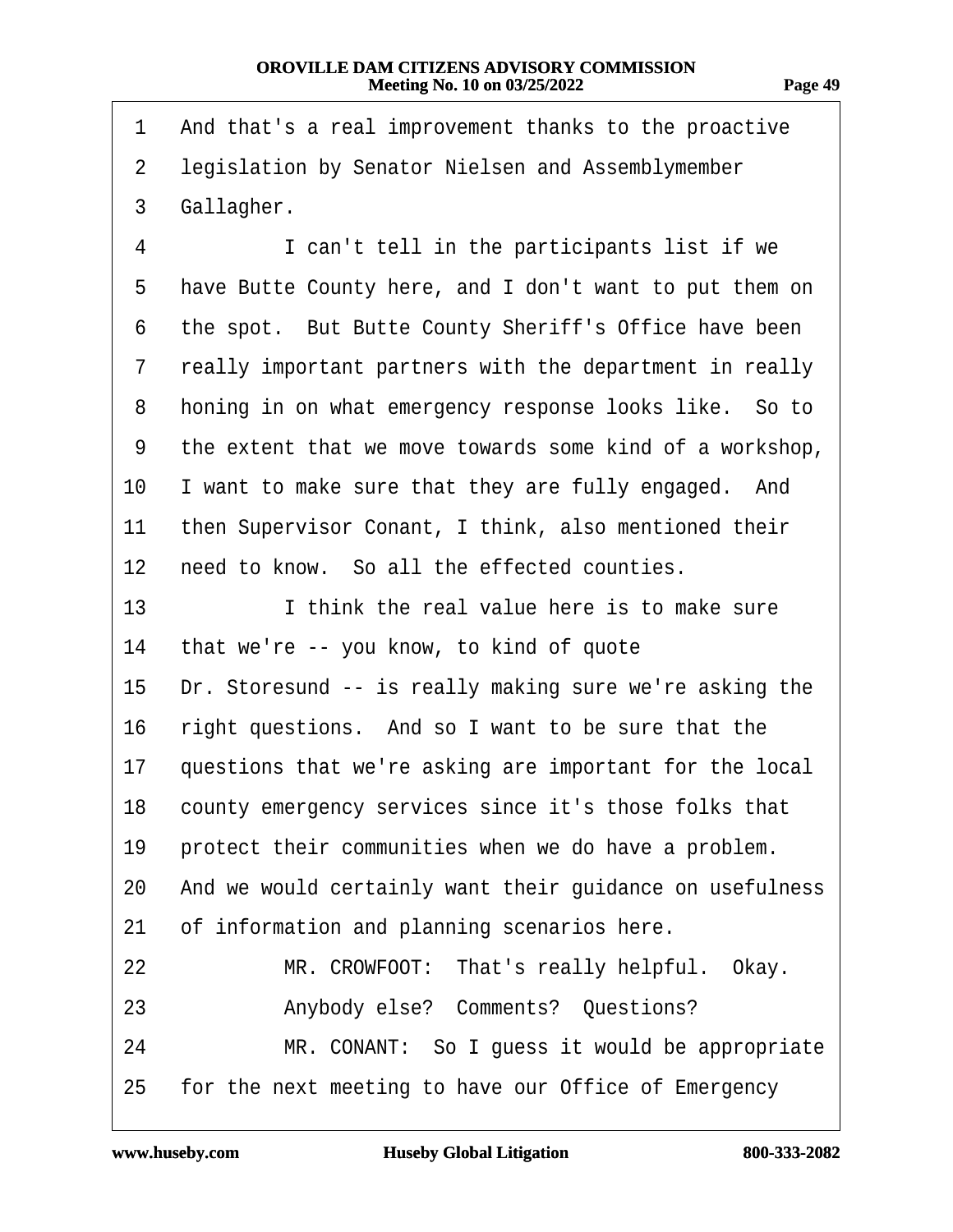| 1               | Services sign onto this meeting as well; correct?        |
|-----------------|----------------------------------------------------------|
| $\overline{2}$  | MR. CROWFOOT: That's a good question. I think            |
| 3               | it kind of brings us --                                  |
| 4               | MR. CONANT: If you're not a member of the                |
| 5               | community, but you can do it as a citizen; correct?      |
| 6               | MR. CROWFOOT: They would certainly be welcome            |
| 7               | to join the meeting. And maybe for Tina and Nick, I      |
| 8               | suggest that we put on the -- you know, as an action     |
| 9               | item, identify a way to integrate CalOES in the          |
| 10              | discussion just around the integration of state OES, and |
| 11              | county OES, and DWR. It sounds like it's happening.      |
| 12 <sub>2</sub> | And it's good. We just want to make sure that everybody  |
| 13              | understands how it's happening, et cetera. So we'll      |
| 14              | figure out whether it's a regular invitation or we do a  |
| $15\,$          | presentation.                                            |
| 16              | Does that make sense?                                    |
| 17              | MS. CURRY: Yeah, that sounds good.                       |
| 18              | MR. CROWFOOT: Great.                                     |
| 19              | And I noticed that Dr. Storesund's hand is up            |
| 20              | as well.                                                 |
| 21              | MR. STORESUND: Yeah, if I can make a quick               |
| 22              | comment.                                                 |
| 23              | As part of the original notice of intent, I was          |
| 24              | able to get a letter of support from Butte County OES.   |
| 25              | I'm still looking for an engagement or some letter from  |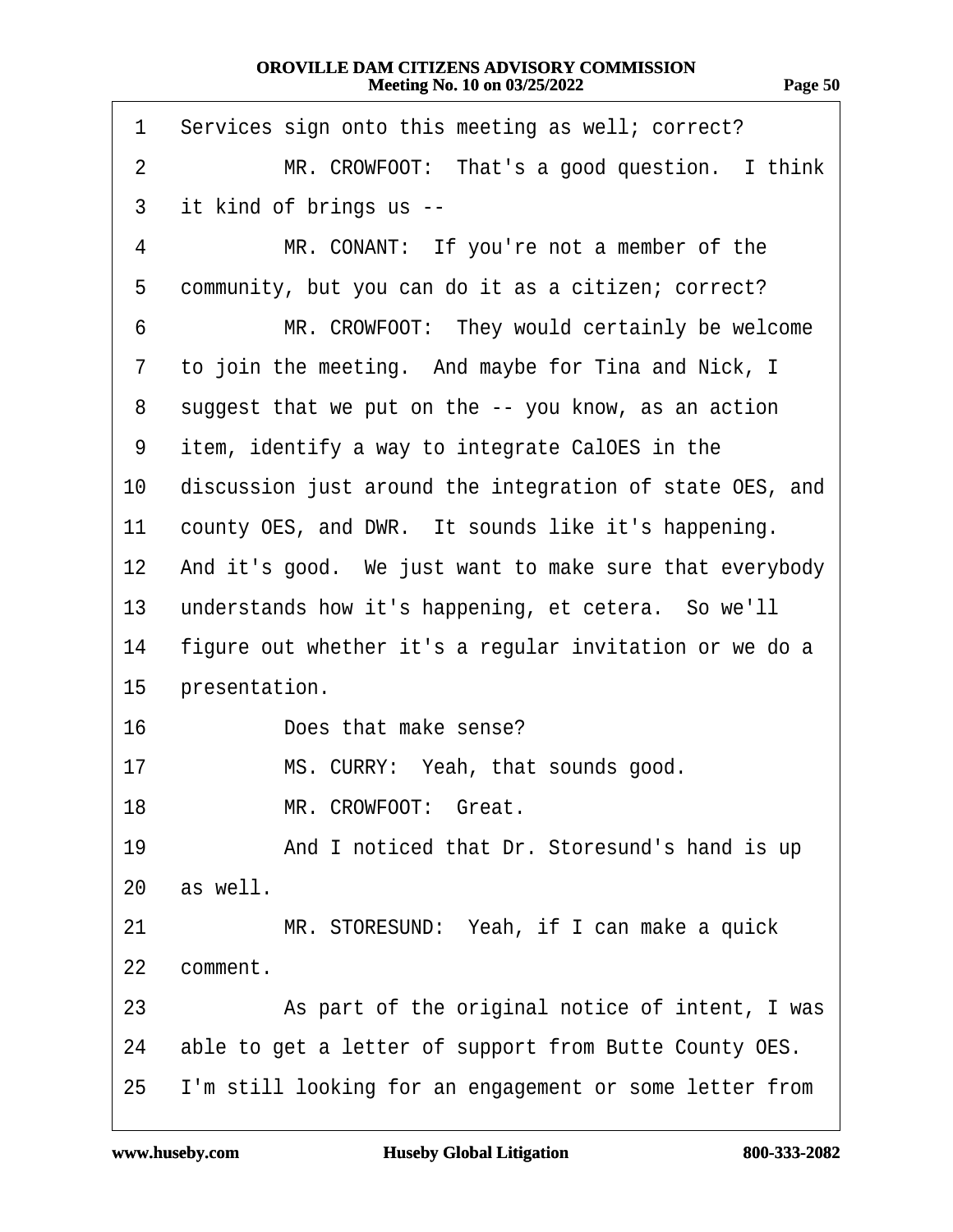| ï<br>π.<br>. . |  |
|----------------|--|
|                |  |

| 1              | Glenn-Colusa, Yuba, those sorts of counties, the Office  |
|----------------|----------------------------------------------------------|
| $\overline{2}$ | of Emergency Services saying, "Hey, if these maps are    |
| 3              | made available, we would consider including them in our  |
| 4              | county local hazard mitigation plans until the next      |
| 5              | update."                                                 |
| 6              | I don't think that's been directed specifically          |
| 7              | at the commission. But if you know folks at these        |
| 8              | Offices of Emergency Services, I'd love to connect with  |
| 9              | them and include them in the effort.                     |
| 10             | MR. CROWFOOT: Great. Really good suggestion.             |
| 11             | I want to move us along in just a bit because            |
| $12 \,$        | we want to make sure we have ample time for public       |
| 13             | comment, but also want to make sure every one has a      |
| 14             | opportunity to ask questions or share any other          |
| 15             | thoughts.                                                |
| 16             | All right. Then let's move on.                           |
| 17             | MR. NIELSEN: Sorry. This is kind of a                    |
|                | 18 conclusive observation. And no decision being made at |
| 19             | all today but a consideration for the commission. This   |
| 20             | has been so successful for those of us who are           |
| 21             | participating. What I'm wondering:                       |
| 22             | Would it be helpful to have some kind of a               |
| 23             | communication to let the broad public, through a         |
| 24             | prefaced conference of some of us, of the commissioners, |
| 25             | to give them an update of the existence of this          |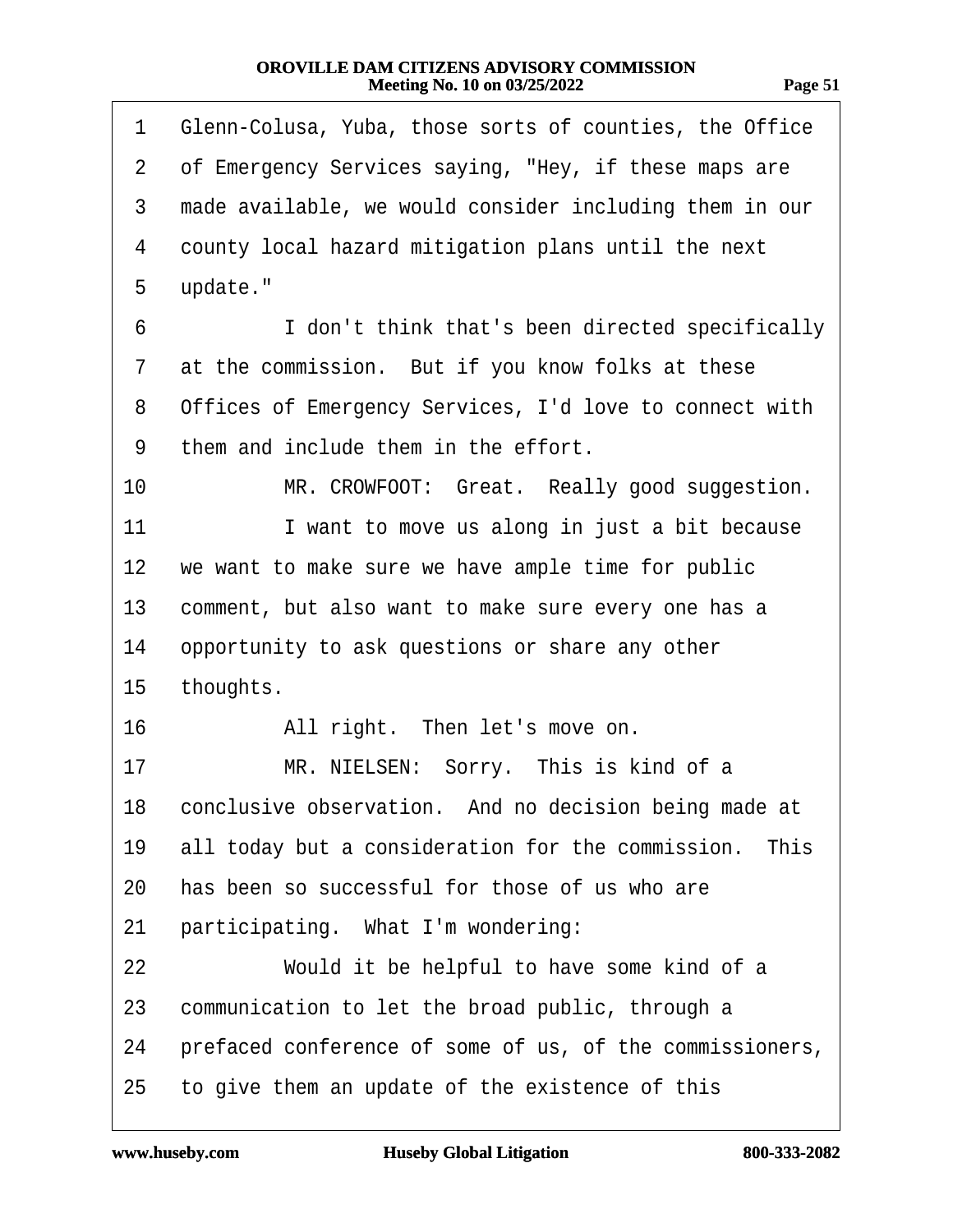| π. |  |
|----|--|
|    |  |

| 1              | commission and the progress it's making on their behalf? |
|----------------|----------------------------------------------------------|
| $\overline{2}$ | It's just so significant what we're doing. It's just a   |
| 3              | thought. Ponder it and we can talk about it in the       |
| 4              | future.                                                  |
| 5              | MR. CROWFOOT: Yeah, I like that. And make                |
| 6              | sure there's an opportunity later in the year as we have |
| 7              | that draft report from the commission whether we want to |
| 8              | actually use it as a moment to mark a milestone.         |
| 9              | Obviously, the work never stops. And I think that's the  |
| 10             | point of the commission. But to your point, identify     |
| 11             | what has been accomplished over the last couple of years |
| 12             | and where we're at.                                      |
| 13             | So Nick, if you can include that suggestion on           |
| 14             | your tracker. And we'll be back at the next meeting and  |
| 15             | how we would address that.                               |
| 16             | MR. SAFFOLD: Sure Secretary.                             |
| 17             | MR. NIELSEN: Great.                                      |
| 18             | MR. CROWFOOT: Then let's move on to Lori from            |
| 19             | CalOES and Dave Sarkisian from DWR to talk to us about   |
| 20             | public safety partnerships. Give us the lay of the land  |
| 21             | in terms of what's actually happening on this front      |
| 22             | germane to what we just talked about. And they'll be     |
| 23             | covering the emergency action plans, and inundation      |
| 24             | maps, and what we've learned in the process since 2017.  |
| 25             | So over to you Lori and Dave.                            |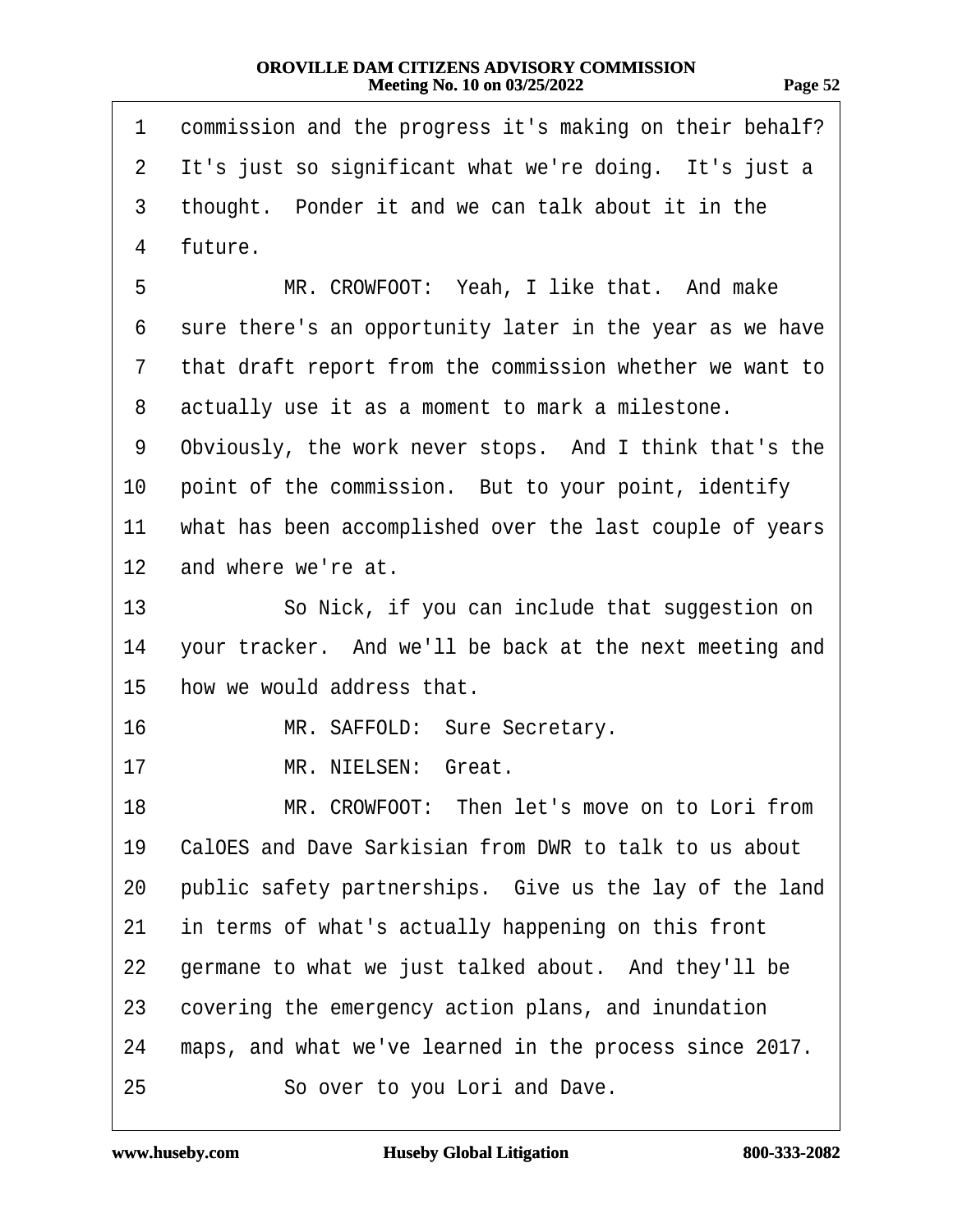| v r<br>. . |  |
|------------|--|
|            |  |

| 1               | MR. NEZHURA: Thanks Secretary. And thanks               |
|-----------------|---------------------------------------------------------|
| $\overline{2}$  | everybody for the robust conversation. So hopefully,    |
| 3               | what we discussed today can help kind of inform that    |
| 4               | conversation we just had.                               |
| 5               | My name is Lori Nezhura. And I'm the Deputy             |
| 6               | Director of Planning, Preparedness, and Prevention at   |
| 7               | CalOES. Let's just jump right in.                       |
| 8               | Next slide.                                             |
| 9               | And just a little bit of a history lesson.              |
| 10              | Most of you are very familiar with this. In 2017, SB 92 |
| 11              | was passed making changes to government code and water  |
| 12 <sub>2</sub> | code related to dam safety planning and inundation      |
| 13              | mapping. So my part of the presentation will be on the  |
| 14              | emergency action plans.                                 |
| 15              | Next slide. My apologies. Please go back.               |
| 16              | These are the changes that were made in the             |
| 17              | water code. So owners of state-regulated jurisdiction   |
| 18              | dams must now submit EAPs, emergency action plans, to   |
| 19              | CalOES and the Division of Safety of Dams. It's         |
| 20              | classified as an extremely high or significant hazard   |
| 21              | dam. So that's a good portion of all the dams in the    |
| 22              | State of California. And I'll lay them out in another   |
| 23              | slide.                                                  |
| 24              | Those EAPs must include the DSOD-approved               |
| 25              | inundation maps. And the statute also provides          |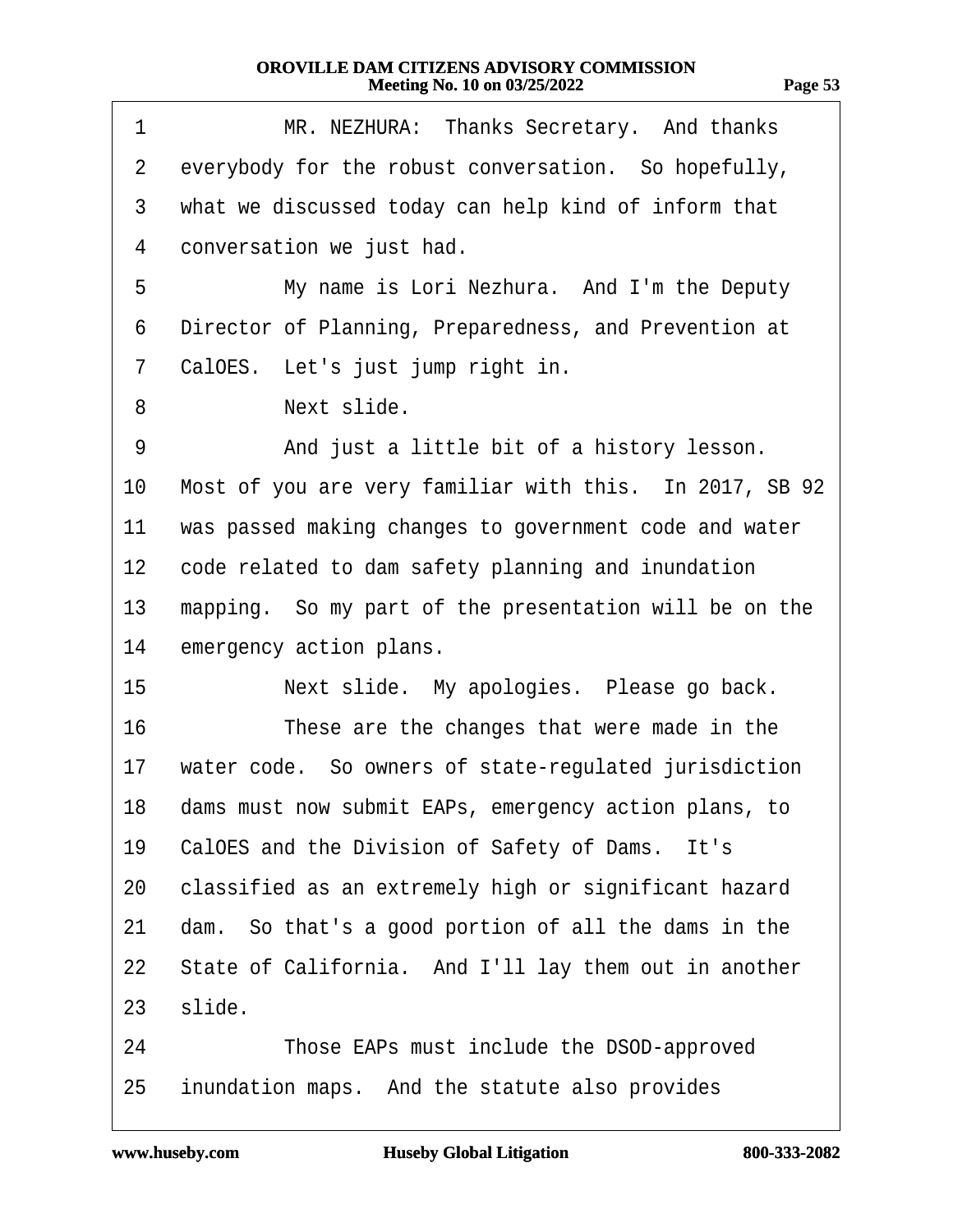1 deadlines for submission. CalOES review time lines are

2 also given. 3 **What that means is when an EAP is submitted to** 4 CalOES, an initial EAP, we are given 60 days to turn 5 around our review and get that back to the owner. And 6 that would then conclude with either an approved EAP or 7 with recommended changes. And then each subsequent time 8 a draft EAP is resubmitted, we have 30 days at CalOES to ·9· ·turn that around with our review and recommendations or 10 approval. 11 And once an EAP is approved, then owners must 12 update it at a minimum of every 10 years. There are 13 other instances in which it might be updated sooner than 14 that depending on whether or not the inundation maps 15 have changed or there's been changes to the dam itself. 16 · · · Next slide. 17 · · So government code is where it discusses what 18 should be in the EAP. And first and foremost, I'd like 19 to point out that it must be developed in consulting 20 with local public safety agencies. And I'll talk a 21 little bit more about that in a few moments. 22 **It must adhere to FEMA's quidelines.** So that 23 means that there are six main elements of an EAP that we 24 have listed here: Emergency notification flowcharts, 25 their preparedness or their surveillance activities,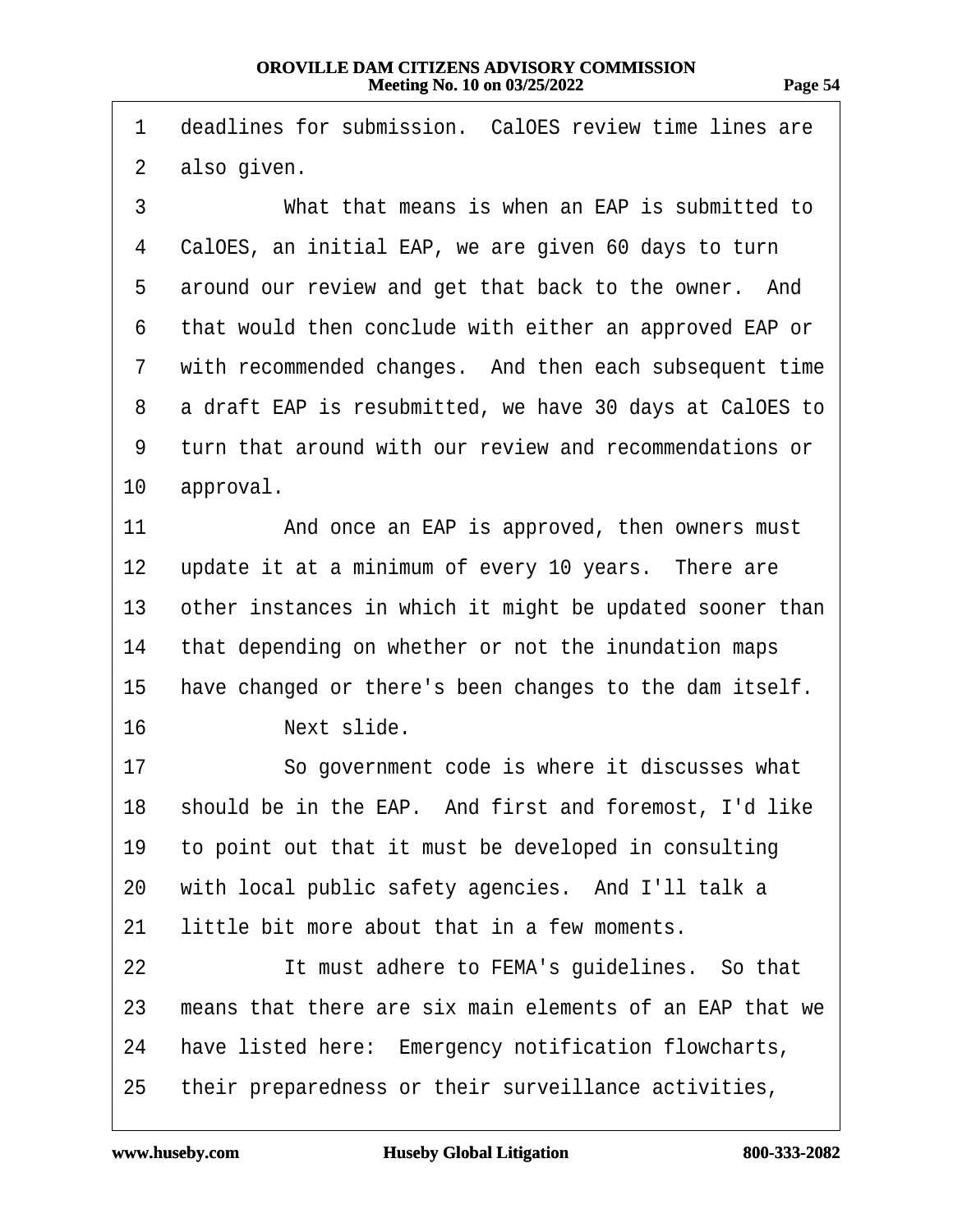| 1  | response process, responsibilities of not only the dam  |
|----|---------------------------------------------------------|
| 2  | owner but also the individuals and agencies, and the    |
| 3  | impacted areas. It must include approved inundation     |
| 4  | maps. And then there's additional information that is   |
| 5  | recommended to be put into appendices.                  |
| 6  | And then following the approval of an EAP, dam          |
| 7  | owners must conduct annual notification exercises with  |
| 8  | the local public safety agencies identified in the EAP. |
| 9  | Next slide.                                             |
| 10 | So though these numbers can change as dam               |
| 11 | classifications occasionally change, here's kind of the |
| 12 | breakdown of the California jurisdictional dam: 264     |
| 13 | extremely high, 440 high classification, 171            |
| 14 | significant, and 367 low. This is as of March 1st of    |
| 15 | this year. And the statute does not require low         |
| 16 | classification dams to submit EAPs, although            |
| 17 | occasionally, they do. And we'll go through the review  |
| 18 | process with them and provide recommendations for them  |
| 19 | as well.                                                |
| 20 | Next slide.                                             |
| 21 | Now let's look at a couple of the key purposes          |
| 22 | of the EAPs. First of all, that it identifies potential |
| 23 | emergency conditions. So I think early on, we had       |
| 24 | discusses about sunny day failures. But there's various |
| 25 | scenarios that are included within the EAP. And then it |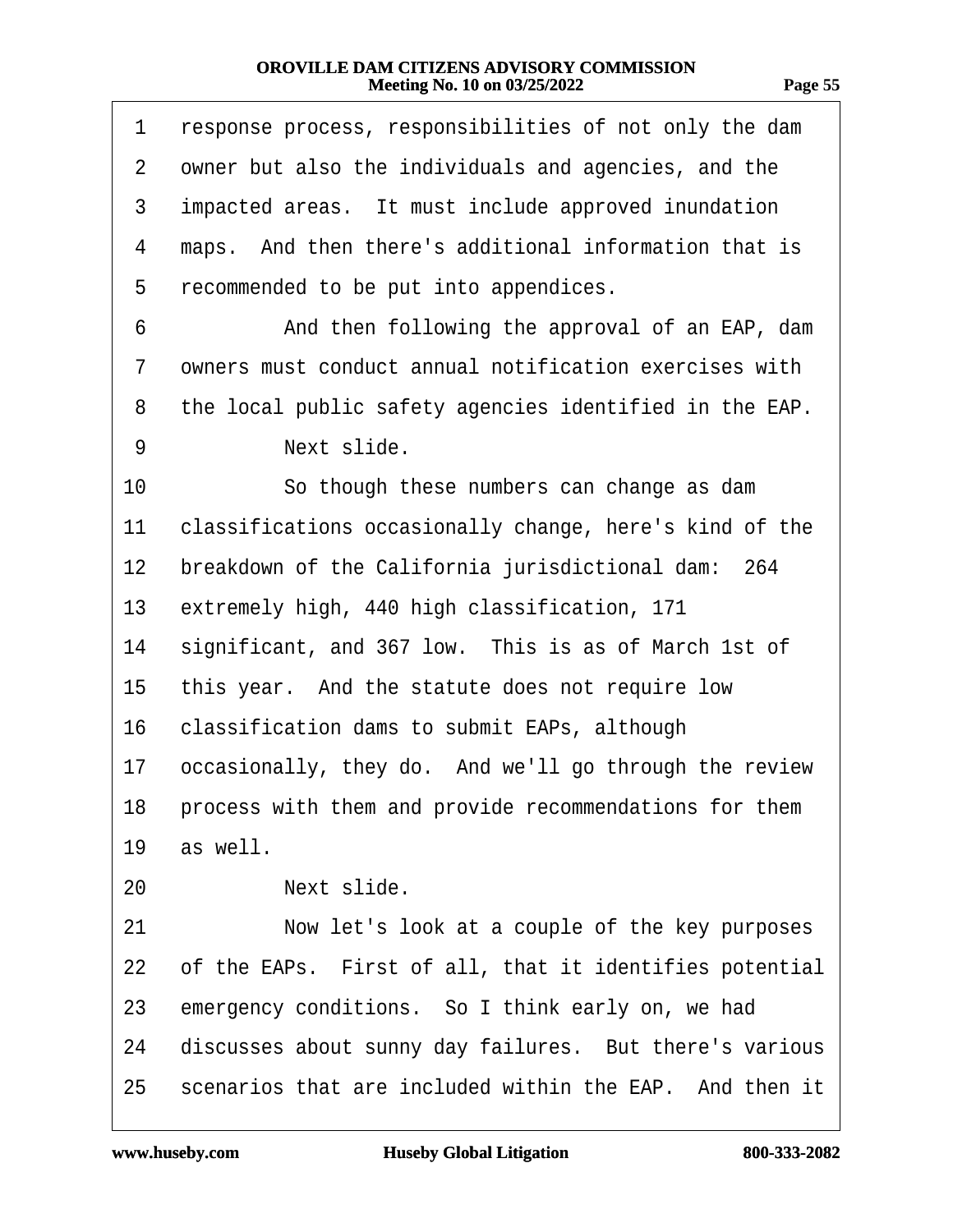| 77<br>., | ı |
|----------|---|
|          | ۱ |

| 1               | also talked about specific actions that need to be      |
|-----------------|---------------------------------------------------------|
| $\overline{2}$  | followed to minimize property damage or loss of life.   |
| 3               | It is based on, as I said before, approved inundation   |
| 4               | maps. And so these maps will show those areas that      |
| 5               | would be impacted by inundation. And therefore, it      |
| 6               | informs evacuation in case of a dam emergency.          |
| 7               | Next slide.                                             |
| 8               | So this is where one of the key purposes then           |
| 9               | is the collaboration with the downstream public safety  |
| 10              | agencies. So we provide guidance on this area more than |
| 11              | any other in our review of EAPs. We require the dam     |
| 12              | owner to reach out to local law enforcement, fire, and  |
| 13              | OES, and then state and federal organizations.          |
| 14              | The consistent ones are listed here: The                |
| 15 <sub>2</sub> | National Weather Service, Department of Water Resources |
| 16              | through the DSOD and their Flood Operations Center, and |
| 17              | then CalOES 24:7 Warning Center.                        |
| 18              | And there's a variety of ways that they can do          |
| 19              | this outreach: They can hold workshops, work groups,    |
| 20              | phone calls, through email. And then we do recommend    |
| 21              | that they do it early on in the process. But after      |
| 22              | they've already developed kind of a core or a first     |
| 23              | draft so that they have something to share with these   |
| 24              | groups, something for them to review, provide comment   |
| 25              | on, and inform, and expand.                             |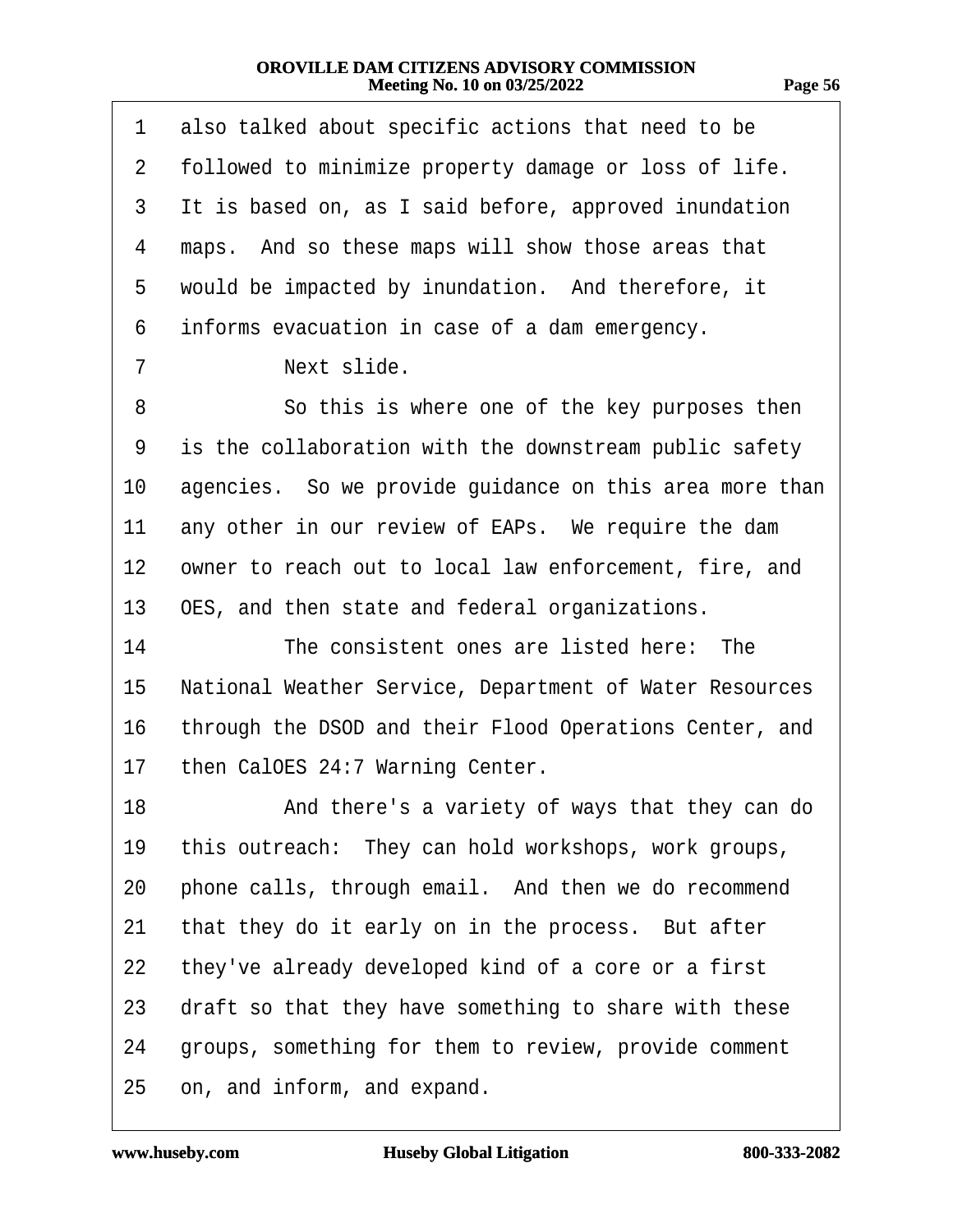| 1  | Next slide.                                              |
|----|----------------------------------------------------------|
| 2  | And then the dam owners can incorporate the              |
| 3  | result of their outreach into their plan through a       |
| 4  | variety of means. They do have to actually show CalOES,  |
| 5  | through the approval process, that they have conducted   |
| 6  | these meetings or that they have received this feedback  |
| 7  | from each of the public safety agencies that's in any    |
| 8  | one of those downstream-impacted jurisdictions.          |
| 9  | They can provide us narratives about which               |
| 10 | agencies were consulted and what their contributions     |
| 11 | are. They can provide us actual agendas and sign-in      |
| 12 | rosters, minutes, et cetera from particular meetings.    |
| 13 | And then within the EAP, they include the agency's role, |
| 14 | like their responsibilities, and the response, and any   |
| 15 | of these potential failure scenarios.                    |
| 16 | Next slide.                                              |
| 17 | And one of the ways that one of the parties              |
|    | 18 that is informed through these meetings is the        |
| 19 | notification flowcharts. And it will identify who is to  |
| 20 | be notified of a dam safety incident and prioritizes the |
| 21 | order.                                                   |
| 22 | Part of our process is to ensure that the                |
| 23 | flowcharts represent the quickest possible notifications |
| 24 | and include automated systems, such as you would find in |
| 25 | various law enforcement agencies, as well as personal    |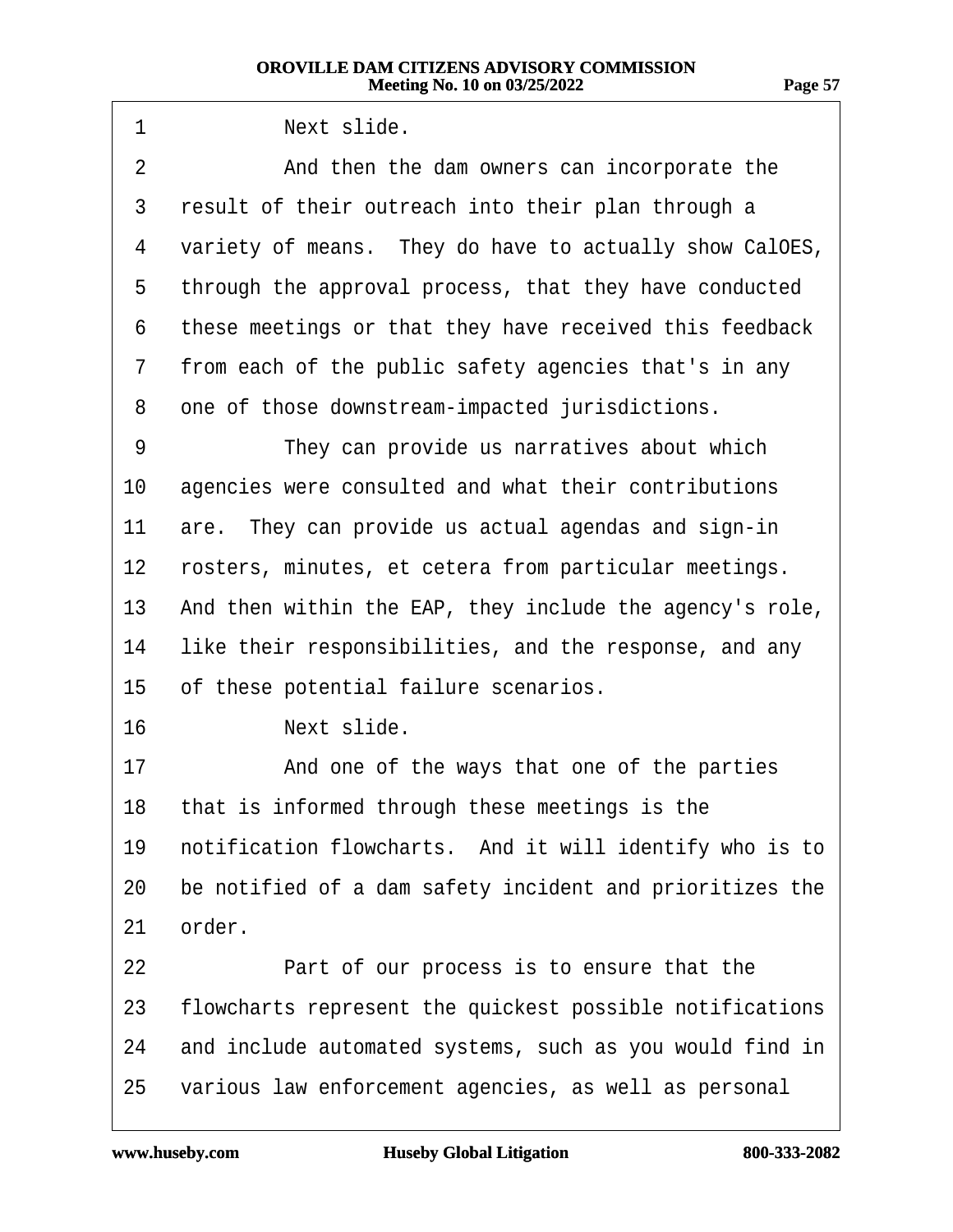| 71<br>r. |
|----------|
|----------|

| 1               | phone calls. And so we make sure that the scope of any      |
|-----------------|-------------------------------------------------------------|
| $\overline{2}$  | one individual or any one office is limited to maybe        |
| 3               | four to eight phone calls so that those phone calls can     |
| 4               | happen in rapid succession.                                 |
| 5               | The flowcharts show the order. So it literally              |
| 6               | says, "This will be the first phone call, the office        |
| 7               | will be the second," et cetera. And it prioritizes the      |
| 8               | initial or the first potentially impacted jurisdictions,    |
| 9               | and then goes down the list with those that have more       |
| 10              | time or are a little bit further down on the                |
| 11              | notification flowchart.                                     |
| 12 <sub>2</sub> | In some of the smaller, privately owned dams,               |
| 13 <sup>°</sup> | they may only have say four or five households that are     |
| 14              | in the downstream inundation area. And I've actually        |
|                 | 15 seen their notification charts include those four or     |
|                 | 16 five households. Of course, for the larger populations,  |
|                 | 17 the notification chart includes really is limited to     |
|                 | 18 just the response agencies in those jurisdictions giving |
| 19              | them the responsibility then to reach out to the public.    |
| 20              | Next slide.                                                 |
| 21              | I would like to say here in conclusion that the             |
| 22              | Oroville Dam EAP -- and I actually have a copy of it        |
| 23              | right here -- I don't know if you can -- darn, I can't      |
| 24              | see it. That's the disadvantage of the virtual. It's        |
| 25              | about 8 inches thick. It was approved in 2019 of            |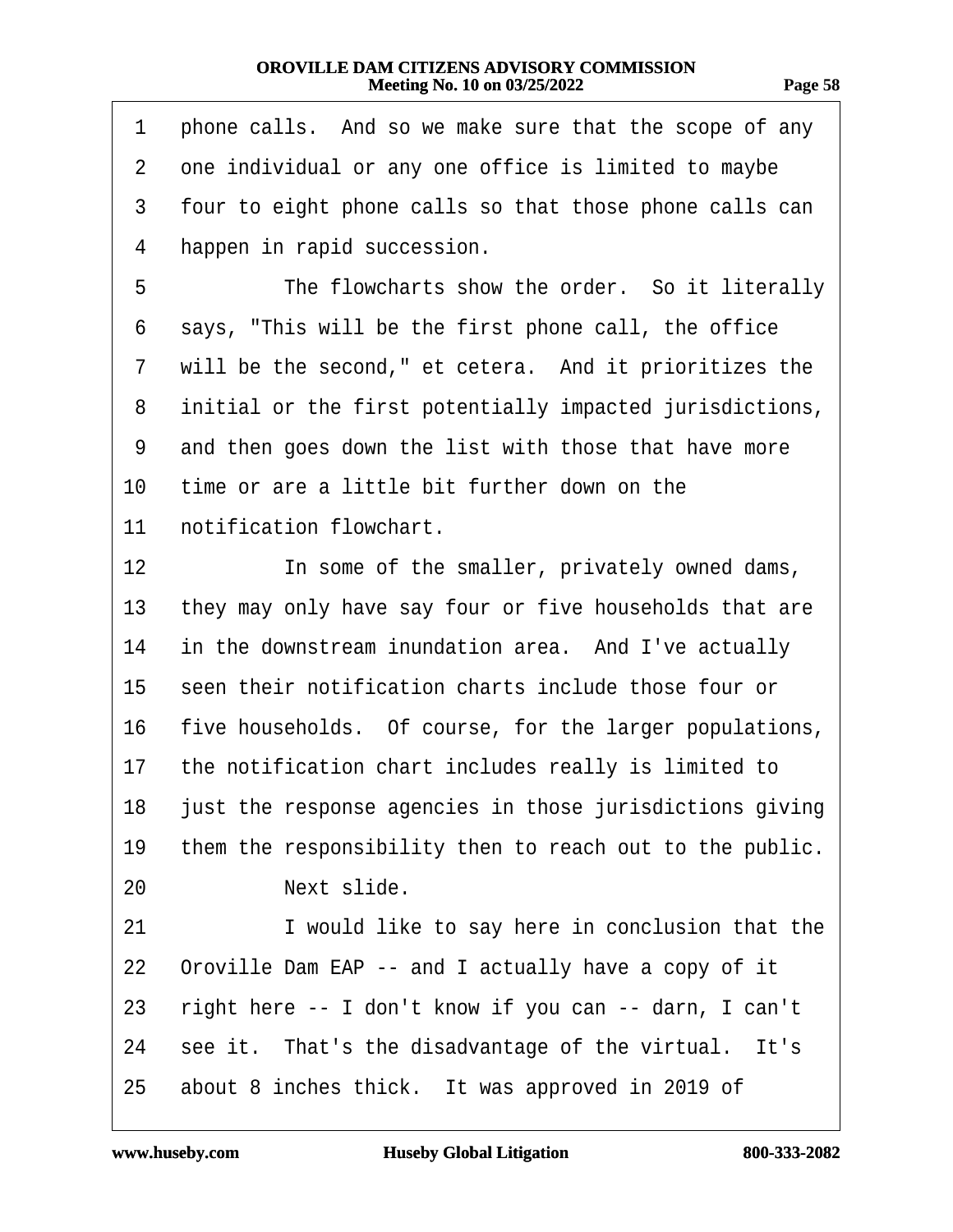| π. |  |
|----|--|
|    |  |

| 1              | February. And Oroville Dam has conducted annual           |
|----------------|-----------------------------------------------------------|
| $\overline{2}$ | notification exercises as required. And they've held      |
| 3              | EAP seminars in October 2020 and a seminar with           |
| 4              | Thermalito dams on September 2021.                        |
| 5              | I will leave you with this: In the emergency              |
| 6              | planning world, we have a saying that the planning        |
| 7              | process is the number one benefit of publishing a plan.   |
| 8              | And that is as true for dam EAPs as it is for any         |
| 9              | emergency plan. And California is safer for the work      |
| 10             | that has been put into all of these documents.            |
| 11             | I'll stop there. Open for any questions later             |
| 12             | on or now, whichever you prefer Secretary.                |
| 13             | MR. CROWFOOT: Appreciate it Lori, your work,              |
| 14             | and the really cogent presentation.                       |
| 15             | Let's hear from Dave and get through this                 |
| 16             | presentation and then open up for questions.              |
| 17             | MR. SARKISIAN: Great. Thank you. So yeah,                 |
|                | 18 let's advance to the next slide. And I'll try and work |
| 19             | through these quickly.                                    |
| 20             | As you all know, these inundation maps                    |
| 21             | illustrate flooding that could result from a              |
| 22             | hypothetical failure of a dam. And they're included in    |
| 23             | the EAP just for that purpose to inform not only          |
| 24             | ourselves, the owner, but downstream public safety        |
| 25             | agencies of the limitations of the inundation. And they   |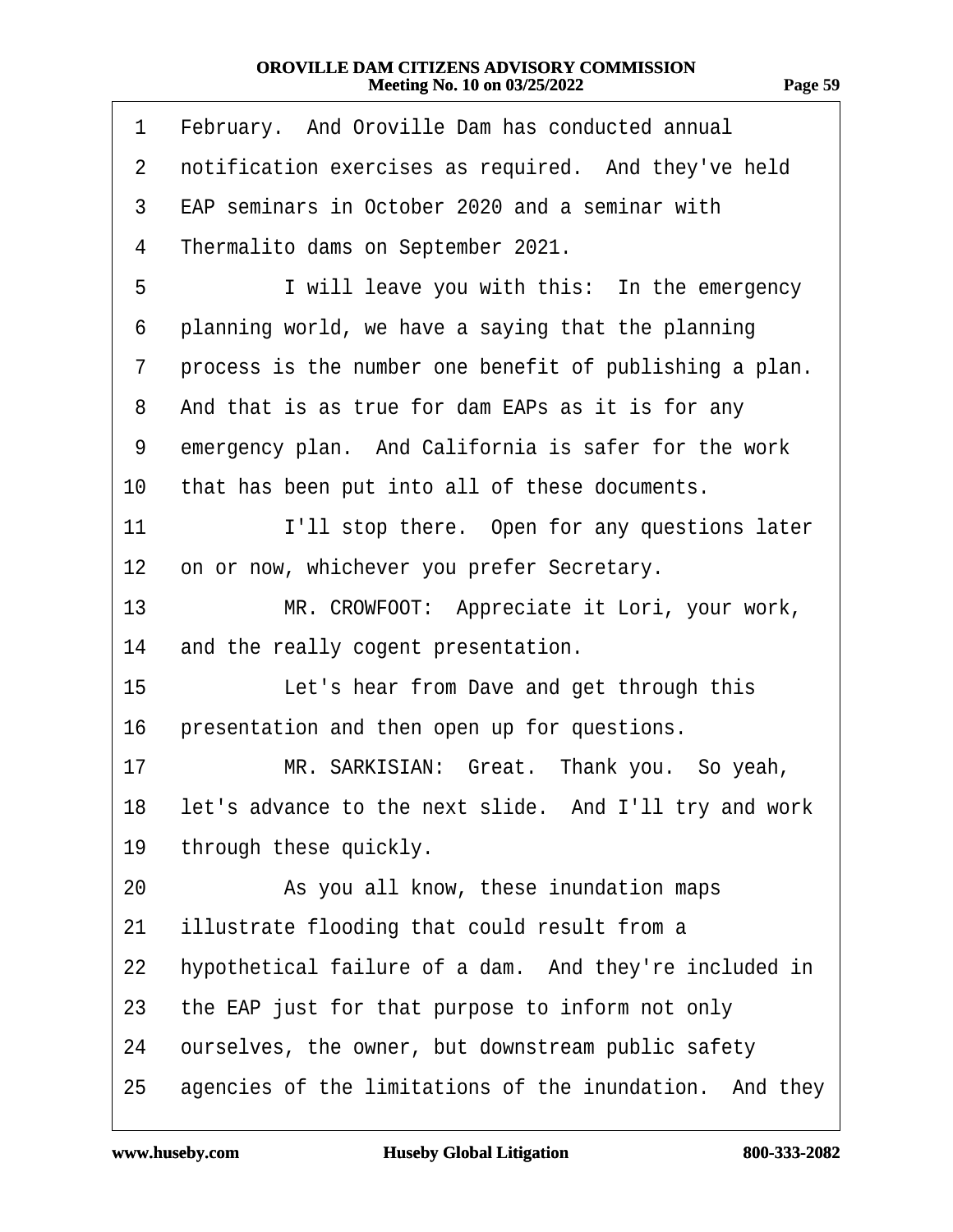| 1              | really are the foundation of the EAP communicating what    |
|----------------|------------------------------------------------------------|
| $\overline{2}$ | the hazard looks like.                                     |
| 3              | So prior to 2017, of course, we did have an                |
| 4              | EAP, we have had inundation maps, and they were driven     |
| 5              | by the FERC requirements. We also did some other           |
| 6              | mapping efforts besides that required for that EAP to      |
| 7              | inform ourselves. Those included in 2015, hypothetical     |
| 8              | gate failure inundation maps for Oroville and Thermalito   |
| 9              | Diversion Dam.                                             |
| 10             | And so, as Lori mentioned, there's all sorts of            |
| 11             | scenarios that could be considered for inundation          |
| 12             | mapping. And so we've done a little bit of this            |
| 13             | internally over the years to better inform ourselves.      |
| 14             | Next slide please.                                         |
| 15             | With Senate Bill 92 in 2017, that certainly                |
| 16             | raised the bar in terms of inundation mapping and EAP      |
| 17             | requirements. As Lori mentioned, Division of Safety        |
|                | 18 Dams approves the inundation maps. So for us, just like |
| 19             | any other dam owner, the State Water Project developed     |
| 20             | our maps and submitted them to DSOD for review.            |
| 21             | Thereafter, once approved, submitted our EAPs to CalOES.   |
| 22             | And that really significant change through the             |
| 23             | legislation was incorporation of the critical              |
| 24             | appurtenant structures. So in the case of Oroville,        |
| 25             | that was the emergency spillway, flood control outlet,     |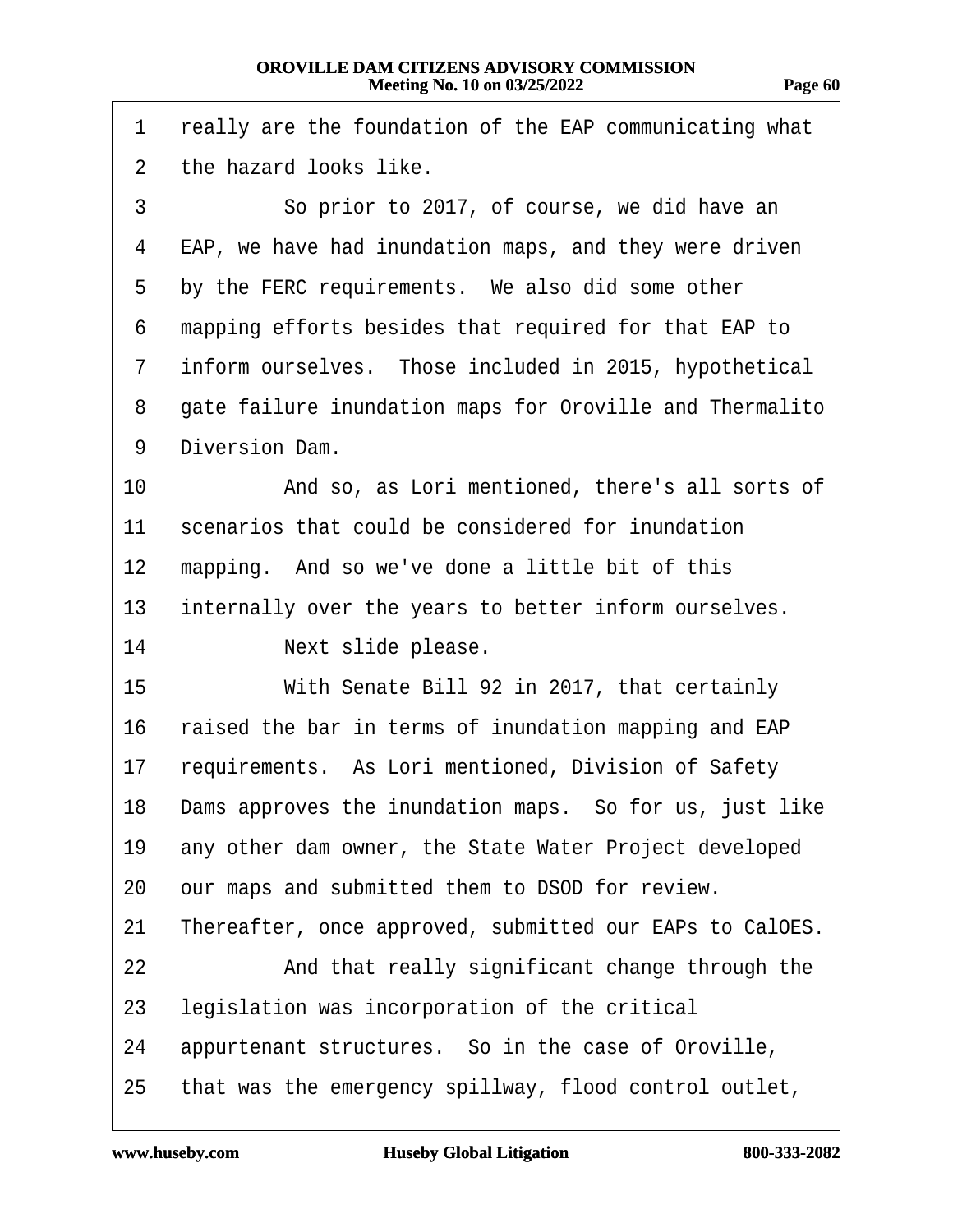| <br>., | ш |
|--------|---|
|        |   |

| 1  | Parish Camp Saddle Dam, and Bidwell Bar Canyon Saddle    |
|----|----------------------------------------------------------|
| 2  | Dam. All Oroville facilities that can be the origin of   |
| 3  | an uncontrolled release.                                 |
| 4  | And so that really led to the growth of the              |
| 5  | EAP, the 8-inch binder. It is now largely all those      |
| 6  | maps. The other key thing, as was referred to earlier,   |
| 7  | inundation maps that are approved are on a publicly      |
| 8  | available website hosted by DSOD.                        |
| 9  | Next slide.                                              |
| 10 | You know, the mapping done today is far better           |
| 11 | than it was even 10 years ago. And I think with the      |
| 12 | regulations, it's really helped standardized what needs  |
| 13 | to be in the mapping. Not only that, but for a single    |
| 14 | scenario, different map sets are created: One for the    |
| 15 | initial wave arrival time where one foot of water        |
| 16 | arrives.                                                 |
| 17 | So if that information is key, you can refer to          |
| 18 | that set of maps for maximum depth. You can also get     |
| 19 | maximum velocity information which is important for life |
| 20 | safety. And all of this deflood time and all this        |
| 21 | information is intended to inform our public safety      |
| 22 | agency partners of the hazard and really help them plan  |
| 23 | evacuations.                                             |
| 24 | Kind of bottom right here. With the legend,              |
| 25 | you can see the kind of information that's on the maps,  |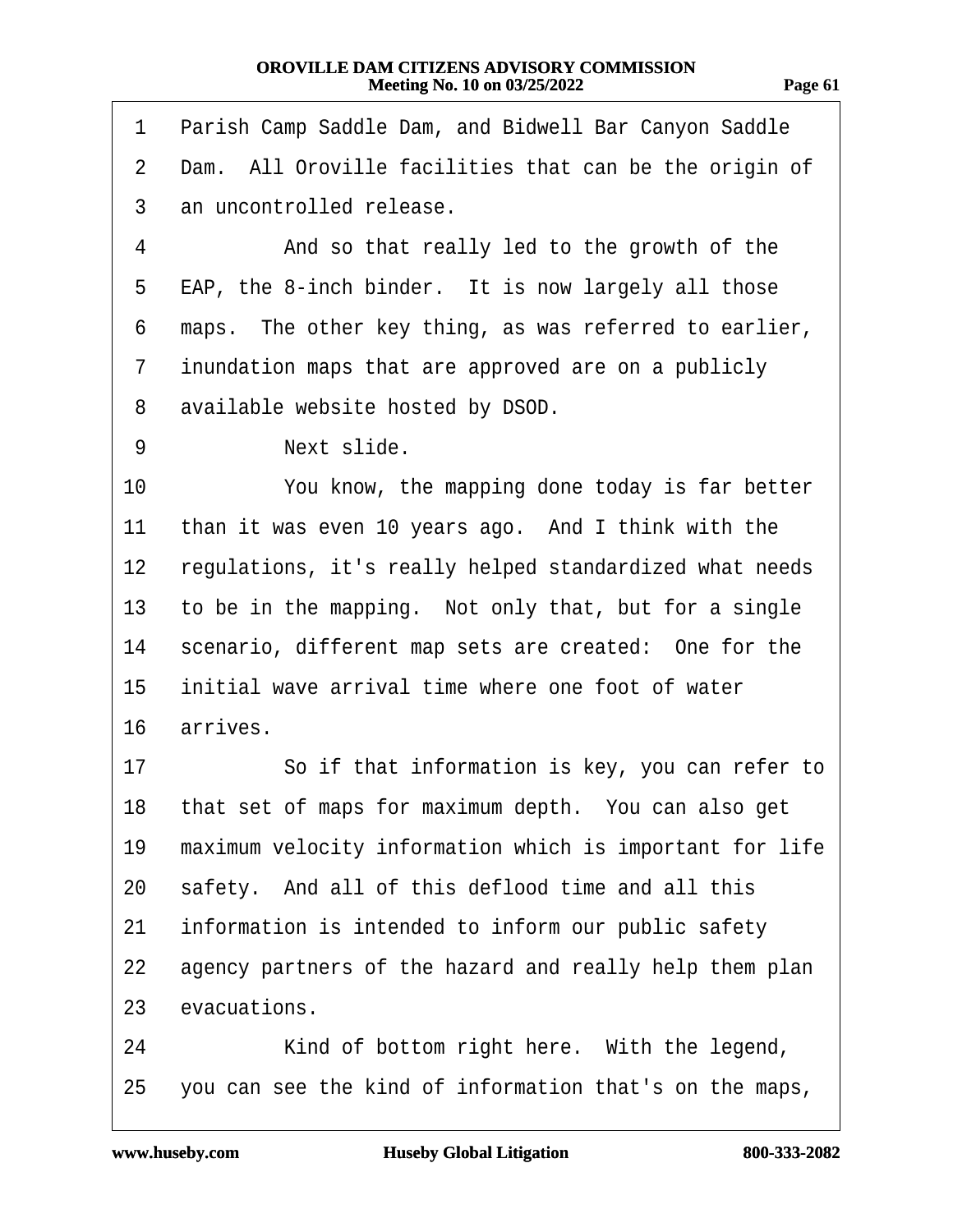1 really geared towards the public safety agencies to

- 2 understand what's at risk.
- 3 **Next slide.**
- 4 We've also been working on our Thermalito
- 5 facilities. And so for Diversion Dam fair weather
- 6 failure as well as radial gate failures. And also, the
- 7 forebay dam and afterbay dam. And each of these
- 8 facilities have DSOD-approved inundation maps that are,
- 9 again, publicly available.
- 10 **Next.**
- 11 We also did some work in 2017 very similar to 12 what Dr. Storesund was describing. We call them 13 incremental flow inundation maps. And we did that to 14 get a better understanding of downstream channel
- 15 capacity.
- 16 One of the assumptions that we had in that 17 series of maps is that downstream levees would overtop 18 but would not fail. And we really did that to simplify 19 the study. So obviously, one can choose a multitude of 20 levee breach locations. And we looked at two different 21 hydrograph patterns and developed maps at those flows 22 that you can see there, anywhere from 100k to 400k. 23 • And from that mapping, this question, which is 24 kind of of interest to many: What's the capacity right 25 here in the City of Oroville? And that image here is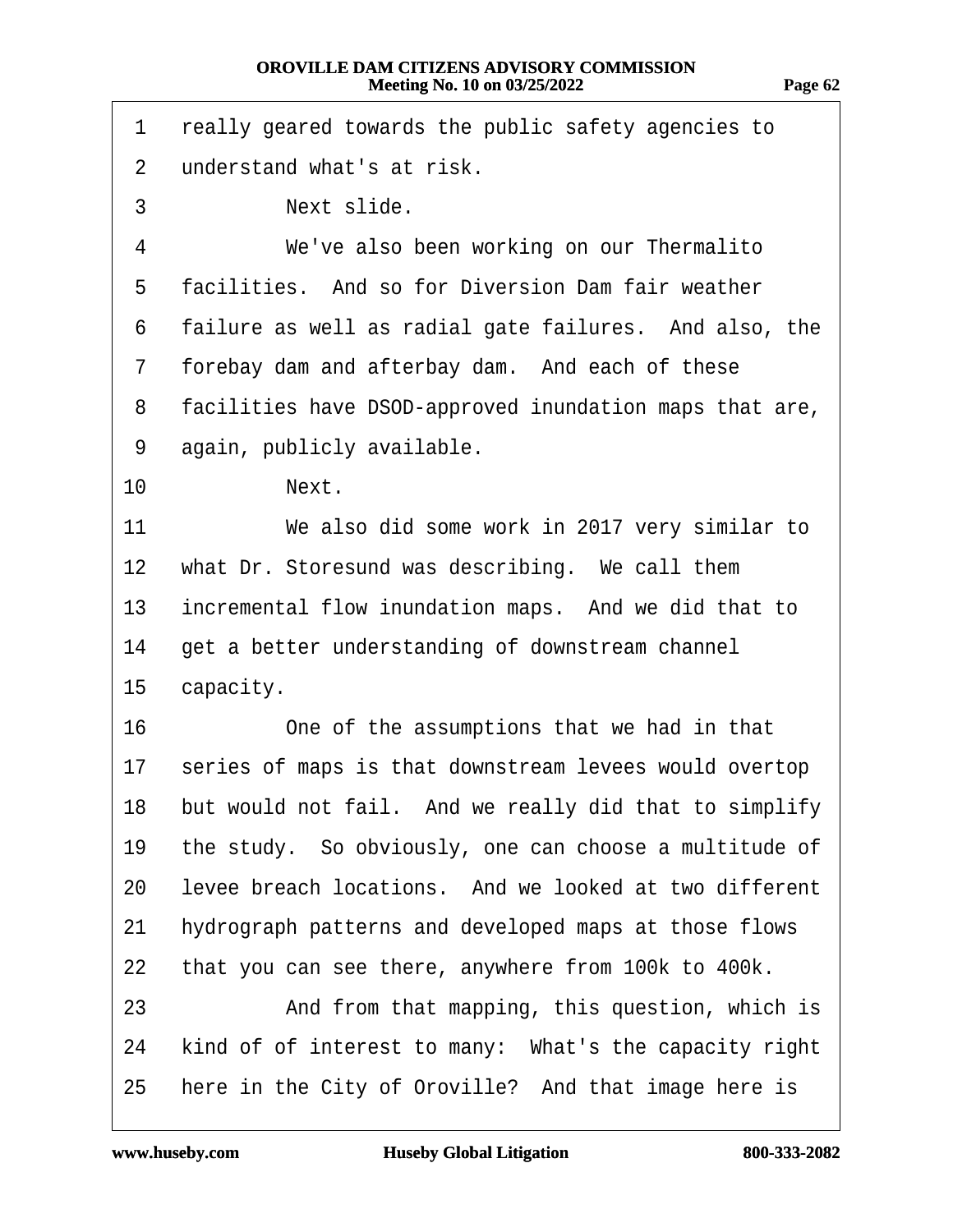| 1              | for the 250,000 cfs flow down the Feather River. And        |
|----------------|-------------------------------------------------------------|
| $\overline{2}$ | that's pretty well contained within the bounds of the       |
| 3              | river heading down through the main part of the city.       |
| 4              | Next slide.                                                 |
| 5              | So just in summary, the legislation has really              |
| 6              | enhanced public safety and awareness in terms of            |
| 7              | dam-related flood hazards. Something to keep in mind,       |
| 8              | there are numerous inputs, numerous parameters to           |
| 9              | consider in the hydraulic modeling. So each inundation      |
| 10             | map is kind of unique and applies to a specific             |
| 11             | scenario. So it's very important that our partners          |
| 12             | understand what scenario is being depicted in each map.     |
| 13             | Also, these models that were used to generate               |
| 14             | the fair weather failure maps required for the EAPs,        |
| 15             | they can be leveraged, as Dr. Storesund mentioned, to       |
| 16             | answer other questions and other scenarios. And one of      |
| $17 \,$        | the pieces of feedback we've had from our partners is       |
|                | 18 that the GIS shapefiles from these maps are very useful. |
| 19             | That they take those and overlay them with their GIS        |
| 20             | layers at the different Offices of Emergency Services.      |
| 21             | And so that's been of great benefit to generate those       |
| 22             | with these new maps.                                        |
| 23             | And so with that, I'll pass it back. Thank                  |
| 24             | you.                                                        |
| 25             | MR. CROWFOOT: Dave, thanks to you and Lori.                 |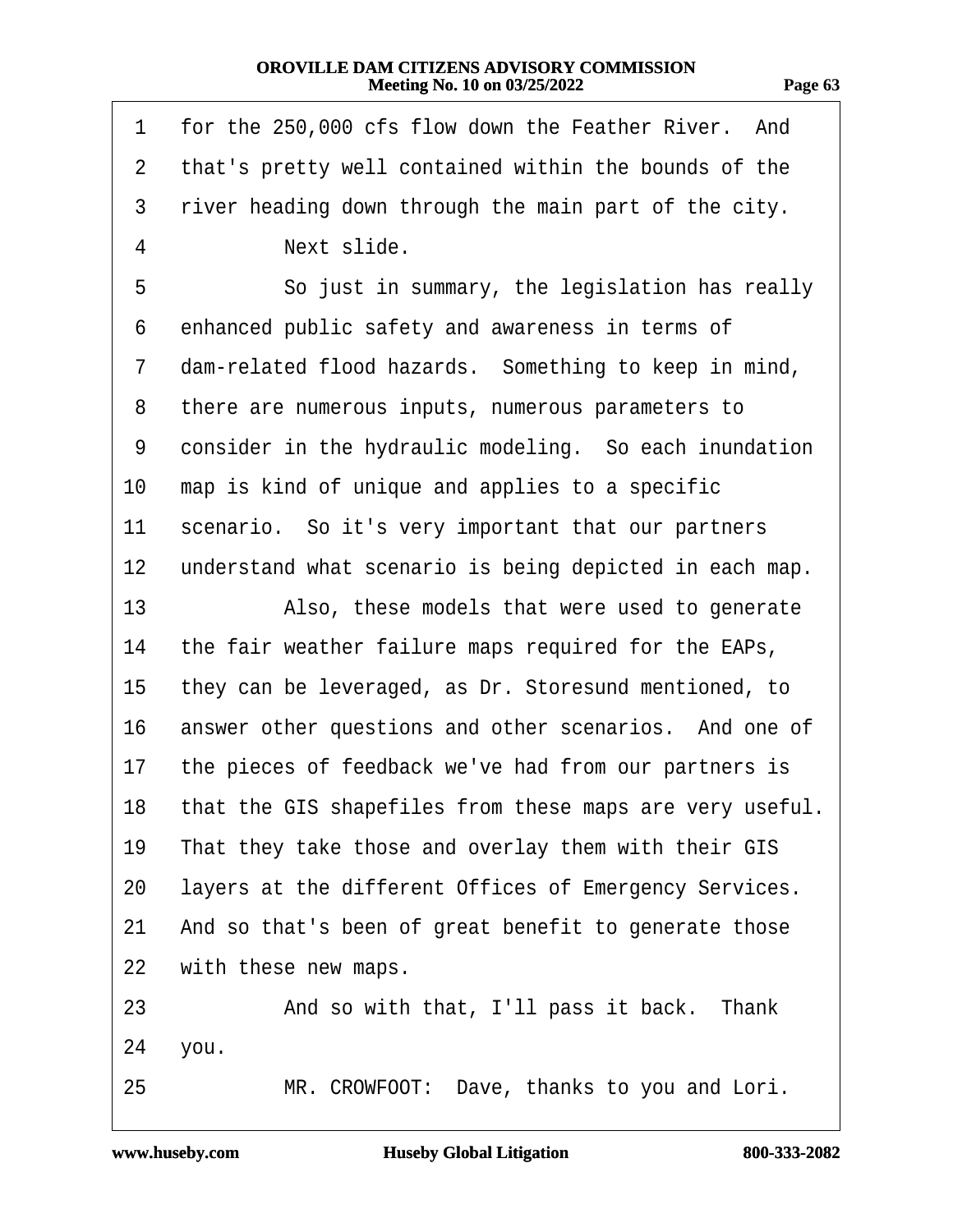| $\mathbf 1$    | That's a lot of important content. And you guys did a     |
|----------------|-----------------------------------------------------------|
| 2 <sup>1</sup> | great job summarizing it.                                 |
| 3              | And again, that your presentations will be                |
| 4              | available on the website as well as on the recording and  |
| 5              | questions from our commission as it relates to either     |
| 6              | presentation.                                             |
| 7              | MR. CONNELLY: Quick one: The Feather River,               |
| 8              | that 250,000 cfs, I don't think that map is accurate.     |
|                | 9 We've had less than that. And just below where this map |
|                | 10 is, it back-flooded over Feather River Boulevard clear |
| 11             | back into our sewer plants. So I don't know if it's       |
| 12             | just not showing it or it's -- I don't know. It's just    |
| 13             | not right. That's why we need to lower the levee          |
| 14             | downstream where it bends back.                           |
| 15             | MR. SARKISIAN: So we can certainly look into              |
| 16             | that. And maybe it was off the map there perhaps at       |
| 17             | least off --                                              |
| 18 —           | MR. CONNELLY: David, I appreciate your                    |
| 19             | demeanor and how proficient you are.                      |
| 20             | Yeah, it could be just below that. But I got a            |
| 21             | feeling it floods more to the east than the one you're    |
| 22             | showing there.                                            |
| 23             | MR. SARKISIAN: Okay. And that sort of                     |
| 24             | grounded truth thing is absolutely the kind of            |
| 25             | information we need. Sometimes, all it takes is a         |

 $17$ 

 $22$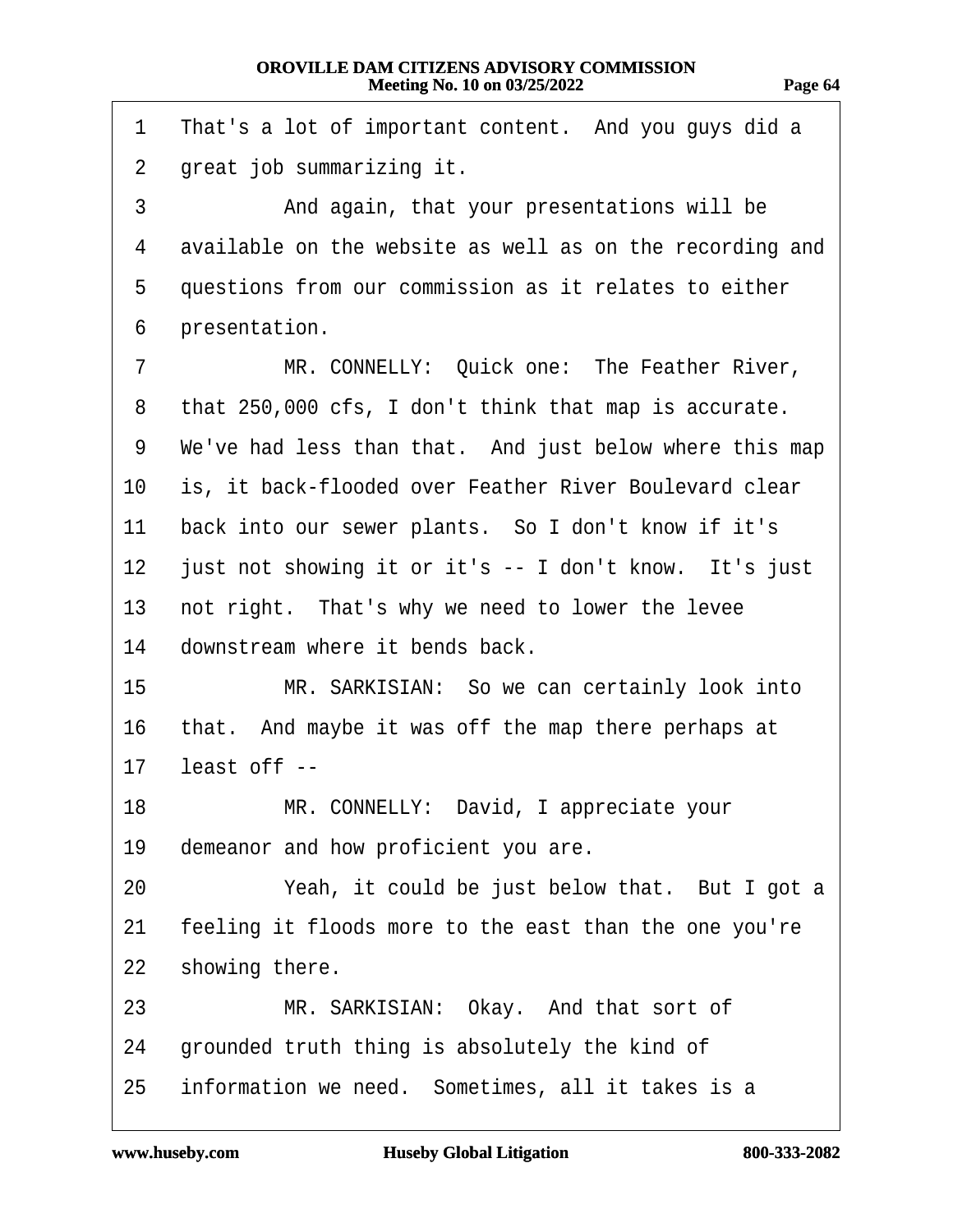| 1              | culvert to pass water to a new area. And also, we can    |
|----------------|----------------------------------------------------------|
| $\overline{2}$ | do more work there certainly if there's some experiences |
| 3              | and history there that we need to collect.               |
| 4              | MR. CROWFOOT: Okay. Oh, you changed your                 |
| 5              | name. I'll call you by your married name, Ms. Northern.  |
| 6              | MS. NORTHERN: Thank you.                                 |
| 7              | I just wanted to say thank you to                        |
| 8              | Mr. Sarkisian, David because that link that you provided |
| 9              | with the maps, I will pass that onto -- you know, I run  |
| 10             | a Facebook page about the dam. And I do have a lot of    |
| 11             | followers there. I can post it on that and get it out    |
| 12             | to more people. So I do appreciate you adding that into  |
| 13             | your slides. Sometimes, it's just easier to find things  |
| 14             | on Facebook than to try and search through internet      |
| 15             | pages yourself.                                          |
| 16             | And then I wanted to just clarify with Lori.             |
| 17             | The new legislation requires EAPs for dams that are      |
| 18             | hazardous -- sorry, I was looking for it in my notes     |
| 19             | there. It's hazardous, or extremely high, high, and      |
| 20             | significant.                                             |
| 21             | What does Oroville Dam rate on those levels?             |
| 22             | Is it extremely high, high, or significant? Does         |
| 23             | anybody know? And it doesn't have to be specifically     |
| 24             | Lori to answer that.                                     |
| 25             | MR. NEZHURA: Yes, thank you for that question.           |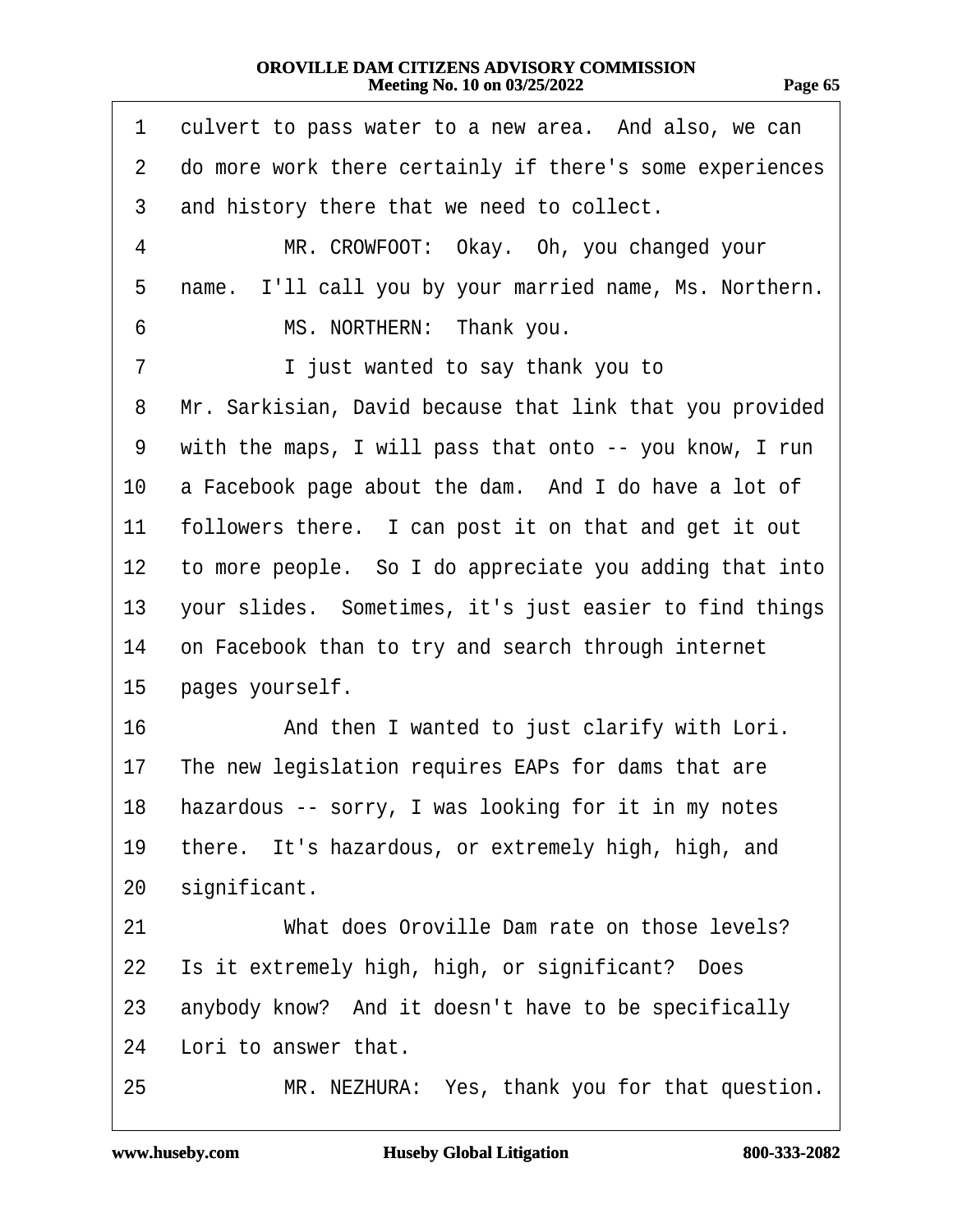| 1               | It is extremely high.                                    |
|-----------------|----------------------------------------------------------|
| 2               | MS. NORTHERN: Okay. I thought so.                        |
| 3               | MR. CROWFOOT: That's helpful.                            |
| 4               | I want to recognize you and thank you for                |
| 5               | helping make the information accessible on Facebook.     |
| 6               | And, I mean, that's huge and greatly appreciated.        |
| 7               | I think DWR has been making real progress in             |
| 8               | terms of trying to provide information that a nonexpert  |
| 9               | can understand. But huge thanks for going one step       |
| 10 <sup>°</sup> | further.                                                 |
| 11              | MS. NORTHERN: Yeah, no problem. Thank you.               |
| 12 <sup>2</sup> | MR. CROWFOOT: Good. I know we want to get to             |
| 13              | public comment. And I don't see anybody else with hands  |
| 14              | raised at this point.                                    |
| 15 <sub>2</sub> | So I'm going to turn it back to you, Nick, and           |
| 16              | ask you to repeat the instructions for those that want   |
| 17              | to provide comment at this time.                         |
| 18              | MR. SAFFOLD: Yeah, thank you Secretary.                  |
| 19              | Yeah, so we're going to take questions and               |
| 20              | comments from the public now. Again, for those on the    |
| 21              | Zoom platform, you can raise your hand by clicking the   |
| 22              | hand icon to speak. And for those on the phone, press    |
| 23              | "Pound, two" to indicate that you'd like to speak.       |
| 24              | Please note that if you're on the phone, you may have to |
| 25              | manually unmute your phone call as well.                 |

**Page 66**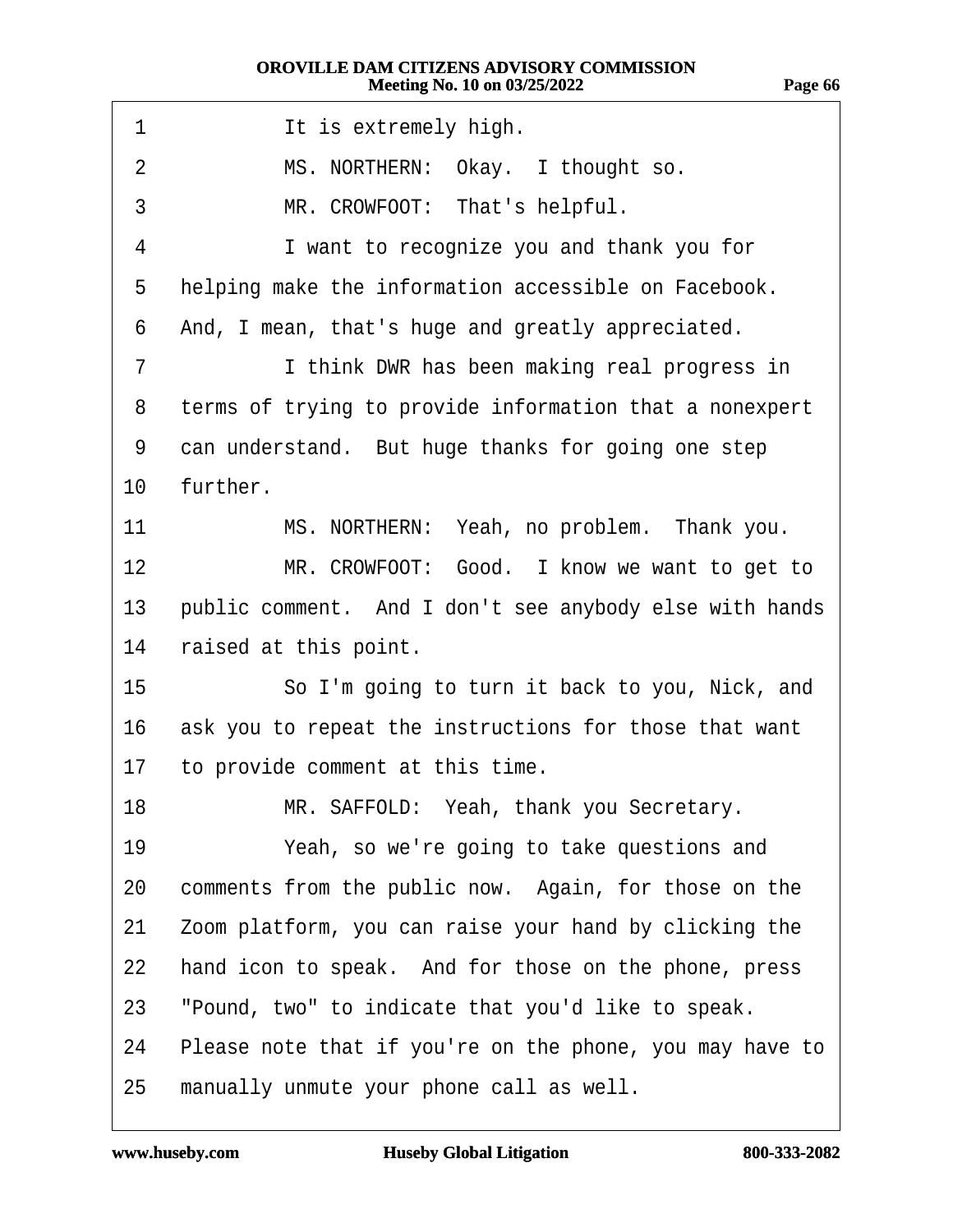1 So why don't we get started. Yeah, the first 2 hand raised is Tony Davis. 3 Tony, you should be able to unmute yourself 4 now. 5 MR. DAVIS: Tony Davis here up in Paradise. 6 **I** just have a couple of questions. Obviously, 7 going through this drought has been tough on everyone, 8 not just ourselves here. And I just had a couple of 9 questions. We're doing some -- it looks like extension 10 of Loafer Ramp over there on the other end of lake. 11 • **Has there been any conversation or open** 12 dialogue on possibly extending our ramp? Or there's 13 kind of a foot trail that we refer to as the Goat Trail 14 at about 730 elevation. That is dirt, gravel. I know 15 that there was potentially a project that was supposed 16 to be completed previously. I haven't really heard too 17 much about it. I was just kind of opening a dialogue on 18 something on this side of the lake. 19 MR. CROWFOOT: Tony, I appreciate that. 20 We have Matt Teague or somebody from State 21 Parks that can answer that. Just see if you have any 22 other questions before I turn to someone on the 23 commission. 24 MR. DAVIS: I did have one more question. 25 **Looking at the Oroville Dam outflow/inflow**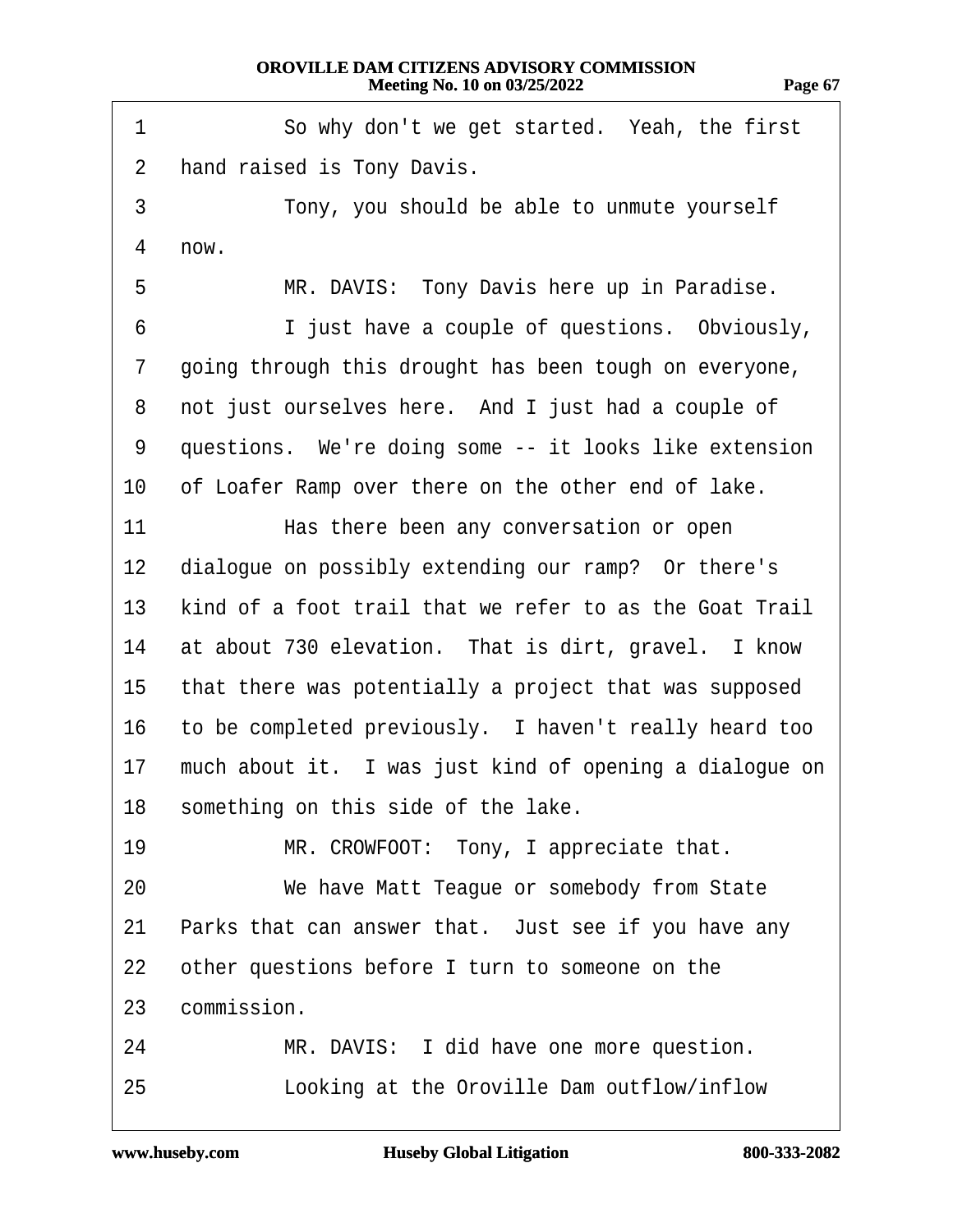| - 11<br>.,<br>,, | <br>ı<br>. . |
|------------------|--------------|
|                  |              |

| 1                 | chart. It was a quick question, one I get asked by       |
|-------------------|----------------------------------------------------------|
| $\overline{2}$    | customers all the time. As far as the inflow/outflow, I  |
| 3                 | see it looks like we're kind of pulsing that outflow --  |
| 4                 | I see 8,000 at 6:00 p.m. last night, 13,000 at 7:00 p.m. |
| 5                 | Are we just kind of testing that power plant?            |
| 6                 | Or what's the reasoning for that if you don't mind me    |
| 7                 | asking?                                                  |
| 8                 | MR. CROWFOOT: Thanks so much Tony.                       |
| 9                 | So maybe Karla or one of her team members on             |
| 10                | the second question actually. Let's do that first        |
| 11                | around what's the purpose or reasoning behind the        |
| $12 \overline{ }$ | different flows at different times? What drives that?    |
| 13                | MS. NEMETH: What drives that are downstream              |
| 14                | water quality requirements that the department needs to  |
| 15                | meet. Part of what we're doing with this temporary       |
| 16                | urgency change petition in front of the Water Board, and |
| 17                | I think they have committed to issuing something, I      |
|                   | 18 think right around the first week in April. What that |
| 19                | will effectively do is enable DWR to reduce the amount   |
| 20                | of diversions from the lake in order to preserve         |
| 21                | storage.                                                 |
| 22                | But John Leahigh can add anything there that             |
| 23                | I've missed.                                             |
| 24                | John?                                                    |
| 25                | MR. LEAHIGH: Yeah, thanks Karla.                         |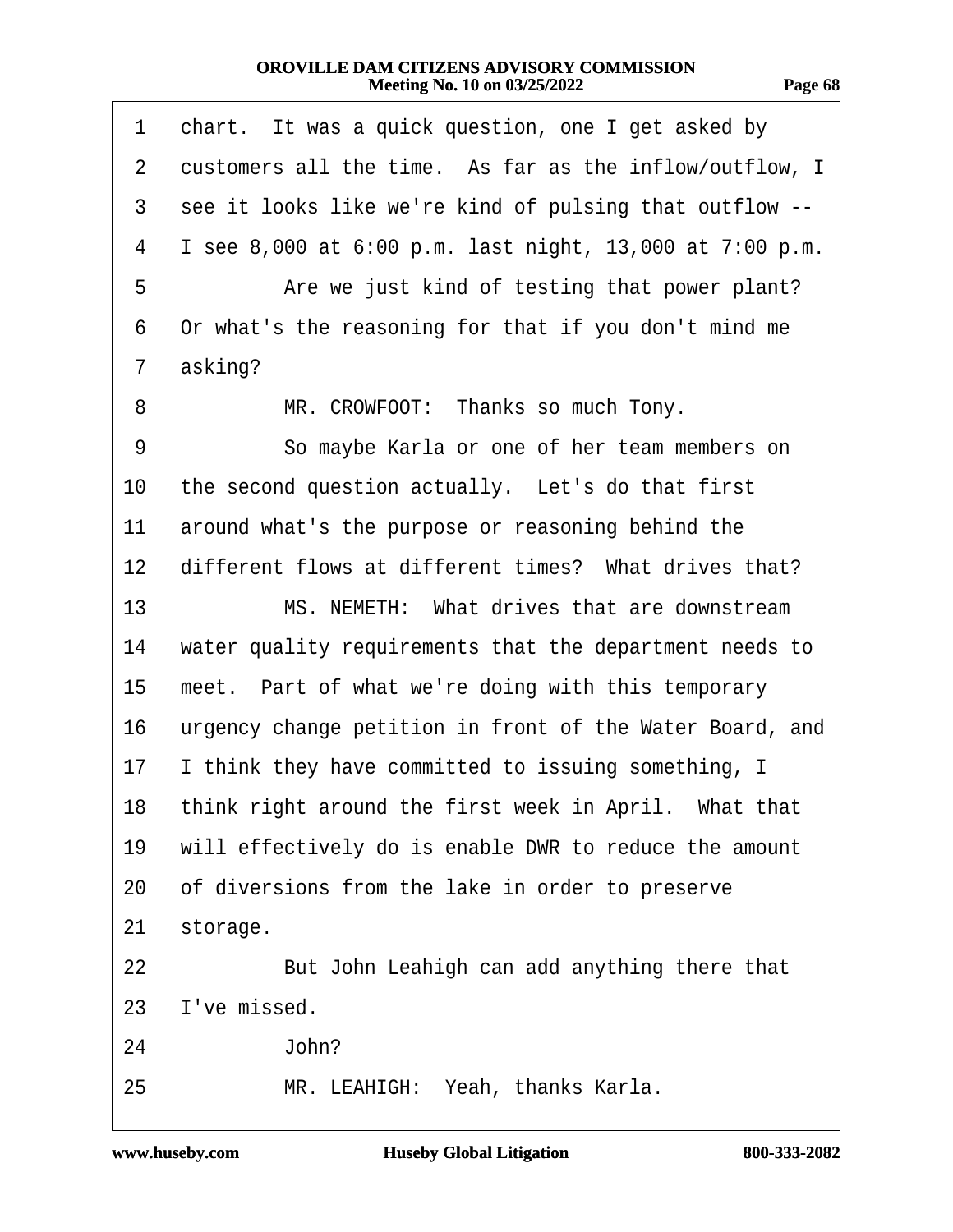| 90 P | Ы |
|------|---|
|      |   |

| 1              | So if we're talking about the time frame of              |
|----------------|----------------------------------------------------------|
| $\overline{2}$ | changes, days and weeks, what Director Nemeth mentioned  |
| 3              | is exactly point on. My interpretation of possibly what  |
| 4              | the question was also is on the website.                 |
| 5              | We have outflow that's based on an hourly                |
| 6              | basis. And those would be changes in outflow contained   |
| 7              | within the Oroville Complex itself, which is driven by   |
| 8              | needs for power production from Hyatt Powerplant. So     |
| 9              | you will often see large variation in the outflow        |
| 10             | through the course of the day, but that has to do with   |
| 11             | the power generation function of the dam.                |
| 12             | MR. CROWFOOT: And that's really helpful. And             |
| 13             | the way I describe sort of the longer term flow needs is |
| 14             | that there needs to be enough water flowing in the       |
| 15             | rivers below the dams to ensure a certain level of water |
| 16             | quality.                                                 |
| 17             | And the Oroville Complex, and DWR, and the               |
| 18             | State Water Project is regulated by a sister agency      |
| 19             | called the Water Board. And so, as Karla notes, while    |
| 20             | the dam really exists there for flood safety as well as  |
| 21             | water supply, it also has to have enough flow coming out |
| 22             | of it to maintain certain environmental standards. So    |
| 23             | that, as Karla pointed out, drives how much water goes   |
| 24             | out on sort of a longer term, a daily, a weekly basis.   |
| 25             | And John, appreciate the rationale for kind of           |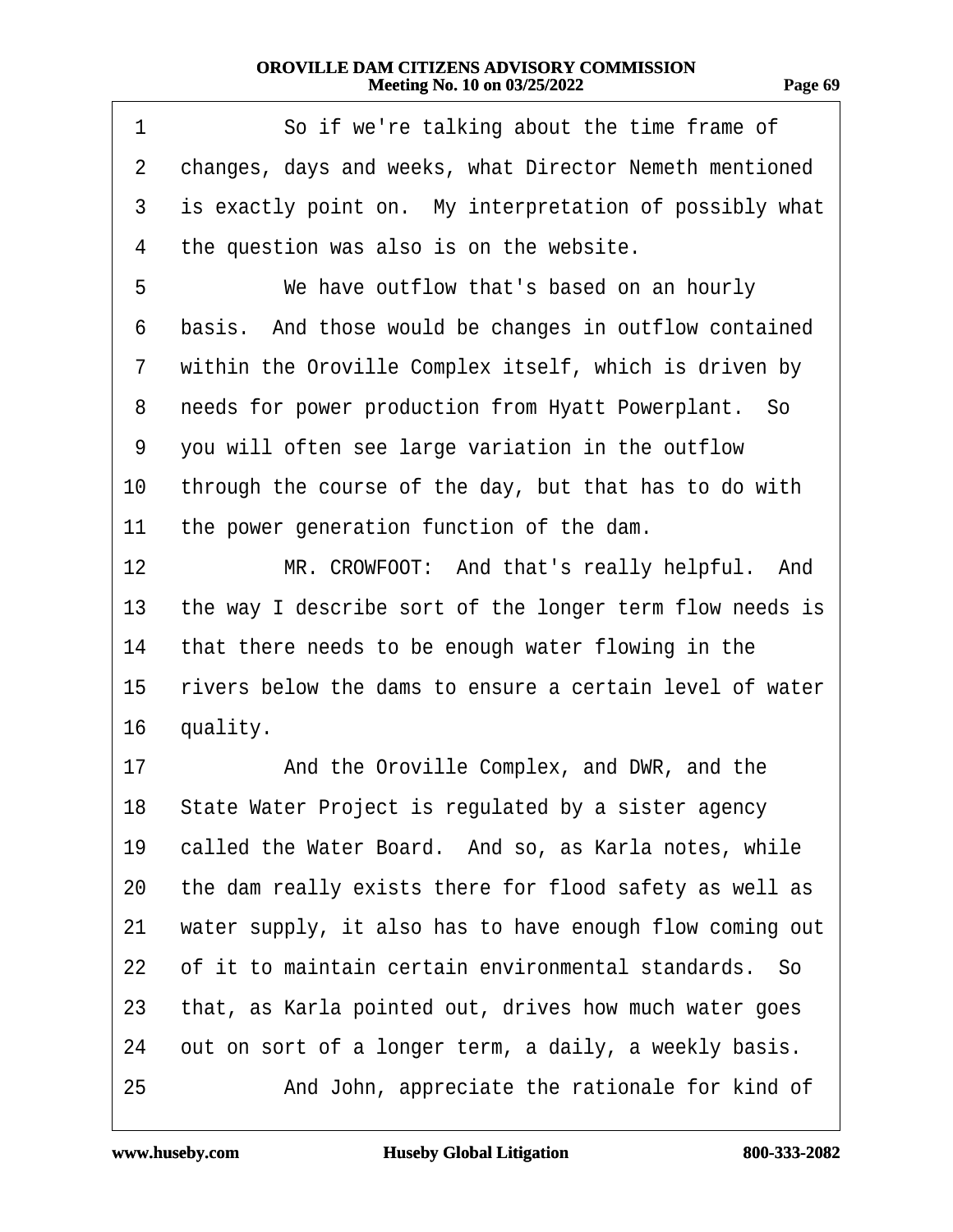| 1              | the hourly differences around the needs to produce power |
|----------------|----------------------------------------------------------|
| $\overline{2}$ | at different times of day.                               |
| 3              | And then over to -- I think it's Supervisor              |
| 4              | Teague from State Parks.                                 |
| 5              | Can you talk about Tony's question regarding             |
| 6              | the boat ramp on that side of the lake or any sort of    |
| 7              | efforts around trying to provide some access?            |
| 8              | MR. TEAGUE: Yeah. Tony, thanks for the                   |
| 9              | comment.                                                 |
| 10             | I would have to refer to local DWR. I don't              |
| 11             | know if Director Nemeth has anybody to answer that.      |
| 12             | It's a project that DWR is underway that starts          |
| 13             | construction. And I will defer to the last update on     |
| 14             | that construction project.                               |
| 15             | MS. NEMETH: Yeah, can you give us a quick                |
| 16             | update.                                                  |
| 17             | MR. YARBROUGH: So thank you for the question.            |
| 18             | We're really focused on the work at Loafer and           |
| 19             | extending that ramp down. But down at Lime Saddle, what  |
| 20             | we're looking to do is improve the foot paths. So we do  |
| 21             | have a plan in the works to make some foot access        |
| 22             | improvements at Lime Saddle that will be happening later |
| 23             | in the summer as we're able to take advantage of these   |
| 24             | really low lake elevations. So that's the work we have   |
| 25             | in line for Lime Saddle.                                 |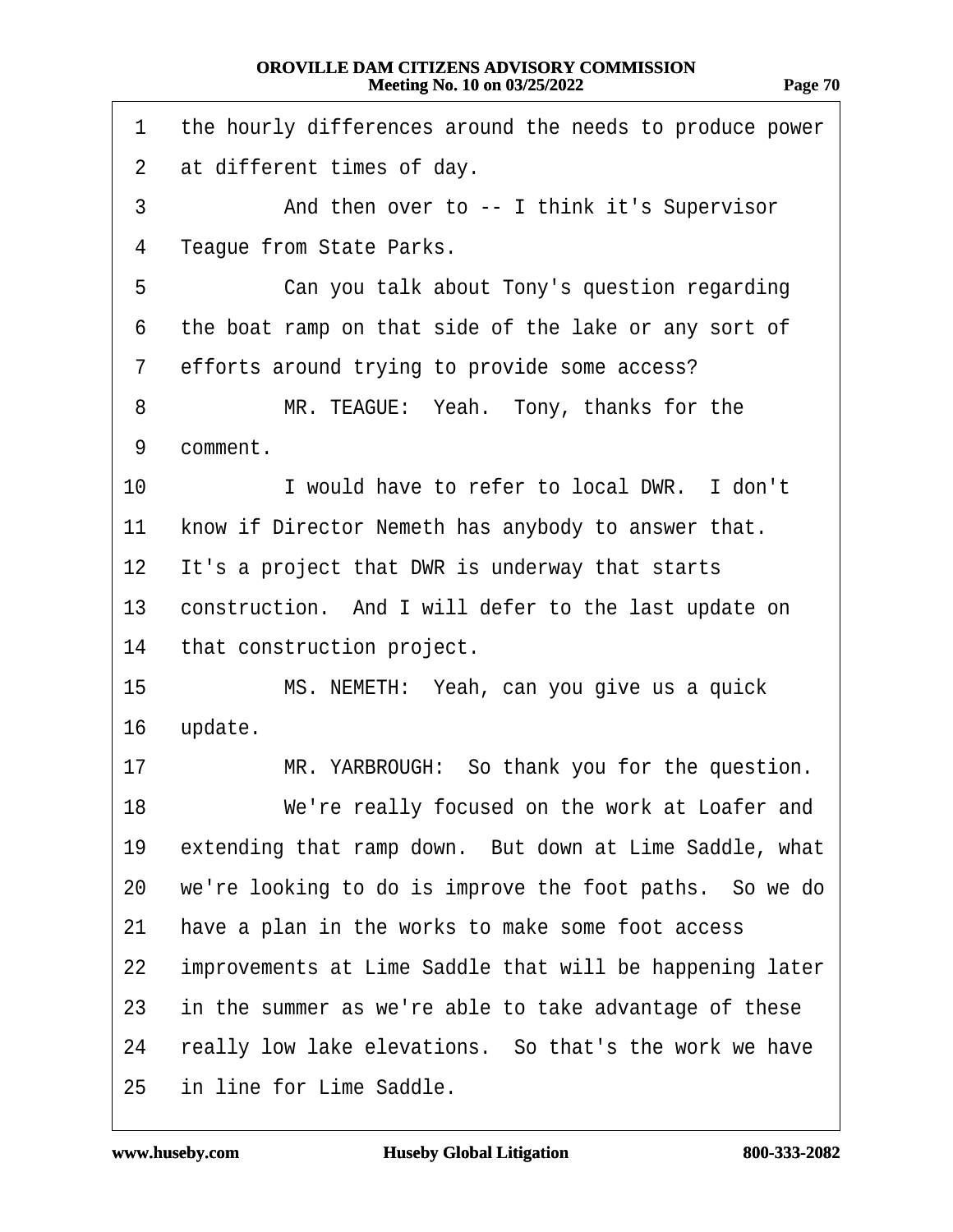| т.<br>r. |  |
|----------|--|
|          |  |

| 1               | MR. CROWFOOT: Thanks John. And maybe you can               |
|-----------------|------------------------------------------------------------|
| $\overline{2}$  | identify for Tony someone's email if he has more           |
| 3               | questions on specifically that project.                    |
| 4               | Let's move to the next person if we could.                 |
| 5               | MR. PEARCE: Michael Bessette.                              |
| 6               | Michael, you should be able to unmute yourself.            |
| 7               | MR. BESSETTE: Good morning everyone. Michael               |
| 8               | Bessette. I'm the Director for the Butte Flood Control     |
| 9               | Agency.                                                    |
| 10              | I want to thank you all for the presentation               |
| 11              | this morning. It's been very helpful and informative.      |
| 12 <sub>2</sub> | But I want to go back to Rune Storesund's request for      |
| 13              | the inundation studies. He's proposing through CalOES.     |
| 14              | And then we had the presentation from CalOES on the        |
| 15              | emergency action plan and the inundation maps that are     |
| 16              | already produced by the department or the state.           |
| 17              | And I'm wondering, my question is: The                     |
|                 | 18 information already out there that Rune is looking for, |
| 19              | that would really benefit the downstream folks to          |
| 20              | understand what the inundation maps look like under        |
| 21              | various flow scenarios.                                    |
| 22              | MR. CROWFOOT: I really appreciate you                      |
| 23              | connecting those dots. And I should have done that.        |
| 24              | It's a great question.                                     |
| 25              | DWR probably is best positioned to answer that.            |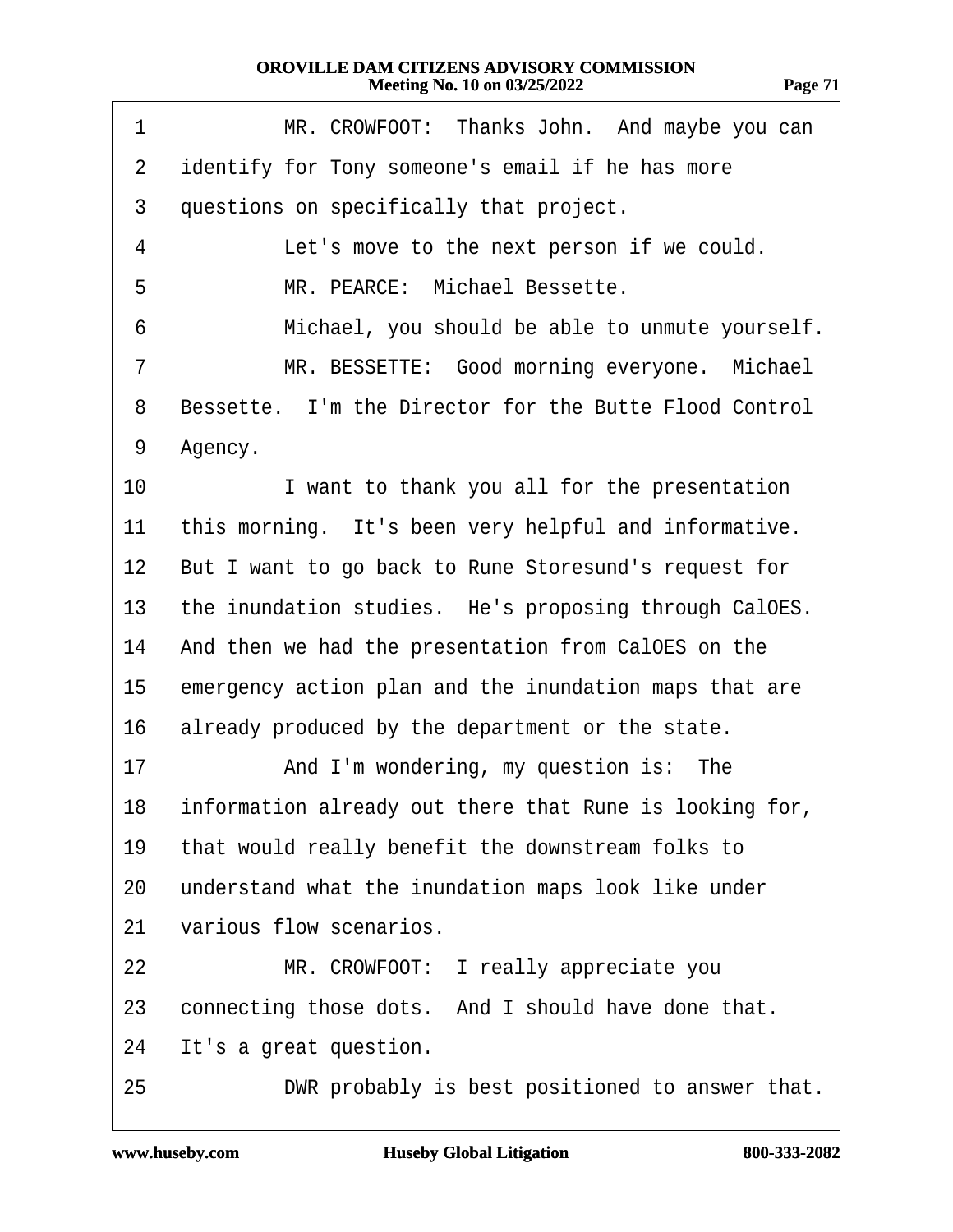| 1                 | MS. NEMETH: Yeah, and I would ask                       |
|-------------------|---------------------------------------------------------|
| 2                 | Mr. Sarkisian to do that.                               |
| 3                 | MR. SARKISIAN: Sure.                                    |
| 4                 | I think we've got the start of what                     |
| 5                 | Dr. Storesund is seeking to produce. We've got some     |
| 6                 | maps that are in the magnitude of what he's proposed,   |
| $\overline{7}$    | and of course, the model which would make sense to      |
| 8                 | leverage. And so I think we've got a part of it but not |
| 9                 | all of it. I think he's got a broader scope than what   |
|                   | 10 we've accomplished thus far.                         |
| 11                | MR. CROWFOOT: Is that helpful to answer your            |
| $12 \overline{ }$ | question Mike?                                          |
| 13                | MR. BESSETTE: Yes, it is. Thank you very                |
| 14                | much.                                                   |
| 15                | MR. CROWFOOT: Thank you.                                |
| 16                | Next person.                                            |
| 17                | MR. PEARCE: The next hand raised is Robert              |
| 18                | Bateman.                                                |
| 19                | MR. BATEMAN: Yes, I have a couple of                    |
| 20                | questions: One to do with licensing, and the other with |
| 21                | the release maps or inundation maps.                    |
| 22                | You know, I stood on the levees in Oroville in          |
| 23                | '97, and the water was very close to the top. And I     |
| 24                | think the maximum outflow then was something like       |
| 25                | 165,000 cubic feet per second. But I can't believe that |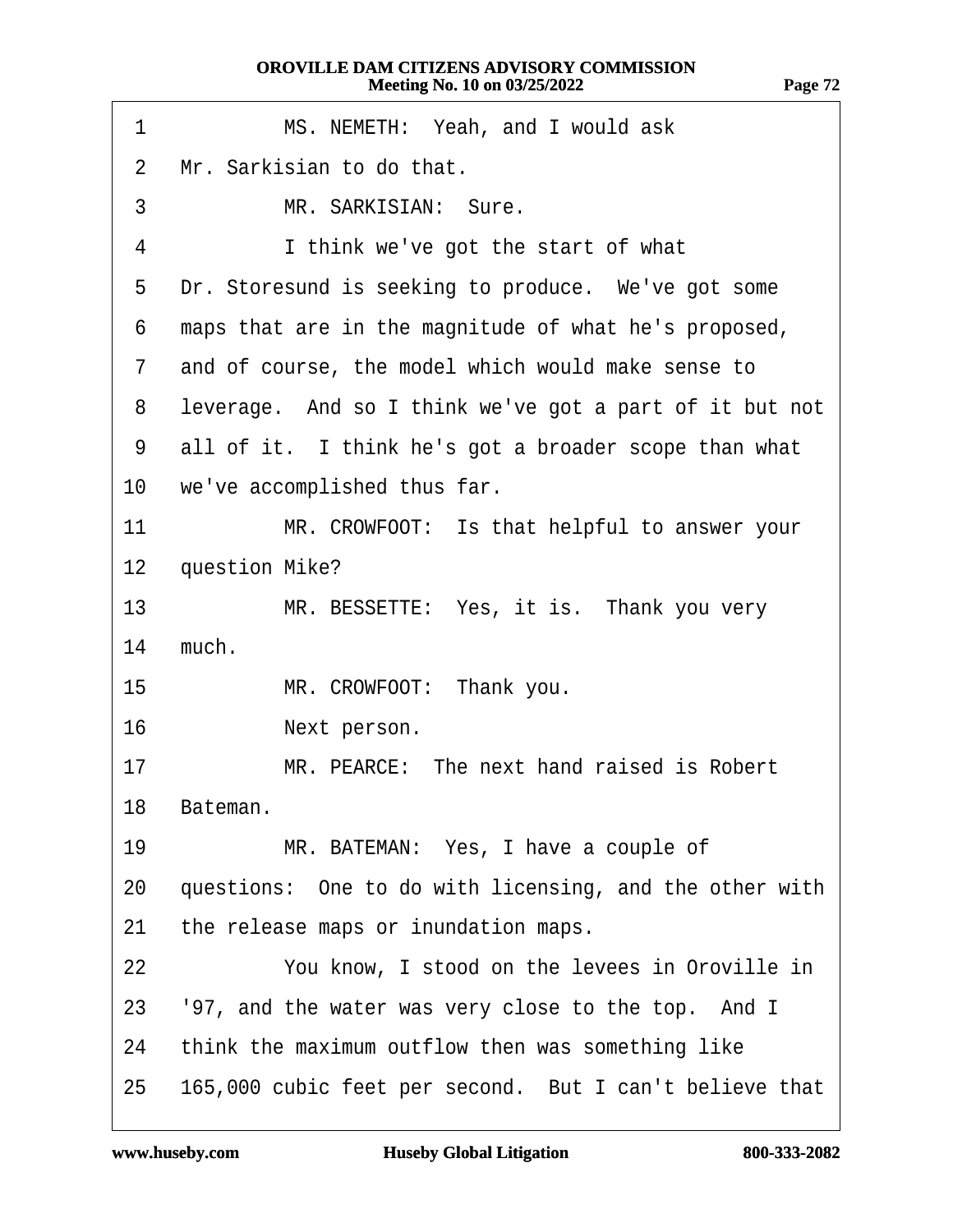<span id="page-72-0"></span>

| 1  | 225, it's not -- the map isn't quite different from what |
|----|----------------------------------------------------------|
| 2  | I understood in what was shown. I don't know whether     |
| 3  | that sounds -- if it is accurate, but I reinforce        |
| 4  | Commissioner Connelly's comments about questioning that  |
| 5  | map regarding Oroville.                                  |
| 6  | Secondly, regarding the licensing, what is the           |
| 7  | justification for issuing a one-year, unconditional      |
| 8  | license for over -- what? -- 12 years now? And if        |
| 9  | therefore, the original ALP, alternative licensing       |
| 10 | process, is still the basis for relicensing. Thank you.  |
| 11 | MR. CROWFOOT: Thanks so much Robert.                     |
| 12 | Would that be a question for DWR?                        |
| 13 | MS. NEMETH: It is.                                       |
| 14 | We can provide an update as to what we've heard          |
| 15 | from FERC on our license. As everyone knows, it's now    |
| 16 | been quite a long time since the department completed    |
| 17 | that process and completed all the permitting necessary  |
|    | 18 for that license. FERC has not granted it yet. We are |
| 19 | ever hopeful that they will be able to do that. And      |
| 20 | what happens is that in the interim, to keep us          |
| 21 | operating, they just grant these one-year temporary      |
| 22 | licenses.                                                |
| 23 | So Ted or John Yarbrough, do you have any                |
| 24 | recent update from FERC as to when we think they're      |
| 25 | going to get to a decision?                              |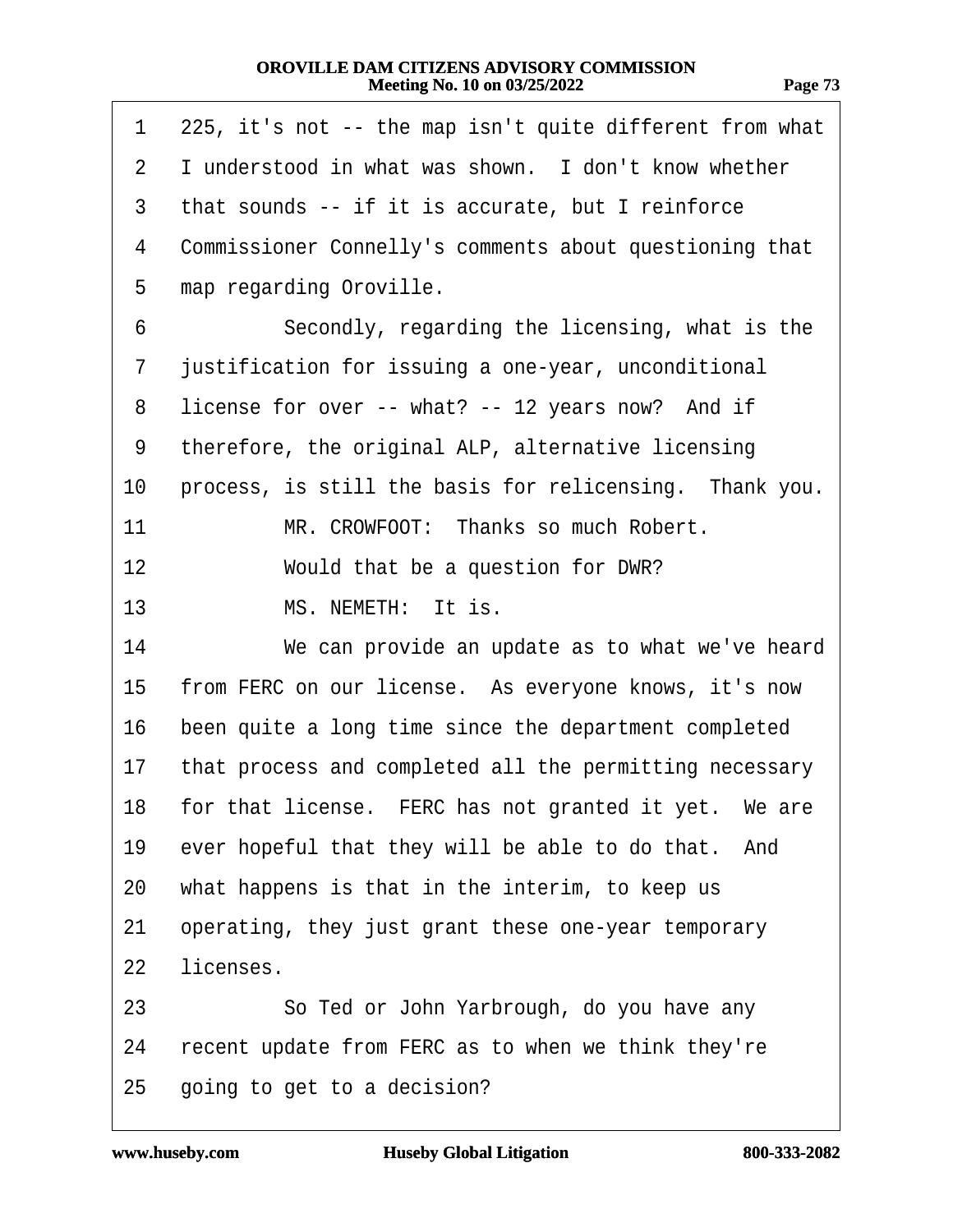<span id="page-73-0"></span>

| 1              | MR. CRADDOCK: So we do check in with FERC                |
|----------------|----------------------------------------------------------|
| $\overline{2}$ | periodically. One of the challenges in getting a         |
| 3              | specific timeline from FERC is that they do have ex      |
| 4              | parte requirements. And so they're not able to talk to   |
| 5              | us specifically regarding their internal process and     |
| 6              | timing for issuing the license. And so we continue to,   |
| 7              | I guess, request interest in completing the process, but |
| 8              | they have their process that they need to go through.    |
| 9              | And so we don't have a lot of details on timing because  |
| 10             | of the ex parte rules that they follow.                  |
| 11             | MR. CROWFOOT: It sounds like we're all curious           |
| 12             | as to when this can happen.                              |
| 13             | Well, thanks so much Robert.                             |
| 14             | James, can we move on to the next raised hand.           |
| 15             | MR. PEARCE: Yes. The next raised hand is just            |
| 16             | somebody named Jackie.                                   |
| 17             | Jackie unmute yourself if you can. Say your              |
|                | 18 full name. That will be helpful.                      |
| 19             | MR. MICHAEL S.: Hello? Can you hear me?                  |
| 20             | MR. CROWFOOT: We can.                                    |
| 21             | MR. MICHAEL S.: Great. My name is Michael S.             |
| 22             | I'm talking to you under Jackie's login here at Lime     |
|                | 23 Saddle.                                               |
| 24             | I want to thank you folks for having this                |
| 25             | meeting and communicating some important information.    |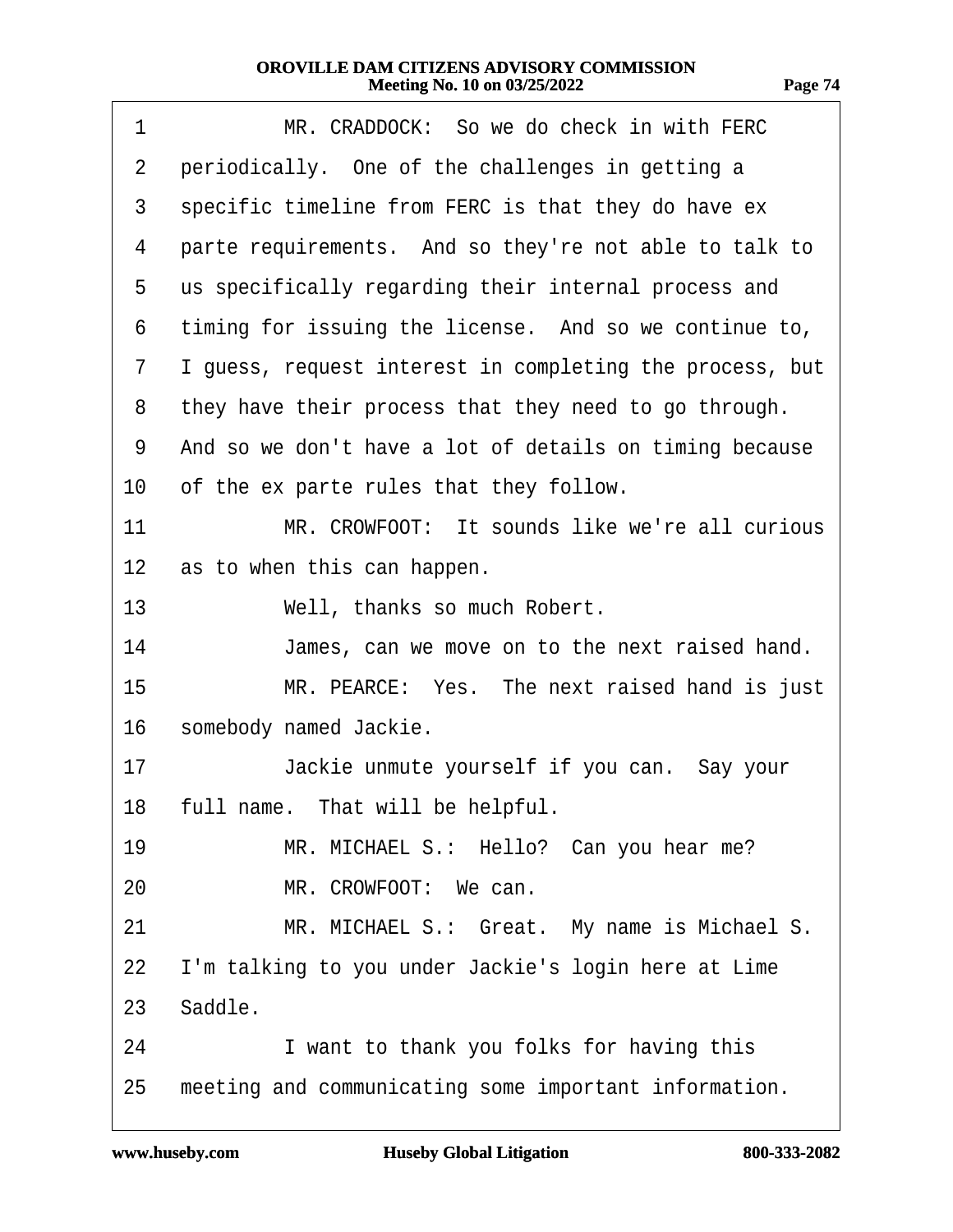<span id="page-74-0"></span>

| 1            | I would like to advocate as a concerned boat owner and   |
|--------------|----------------------------------------------------------|
| $\mathbf{2}$ | recreational boat user here at Lime Saddle to try to     |
| 3            | give us some usability to the extent possible this       |
| 4            | summer.                                                  |
| 5            | And I think I heard some appetite for that               |
| 6            | under the banner of this emergency action that you're    |
| 7            | taking, if I understood it correctly. I think I missed   |
| 8            | a little bit of it, but it came up a couple of times.    |
| 9            | And it appeared that the intent of that is to preserve   |
| 10           | more of the water in Oroville this summer.               |
| 11           | Did I understand that correctly?                         |
| 12           | MR. CROWFOOT: Hey, thank you Michael.                    |
| 13           | Yes, I know that Karla -- we're working to keep          |
| 14           | as much water behind the dam as possible for the         |
| 15           | purposes of water supply given the worsening drought.    |
| 16           | And Michael, I get your point around making the case for |
| 17           | boat access up there on Lime Saddle.                     |
| 18           | Karla or team, anybody can comment on that.              |
| 19           | But maybe more importantly, Nick could maybe try to      |
| 20           | identify someone that Michael -- and I think it was Tony |
| 21           | before -- can connect with just to make their case and   |
| 22           | to see if there's anything that can be done around boat  |
| 23           | access on that side of the reservoir.                    |
| 24           | So Nick, I don't know if, by the end of the              |
| 25           | meeting here, you can identify somebody to be able to do |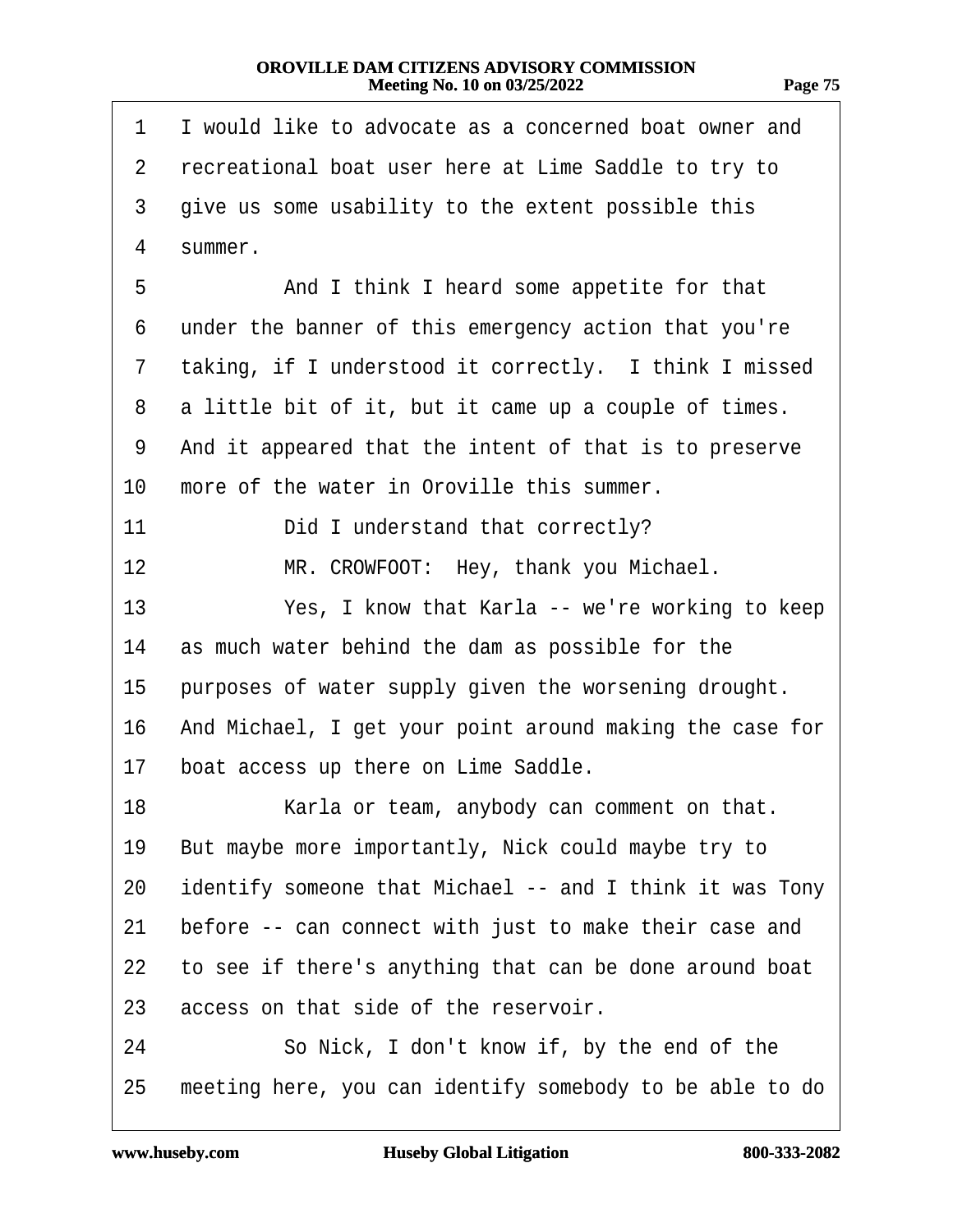<span id="page-75-0"></span>

| 1               | that? Or somebody can come online and identify who        |
|-----------------|-----------------------------------------------------------|
| $\overline{2}$  | would be best?                                            |
| 3               | MR. MICHAEL S.: Yeah, that would be very                  |
| 4               | helpful. And I know I've looked at DWR's most updated     |
| 5               | graph forecasting the level. And it looks like it would   |
| 6               | take us up to just under 800.                             |
| 7               | Is that still the forecast at this point in mid           |
| 8               | May?                                                      |
| 9               | MR. CROWFOOT: John, maybe you would be the guy            |
| 10              | to answer that.                                           |
| 11              | MR. LEAHIGH: Yeah, so this is John Leahigh                |
| 12 <sub>2</sub> | again.                                                    |
| 13              | The information we possess is the best                    |
| 14              | available that we have currently, but we will be          |
| 15              | periodically updating that information. As you know,      |
| 16              | Oroville being part of the larger system of reservoirs    |
| 17              | between the Central Valley Project and the State Water    |
|                 | 18 Project and the dynamics of whether or not an approval |
| 19              | of our petition request in front of the board, all of     |
| 20              | these are factors that play into where the storage is     |
| 21              | and projections land.                                     |
| 22              | But yes, the information we have posted is the            |
| 23              | latest that's available.                                  |
| 24              | MR. CROWFOOT: Yeah, I'll just say it's super              |
| 25              | complicated because DWR would like permission from the    |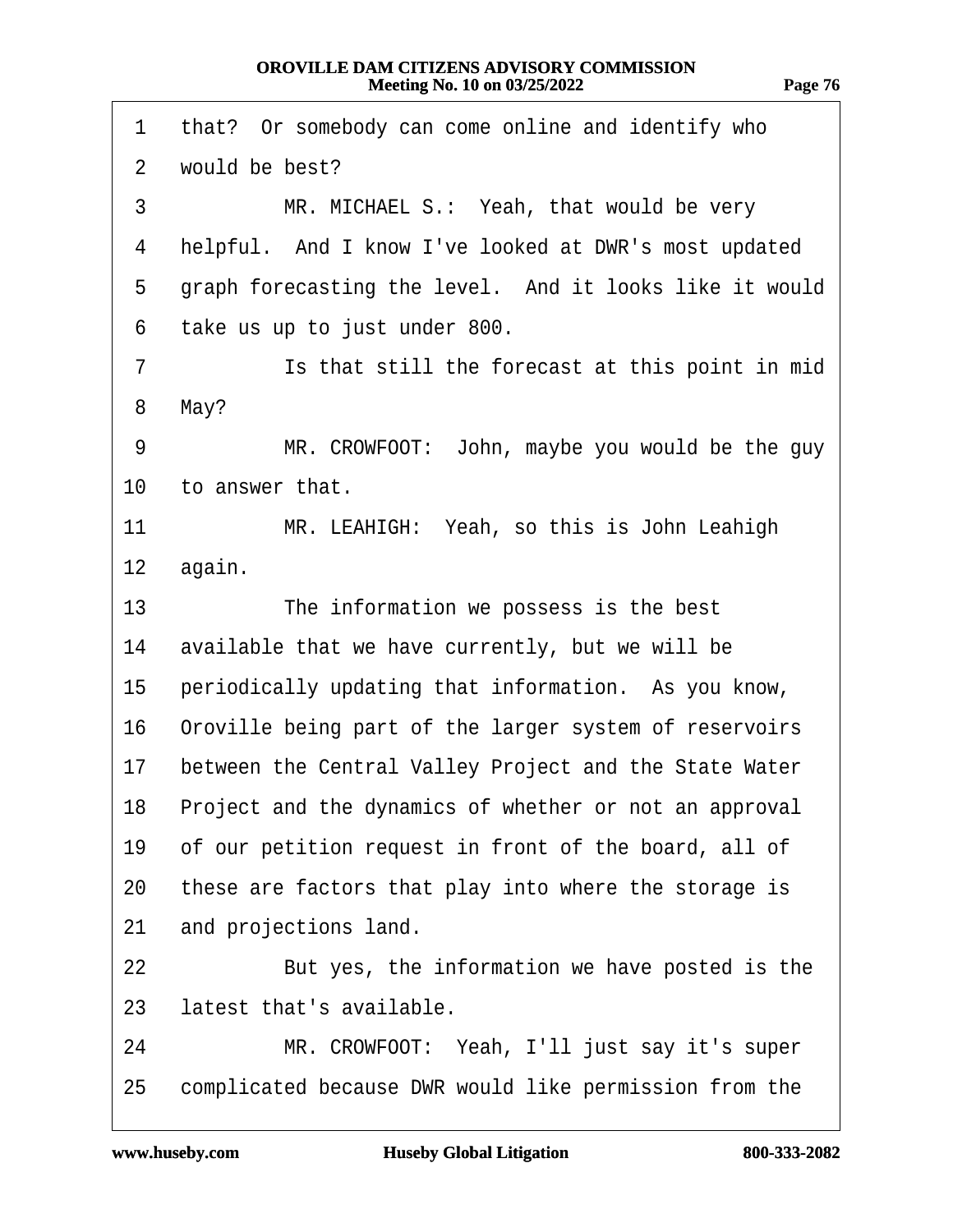<span id="page-76-0"></span>

| 1              | regulator on the water quality to store more above the     |
|----------------|------------------------------------------------------------|
| $\overline{2}$ | dam. But it needs permission, and it has to be based on    |
| 3              | a bunch of different considerations. So it's hard to       |
| 4              | predict, it sounds like, what the exact level will be.     |
| 5              | DWR or State Parks, who best from you for                  |
| 6              | Michael to contact if he has other questions?              |
| 7              | MS. NEMETH: I think DWR. That's John                       |
| 8              | Yarbrough.                                                 |
| 9              | And I will say the way that we think about                 |
| 10             | balancing all of these needs when we have drought and      |
| 11             | the way in which we seek to preserve recreational          |
| 12             | opportunities is to essentially construct these boat       |
| 13             | ramps so that they continue to be functional as lake       |
| 14             | levels drop. We do know, over time, we're going to have    |
| 15             | more extreme conditions in California. And so we view      |
| 16             | that as a really important investment, kind of a -- for    |
| 17             | lack of a better phrasing -- a climate reinvestment in     |
|                | 18 our recreation commitments up at Oroville. And John can |
| 19             | fill you in on where we are with the timing for similar    |
| 20             | projects over at Lime Saddle.                              |
| 21             | And I would just observe -- you know, again,               |
| 22             | we're all very interested in when we get that darn         |
| 23             | license from FERC because a lot of what we do is tied up   |
| 24             | into that license, especially when it's within FERC        |
| 25             | boundaries, and unlocks a lot of funding for us to do      |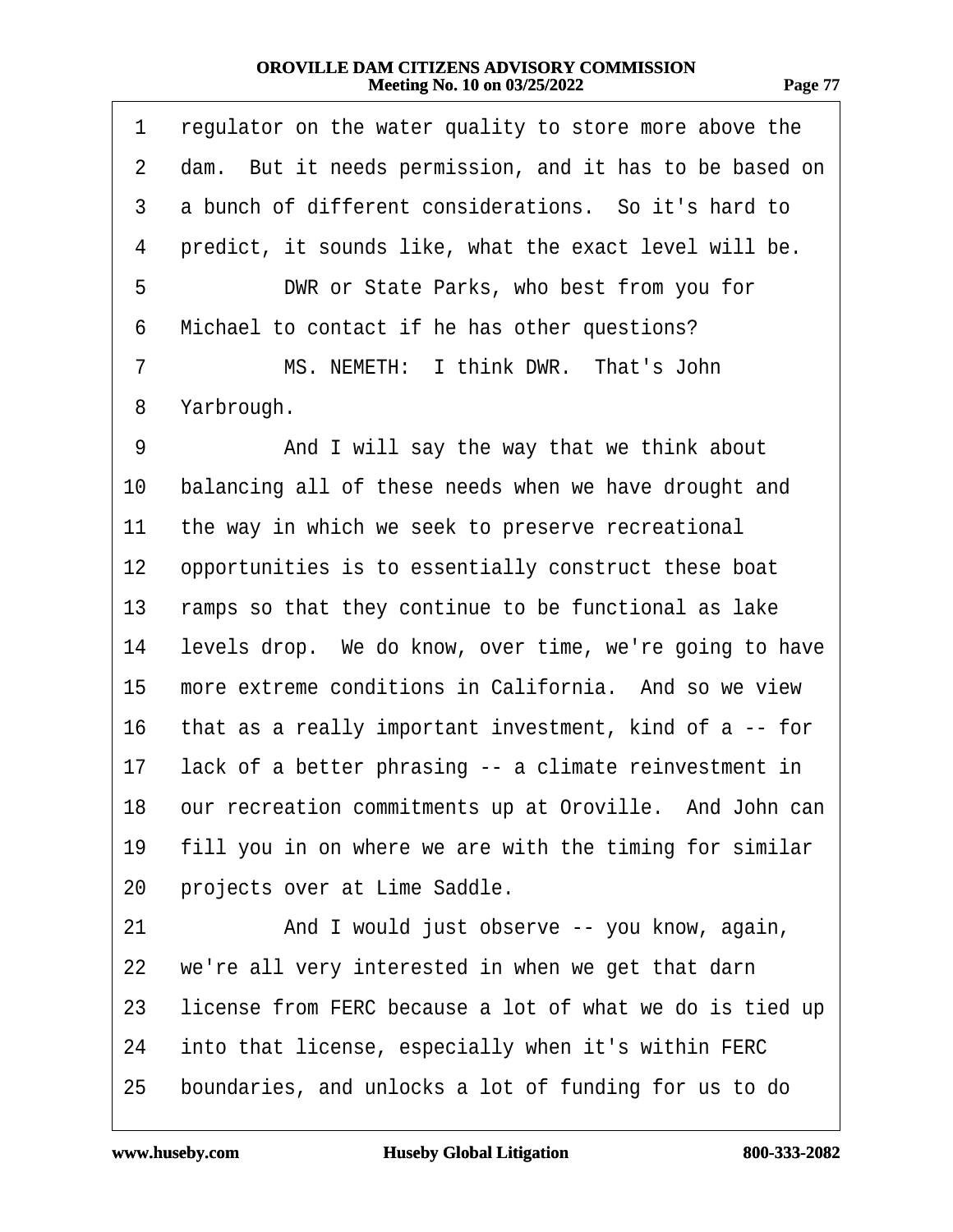<span id="page-77-0"></span>

| 1                 | it. And we've been trying to lean in and do everything    |
|-------------------|-----------------------------------------------------------|
|                   | 2 we can in advance of actually securing the license. But |
| 3                 | that is going to help us. But John Yarbrough is the       |
| 4                 | contact for the department.                               |
| 5                 | MR. CROWFOOT: Great.                                      |
| 6                 | John, can you come on real quick and give your            |
| 7                 | number.                                                   |
| 8                 | MR. YARBROUGH: Sure. The number is                        |
| 9                 | (916)803-9203. One more time. (916)803-9203.              |
| 10                | MR. CROWFOOT: Excellent. Mike, thanks for                 |
| 11                | coming on with those questions.                           |
| $12 \overline{ }$ | MR. TEAGUE: I would also offer my number for              |
| 13                | any questions he had related to fee collection for our    |
| 14                | facilities. Best number is (530)538-2210.                 |
| 15                | MR. CROWFOOT: Great. And that is Matt Teague              |
| 16                | from State Parks. Excellent.                              |
| 17                | Next hand James.                                          |
| 18                | MR. PEARCE: Next hand is from Matt Mentink.               |
| 19                | Matt, you should be able to unmute yourself.              |
| 20                | MR. MENTINK: Great discussions today.                     |
| 21                | Inundation maps. Office of Emergency Services.            |
| 22                | I'd like to change the narrative a little bit             |
| 23                | here on all that discussion on inundation maps and        |
| 24                | property loss, human life loss, and look at maybe         |
| 25                | proposing recommending a study on the direct economic     |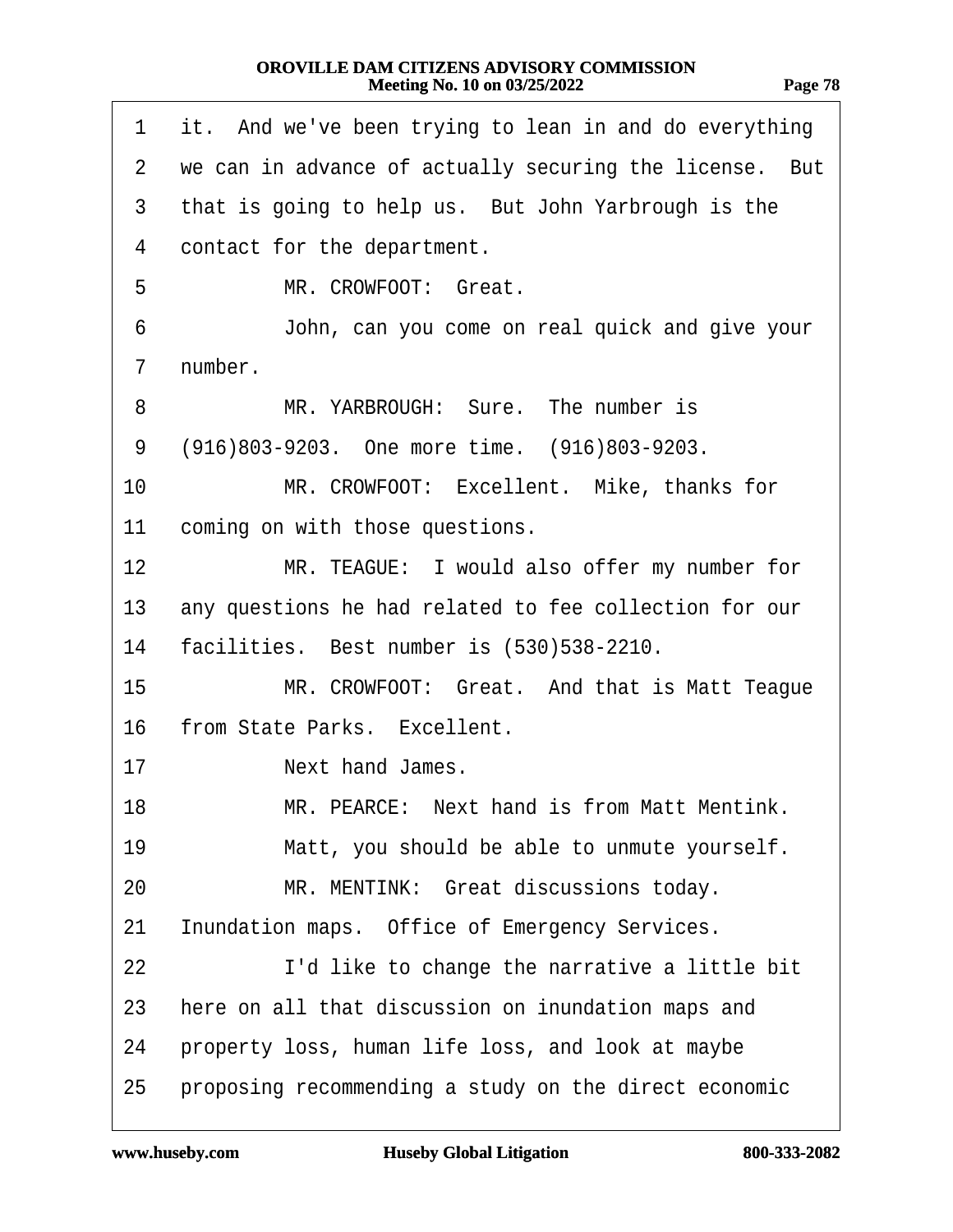|  | н |  |
|--|---|--|
|--|---|--|

<span id="page-78-0"></span>

| 1              | impact of evacuation.                                    |  |
|----------------|----------------------------------------------------------|--|
| $\overline{2}$ | Maybe we only have a 140,000 running down the            |  |
| 3              | river, and we issue a mandatory evacuation. We had that  |  |
| 4              | in 2017. And there's probably some litigation still      |  |
| 5              | pending on that, so I don't want to dive too deep into   |  |
| 6              | it. But if you have 188,000 people, half of them         |  |
| 7              | earning \$25 an hour. You know, that's \$75 million --   |  |
| 8              | excuse me -- \$57 million. The cost of evacuating two    |  |
| 9              | per car, another \$5.6 million lost in sales tax. Those  |  |
| 10             | are direct effects on the downstream communities. Then   |  |
| 11             | there's indirect effects like zoning, building,          |  |
| 12             | insurance, property value.                               |  |
| 13             | I propose that we create a cost of evaluation            |  |
| 14             | of the economic impact of evacuating so that we can then |  |
| 15             | use that as we start moving into a FIRO water operation  |  |
| 16             | manual. The beauty about FIRO is that we're going to be  |  |
| 17             | able to send more water down south than what we're       |  |
|                | 18 currently doing. We'll break away from mandatory      |  |
| 19             | 20 percent storage and go to a floating needle based     |  |
| 20             | upon these new airplanes flying over and taking snow     |  |
| 21             | surveys.                                                 |  |
| 22             | Our science will get better. And there will be           |  |
| 23             | that temptation to play it close to the edge. That       |  |
| 24             | we're going to build this confidence, "Oh, our accuracy  |  |
| 25             | is 95 percent right now." And then we'll miss, and       |  |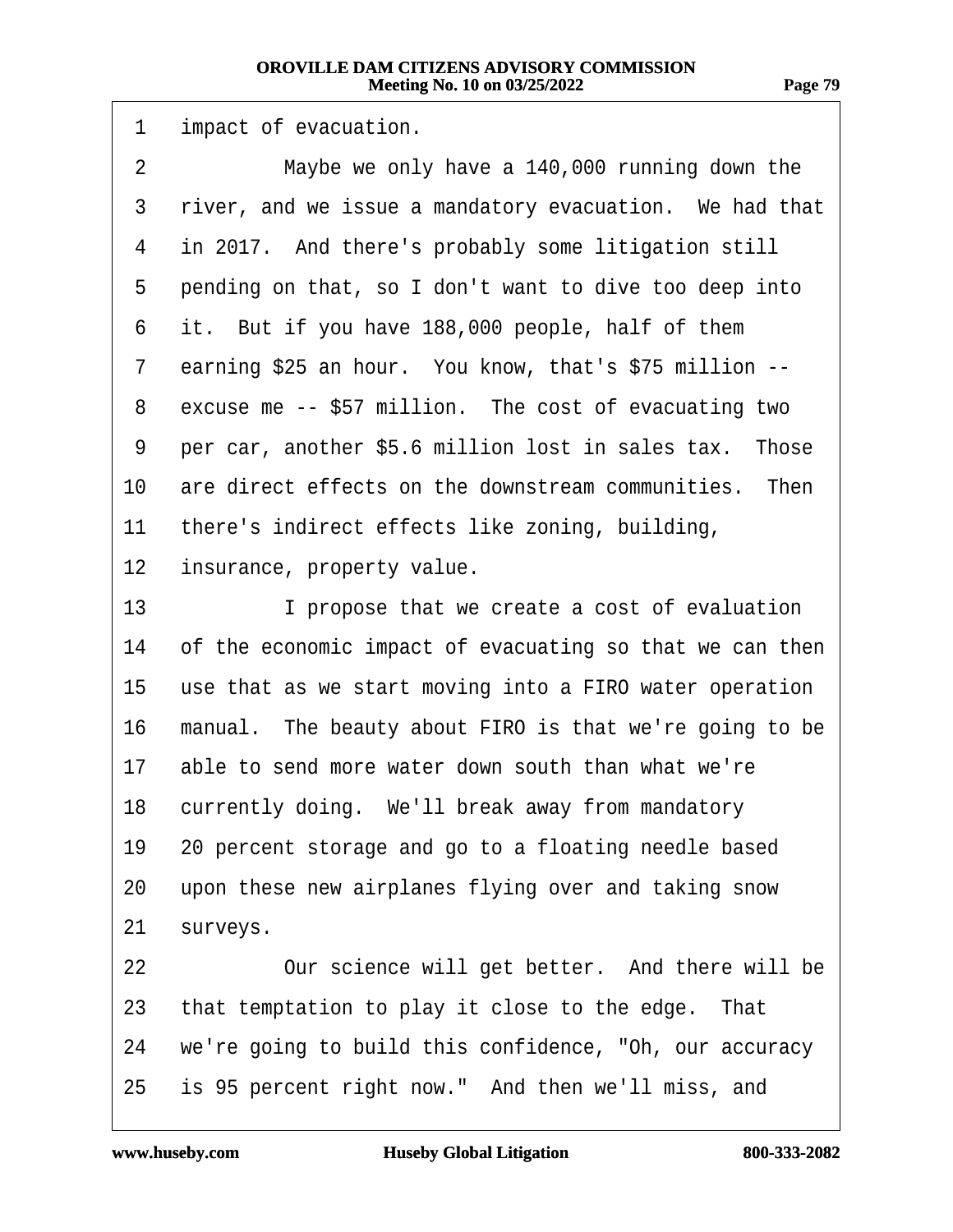| -906 | D<br>χı |
|------|---------|
|      |         |

<span id="page-79-0"></span>

| 1              | we'll move into 95 or 140,000 releases, cause mandatory  |
|----------------|----------------------------------------------------------|
| $\overline{2}$ | evacuations, and the downstream community will take a    |
| 3              | \$75 million hit on a three-day evacuation.              |
| 4              | \$75 million may not seem like a lot compared to         |
| 5              | what we spend on the spillway or what have you. But      |
| 6              | \$75 million is what Alameda and Santa Clara pay for     |
| 7              | their water on an average annual basis.                  |
| 8              | So let's just not look at property loss and              |
| 9              | life loss. Let's look at economic impact every time a    |
| 10             | Water Control Manual decision throws us into an          |
| 11             | evacuation. And it's the money and time spent could be   |
| 12             | appreciated.                                             |
| 13             | No need for an answer right now. I think that            |
| 14             | belongs on the recommendation log. Thank you.            |
| 15             | MR. CROWFOOT: Matt, thank you. Point taken.              |
| 16             | And that's something I know that the folks are listening |
| 17             | too, and will consider, and that we can also follow up   |
| 18             | on.                                                      |
| 19             | I know we're getting to noon. And I promised             |
| 20             | everybody that you would get to your next meeting on     |
| 21             | time. But, obviously, getting through this important     |
| 22             | public comment is critical. So I'm here as long as I     |
| 23             | need to be and recognize that we might have some         |
| 24             | commission members that have to drop on the way.         |
| 25             | With that said, James, over to you.                      |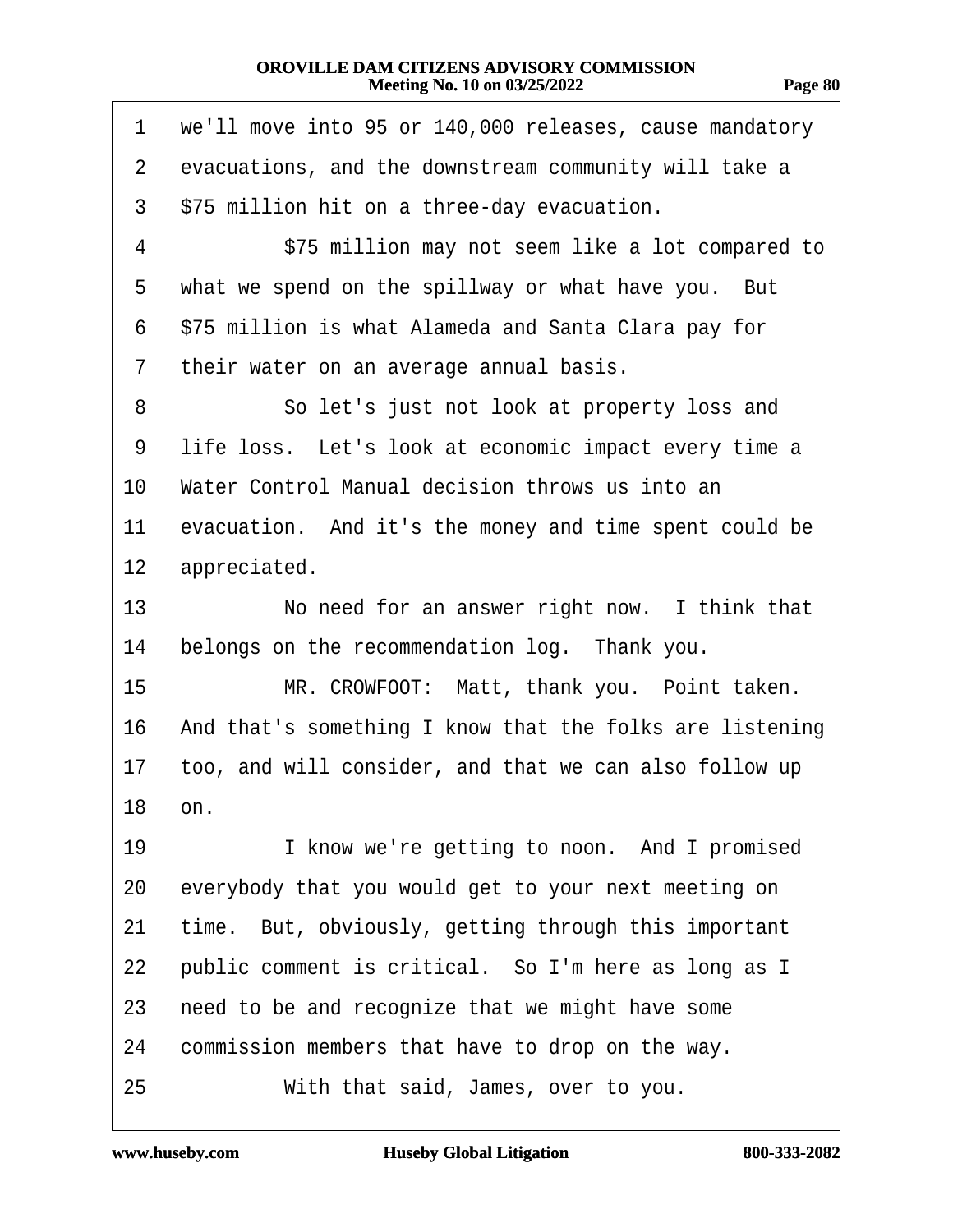<span id="page-80-0"></span>

| 1               | MR. PEARCE: Next caller is a caller with the            |
|-----------------|---------------------------------------------------------|
| $\overline{2}$  | last digit of 4277.                                     |
| 3               | If you could announce yourself and unmute               |
| 4               | yourself please.                                        |
| 5               | MR. DOSSEY: Caller 4277. Thank you. This is             |
| 6               | Kevin Dossey, retired DWR Oroville division employee.   |
| 7               | Can you hear me okay?                                   |
| 8               | MR. CROWFOOT: Sure can.                                 |
| 9               | MR. DOSSEY: Great. Just a comment on the                |
| 10              | forecast of lake levels.                                |
| 11              | I know the question was: Is it still predicted          |
| 12 <sub>2</sub> | to get to near 800? There was an update posted on the   |
|                 | 13 OCAC website or through the operations office update |
| 14              | three days ago that shows the lake only rising about to |
| 15              | elevation 747 or so, about what it is today, kind of    |
| 16              | hovering in there, and then starting to drop.           |
| 17              | And that's a 90 percent exceedance anyways, not         |
| 18.             | looking as good as it did a month ago. And with the     |
| 19              | drought in March, it may not even look that good. But   |
| 20              | that is kind of the bottom line on that. It is looking  |
| 21              | more bleak than it was a month ago. So maximum won't    |
| 22              | get over 750. And on that note, it shows the lake level |
| 23              | dropping off.                                           |
| 24              | And this question is related to public safety,          |
| 25              | the access for fire, and rescue squads getting on the   |

**Page 81**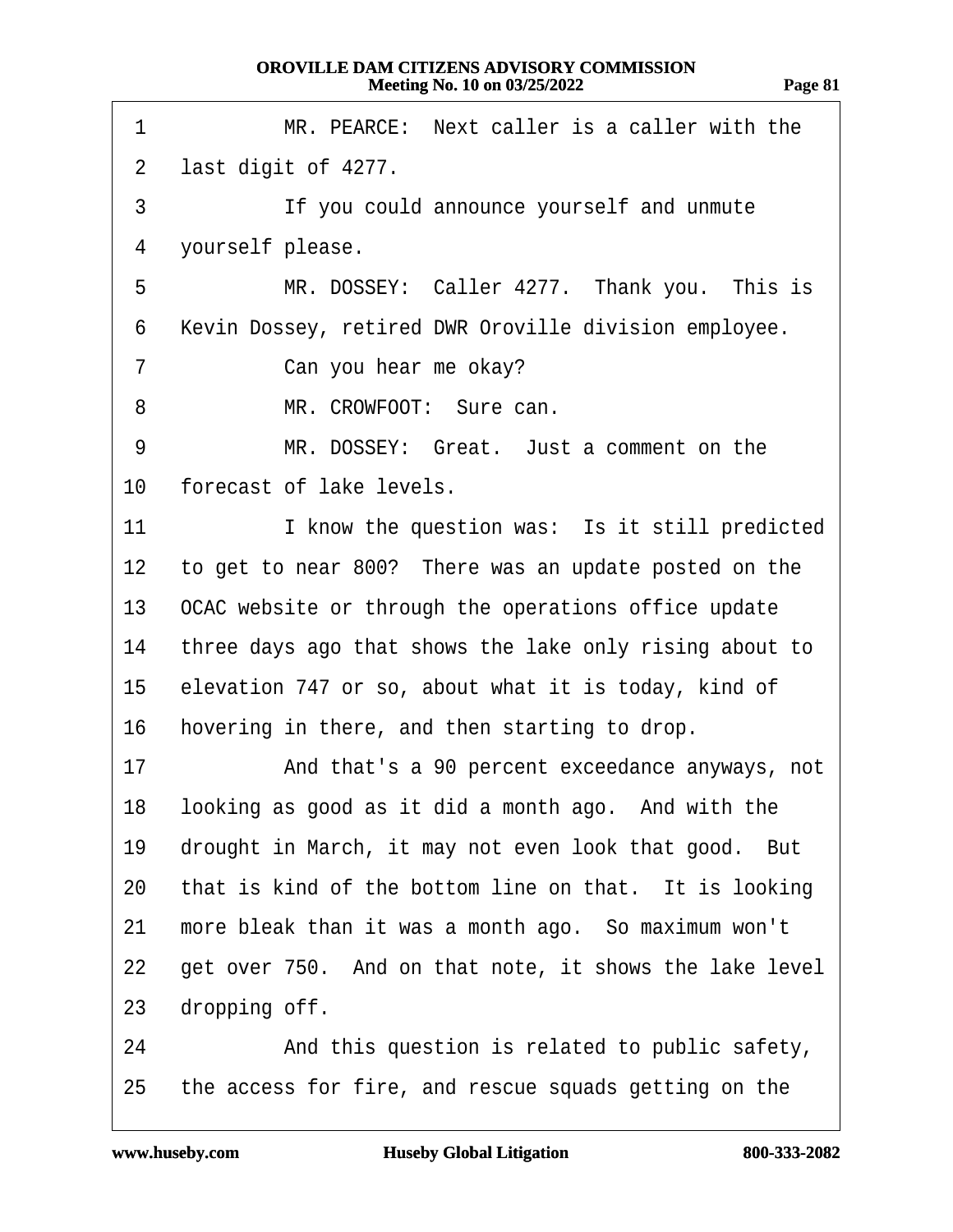| ., |  |
|----|--|
|----|--|

<span id="page-81-0"></span>

| 1               | lake, up on the boat ramps. The lake level forecast      |
|-----------------|----------------------------------------------------------|
| 2               | shows it would be dropping below 660 by the end of July. |
| 3               | That's four months away. And there would be no concrete  |
| 4               | boat ramp access to get on the lake for rescues or,      |
| 5               | obviously, for recreational launching too. So my         |
| 6               | question is related to all that.                         |
| 7               | Has there been any discussion with going ahead           |
| 8               | to extend Bidwell Stage 3? I submitted an email to John  |
| 9               | Yarbrough at DWR about the 2008 FERC order that amended  |
| 10              | the recreation plan to include, under the current        |
| 11              | license, the extension of Bidwell all the way to         |
| 12 <sub>2</sub> | elevation 640. And then in 2016, FERC was notified by    |
| 13              | DWR about the partial completion of that boat ramp at    |
| 14              | Bidwell. And they stated that it would likely be         |
| 15              | finished at the next low water opportunity, low lake     |
| 16              | level opportunity. And I understand that's been          |
| 17              | postponed until we're getting a new license or FERC is   |
| 18              | issuing a new license for Lake Oroville. And I just      |
| 19              | wondered how that will fly with FERC given that the FERC |
| 20              | order in '08 amended the direct plan, and that it is a   |
| 21              | current license requirement.                             |
| 22              | Is there any progress or forward motion? And             |
| 23              | before you answer, or John, or someone from DWR answers, |
| 24              | I'd like to point out that in 2008 when that project was |
| 25              |                                                          |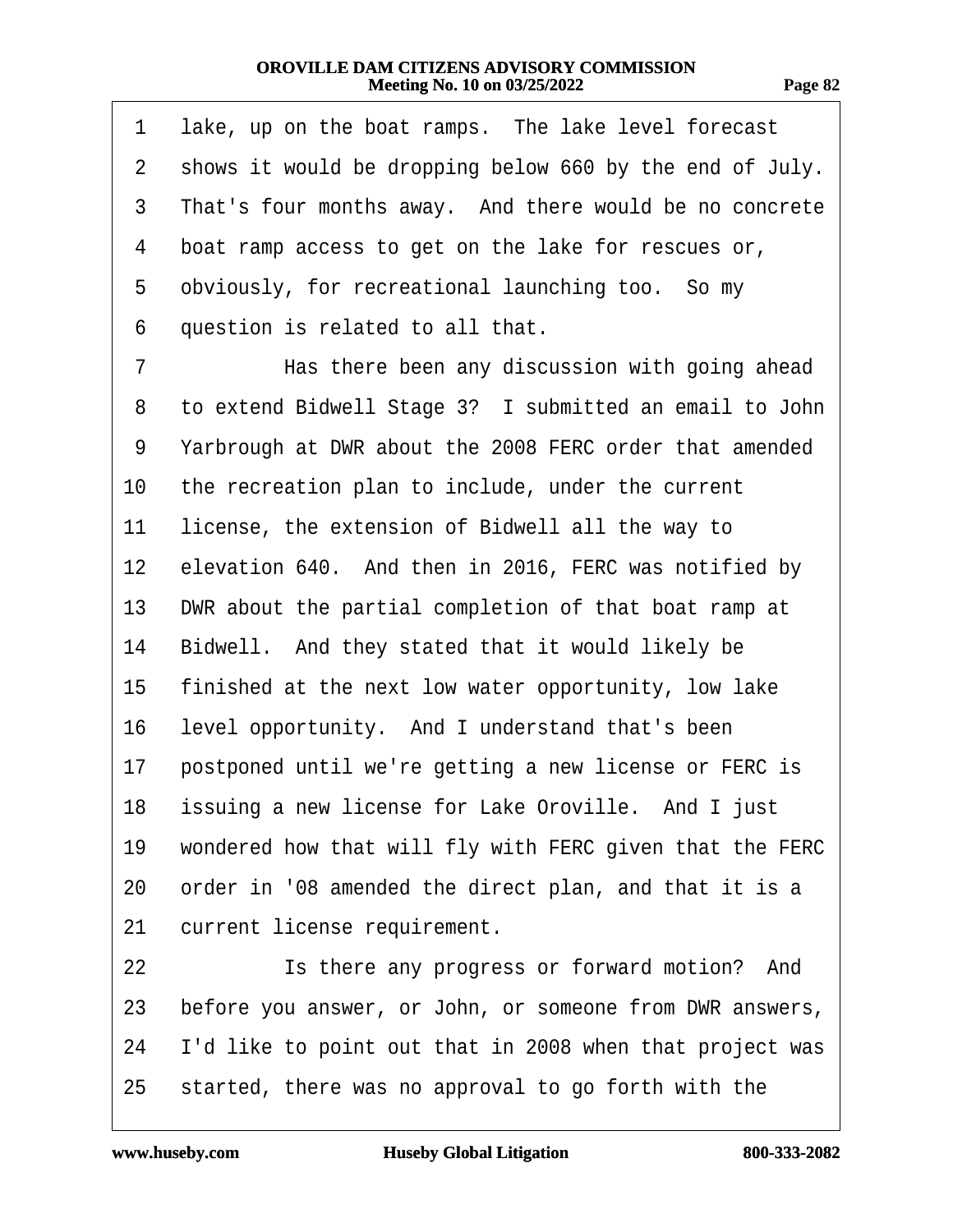<span id="page-82-0"></span>

| 1              | project until about April of '08. So all of the          |
|----------------|----------------------------------------------------------|
| $\overline{2}$ | surveys, permitting, designing, and construction got     |
| 3              | done with about an April start date. So I think with     |
| 4              | designs in place, there will be plenty of time when this |
| 5              | decision was made to not postpone that project and go    |
| 6              | forth with it. Thank you.                                |
| 7              | MR. CROWFOOT: Got it. Thank you.                         |
| 8              | John, thoughts?                                          |
| 9              | MR. YARBROUGH: Sure. As we talked about in               |
| 10             | previous meetings, so our focus this time will be on     |
| 11             | completing the work at the Loafer Ramp. So we have the   |
| 12             | permits, the ability to get in and complete that work    |
| 13             | there. So that's really where we'll be focusing.         |
| 14             | Over at Bidwell, we are looking, if we do as             |
| 15             | the lake drops down, based on the survey down there,     |
| 16             | that will be an important step to feed into the permits  |
| 17             | to extend the ramp at Bidwell. It is still our plan to   |
|                | 18 do that. It's not our plan to do that this year since |
| 19             | we're focusing on Loafer.                                |
| 20             | MR. CROWFOOT: Probably not the ideal answer.             |
| 21             | But I appreciate your honest answer. It's helpful to     |
| 22             | control expectations on that James.                      |
| 23             | MR. PEARCE: Michael is wanting to make a                 |
| 24             | comment.                                                 |
| 25             | MR. CROWFOOT: I'm going to let you jump on for           |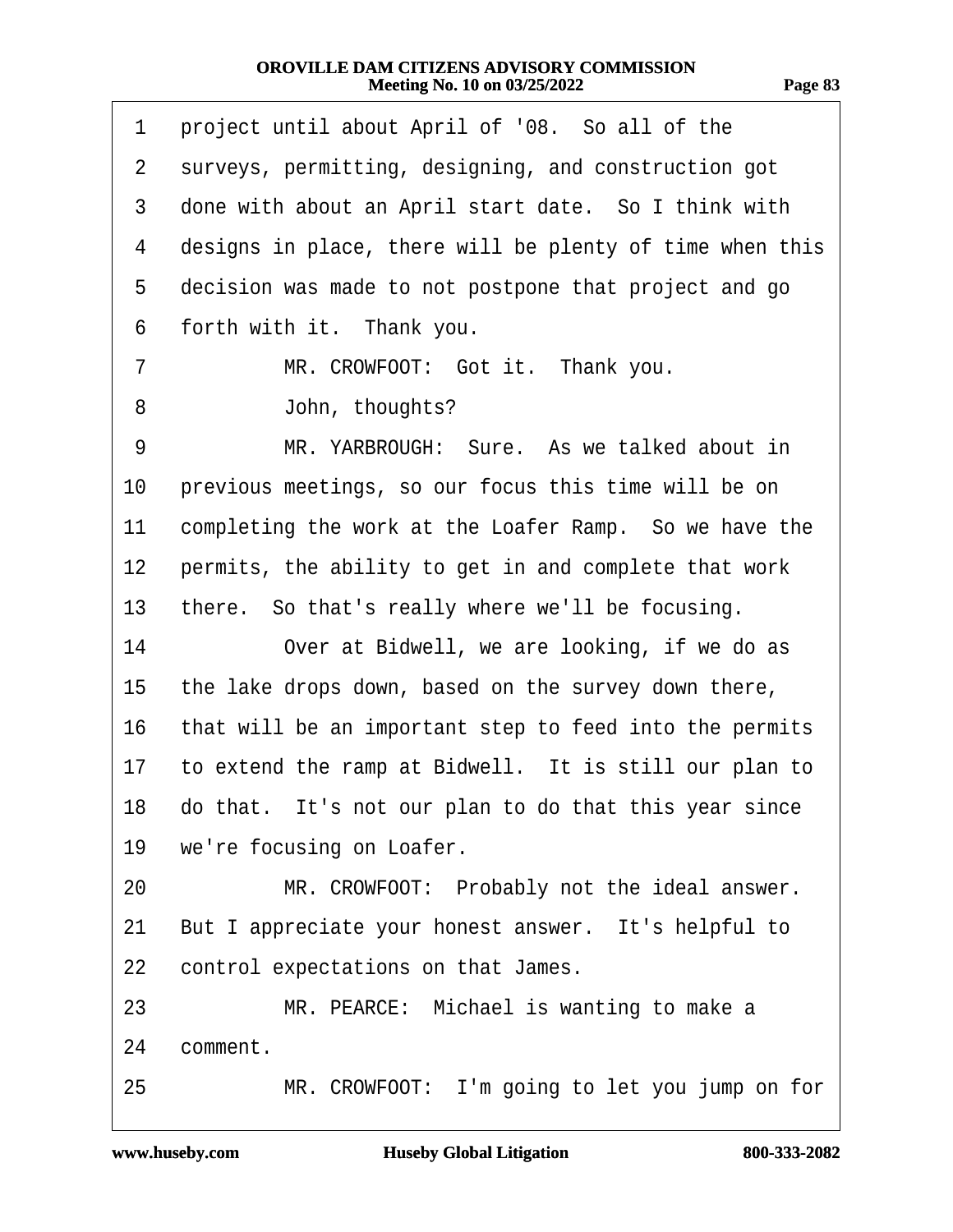<span id="page-83-0"></span>

| 1              | comment. But I'm going to ask that everybody            |
|----------------|---------------------------------------------------------|
| $\overline{2}$ | understands that it's really important to respect       |
| 3              | everybody's time.                                       |
| 4              | MR. MICHAEL S.: Sure. Can you hear me?                  |
| 5              | MR. CROWFOOT: Yeah, I can.                              |
| 6              | MR. MICHAEL S.: I just want to give a quick             |
| 7              | follow up. This is an important session because of the  |
| 8              | communication element between the public, and           |
| 9              | government, et cetera. I just wanted to draw your       |
| 10             | attention to a Facebook group called "California Water  |
| 11             | for Food and People Movement."                          |
| 12             | And the reason I bring this up is that it's             |
| 13             | 21,000, roughly, of your constituents that voice their  |
| 14             | concern, significant concerns about water management.   |
| 15             | And it's beyond just the Oroville scope rather. But I   |
| 16             | think it's a very important thing to the extent that    |
| 17             | your organizations want to have a very good, updated    |
|                | 18 representation of significant concerns these         |
| 19             | constituents have in a lot of areas of water. And       |
| 20             | please look at it.                                      |
| 21             | Please understand, you'll get a better idea on          |
| 22             | a daily basis of where our hearts and minds are on many |
| 23             | of these very important and complex issues. So I just   |
| 24             | wanted to bring that up with you. Thanks for the follow |
| 25             | up. Appreciate your time.                               |

**Page 84**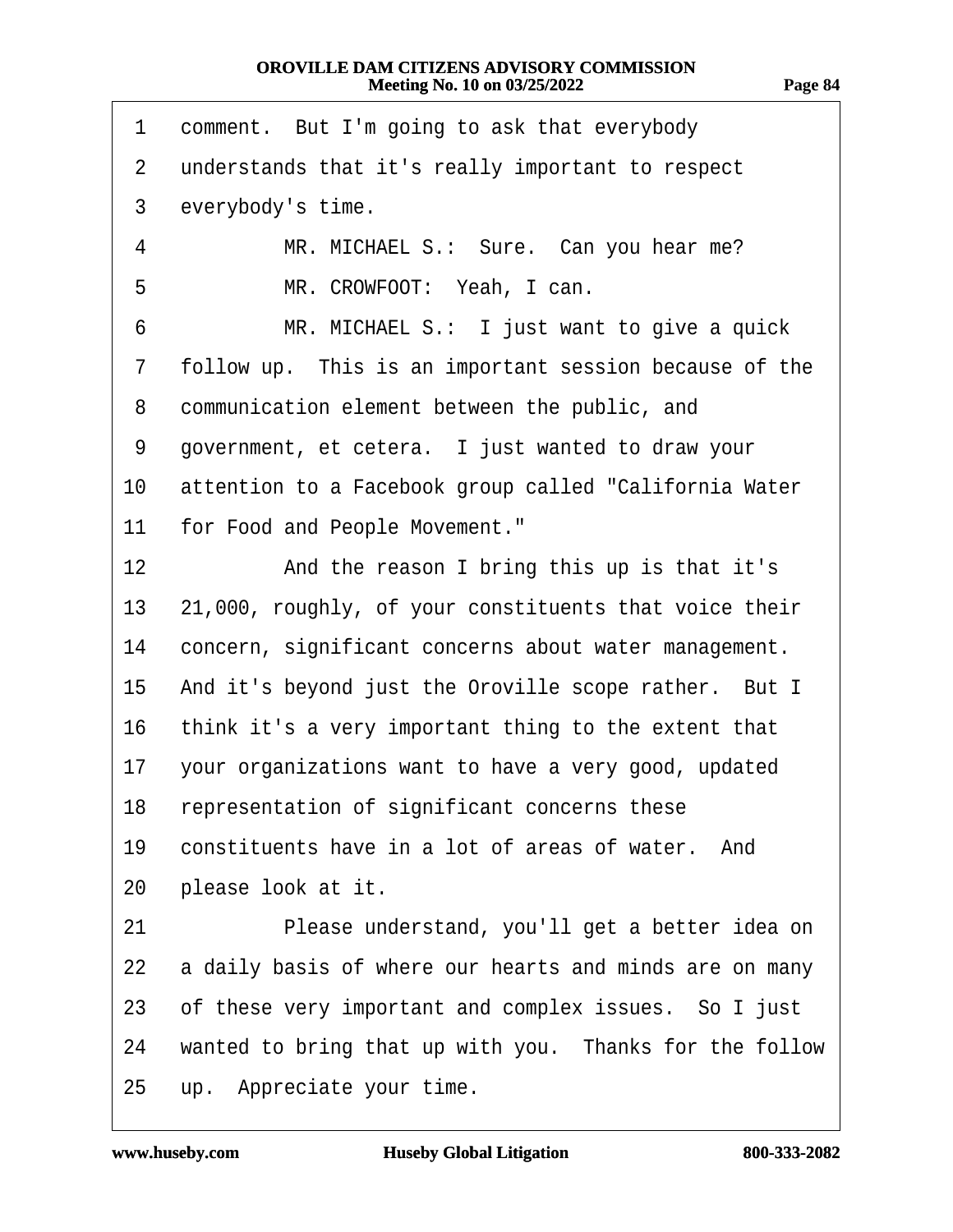<span id="page-84-0"></span>

| 1                | MR. CROWFOOT: Got it. "California Water for              |
|------------------|----------------------------------------------------------|
| $\overline{2}$   | Food and People" on Facebook. I noted it.                |
| 3                | James?                                                   |
| 4                | MR. PEARCE: That was the last hand raised.               |
| 5                | MR. CROWFOOT: Well, listen, thanks for                   |
| 6                | everybody's patience on the commission. I think it's     |
| 7                | really important to try to get those questions answered. |
| 8                | And I'm really gratified that folks that are impacted by |
| 9                | the lake came onto the meeting to ask those questions.   |
|                  | 10 So big thanks there.                                  |
| 11               | As Senator Nielsen said, and certainly                   |
| 12 <sup>1</sup>  | Assemblymember Gallagher, this is the function of this   |
| 13               | commission. So appreciate folks staying on a little bit  |
| 14               | longer.                                                  |
| 15 <sup>15</sup> | MR. SAFFOLD: We'll be back together in late              |
| 16               | July. And in the meantime, you'll have all the           |
| 17               | materials that we talked about and shared today on the   |
|                  | 18 website.                                              |
| 19               | Huge thanks to you all. And have a good and              |
| 20               | safe weekend and a good rest of your spring and early    |
| 21               | summer until we're next together. Take care.             |
| 22               | (Meeting concluded at 12:06 p.m.)                        |
| 23               | * * *                                                    |
| 24               |                                                          |
| 25               |                                                          |
|                  |                                                          |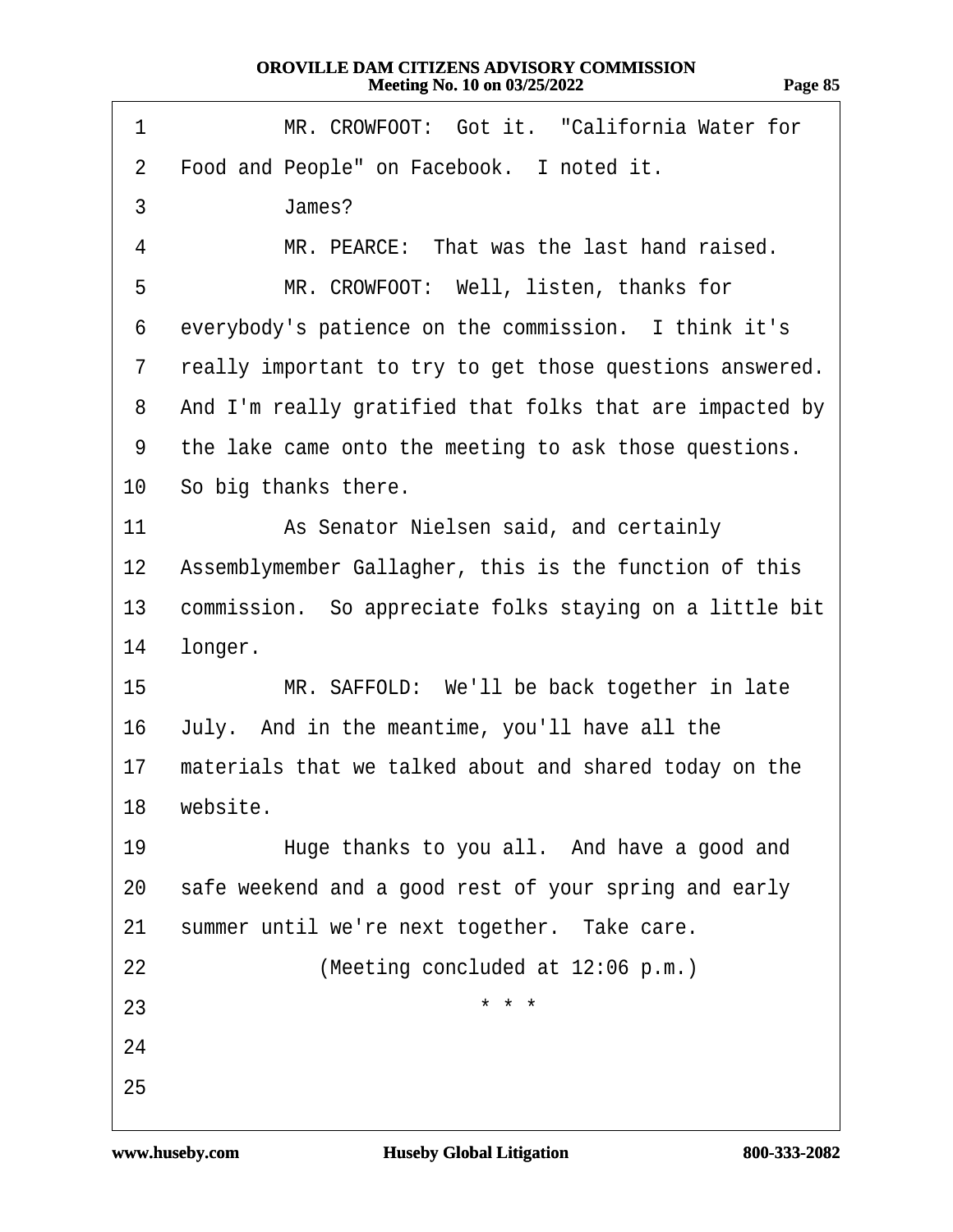| STATE OF CALIFORNIA )<br>1                                         |  |
|--------------------------------------------------------------------|--|
| 55<br>COUNTY OF LOS ANGELES)<br>$\overline{2}$                     |  |
| 3                                                                  |  |
| I, the undersigned, a Certified Shorthand<br>4                     |  |
| Reporter of the State of California, do hereby certify:<br>5       |  |
| That the foregoing proceedings were taken<br>6                     |  |
| before me at the time and place herein set forth; that a<br>7      |  |
| verbatim record of the proceedings was made by me using<br>8       |  |
| machine shorthand which was thereafter transcribed under<br>9      |  |
| my direction; further, that the foregoing is an accurate<br>10     |  |
| transcription thereof.<br>11                                       |  |
| I further certify that I am neither financially<br>12 <sub>2</sub> |  |
| interested in the action nor a relative or employee of<br>13       |  |
| any attorney of any of the parties.<br>14                          |  |
| 15<br>IN WITNESS WHEREOF, I have this date subscribed              |  |
| 16<br>my name.                                                     |  |
| 17                                                                 |  |
| 18<br>Dated: April 6, 2022                                         |  |
| 19                                                                 |  |
| 20                                                                 |  |
| 21<br>Eugene Lin, CSR                                              |  |
| Certificate No. 14109<br>22                                        |  |
| 23                                                                 |  |
| 24                                                                 |  |
| 25                                                                 |  |
|                                                                    |  |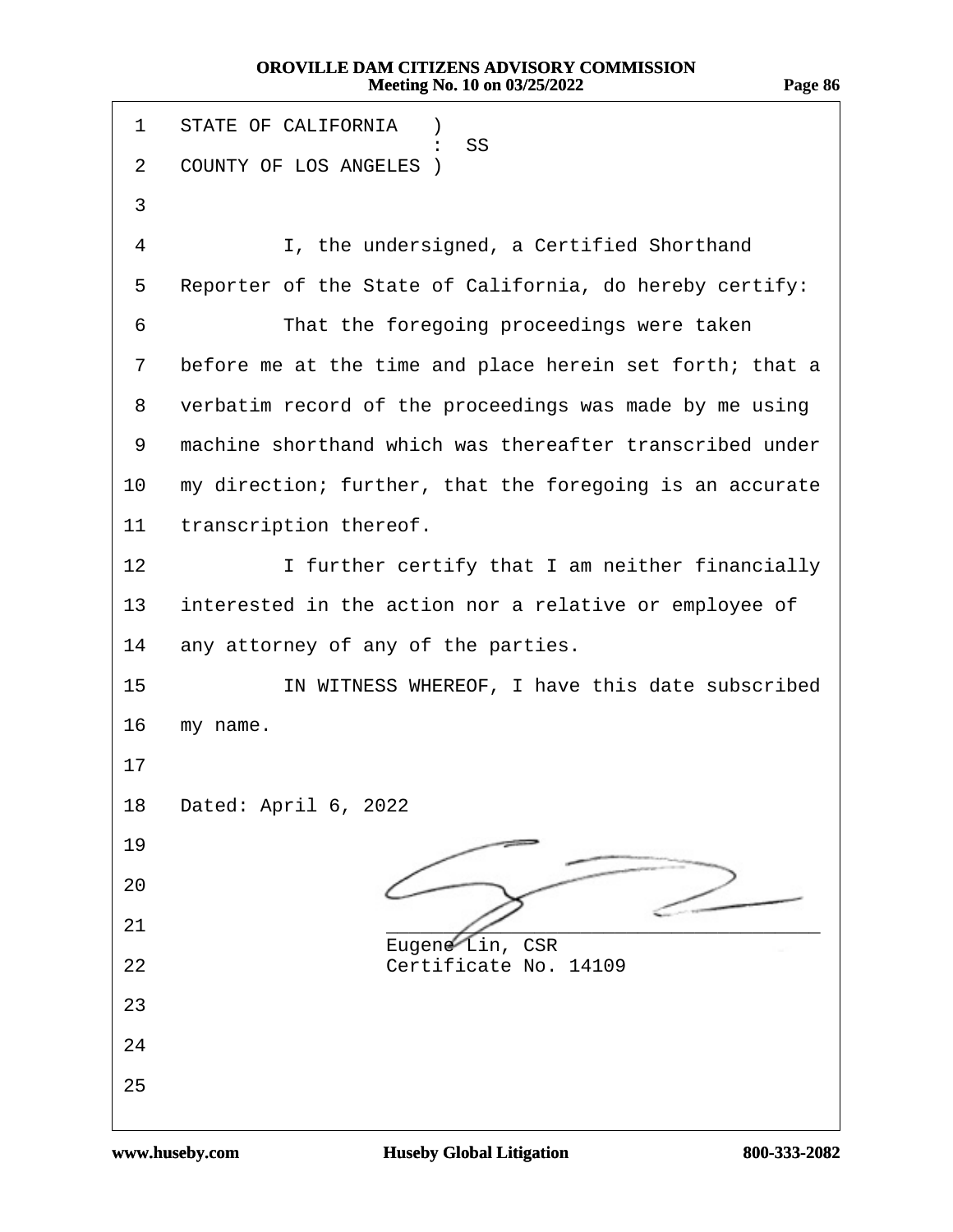Index: \$2..575

| \$                        | $12:06$ $85:22$ 24    |                        | $250,000$ 63:1          |
|---------------------------|-----------------------|------------------------|-------------------------|
|                           | $12D \quad 24:18$     | $2010$ $23:8$          | 64:8                    |
| $$2$ 15:10                | $13,000$ $68:4$       | 2015 60:7              | $264$ 55:12             |
| $$2.5$ 14:25              | 14 18:11              | $2016$ $28:6$          | 29th $19:25$            |
| $$25$ 79:7                | $140,000$ 79:2        | 32:2 82:12             | $\mathbf{3}$            |
| $$5.6$ 79:9               | 80:1                  | $2017$ $28:16$         |                         |
| $$57$ 79:8                | $15 \t 9:4$           | 37:15<br>$38:18$ 43:4  | 3 16:11                 |
| $$75$ 79:7                | 18:14                 | 48:20                  | 82:8                    |
| 80:3,4,6                  | 150,000               | 52:24                  | 3-meter                 |
|                           | 37:20                 | 53:10                  | 10:10                   |
| $\mathbf 0$               | 38:18                 | 60:3,15                | 30 $54:8$               |
| 08 82:20                  |                       | 16 18:19,22 62:11 79:4 | $30$ -inch              |
| 83:1                      | 165,000               | $2018$ $28:17$         | 32:11                   |
|                           | 72:25                 | $2019$ $58:25$         | 30th $22:1$             |
| $\mathbf{1}$              | $17 \quad 18:19,22$   | $2020 \quad 25:2$      | 330,000                 |
| $1 \quad 16:5$            | $171 \quad 55:13$     | $26:16$ 59:3 $44:17$   |                         |
| 18:14                     | 18 18:19,24 2021 59:4 |                        | 367 $55:14$             |
| 10 17:17                  | $188,000$ 79:6        | $2022 \quad 16:13$     | $\overline{\mathbf{4}}$ |
| $36:20$ 46:2              | $1960s$ $39:13$       | 18:13,25<br>19:24      |                         |
| 54:12<br>61:11            | $1986 \quad 17:2$     | $20th$ $29:18$         | 62:22<br>400k           |
| 10-minute                 | 1997 17:2             |                        | 81:2,5<br>4277          |
| 4:20                      | 37:15                 | $21,000$ $84:13$       | 440 55:13               |
| 10-year $15:2$            | 38:17                 | 21st $29:18$           | 7:17<br>46 <sup>°</sup> |
| $100 \quad 21:25$         | 1st $55:14$           | 225 $73:1$             |                         |
| 100 $k$ 62:22             | $\mathbf{2}$          | 22nd $4:10$ ,          | 5                       |
| 10th $3:5$                |                       | 14 19:18<br>36:22      | $5$ $9:5$ $16:18$       |
|                           | $2,000$ $32:4$        | 24:7 56:17             | 52 $34:22$              |
| 17:23<br>11               | 20 79:19              | $25 \quad 40:10$       | 530 538-2210            |
| 18:2<br>12<br>$32:8$ 73:8 | 2000s $25:7$          | 44:16,18               | 78:14                   |
|                           | $2008$ $82:9,$        | 45:15                  | 28:9<br>575             |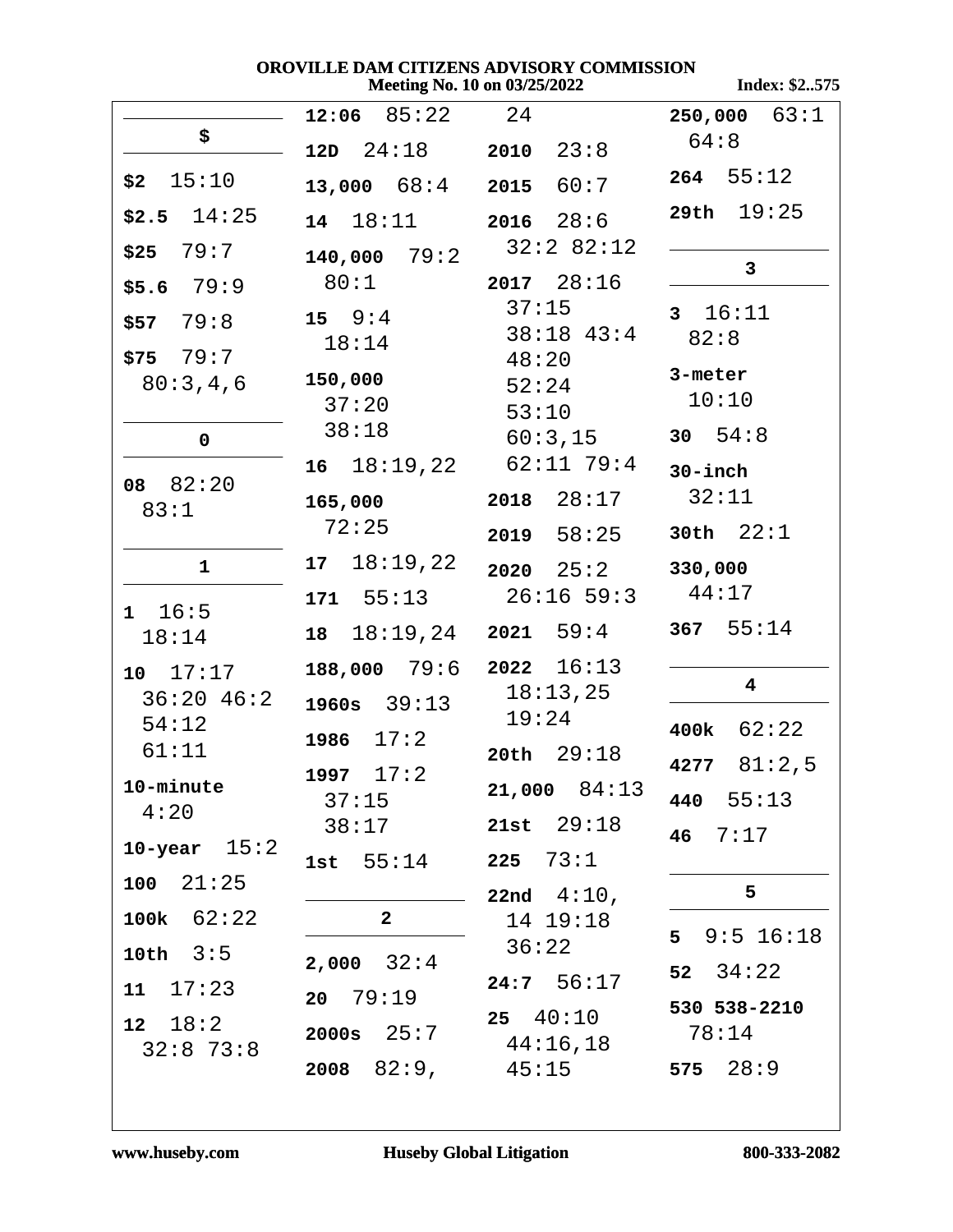Index: 6..advantage

| 29:23                 | 80s $5:21$      | $access$ 22:2, $actual$ 25:4 |                    |
|-----------------------|-----------------|------------------------------|--------------------|
|                       | 22:20           |                              | 5 27:15 36:11 43:5 |
| 6                     | 85,000          | 70:7,21                      | 57:11              |
| 6 16:23               | 44:18,24        | 75:17,23<br>$81:25$ 82:4     | ad $37:13$         |
| 32:7                  | $860,000$ $9:9$ |                              | add $10:3$         |
|                       |                 | accessible                   | $19:8$ 42:7        |
| 60 $54:4$             | 8th 40:3        | 66:5                         | 68:22              |
| 620,000 39:9          |                 | accompanied                  | adding $36:3$      |
| 640 $22:10,$          | 9               | 7:9                          | 65:12              |
| 11 82:12              | 9 17:12         | accomplished                 |                    |
|                       | 18:18           | 52:11                        | addition           |
| 82:2<br>660           |                 | 72:10                        | 10:8               |
| 7:18<br>67            | 90 $29:24$      |                              | additional         |
|                       | 81:17           | accounting                   | $35:23$ $55:4$     |
| 675 $22:3$            | 900 $32:22$     | 14:13                        |                    |
| 6:00 68:4             |                 |                              | address            |
|                       | 911 $47:12,$    | accuracy                     | 16:19              |
|                       | 17,22           | 10:14                        | 17:15              |
| 7                     |                 | 79:24                        | 18:25              |
|                       | 916 803-9203    |                              |                    |
| 17:1<br>7             | 78:9            | accurate                     | 35:1,19            |
| 67:14<br>730          | 92 53:10        | $64:8$ 73:3                  | 52:15              |
|                       |                 | accurately                   | adequate           |
| 747 81:15             | 60:15           | 41:25                        | 35:2               |
| $75 \quad 44:15$      | 95 79:25        |                              |                    |
|                       | 80:1            | acre-feet                    | adhere $54:22$     |
| 750 81:22             | 97 $72:23$      | 9:9                          | adjustments        |
| 7:00 68:4             |                 | action<br>3:18               | 10:2               |
|                       | Α               | 14:13                        | advance            |
| 8                     |                 | $15:24$ $16:1$               | 24:9,13            |
|                       | ability         | 19:2 50:8                    | 26:14              |
| 17:6,25<br>8          | 83:12           | 52:23                        |                    |
| 18:5 58:25            |                 | 53:14,18                     | 35:22              |
|                       | absolutely      | $71:15$ 75:6                 | $59:18$ $78:2$     |
| 68:4<br>8,000         | 64:24           |                              | advancement        |
| 61:5<br><b>8-inch</b> |                 | 56:1<br>actions              | 15:8               |
|                       | abutment        |                              |                    |
| 29:24<br>80           | $30:1$ 33:7     | activities                   | advantage          |
| 25:13<br>800          | accelerate      | 54:25                        | 14:370:23          |
| 76:681:12             | 13:25           |                              |                    |
|                       |                 |                              |                    |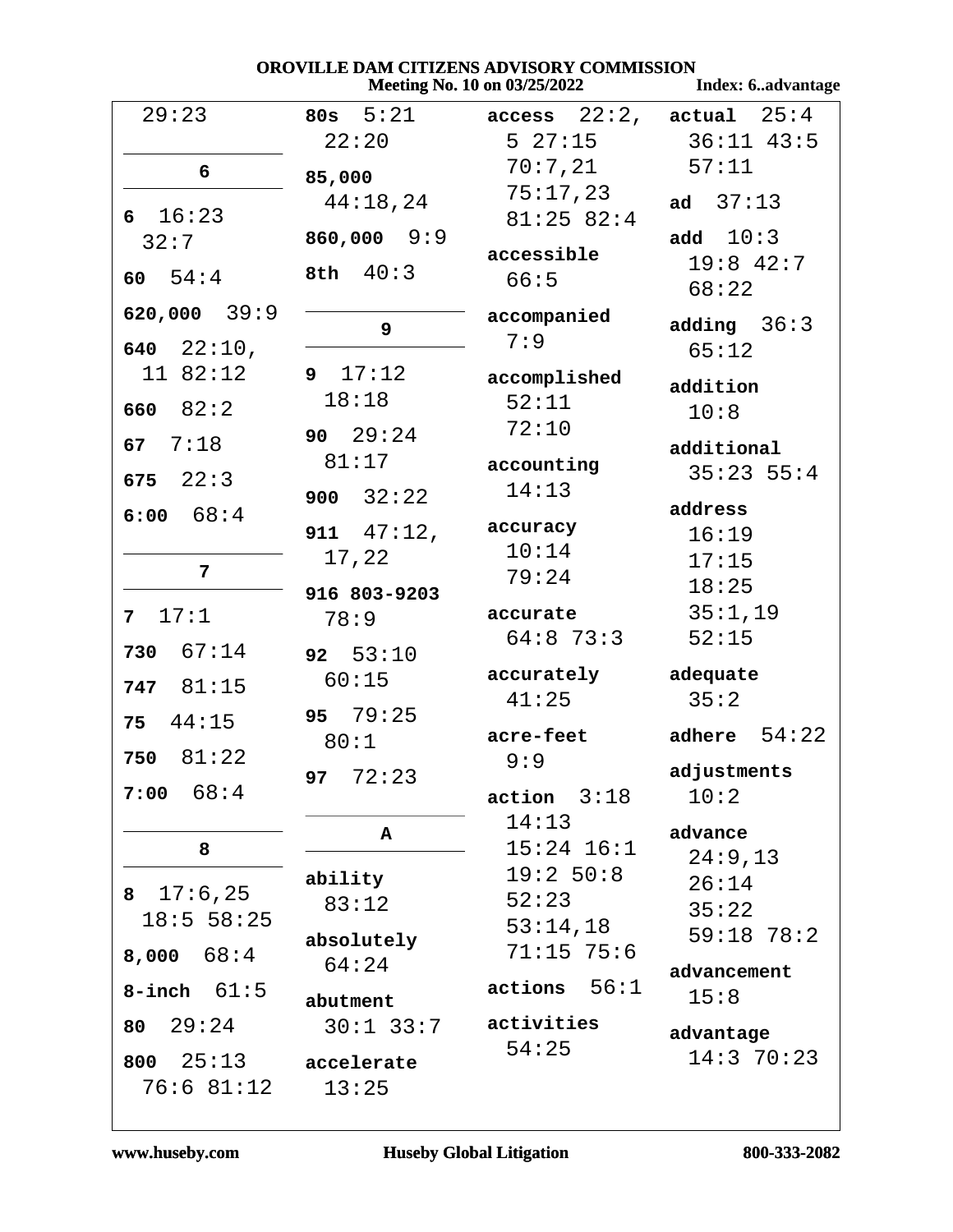#### OROVILLE DAM CITIZENS ADVISORY COMMISSION Meeting No. 10 on 03/25/2022 **Index: advisory..arrives** advisory  $3:5$ air  $7:10,12$  $41:14$ appreciated  $37:4$   $41:12$  $66:680:12$ airplanes announce  $79:20$  $81:3$ advocate appreciative  $75:1$  $5:24$ Alameda  $80:6$ annual  $17:15$  $aerial 10:8$  $20:7$  55:7 approval alert  $16:25$  $59:180:7$  $24:24$ afterbay alerting  $54:10$  55:6  $62:7$ answering  $45:3$  $57:576:18$  $46:1,2$ agencies  $82:25$ alleviate  $10:23$ answers  $34:4$  $33:13$ approved  $16:19$  $46:19$  $21:5$  54:6, allocation  $46:10$  $82:23$  $11 55:3$  $9:3$  $54:20$ anticipate  $56:358:25$  $55:2,8$ allowing  $10:15$  $60:21$   $61:7$  $56:10$  $37:4$ apologies  $57:7,10,25$ approves ALP  $73:9$  $53:15$  $58:18$  $60:18$ alternative  $59:2562:1$ appeared appurtenant  $34:5$  73:9  $75:9$ agency  $18:16$  $60:24$ ambient  $7:9$ ,  $47:18,21,$ appendices April  $4:10$ ,  $12$ 24 48:4  $55:5$  $149:14$  $61:22$ amended  $19:18$   $20:2$ appetite  $69:18$   $71:9$  $82:9,20$  $75:5$  $36:22$  40:3  $68:18$ agency's amenities application  $57:13$  $83:1,3$  $12:25$  $43:24$   $44:2$  $13:19$   $14:6$ area  $13:8$ agenda  $4:6$  $46:10$  $56:10$ amount  $32:21$ agendas applies  $58:14$  65:1  $68:19$  $57:11$  $63:10$ areas  $27:13$ ample  $51:12$ Agendize applying  $35:20$  40:5  $17:1$  $45:17$ analyses  $55:356:4$  $27:10$ ahead  $21:11$ appointed  $84:19$  $22:8$  24:9  $12:17$ analysis arrival  $48:582:7$  $41:25$ apportioning  $61:15$  $aim 38:6$  $14:23$ analyzes arrives  $26:20$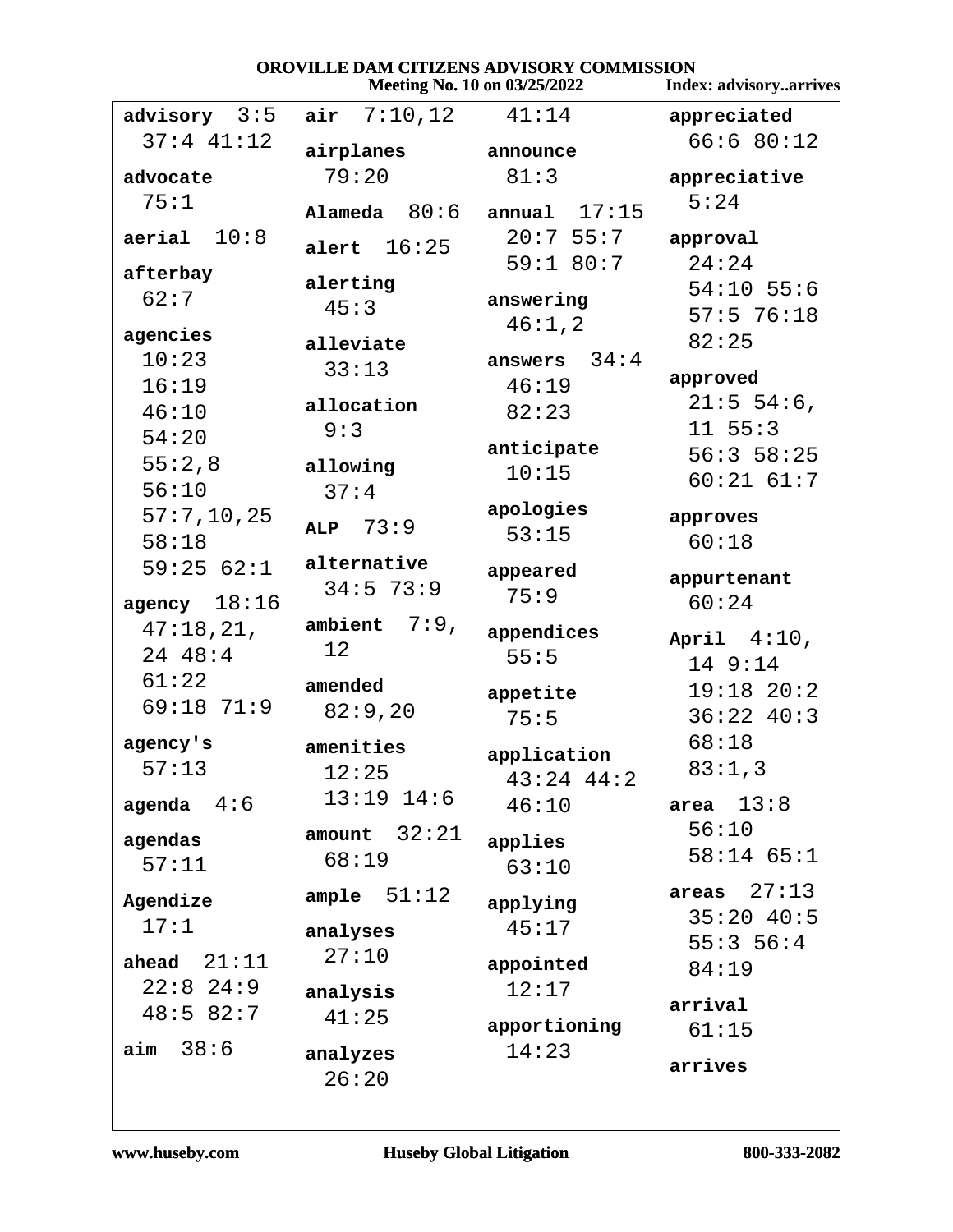|                                     |                                        | OROVILLE DAM CITIZENS ADVISORY COMMISSION<br>Meeting No. 10 on 03/25/2022 | Index: aspectsbleak                      |
|-------------------------------------|----------------------------------------|---------------------------------------------------------------------------|------------------------------------------|
| 61:16                               | availability                           | 32:5                                                                      | benefit $4:22$                           |
| aspects $4:12$<br>$6:10$ 19:19      | $9:12$ $10:20$<br>average $7:18$       | barrier<br>8:19,23                                                        | 59:763:21<br>71:19                       |
| Assemblyman<br>5:8                  | 80:7<br>aware $6:23$                   | 13:15<br>22:20,22,                                                        | benefit/cost<br>37:25                    |
| Assemblymember<br>$48:21$ $49:2$    | 23:25<br>awareness                     | $23$ $33:9,17$<br>based $19:15$<br>$47:1$ 56:3                            | Berkeley<br>36:18                        |
| 85:12<br>Assemblymen<br>11:23       | 63:6<br>B                              | 69:577:2<br>79:19<br>83:15                                                | <b>Bessette</b><br>71:5,7,8<br>72:13     |
| assessment<br>17:18<br>$24:16$ 34:9 | back $5:20$<br>$7:15$ $21:18$<br>22:20 | basically<br>7:722:3<br>28:13                                             | Bidwell $61:1$<br>82:8,11,14<br>83:14,17 |
| 35:10<br>37:13                      | 23:18<br>28:5,6                        | 29:8,25<br>30:16                                                          | big $13:8$<br>15:7,12<br>$21:1$ 32:5     |
| assistance<br>42:6                  | 34:19,21<br>47:11                      | basin $9:16$                                                              | 85:10                                    |
| assume $46:18$                      | 48:6,8<br>52:14                        | basis $9:23$<br>69:6,24                                                   | <b>Bill</b> 60:15                        |
| assumptions<br>62:16                | $53:15$ 54:5<br>63:23                  | 73:10 80:7<br>84:22                                                       | billion<br>14:25                         |
| $attack$ 42:17                      | 64:11,14<br>66:15                      | Bateman                                                                   | 15:10<br>billions                        |
| attention<br>$5:12$ 84:10           | 71:12<br>85:15                         | 72:18,19<br>beauty $79:16$                                                | 47:14<br>61:5<br>binder                  |
| attenuated<br>8:2                   | back-flooded<br>64:10                  | 14:25<br>begin<br>behalf $52:1$                                           | bit $8:4$<br>$20:3$ 35:11                |
| audio $24:8$<br>31:24               | balancing<br>23:21                     | belongs<br>80:14                                                          | $51:11$ $53:9$<br>54:21                  |
| augmentation<br>38:3                | 77:10<br>75:6<br>banner                | 64:14<br>bends<br>beneath                                                 | 58:10<br>$60:12$ 75:8<br>78:22           |
| 20:19<br>August                     | 16:9<br>bar                            | 25:23                                                                     | 85:13                                    |
| automated<br>57:24                  | 60:1661:1<br>30:7<br>barge             | beneficial<br>6:13                                                        | bleak $81:21$                            |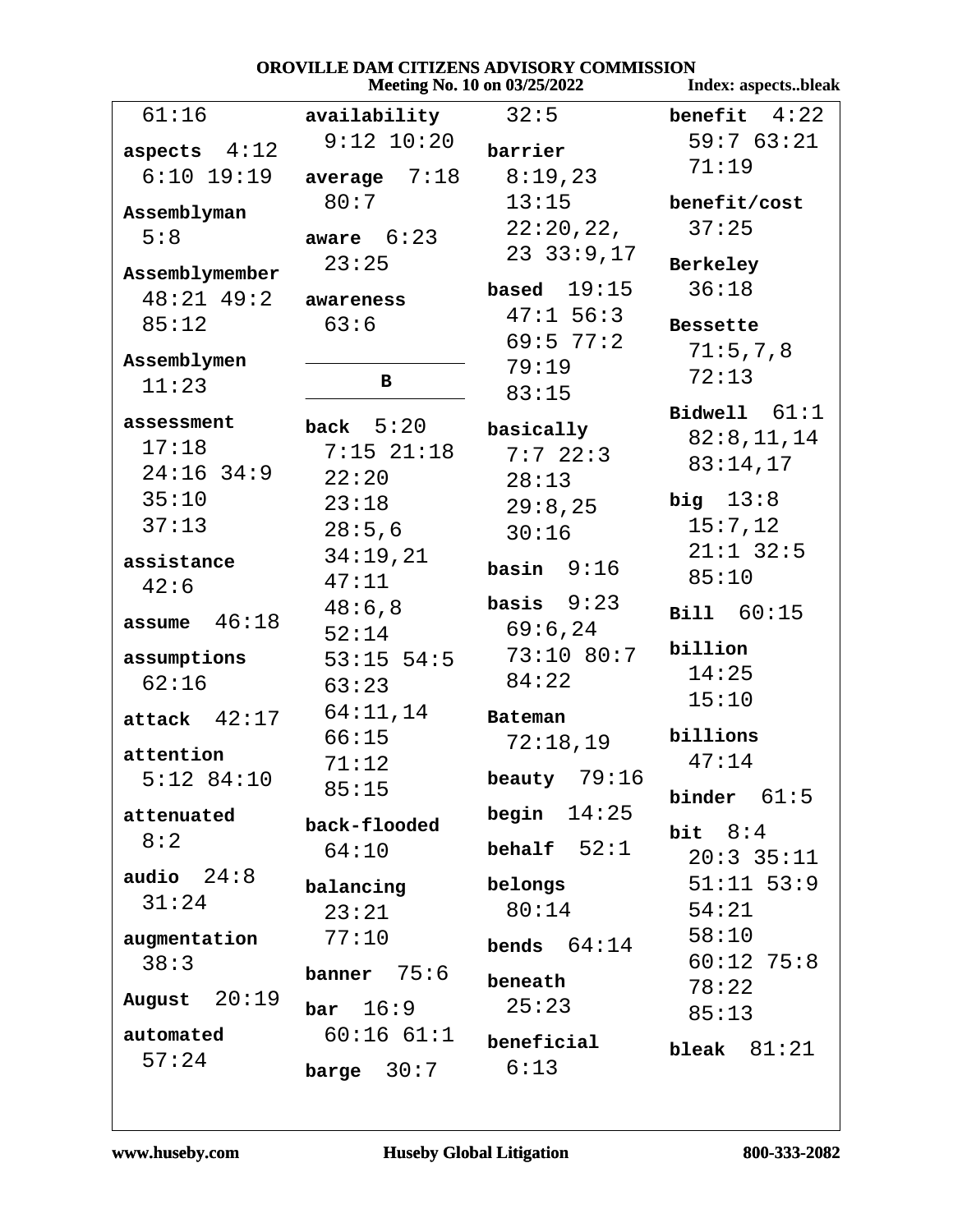|                |                 | Meeting No. 10 on 03/25/2022 | <b>Index: blockcentury</b> |
|----------------|-----------------|------------------------------|----------------------------|
| block $24:21$  | briefly         | 50:24 71:8                   | 54:1, 4, 8                 |
| 27:4,14        | 15:23           | butterfly                    | $56:17$ $57:4$             |
| 28:13          | bring $84:12$ , | 32:11                        | 60:21                      |
| blue $36:25$   | 24              |                              | 71:13,14                   |
| board $8:16$   | bringing        | $\mathsf{C}$                 | 61:1<br>Camp               |
| $9:24$ 13:17   | 15:15           |                              | canal $30:1$               |
| 24:17,18       |                 | California                   |                            |
| $41:4$ 68:16   | brings $50:3$   | 10:13                        | Canyon $61:1$              |
| 69:19          | broad $51:23$   | 14:5,22                      | capability                 |
| 76:19          | broader $72:9$  | $23:9$ $24:23$               | 22:6                       |
| boat $22:1$ ,  | brought         | 53:22<br>$55:12$ 59:9        | capacity                   |
| 5,9,70:6       | 33:20           | 77:15                        | 7:17                       |
| 75:1,2,17,     |                 | 84:10 85:1                   | 62:15,24                   |
| 227:12         | build $79:24$   |                              | 18:5<br>Capital            |
| 82:1,4,13      | building        | California-                  |                            |
|                | 21:379:11       | specific                     | capture                    |
| bond $14:24$   | built $5:20$    | 10:24                        | 10:18                      |
| bottom $30:20$ |                 | call 7:20                    | car $79:9$                 |
| 61:24          | bulk $20:4$     | 26:24                        | 85:21<br>care              |
| 81:20          | bulkhead        | $29:12$ 38:3                 |                            |
| bottom-left    | 28:7,11,        | 41:758:6                     | career $47:20$             |
| 30:13          | 12, 15, 17,     | $62:12$ $65:5$               | case $8:3$                 |
| bottom-right   | 1929:8,11       | 66:25                        | 56:660:24                  |
| 28:2           | 30:13,19,       | called $22:21$               | 75:16,21                   |
|                | $21 \t32:2$     | 69:19                        | cataloging                 |
| Boulevard      | <b>Bullards</b> | 84:10                        | 17:13                      |
| 64:10          | 16:9            | caller $81:1$ , catastrophic |                            |
| boundaries     | bunch $23:9$    | 5                            | 36:19                      |
| 77:25          | 77:3            |                              | 38:11                      |
| bounds $63:2$  |                 | calls $56:20$                |                            |
| breach $62:20$ | Bureau $11:2$   | 58:1,3                       | caught $38:10$             |
|                | business        | Caloes $4:2$                 | Center $36:18$             |
| break $79:18$  | 12:1,16         | $38:1$ 40:3                  | 56:16,17                   |
| breakdown      | Butte $38:9$    | 41:11                        | Central                    |
| 55:12          | 48:25           | $48:23$ 50:9                 | 76:17                      |
| briefing $5:1$ | 49:5,6          | 52:19<br>53:7,19             | century                    |
|                |                 |                              |                            |

# OROVILLE DAM CITIZENS ADVISORY COMMISSION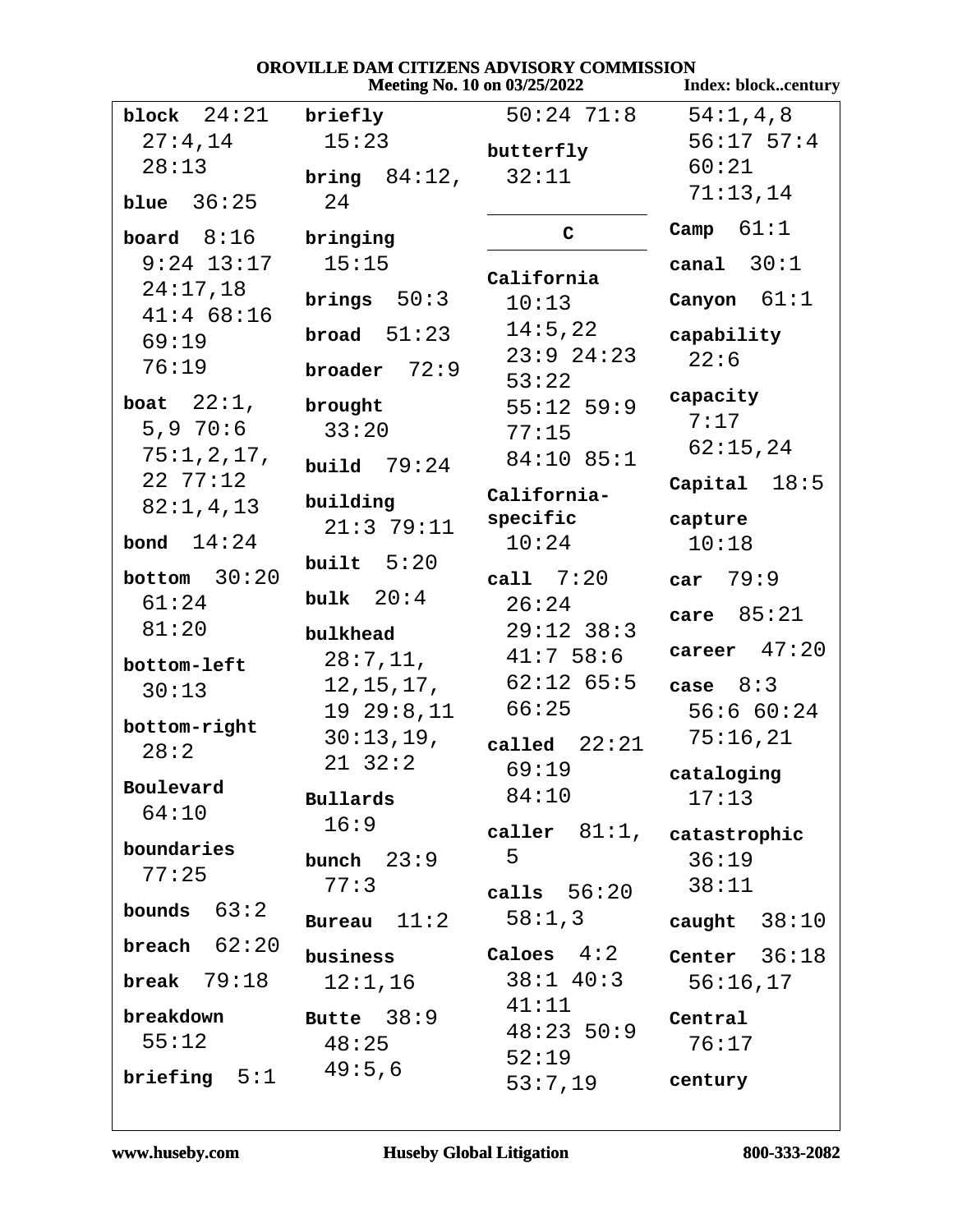| OROVILLE DAM CITIZENS ADVISORY COMMISSION<br><b>Index: ceteracommissioners</b><br>Meeting No. 10 on 03/25/2022 |                                        |                      |                         |  |
|----------------------------------------------------------------------------------------------------------------|----------------------------------------|----------------------|-------------------------|--|
| 12:10                                                                                                          | chimney                                | climate              | 51:13                   |  |
| 50:13<br>cetera                                                                                                | 28:11                                  | $10:15$ $47:2$       | 56:24                   |  |
| $57:12$ 58:7                                                                                                   | 29:13                                  | 77:17                | 66:13,17                |  |
| 84:9                                                                                                           | 62:19<br>choose                        | close $72:23$        | 70:975:18               |  |
| cfs $63:1$                                                                                                     | circle $34:19$                         | 79:23                | 80:22 81:9              |  |
| 64:8                                                                                                           |                                        | CNA $24:17$          | 83:24 84:1              |  |
|                                                                                                                | circulated                             | 27:2                 | commented               |  |
| challenge                                                                                                      | 21:11                                  |                      | 23:11                   |  |
| 10:24                                                                                                          | circumference                          | coating              | comments                |  |
| 29:14                                                                                                          | 33:6                                   | 30:14                | $14:19$ 15:6            |  |
| challenges                                                                                                     | cities $41:20$                         | code $53:11$ ,       | 21:23                   |  |
| 74:2                                                                                                           |                                        | 12,17                | 49:23                   |  |
| chamber                                                                                                        | citizen $50:5$                         | 54:17                | $66:20$ 73:4            |  |
| 33:11                                                                                                          | Citizens $3:5$                         | cogent $59:14$       |                         |  |
|                                                                                                                | 37:3                                   |                      | commission              |  |
| 20:24<br>chance                                                                                                | city $8:10$                            | collaboration        | 3:3,6,20                |  |
| change $13:16$                                                                                                 | 62:2563:3                              | 56:9                 | 4:9,16,25               |  |
| 19:14                                                                                                          |                                        | collaborative        | 5:11,18<br>$6:4$ 14:20, |  |
| $39:15$ 47:2                                                                                                   | Clara $80:6$                           | 39:18                | $23 \t15:22$ ,          |  |
| 55:10,11                                                                                                       | clarify                                | colleagues           | $25\;16:21$ ,           |  |
| 60:22                                                                                                          | 65:16                                  | 9:24                 | $25 \t17:6$             |  |
| 68:16                                                                                                          | clarity $13:2$                         |                      | $18:1$ 20:3,            |  |
| 78:22                                                                                                          |                                        | collect<br>26:2165:3 | 6, 14, 16               |  |
| changed                                                                                                        | classification                         |                      | $21:11$ $37:4$          |  |
| $54:15$ 65:4                                                                                                   | 55:13,16                               | collection           | 39:18                   |  |
| changing                                                                                                       | classification                         | 26:25                | 41:5,12                 |  |
| 10:15                                                                                                          | $s$ 55:11                              | 78:13                | 43:19,25                |  |
|                                                                                                                | classified                             | Collins              | $44:3$ $46:11$          |  |
| channel                                                                                                        | 53:20                                  | 20:25                | 51:7,19                 |  |
| 62:14                                                                                                          | cleaning                               | combined             | 52:1,7,10               |  |
| chart $18:6$                                                                                                   | 29:5                                   | 37:14                | $64:5$ $67:23$          |  |
| 29:258:17                                                                                                      |                                        |                      | 80:24                   |  |
| 68:1                                                                                                           | $\texttt{clear}$ $9:2$<br>$22:13$ 44:8 | comfort              | 85:6,13                 |  |
| charts $58:15$                                                                                                 | 64:10                                  | 13:22                | commissioner            |  |
| check $13:24$                                                                                                  |                                        | comment $4:5$        | $19:15$ 73:4            |  |
| 74:1                                                                                                           | clicking                               | 19:4,5,8             |                         |  |
|                                                                                                                | 66:21                                  | 50:22                | commissioners           |  |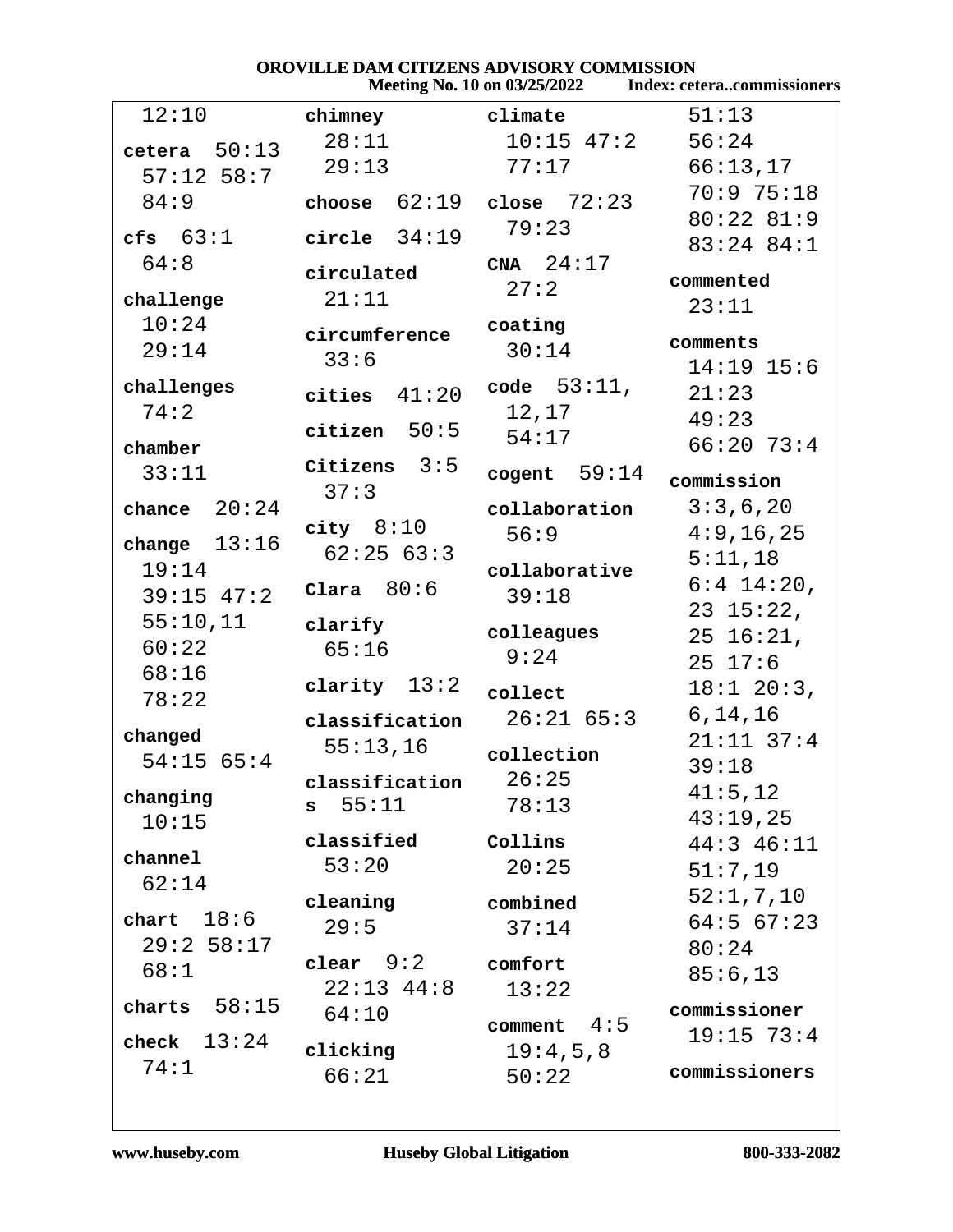## OROVILLE DAM CITIZENS ADVISORY COMMISSION Meeting No. 10 on 03/25/2022hdex: commissioning..Conservation

| $7:3$ 11:9     | 43:3,14,21                       | 84:14          | confidence      |
|----------------|----------------------------------|----------------|-----------------|
| 18:8 51:24     | 44:4,16,22                       | concerned      | 79:24           |
| commissioning  | 50:580:2                         | $33:24$ 75:1   | configuration   |
| 29:12          | compared                         |                | 32:1            |
|                | 80:4                             | concerns       |                 |
| commitment     |                                  | $5:13$ $47:16$ | confined        |
| 14:24          | complete                         | 84:14,18       | 27:13           |
| commitments    | 44:11                            | conclude       | Congrats        |
| 77:18          | 83:12                            | 3:164:3        | 42:25           |
|                | completed                        | 54:6           |                 |
| committed      | $17:8$ 18:9,                     |                | 51:8<br>connect |
| 68:17          | 15 67:16                         | concluded      | 75:21           |
| committee      | 73:16,17                         | 85:22          | connecting      |
| 37:13          |                                  | conclusion     | 71:23           |
|                | completing                       | 58:21          |                 |
| communicating  | 74:7 83:11                       |                | connections     |
| $60:1$ 74:25   | completion                       | conclusive     | 13:5            |
| communication  | 82:13                            | 51:18          | Connelly        |
| 51:23 84:8     |                                  | concrete       | 11:14,19        |
|                | complex                          | 27:13,18       | $12:13$ $14:8$  |
| communications | 69:7,17                          | 82:3           | 20:25           |
| 48:16          | 84:23                            |                | 31:7,12,13      |
| communities    | complicated                      | condition      | 32:18           |
| $8:9$ 37:7     | 76:25                            | 13:11,12       | 33:18           |
| $40:8$ $42:4$  |                                  | 31:18,19,      |                 |
| 48:12          | Comprehensive                    | 2532:7         | 44:9,10         |
| 49:19          | 24:16                            | $33:2$ $34:9$  | $45:6$ $46:12$  |
| 79:10          | 37:13                            | conditions     | 64:7,18         |
|                |                                  | 6:22,25        | Connelly's      |
| communities'   | comprehensivel<br>$y \quad 6:14$ |                | $21:22$ 73:4    |
| 5:13           |                                  | $7:5,24$ 8:1   |                 |
| community      | Conant                           | $13:23$ $29:3$ | consequence     |
| 3:4,12         | 34:18,21                         | $32:6$ 55:23   | 39:12           |
| $4:18$ 6:5,    | 36:1,9                           | 77:15          | consequences    |
| 238:14         | 46:15,16                         | conduct $55:7$ | 37:22           |
|                | 49:11,24                         |                | 39:14           |
| 12:24          | 50:4                             | conducted      |                 |
| 19:21          |                                  | 57:559:1       | Conservation    |
| 22:13          | concern                          | conference     | 5:21            |
| 38:14          | $33:18$ $36:1$                   | 51:24          |                 |
|                |                                  |                |                 |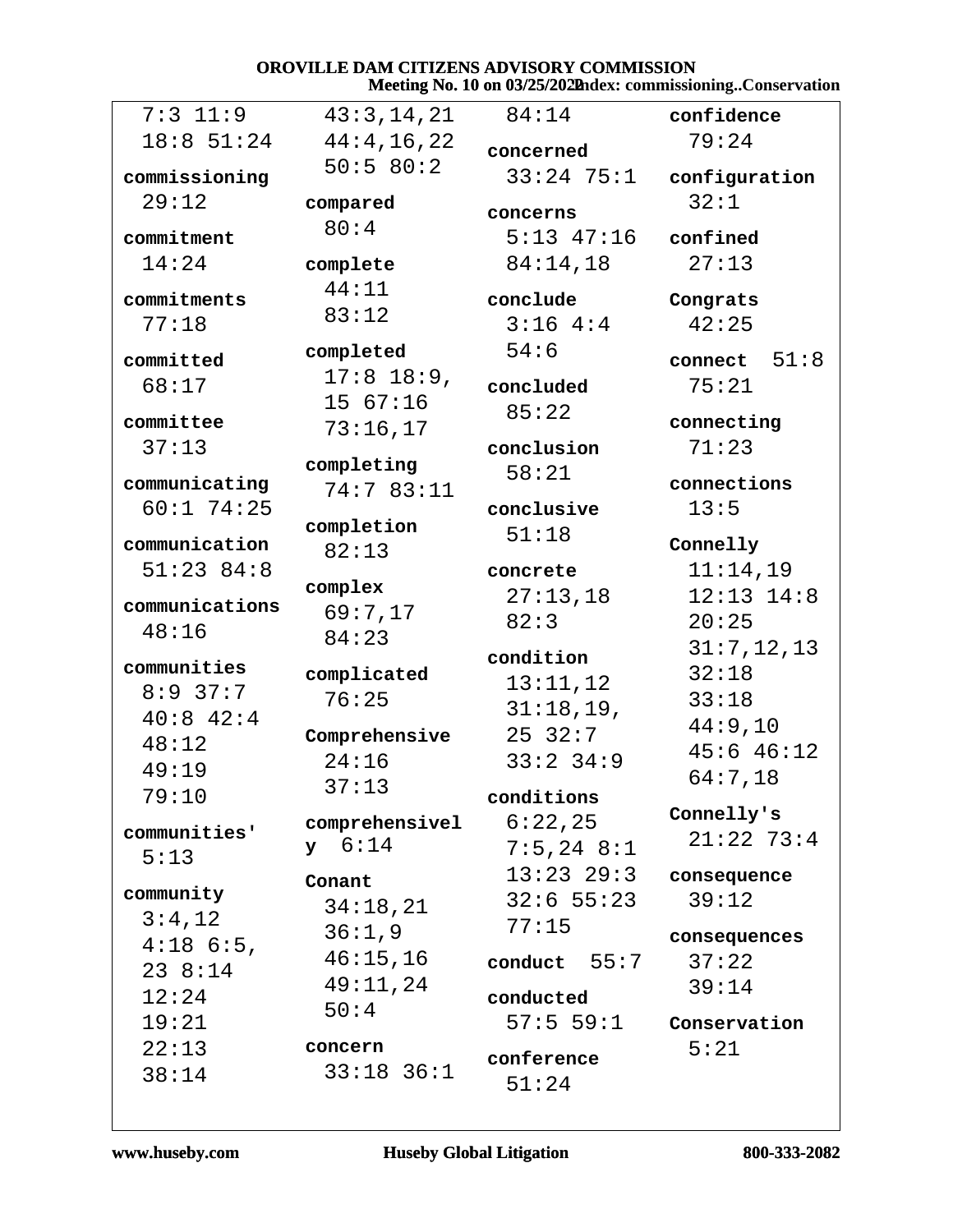# **OROVILLE DAM CITIZENS ADVISORY COMMISSION<br>Meeting No. 10 on 03/25/2022** Index: consideration..critically

|                                      |                                                    | <b>IVICCUILE 190. TO OIL 03/23/2022</b>        | THUCA, CONSIQUE AUVIL. CENTRAIL  |
|--------------------------------------|----------------------------------------------------|------------------------------------------------|----------------------------------|
| consideration                        | contained                                          | conversation                                   | 50:11,24                         |
| 11:24                                | $63:2$ 69:6                                        | 14:15                                          | 51:4                             |
| $16:21$ $18:1$<br>$36:8$ 51:19       | content<br>10:11,19                                | 35:22<br>36:17                                 | couple $12:8$<br>$31:5$ 35:14    |
| considerations<br>12:777:3           | $19:13$ $21:3$<br>64:1                             | $38:13$ 45:2<br>53:2,4<br>67:11                | 52:11<br>55:21                   |
| considered<br>38:23<br>60:11         | continue<br>$9:25$ 12:15<br>17:17                  | conversations<br>3:17                          | 67:6,8<br>72:1975:8<br>coverage  |
| consistent<br>56:14                  | $20:17$ 74:6<br>77:13                              | copy 58:22<br>$core$ $24:21$                   | 35:21<br>covered                 |
| constantly                           | continued                                          | $25:5$ $27:4$ ,                                | $18:22$ $21:4$                   |
| 41:19                                | 6:3                                                | 14 56:22                                       | covering                         |
| constituents                         | continuing<br>11:4                                 | corner $28:2$                                  | 52:23                            |
| 84:13,19                             |                                                    | Corps $39:7$                                   | <b>CRADDOCK</b>                  |
| constitutes<br>17:7                  | contractor<br>$8:13$ 27:17<br>30:25                | correct<br>22:23<br>31:20                      | 74:1<br>crane $29:15$<br>30:8,21 |
| construct<br>77:12                   | contractors<br>$8:14$ 9:4                          | 34:23<br>50:1,5                                | create $33:8$<br>79:13           |
| construction<br>$30:3$ 33:16<br>35:9 | contribution<br>$45:22$ $48:9$                     | correctly<br>75:7,11                           | created $5:11$<br>61:14          |
| 70:13,14<br>83:2                     | contributions<br>40:11<br>44:19                    | cost 40:10<br>44:12,24<br>45:479:8,            | creating<br>33:17                |
| consultant<br>37:9                   | 57:10                                              | 13                                             | Creek $22:2,5$                   |
| consulted<br>57:10                   | control $6:7$ , counties<br>$12:23$ $13:3$ $46:22$ | 10 8:16 38:8 41:20                             | critical<br>8:12<br>13:11,12     |
| consulting<br>24:18<br>54:19         | $24:20$ 39:7<br>$60:25$ 71:8                       | $16:9$ $18:24$ $49:12$ $51:1$<br>county $8:10$ | 47:14<br>48:4,22<br>60:23        |
| $contact$ $77:6$<br>78:4             | 80:10<br>83:22                                     | 38:9<br>48:23,25                               | 80:22<br>critically              |
|                                      |                                                    | 49:5,6,18                                      | 44:5                             |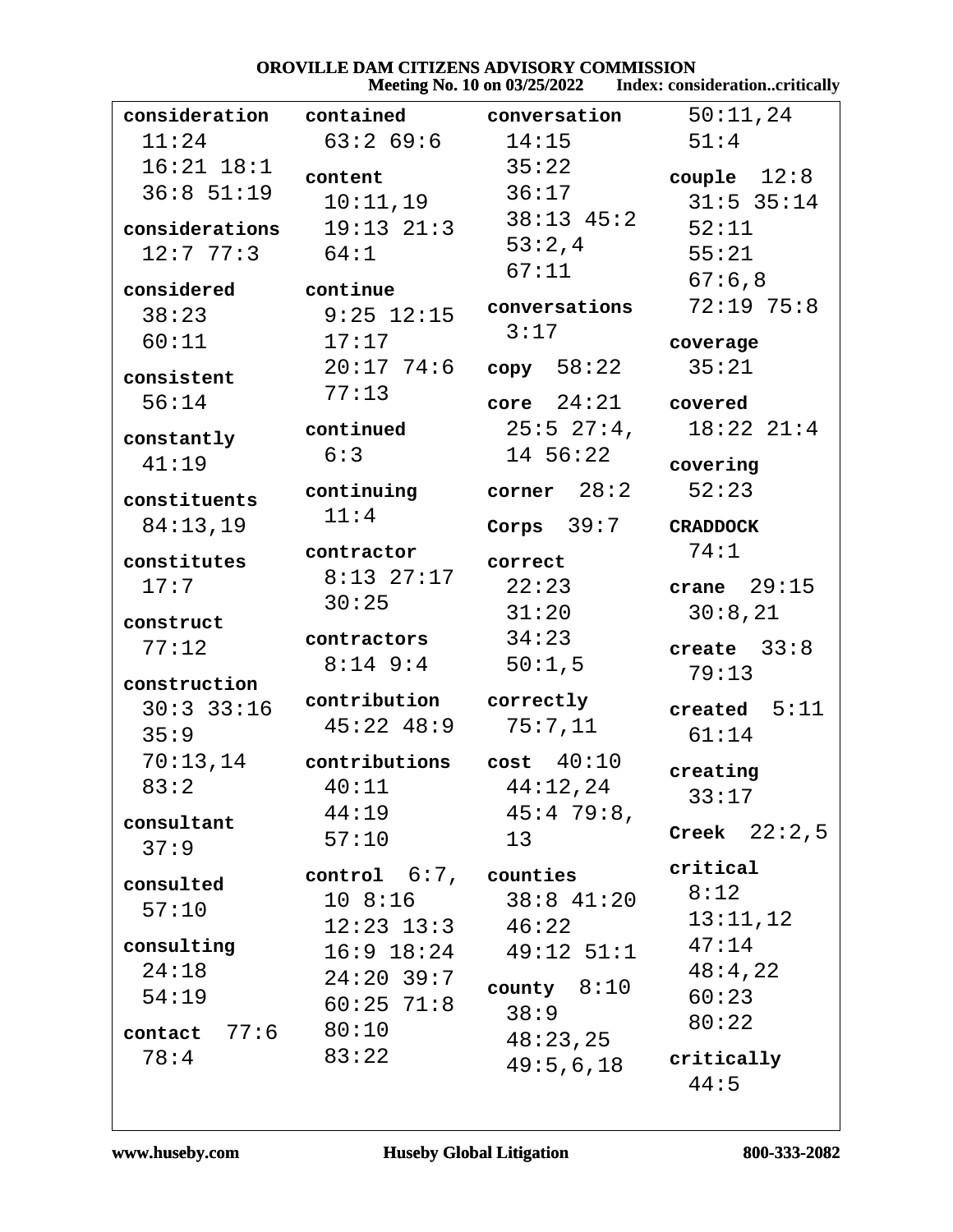| OROVILLE DAM CITIZENS ADVISORY COMMISSION |                                                          |                                     |                                |
|-------------------------------------------|----------------------------------------------------------|-------------------------------------|--------------------------------|
|                                           |                                                          | <b>Meeting No. 10 on 03/25/2022</b> | <b>Index: Crowfootdecision</b> |
|                                           | Crowfoot $3:2$ culvert $65:1$ $37:3,7,17$ , date $41:21$ |                                     |                                |
| 6:1,18                                    | curiosity                                                | $19 \t38:11, \t83:3$                |                                |
| 11:7,16                                   | 23:4                                                     | 13,16,19                            | Dave $24:5$                    |
| $12:12$ $14:9$                            |                                                          | 39:1,7                              | 36:12,13,                      |
| $15:4$ $19:7$                             | curious                                                  | $42:12$ $43:6$                      | 15,16                          |
| 21:19                                     | 31:15                                                    | 53:12,21                            | 52:19,25                       |
| $22:15$ $24:2$                            | 33:23                                                    | 54:15                               | 59:15                          |
| $26:1$ 31:5,                              | 74:11                                                    | 55:1,6,10,                          | 63:25                          |
| $9,22$ $34:17$                            | current 6:24                                             | $12\;\;56:6,11$                     |                                |
| $36:10$ $37:4$                            | 23:21                                                    | 57:2,20                             | David $24:7$ ,                 |
| $41:6$ $42:9$ ,                           | 82:10,21                                                 | 58:22                               | 10.31:22                       |
| 24 43:22                                  | Curry $41:7$ ,                                           | 59:1,8,22                           | $64:18$ $65:8$                 |
| $46:3$ $47:8$                             | 10 48:9                                                  | 60:9,19                             | Davis $67:2$ ,                 |
| 48:7,18                                   | 50:17                                                    | 61:1,2                              | 5,24                           |
| 49:22                                     |                                                          | 62:5,7                              | day $39:1$                     |
| 50:2,6,18                                 | Curry's                                                  | 65:10,21                            | 40:16                          |
| 51:10                                     | 42:18                                                    | 67:25                               | 55:24                          |
| 52:5,18                                   | curtain 25:9                                             | 69:11,20                            | $69:10$ $70:2$                 |
| 59:13                                     | 33:14                                                    | $75:14$ $77:2$                      |                                |
| 63:2565:4                                 |                                                          | dam-related                         | days $15:8$                    |
| 66:3,12                                   | customers                                                | 63:7                                | 43:554:4                       |
| 67:1968:8                                 | 68:2                                                     |                                     | 869:2                          |
| 69:12                                     | cut $30:17$ ,                                            | $\mathtt{damage}$ 56:2              | 81:14                          |
| 71:1,22                                   | 18                                                       | dams $23:19$                        | deadlines                      |
| 72:11,15                                  |                                                          | 24:23                               | 54:1                           |
| 73:11                                     | D                                                        | 53:18,19,                           | dealing $8:11$                 |
| 74:11,20                                  |                                                          | $21\;\;55:16$                       |                                |
| 75:12                                     | daily $69:24$                                            | $58:12$ 59:4                        | debates                        |
| 76:9,24                                   | 84:22                                                    | 60:18                               | 23:17                          |
| 78:5, 10, 15                              | dam $3:5$                                                | 65:17                               | debris $16:23$                 |
| 80:15 81:8                                | $6:24$ $17:15$                                           | 69:15                               | 7:6                            |
| 83:7,20,25                                | 20:7                                                     | darn $58:23$                        | December                       |
| 84:5 85:1,                                | $24:11,15$ ,                                             | 77:22                               | 13:7,9                         |
| 5                                         | 20, 21                                                   |                                     | 20:21                          |
| cubic $37:20$                             | 26:5, 15, 24                                             | data $26:21$                        | 26:22                          |
| $38:18$ 39:9                              | $30:3$ $31:20$                                           | 35:15                               | 29:18                          |
| 72:25                                     | 33:20,25                                                 | 41:13,24                            | decision                       |
|                                           | 34:7,15                                                  | 47:1                                | 51:18                          |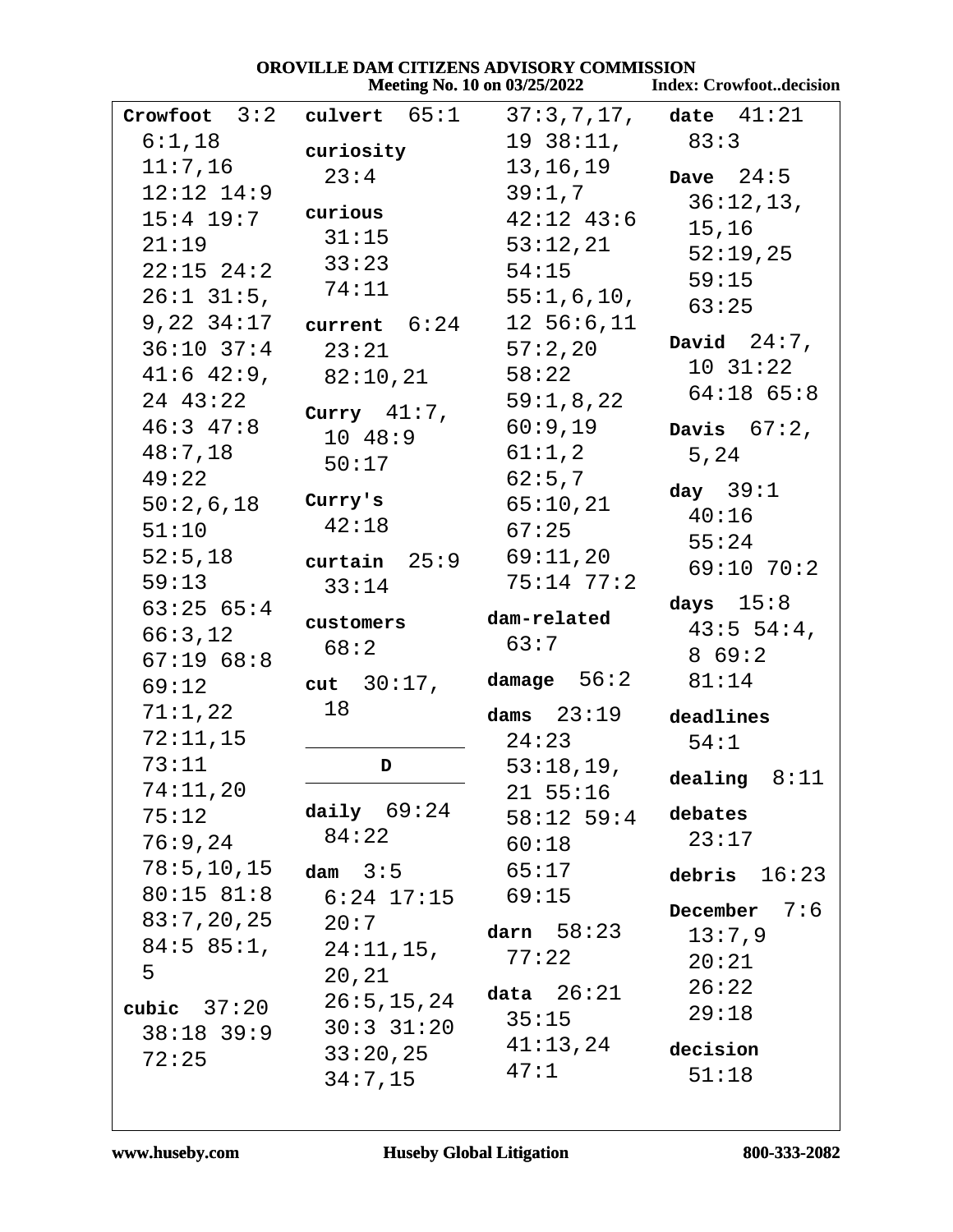| <b>OROVILLE DAM CITIZENS ADVISORY COMMISSION</b><br>Meeting No. 10 on 03/25/2022<br>Index: deepdiscussion |                       |                 |                 |  |
|-----------------------------------------------------------------------------------------------------------|-----------------------|-----------------|-----------------|--|
| 73:25                                                                                                     | 45:16                 | $20:23$ $21:4$  | dimensions      |  |
| 80:10 83:5                                                                                                | 48:20,23<br>49:756:15 | 4:25<br>details | 29:9 30:19      |  |
| deep $4:8,12$                                                                                             |                       | 74:9            | 78:25<br>direct |  |
| 79:5                                                                                                      | 68:14                 | detected        | 79:10           |  |
| deeper $4:19$ ,                                                                                           | 71:16                 | 25:19           | 82:20           |  |
| 226:9                                                                                                     | 73:16 78:4            |                 | directed        |  |
| 22:3,9                                                                                                    | depending             | determination   | 51:6            |  |
| 36:22                                                                                                     | 54:14                 | 9:13            |                 |  |
|                                                                                                           | depicted              | determined      | direction       |  |
| deeply $23:19$                                                                                            | 26:25                 | 20:11           | 21:6,14         |  |
| defeats                                                                                                   | 63:12                 | Develop         | director        |  |
| 44:25                                                                                                     |                       | 17:12           | 5:5,17          |  |
| defer $70:13$                                                                                             | 29:3<br>depicts       |                 | $6:19$ $11:7$ , |  |
|                                                                                                           | 61:18<br>depth        | developed       | 2221:20         |  |
| deflood                                                                                                   | deputy $6:11$         | $20:23$ 29:7    | $22:18$ 37:9    |  |
| 61:20                                                                                                     | $41:7$ $42:18$        | 54:19           | $41:7$ $42:18$  |  |
| 47:4<br>degree                                                                                            | 53:5                  | 56:22           | $47:9$ $48:3$ , |  |
|                                                                                                           |                       | 60:19           | 1853:6          |  |
| degrees                                                                                                   | describe              | 62:21           | 69:270:11       |  |
| 39:19                                                                                                     | 69:13                 | developing      | 71:8            |  |
| delighted                                                                                                 | describing            | 20:18           | dirt $67:14$    |  |
| $5:24$ 15:1                                                                                               | 62:12                 | 40:16           |                 |  |
| delineating                                                                                               | deserved              | development     | disadvantage    |  |
| 39:19                                                                                                     | 48:3                  | 20:15           | 58:24           |  |
| Delta $8:22$ ,                                                                                            |                       | 39:15           | discuss         |  |
| 23,25                                                                                                     | design $35:6$         |                 | 17:3,17         |  |
| 13:15                                                                                                     | designed              | dewater         | 19:18           |  |
| 22:20                                                                                                     | 34:12                 | 28:12           | 20:24           |  |
|                                                                                                           | designers             | dewaters        | 23:20           |  |
| demeanor                                                                                                  | 33:7                  | 31:16           | discussed       |  |
| 64:19                                                                                                     |                       | dialogue        | 53:3            |  |
| demolition                                                                                                | designing             | $17:10$ 36:5    |                 |  |
| 27:18                                                                                                     | 83:2                  | 67:12,17        | discusses       |  |
|                                                                                                           | 83:4<br>designs       |                 | 54:17           |  |
| department<br>5:5 8:4,15                                                                                  | 21:12                 | differences     | 55:24           |  |
|                                                                                                           | detail                | 70:1            | discussion      |  |
| $9:2$ 40:13,<br>19 42:10                                                                                  | detailed<br>19:19     | digit $81:2$    | $5:2,14$ $6:9$  |  |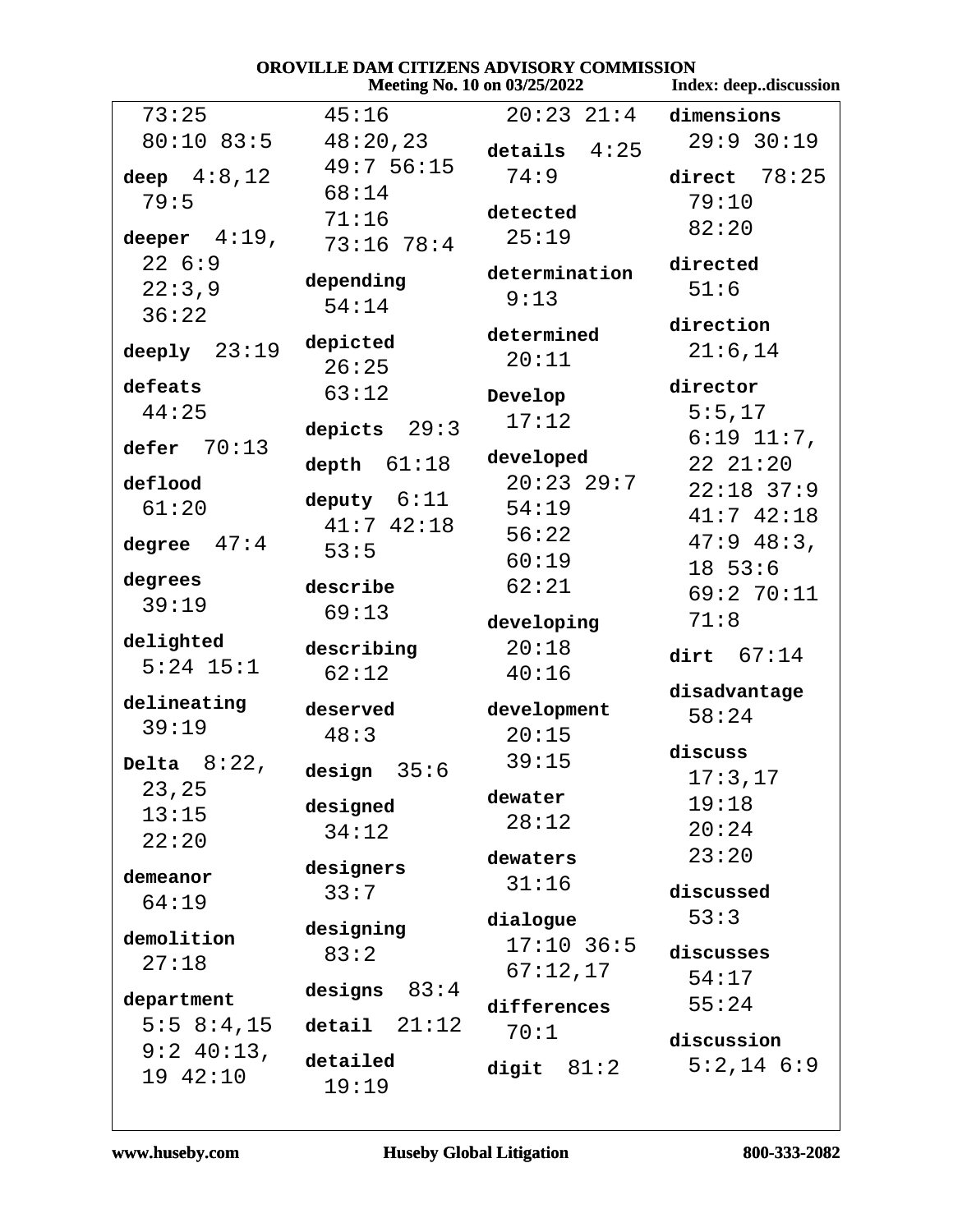| OROVILLE DAM CITIZENS ADVISORY COMMISSION                |                    |                        |                 |  |  |
|----------------------------------------------------------|--------------------|------------------------|-----------------|--|--|
| Index: discussionseasier<br>Meeting No. 10 on 03/25/2022 |                    |                        |                 |  |  |
| 12:17,21                                                 | dots $71:23$       | 77:14                  | 69:17           |  |  |
| 14:16                                                    | downstream         | 80:24                  | 70:10,12        |  |  |
| $16:18$ $17:1$                                           | $8:17$ 31:20       | 81:16                  | 71:25           |  |  |
| 18:6                                                     | 32:1,9,23          | dropping               | 73:12           |  |  |
| 23:14,16                                                 | $34:10$ 37:7       | $81:23$ $82:2$         | 76:25           |  |  |
| 42:11                                                    | 38:8,14            |                        | 77:5,7          |  |  |
| 50:10                                                    | 39:12,14           | drops $22:11$          | 81:6 82:9,      |  |  |
| 78:23 82:7                                               | 40:856:9           | 83:15                  | 13,23           |  |  |
| discussions                                              | 58:14              | drought $5:7$          | DWR's $76:4$    |  |  |
| $17:10$ 26:5                                             | 59:24              | $6:22$ 7:15            |                 |  |  |
| 39:24                                                    | 62:14,17           | $8:18$ 10:25           | dynamics        |  |  |
| 78:20                                                    | 64:14              | $42:16$ 67:7           | 76:18           |  |  |
|                                                          | 68:13              | 75:15                  |                 |  |  |
| ditch $34:7$                                             | 71:19              | 77:10                  | Е               |  |  |
| dive $4:6,8$ ,                                           | 79:10 80:2         | 81:19                  |                 |  |  |
| 12, 19, 6:9                                              |                    | $\frac{dry}{T}$ 7:5,24 | EAP $54:3,4$ ,  |  |  |
| $36:22$ 79:5                                             | downstream-        | 8:6,20                 | 6, 8, 11, 18,   |  |  |
| diver $28:22$                                            | impacted           | $13:23$ $14:2$         | $23\;\;55:6,8,$ |  |  |
|                                                          | 57:8               |                        | 25 57:13        |  |  |
| Diversion                                                | draft $21:9$ ,     | DSOD 56:16             | 58:22           |  |  |
| 60:962:5                                                 | $13\;\;52:7$       | $60:20$ $61:8$         | 59:3,23         |  |  |
| diversions                                               | $54:8$ 56:23       | <b>DSOD-APPROVED</b>   | 60:1,4,6,       |  |  |
| 68:20                                                    | drain $33:12$      | $53:24$ $62:8$         | 1661:5          |  |  |
| division                                                 |                    | due $39:14$            | EAPS $53:18$ ,  |  |  |
| 24:23                                                    | 25:9<br>drains     | 40:3                   | $24\;\;55:16$ , |  |  |
| 30:25                                                    | draw $84:9$        |                        | 22 56:11        |  |  |
| 53:19                                                    | drawdown           | DWR $3:22$             | 59:8 60:21      |  |  |
| $60:17$ 81:6 12:4                                        |                    | $4:3$ 13:2             | 63:14           |  |  |
|                                                          |                    | 14:20                  | 65:17           |  |  |
| documents drilling                                       |                    | 16:23,24               | earlier $61:6$  |  |  |
| $12:2$ 59:10                                             | 27:19              | $17:21$ $20:8$         |                 |  |  |
| dollars                                                  | driven 60:4        | $24:4$ $43:8$          | early $24:19$   |  |  |
| 47:14                                                    | 69:7               | 45:6,11                | $35:4$ 55:23    |  |  |
| donate $44:24$ drives                                    |                    | 46:13                  | 56:21           |  |  |
|                                                          | 68:12,13           | 48:24                  | 85:20           |  |  |
| Dossey $81:5$ ,                                          | 69:23              | 50:11                  | earning $79:7$  |  |  |
| 6, 9                                                     |                    | 52:1966:7              | easier $28:24$  |  |  |
|                                                          | $drop \quad 21:25$ | 68:19                  | 65:13           |  |  |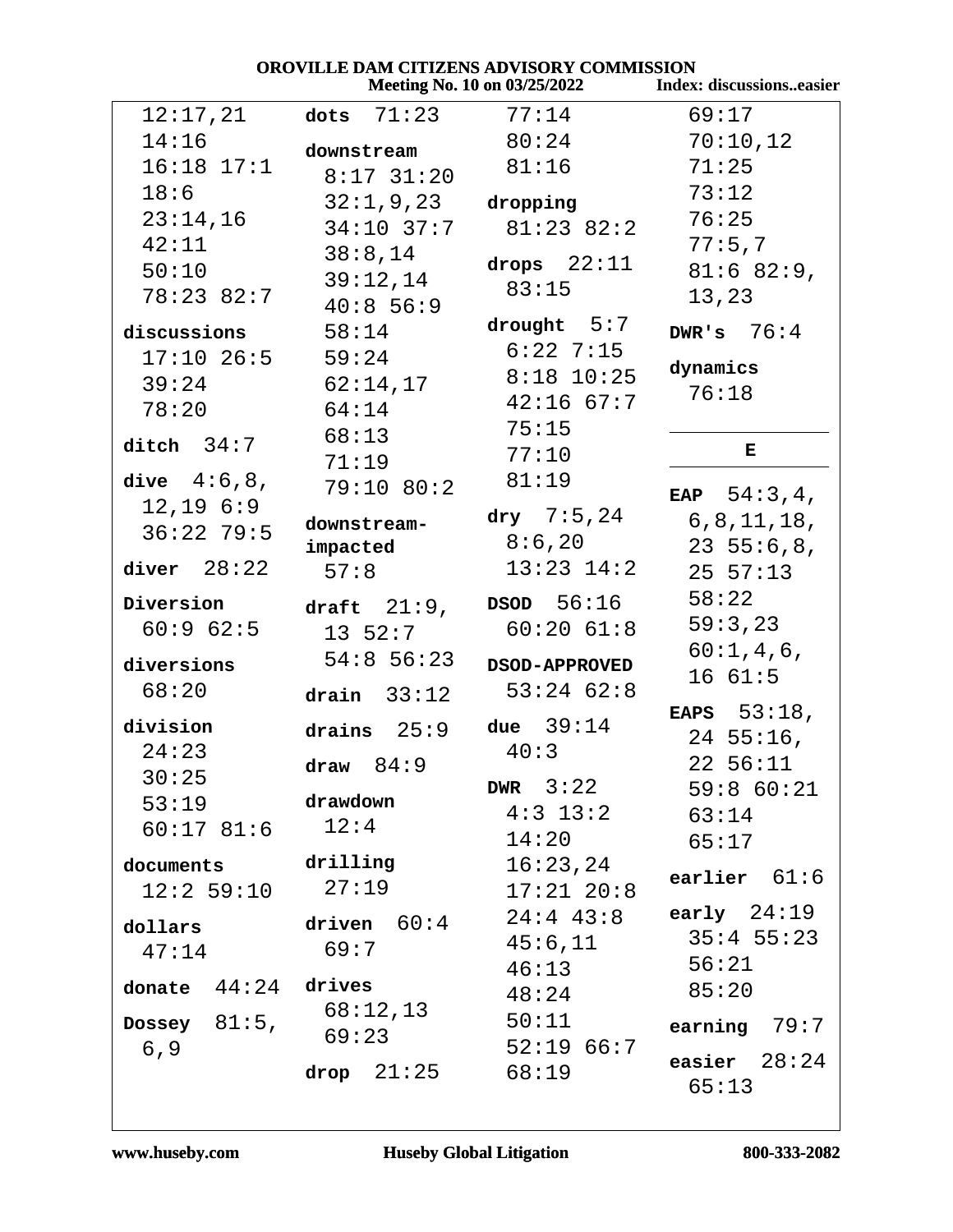| <b>OROVILLE DAM CITIZENS ADVISORY COMMISSION</b><br><b>Meeting No. 10 on 03/25/2022</b><br><b>Index: eastevacuating</b> |                |                   |                |
|-------------------------------------------------------------------------------------------------------------------------|----------------|-------------------|----------------|
|                                                                                                                         |                |                   |                |
| east $64:21$                                                                                                            | $24 \ \ 38:3,$ | end 12:16         | Engineers      |
| economic                                                                                                                | 17,21,24       | 16:367:10         | 39:8           |
| 39:25                                                                                                                   | 39:20          | $75:24$ 82:2      | enhance        |
| 78:25                                                                                                                   | 40:18          | end-of-year       | 26:18          |
| 79:14 80:9                                                                                                              | elevation      | $9:9$ $21:24$     |                |
|                                                                                                                         | $22:4$ $25:13$ |                   | enhanced       |
| edge $79:23$                                                                                                            | 28:929:23      | endangered        | 63:6           |
| educated                                                                                                                | 67:14          | 8:12              | ensure $5:12$  |
| 33:21                                                                                                                   | 81:15          | ended $31:1$      | 57:22          |
| effect $7:11$                                                                                                           | 82:12          | endorse           | 69:15          |
|                                                                                                                         |                | 43:15             | ensuring       |
| effected                                                                                                                | elevations     |                   | $9:18$ $10:1$  |
| 49:12                                                                                                                   | 70:24          | endorsed          |                |
| effective                                                                                                               | email $56:20$  | 24:17             | 47:2<br>enters |
| 33:17                                                                                                                   | 71:282:8       | endorsement       | entire $6:7$   |
| 41:24                                                                                                                   | emergency      | 43:17             | entities       |
| effectively                                                                                                             | 4:28:19        | endorsing         | 11:3           |
| 68:19                                                                                                                   | $40:22$ $41:8$ | 41:13             |                |
|                                                                                                                         | 47:11          |                   | environmental  |
| effectiveness                                                                                                           | 49:8,18,25     | energy $45:23$    | 39:25          |
| 25:8                                                                                                                    | 51:2,8         | enforcement       | 69:22          |
| effects                                                                                                                 | 52:23          | 56:12             | EPA $15:9$     |
| 79:10,11                                                                                                                | 53:14,18       | 57:25             | equipment      |
| effort $30:9$ ,                                                                                                         | 54:24          | engaged           | $29:20$ 30:8   |
| $22 \quad 32:5$                                                                                                         | $55:23$ 56:6   | 44:23             | 32:13          |
| $39:20$ 51:9                                                                                                            | 59:5,9         | 49:10             |                |
|                                                                                                                         | 60:25          |                   | erosion-       |
| efforts $4:13$                                                                                                          | 63:20          | engagement        | related        |
| 60:670:7                                                                                                                | $71:15$ 75:6   | 50:25             | $26:19$ $27:9$ |
| elected                                                                                                                 | 78:21          | engaging          | erosions       |
| 12:17                                                                                                                   |                | 44:22             | 28:1           |
| 45:5<br>element                                                                                                         | employee       | 48:23             | essentially    |
| 84:8                                                                                                                    | 81:6           |                   | 20:777:12      |
|                                                                                                                         | enable $22:2$  | engineer<br>32:20 |                |
| elements                                                                                                                | 68:19          |                   | estimated      |
| 54:23                                                                                                                   | encampments    | Engineering       | 27:25          |
| elevated                                                                                                                | 16:19          | 30:25             | evacuating     |
| 37:16,22,                                                                                                               |                |                   | 79:8,14        |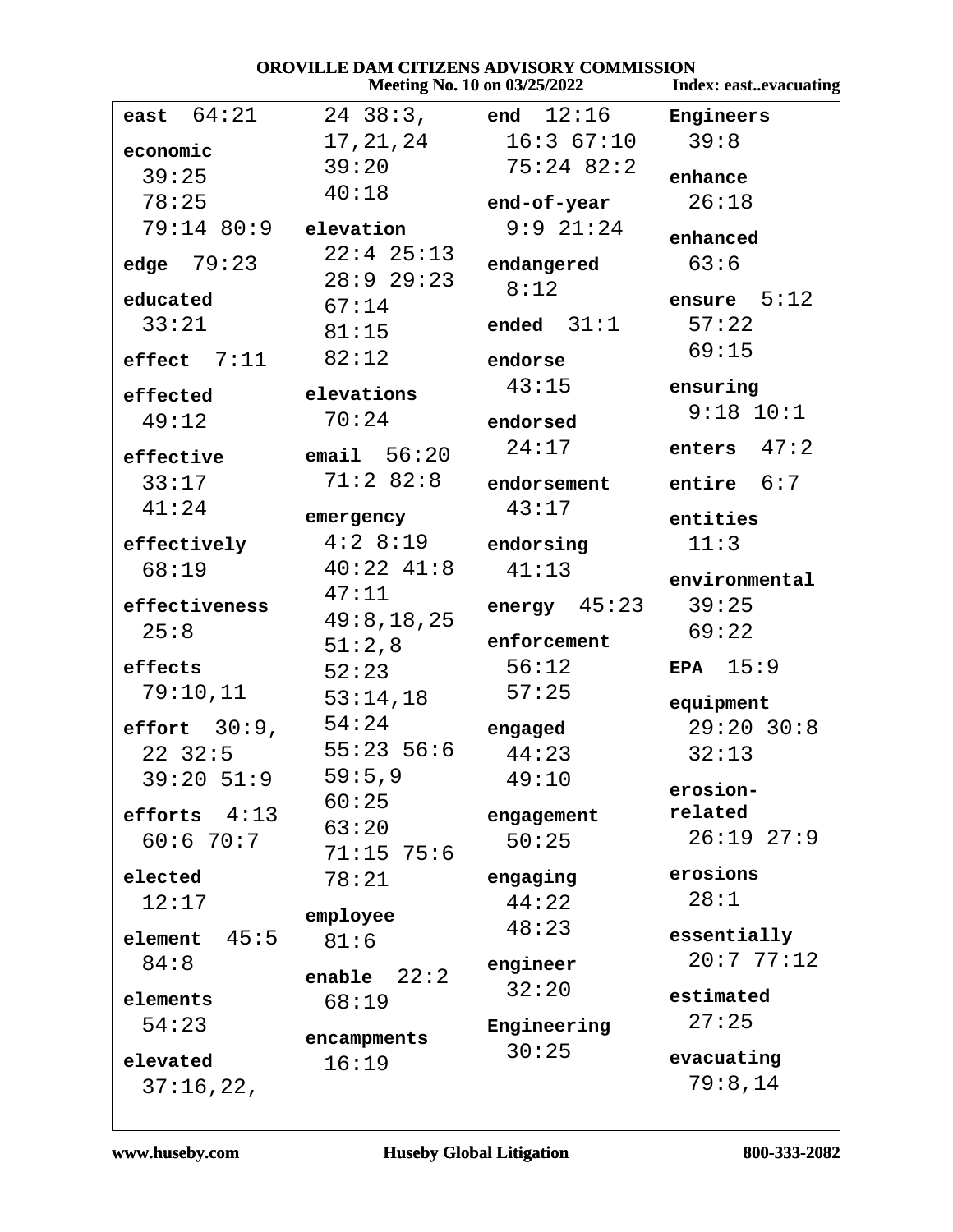# **OROVILLE DAM CITIZENS ADVISORY COMMISSION<br>Meeting No. 10 on 03/25/2022** Index: evacuation..failure

|  |  | <b>Meeting No. 10 on 03/25/2022</b> |  |
|--|--|-------------------------------------|--|
|--|--|-------------------------------------|--|

| evacuation    | $excase$ 31:8 experiences |                      |                 |
|---------------|---------------------------|----------------------|-----------------|
| 37:14         | 79:8                      | 65:2                 | F               |
| 39:4,25       | executive                 | experiencing         | Facebook        |
| 43:4,5,11     | 37:8                      | 7:4                  |                 |
| $56:679:1$ ,  |                           |                      | 65:10,14        |
| 380:3,11      | exercises                 | expert $45:18$       | 66:584:10       |
|               | 55:759:2                  | experts              | 85:2            |
| evacuations   | existence                 | 17:18,19,            | facilitate      |
| $61:23$ 80:2  | $30:2$ 51:25 22           |                      | 15:11           |
| evaluate      |                           |                      |                 |
| $35:4$ 40:17  | existing                  | expiration           | facilitator     |
|               | 37:16                     | 41:21                | 11:23           |
| evaluation    | 40:14                     | extend $22:6$ ,      | 12:14           |
| 37:25         | exists 45:13              | 982:8                | facilities      |
| 79:13         | 69:20                     | 83:17                | $12:4$ $20:1$ , |
| evaluations   |                           |                      | 448:25          |
| 39:12         | $expand 56:25$ extended   |                      | $61:2$ 62:5,    |
|               | expansion                 | 22:1                 | 8 78:14         |
| event $46:20$ | 18:11                     | extending            |                 |
| events $17:2$ |                           | 67:12                | facility        |
| 37:14         | expectancy                | 70:19                | $28:7$ 34:11    |
| 38:23         | 34:1                      |                      | 35:5            |
| everybody's   | expectations              | extension            | facing $31:20$  |
| $3:16$ 84:3   | $5:19$ $10:1$             | 67:982:11            |                 |
|               | $35:6$ $83:22$            | extent $47:21$       | factors         |
| 85:6          |                           | 49:9 75:3            | 76:20           |
| everyone's    | expected                  | 84:16                | fail 38:19      |
| 21:15         | $32:9$ $33:4$             |                      | 62:18           |
| exact $77:4$  | 35:8                      | extraordinaril       |                 |
|               | expenditure               | 5:22<br>$\mathbf{y}$ | 38:16<br>failed |
| exceedance    | 18:6                      | extreme              | failing $35:8$  |
| 81:17         |                           | 77:15                | failure $17:7$  |
| exceeded      | expense                   |                      |                 |
| 5:19          | 39:10                     | extremely            | $26:19$ $27:9$  |
|               | expenses                  | $7:5$ 53:20          | $28:1$ 38:11    |
| Excellent     | 38:3                      | 55:13                | $39:1$ 43:7     |
| 78:10,16      |                           | 65:19,22             | 57:15           |
| exciting      | experience                | 66:1                 | 59:22 60:8      |
| 37:6          | 38:14                     | 38:10<br>eye         | 62:663:14       |
|               |                           |                      |                 |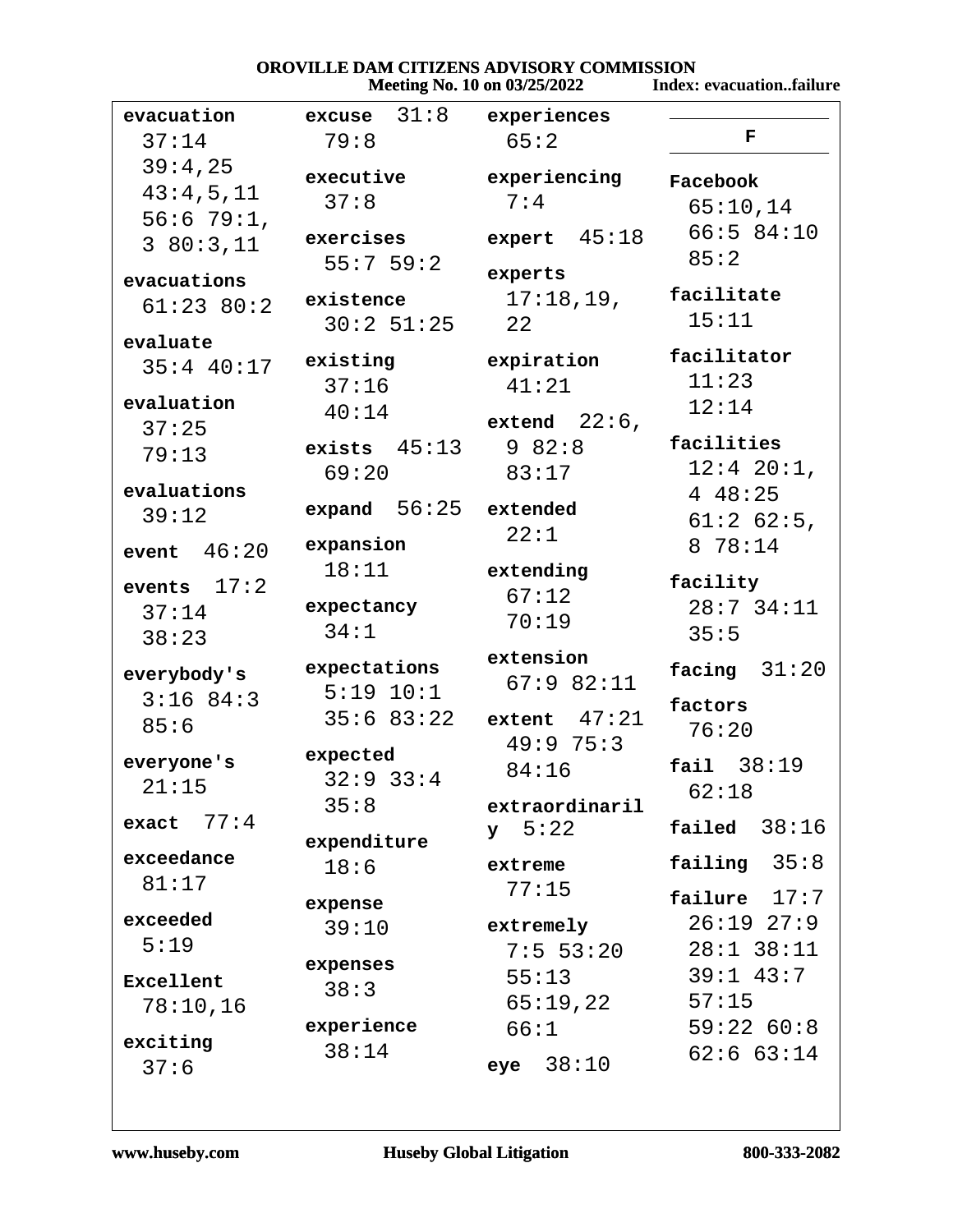**Index: failures..focus** 

| failures        | feed $83:16$ figuring  |                  | flood $3:25$      |
|-----------------|------------------------|------------------|-------------------|
| $55:24$ 62:6    | feedback               | 47:19            | 4:11,13           |
| fair $62:5$     | 19:15                  | file $41:20$     | 6:7,10            |
| 63:14           | $21:15$ 57:6           |                  | 18:24             |
|                 | 63:17                  | fill 77:19       | 19:19             |
| fall $22:8$     |                        | finally          | 24:19             |
| 26:21           | feeds $41:25$          | 14:21,23         | 39:2,7,22,        |
| 27:11,21        | $feel$ $11:10$         | 40:12            | 23 56:16          |
| 29:4            | 30:5                   |                  | 60:2563:7         |
| 38:22,25        |                        | financial        | $69:20$ 71:8      |
| 47:7            | feeling                | 40:11            |                   |
| false $29:8$    | 64:21                  | 44:18            | flooding<br>59:21 |
|                 | feet 21:25 financially |                  |                   |
| familiar        | $22:3,10,11$ $42:5$    |                  | floods $64:21$    |
| $16:4$ 23:17    | 25:13                  | final 23:1       | flow $62:13$      |
| 29:21           | 29:24                  | 30:19            | 63:1              |
| 53:10           | 32:4,22                | $39:10$ 69:13,21 |                   |
| fantastic       | 37:20                  | 43:6,10          | 71:21             |
| 48:2            | $38:18$ 39:9           | 57:24            |                   |
| $FCO$ 25:1      | 72:25                  | 65:13            | flowchart         |
|                 | $\texttt{fellow}$ 7:3  |                  | 58:11             |
| Feather $7:6$   | 48:1                   | finds $39:18$    | flowcharts        |
| $9:11$ $10:7$ , |                        | finished         | 54:24             |
|                 | 13 13:7 FEMA 16:15     | 82:15            | 57:19,23          |
| $16:20$ $63:1$  | 45:18                  |                  | 58:5              |
| 64:7,10         | FEMA's $54:22$         | fire $56:12$     |                   |
| feature         |                        | 81:25            | flowing<br>69:14  |
| 48:12           | FERC $16:12$           | FIRO $16:8$      |                   |
|                 | 24:2360:5              | 79:15,16         | flows $38:22$     |
| February        | 73:15,18,              | fit $29:9$       | 39:21             |
| $7:8$ , $22$    | 24 74:1,3              | 30:20            | 62:21             |
| 59:1            | 77:23,24               |                  | 68:12             |
| federal $11:2$  | 82:9,12,               | fits $14:19$     | fly $10:9$        |
| 12:4,22         | 17,19                  | five-year        | 82:19             |
| 14:24           | figure $25:20$         | 41:22            |                   |
| 44:14           | $27:1$ 50:14           | fixed $32:12$    | flying $79:20$    |
| 56:13           | figured                |                  | $Flyway$ 9:21     |
| 78:13<br>fee    | 30:17                  | floating         | 42:11<br>focus    |
|                 |                        | 79:19            |                   |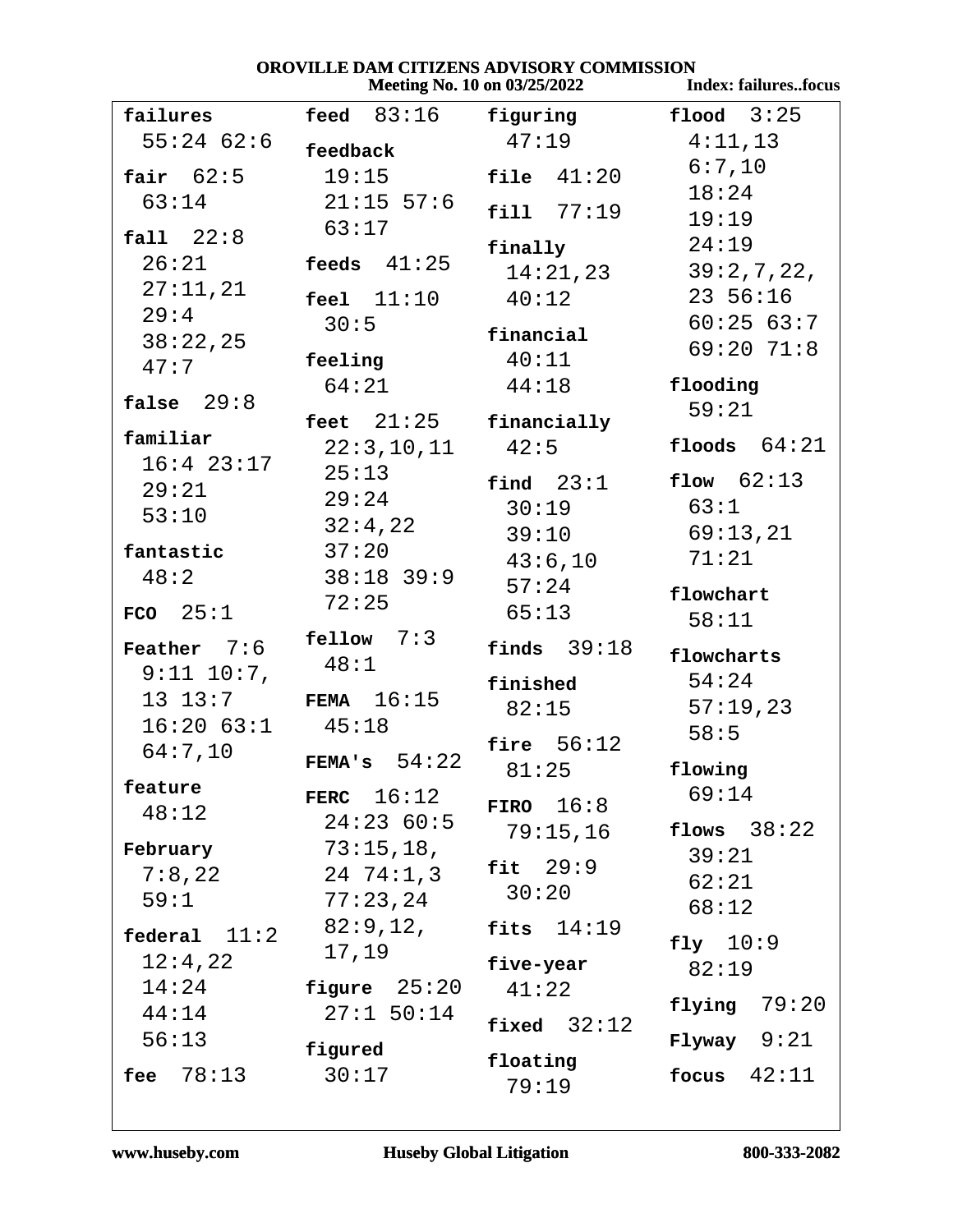|                         | VNV V ILLLE DANI *            | СПИДЕРЬ АР ГЮОЛТ СОММИЯНО<br>Meeting No. 10 on 03/25/2022 | Index: focusedgive |
|-------------------------|-------------------------------|-----------------------------------------------------------|--------------------|
| 83:10                   | forecasting                   | 68:16                                                     | $5:9$ 48:22        |
| focused $4:11$          | $10:4$ $11:1$ ,               | 76:19                                                     | 49:385:12          |
| $19:25$ $27:8$          | 676:5                         | full 32:21                                                | galleries          |
| 37:10                   | foremost                      | $46:5$ 74:18                                              | 27:7,14            |
| 70:18                   | 54:18                         | $fully$ 49:10                                             | gallery            |
| focusing                | forget $23:10$                | function                                                  | $24:22$ $27:5$     |
| 83:13,19                | 47:20                         | 23:2,18                                                   | gate $60:8$        |
| folks $13:22$           | 44:2<br>formal                | 69:11                                                     | 62:6               |
| $24:1$ $31:23$          | 3:9<br>format                 | 85:12                                                     | gather             |
| 48:649:18               | formed $9:19$                 | functional                                                | 25:15,16           |
| 51:771:19<br>74:24      |                               | 77:13                                                     | gave $46:17$       |
| 80:16                   | forum $5:21$ ,<br>22          | functioning                                               | geared $62:1$      |
| 85:8,13                 |                               | 34:24                                                     |                    |
|                         | forward $3:20$                | funding                                                   | general $21:5$     |
| follow $16:11$<br>21:21 | 6:8,16                        | 14:25                                                     | generally          |
| 74:10                   | $11:4$ 15:5,<br>$12 \, 35:12$ | $15:11$ $38:2$                                            | 21:5               |
| 80:17                   | $36:21$ $41:2$                | 41:18,19,                                                 | generate           |
| 84:7,24                 | $43:20$ $45:5$                | 2344:11,                                                  | 63:13,21           |
|                         | $46:8$ $48:10$                | 15 77:25                                                  | generation         |
| follow-up<br>32:18      | 82:22                         | future                                                    | 69:11              |
| followers               | foundation                    | 11:21,24<br>16:21                                         | Geological         |
| 65:11                   | 60:1                          | 17:13,25                                                  | 11:3               |
| Folsom $13:5$           | fractures                     | $18:4$ $19:12$                                            | germane            |
| Food $84:11$            | 25:19                         | 22:11                                                     | 52:22              |
| 85:2                    | frame $5:14$                  | $32:14$ 34:5                                              | 63:18,<br>GIS      |
|                         | $20:10$ 69:1                  | 35:24                                                     | 19                 |
| foot $61:15$<br>67:13   | $frankly$ $5:10$              | 39:23                                                     | give $5:4,8$       |
| 70:20,21                | 15:1                          | $40:16$ $48:5$                                            | $6:20$ $11:8$      |
|                         | free $11:10$                  | 52:4                                                      | 13:23              |
| forbid $42:17$          |                               |                                                           | 14:12,17           |
| forebay $62:7$          | friends<br>43:10              | G                                                         | 34:1,3             |
| forecast                |                               | 38:2<br>gain                                              | 35:17              |
| $12:10$ 76:7            | front $13:17$                 | Gallagher                                                 | 47:6, 18, 25       |
| 81:10 82:1              | $40:4$ 52:21                  |                                                           | 51:25              |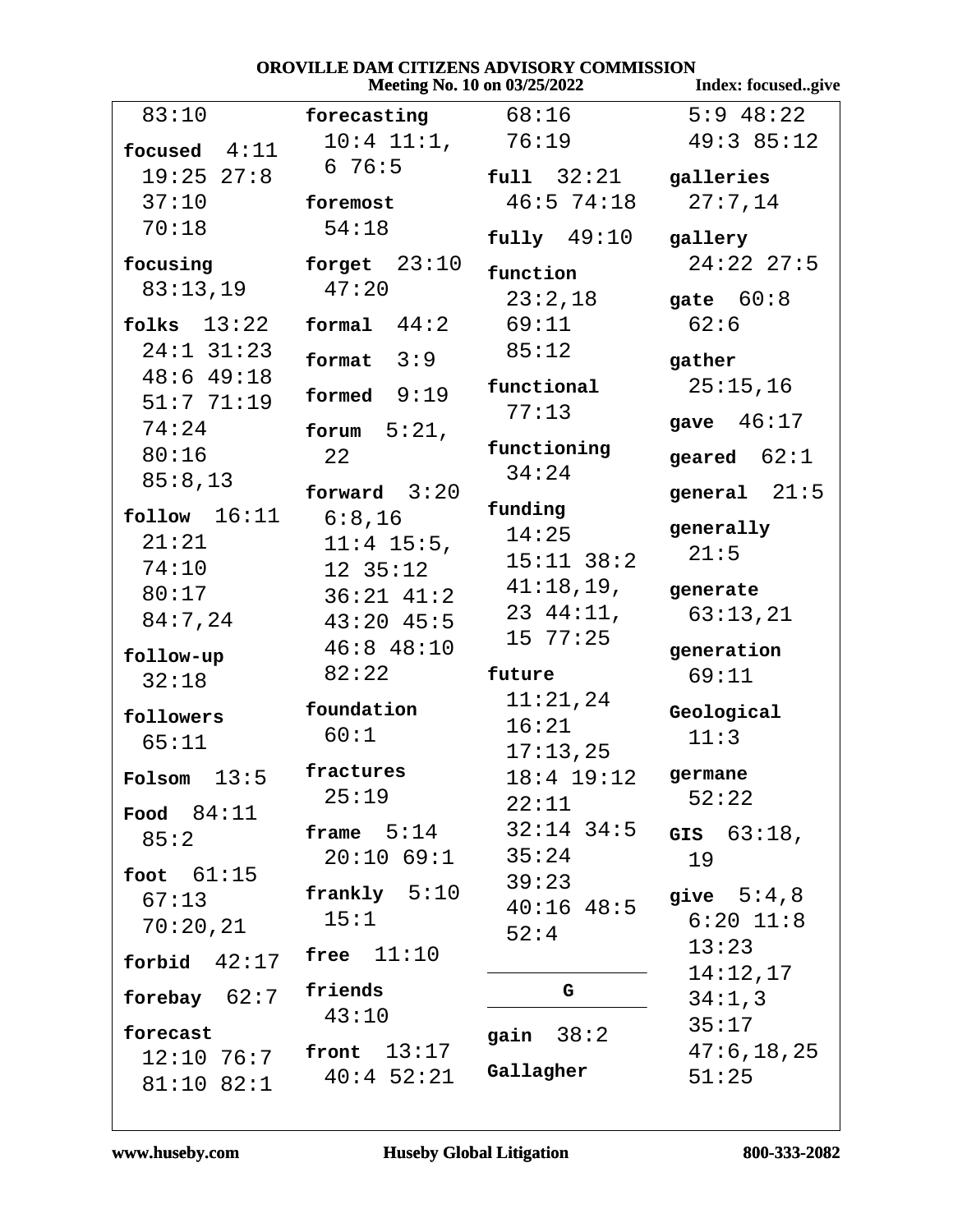# OROVILLE DAM CITIZENS ADVISORY COMMISSION

|                |                         | Meeting No. 10 on 03/25/2022 | Index: givinghazardous   |
|----------------|-------------------------|------------------------------|--------------------------|
| 52:20          | Governor's              | 45:13                        | 48:14                    |
| $70:15$ $75:3$ | 41:8                    | 84:10                        | 50:19                    |
| 78:684:6       | grant $45:17$ , grouped |                              | 66:21,22                 |
| giving $28:18$ | 18 73:21                | 24:18                        | 67:272:17                |
| 58:18          |                         |                              | 74:14,15                 |
|                | granted                 | groups                       | 78:17,18                 |
| glad $23:24$ , | 73:18                   | 56:19,24                     | 85:4                     |
| 25             | graph $76:5$            | grout $24:21$                | handful $3:7$            |
| Glenn-colusa   | gratified               | $25:9$ $27:4$ ,              |                          |
| 51:1           | 85:8                    | $7,13$ 33:5,                 | handle $22:10$           |
| goal $9:8$     |                         | 14                           | hands $14:11$            |
|                | gravel $67:14$          | growth $61:4$                | 66:13                    |
| Goat $67:13$   | great $3:2$             |                              | happen $42:5$            |
| God $42:17$    | $4:9$ 13:22             | guess $32:18$                | 43:13                    |
| good $3:17$    | $15:18$ $16:1$          | $49:24$ 74:7                 | $47:24$ 58:4             |
| $6:11$ 7:2     | $19:10$ $24:7$ guidance |                              | 74:12                    |
| $13:1$ $14:7$  | $31:1$ $32:6$           | 49:20                        |                          |
| $21:14$ $24:7$ | 48:5 50:18              | 56:10                        | happened                 |
| 29:19          | 51:10                   |                              | 12:21                    |
| 32:7,14        | 52:17                   | guidelines<br>54:22          | happening                |
| $37:1$ $41:11$ | 59:17                   |                              | 11:1                     |
| 48:650:2,      | $63:21$ $64:2$          | $guy \t 76:9$                | 50:11,13                 |
| 12,17          | 71:24                   | guy's $23:10$                | 52:21                    |
| 51:10          | 74:21                   | guys $11:14$                 | 70:22                    |
| 53:21          | 78:5, 15, 20            |                              | $42:14$ 64:1 happy 24:11 |
| 66:12 71:7     | 81:9                    |                              |                          |
| 81:18,19       | greater $6:14$          |                              | hard $27:16$             |
| 84:17          | 38:17                   | н                            | 43:677:3                 |
| 85:19,20       |                         | half $11:25$                 | 37:8<br>hat              |
|                | greatly $40:6$          | 79:6                         | hazard $37:16$           |
| Google $43:10$ | 66:6                    |                              | 38:8,21                  |
| gosh $42:24$   | grids $10:10$           | hampered                     | 41:14,17                 |
| government     | grounded                | 47:4                         | $42:15$ 51:4             |
| 12:23          | 64:24                   | hand $11:10$                 | 53:2060:2                |
| 44:14 48:4     |                         | 25:25                        | 61:22                    |
| 53:11          | group $11:4$            | 31:10                        |                          |
| 54:1784:9      | 39:17                   | 36:11                        | hazardous                |
|                | 43:16                   | 42:20                        | 65:18,19                 |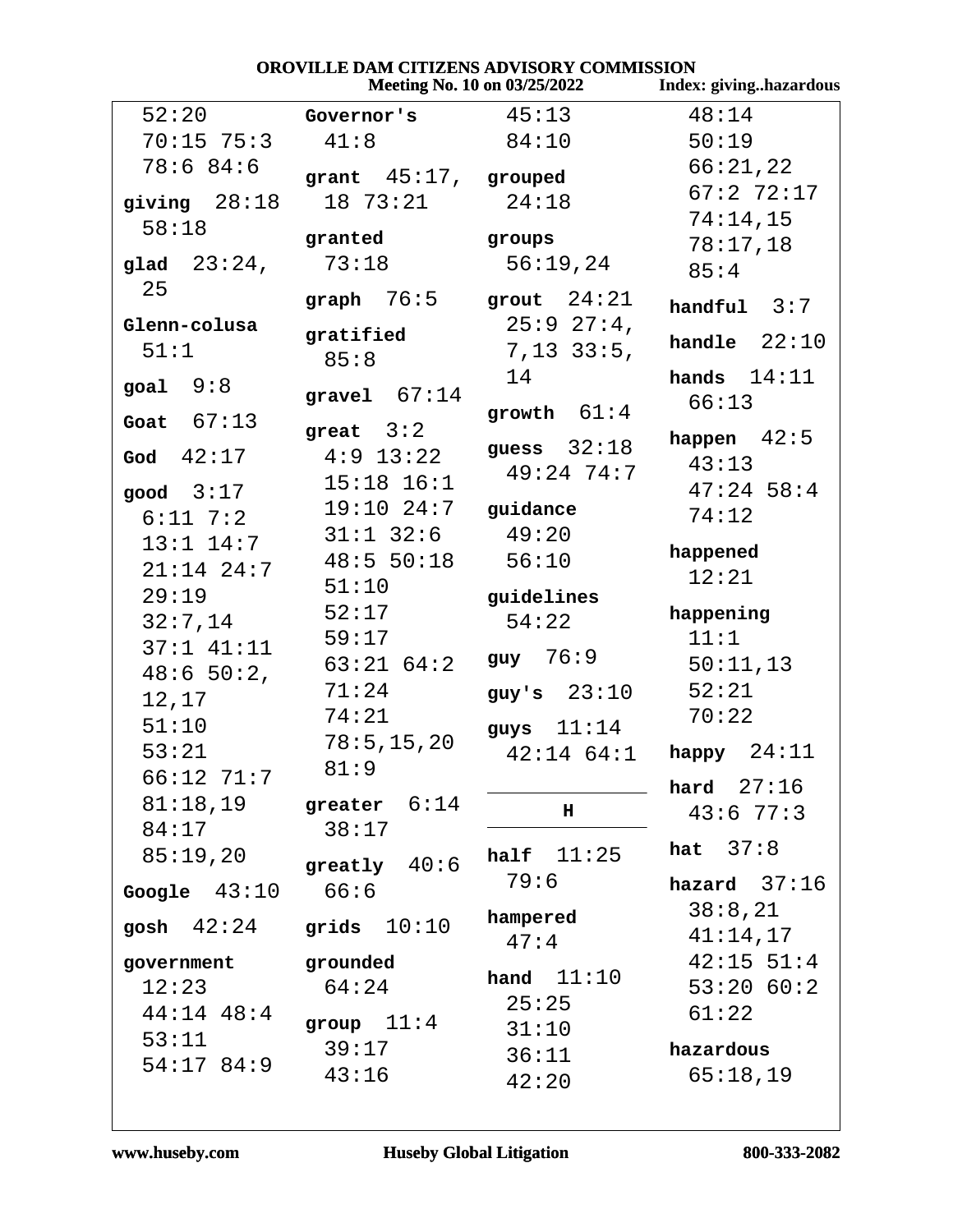|                                            | <b>OROVILLE DAM CITIZENS ADVISORY COMMISSION</b> | Meeting No. 10 on 03/25/2022 | Index: hazardsimpacted                         |
|--------------------------------------------|--------------------------------------------------|------------------------------|------------------------------------------------|
| hazards $45:3$                             | 40:9<br>helping                                  | honest $83:21$               | hydrology                                      |
| 63:7                                       | 66:5                                             | honing $49:8$                | 35:16                                          |
| 32:21<br>head                              | helps $8:25$                                     | hopeful $3:9$                | hypothetical                                   |
| headed $21:6$ ,<br>14                      | $35:22$ $41:8$<br>44:8                           | 73:19                        | 59:2260:7                                      |
| heading $63:3$                             | Hey 40:21<br>$51:2$ 75:12                        | hoping $16:13$<br>17:3,10    | I.                                             |
| health $8:7,8$                             |                                                  | 18:12,25<br>20:921:9         | icon $66:22$                                   |
| hear $3:22$ ,<br>$24$ $11:14$ ,            | high $7:9$<br>53:20<br>55:13                     | hosted $61:8$                | idea $41:13$<br>84:21                          |
| 15,16<br>12:22                             | 65:19,22                                         | hour $11:25$<br>79:7         | ideal 83:20                                    |
| 17:18,20,<br>$21 \quad 31:23$<br>44:759:15 | 66:1<br>high-level<br>20:22                      | hourly $69:5$<br>70:1        | identified<br>$3:19$ 24:15<br>35:12,23<br>55:8 |
| 74:19 81:7<br>84:4                         | higher-than-<br>7:12<br>average                  | hours $3:15$<br>households   | identifies                                     |
| heard $6:5$                                | highlighting                                     | 58:13,16                     | 55:22                                          |
| 12:23                                      | 41:17                                            | hovering                     | identify                                       |
| 67:16                                      | highlights                                       | 81:16                        | $50:9$ $52:10$                                 |
| $73:14$ 75:5                               | 38:12                                            | huge $21:1$                  | $57:19$ $71:2$<br>75:20,25                     |
| hearing<br>17:19                           | historical<br>$7:18$ 22:18                       | 42:13<br>47:13               | 76:1                                           |
| 18:21<br>hearts $84:22$                    | history $53:9$<br>65:3                           | 66:6,9<br>85:19              | illustrate<br>59:21                            |
| held $59:2$                                | hit $80:3$                                       | human $78:24$                | illustrates<br>25:21                           |
| helped $61:12$                             | hoc $37:13$                                      | hundred<br>46:20             | image 62:25                                    |
| helpful $47:8$<br>49:22                    | hold $56:19$                                     | $Hyatt$ 29:22                | image 30:6                                     |
| 51:2266:3                                  | holders $9:18$                                   | 69:8                         | $impect$ 79:1,                                 |
| 69:12                                      | holes $25:5$                                     | hydraulic                    | 14 80:9                                        |
| 71:11                                      | 33:13                                            | 63:9                         | impacted                                       |
| 72:11                                      | homeless                                         | hydrograph                   | 55:356:5                                       |
| 74:18 76:4<br>83:21                        | 16:19                                            | 62:21                        | 58:8 85:8                                      |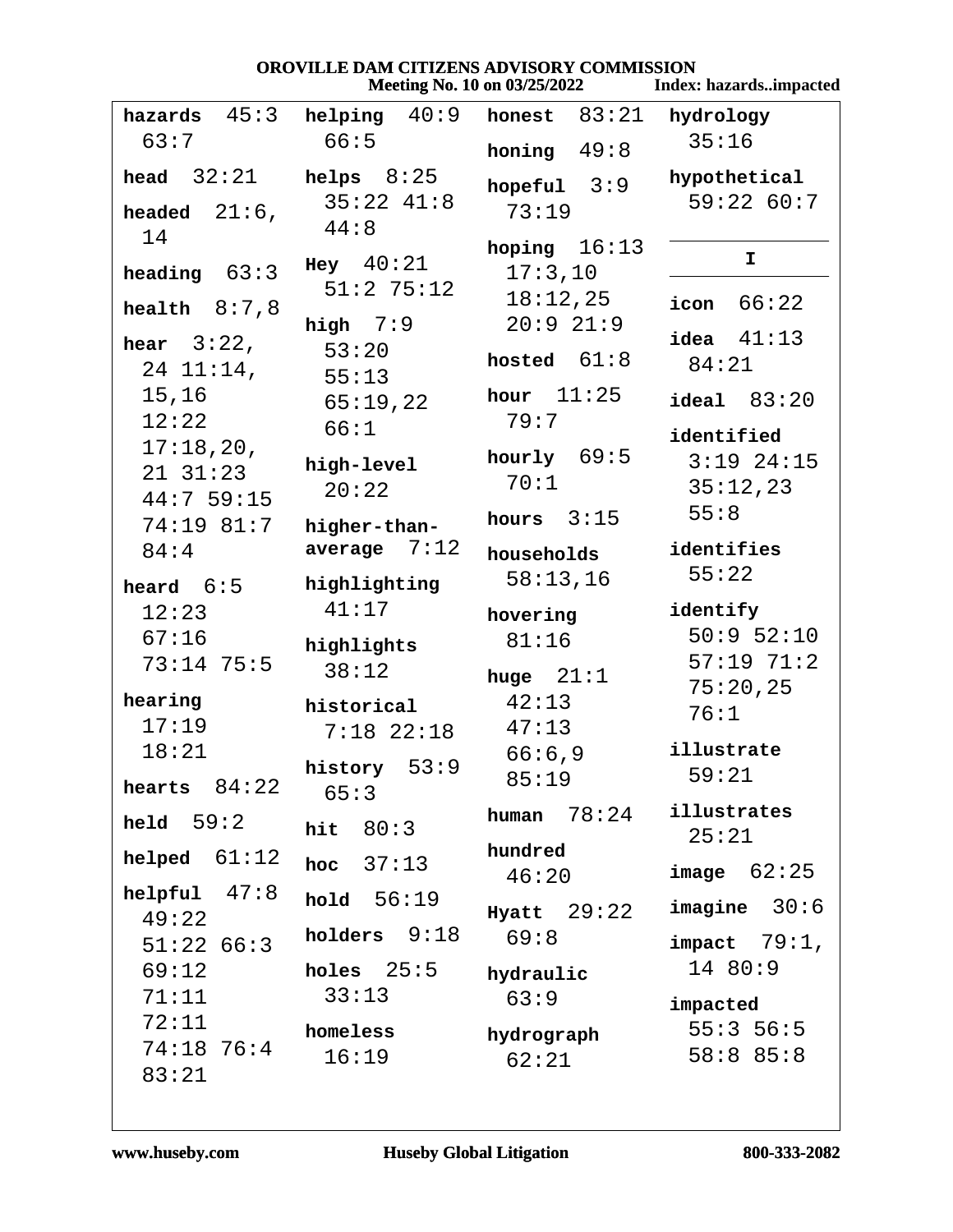| OROVILLE DAM CITIZENS ADVISORY COMMISSION<br>Index: impactsinstall<br>Meeting No. 10 on 03/25/2022 |                        |                         |                    |
|----------------------------------------------------------------------------------------------------|------------------------|-------------------------|--------------------|
| impacts                                                                                            | $84:2,7,16$ , includes |                         | 25:8,15            |
| 12:5,24                                                                                            | 2385:7                 | 58:17                   | $37:21$ 39:3       |
| 37:23                                                                                              |                        |                         | $43:11$ $47:3$     |
| 38:15 40:1                                                                                         | importantly            | including               | $49:21$ 55:4       |
|                                                                                                    | 75:19                  | $8:8$ 51:3              | $61:17,19$ ,       |
| impermeable                                                                                        | impressed              | incorporate             | 21,25              |
| 33:9,17                                                                                            | 26:11                  | 57:2                    | 64:25              |
| implement                                                                                          |                        |                         | 66:5,8             |
| 29:16                                                                                              | improve                | incorporation           | 71:18              |
|                                                                                                    | $10:14$ $11:1$         | 60:23                   | 74:25              |
| implementation                                                                                     | 70:20                  | incremental             |                    |
| 24:19                                                                                              | improvement            | 62:13                   | 76:13,15,          |
| 47:17                                                                                              | $18:6$ 22:6            | Independent             | 22                 |
| implemented                                                                                        | 27:649:1               | 24:17,18                | informative        |
| 27:2                                                                                               | improvements           |                         | 71:11              |
|                                                                                                    | $11:5$ 14:6            | indication              | informed           |
| importance<br>$42:3$ $48:15$                                                                       | 28:24                  | 47:6                    | $5:23$ $57:18$     |
|                                                                                                    | 70:22                  | indirect                |                    |
| important                                                                                          |                        | 79:11                   | informs            |
| $4:4$ 6:6                                                                                          | in-kind                |                         | $26:20$ 56:6       |
| $7:11$ $9:20$                                                                                      | 40:11                  | individual              | initial 26:4       |
| 10:12                                                                                              | 44:20                  | 58:2                    | 35:554:4           |
| 11:1,5                                                                                             | 45:6,11                | individuals             | $58:8$ 61:15       |
| 13:16                                                                                              | inches $32:8$          | 55:2                    |                    |
| 14:14 17:9                                                                                         | 58:25                  |                         | initiatives        |
| 22:12                                                                                              |                        | $\texttt{inflow}$ 7:21, | 39:24              |
| $23:24$ $26:3$                                                                                     | incident               | 25 10:1                 | $input \quad 21:2$ |
| 37:24                                                                                              | 45:957:20              | inflow/outflow          | 41:12              |
| 43:2,14,19                                                                                         | include                | 68:2                    |                    |
| 44:5,7                                                                                             | $44:20$ 51:9           | inflows                 | inputs $63:8$      |
| 45:5                                                                                               | 52:13                  | 16:24                   | inserted           |
| 48:10,12                                                                                           | 53:24 55:3             |                         | 25:5               |
| 49:7,17                                                                                            | 57:13,24               | inform 35:24            | inspect $28:6$     |
| 61:19                                                                                              | 58:15                  | $39:24$ 53:3            | 31:17              |
| $63:11$ $64:1$ $82:10$                                                                             |                        | 56:25                   |                    |
| 74:25                                                                                              |                        | 59:23                   | install            |
| 77:16                                                                                              | included               | 60:7,13                 | 25:21              |
| 80:21                                                                                              | $38:7$ 55:25           | 61:21                   | 28:21,24           |
| 83:16                                                                                              | 59:2260:7              | information             | 29:8               |
|                                                                                                    |                        |                         |                    |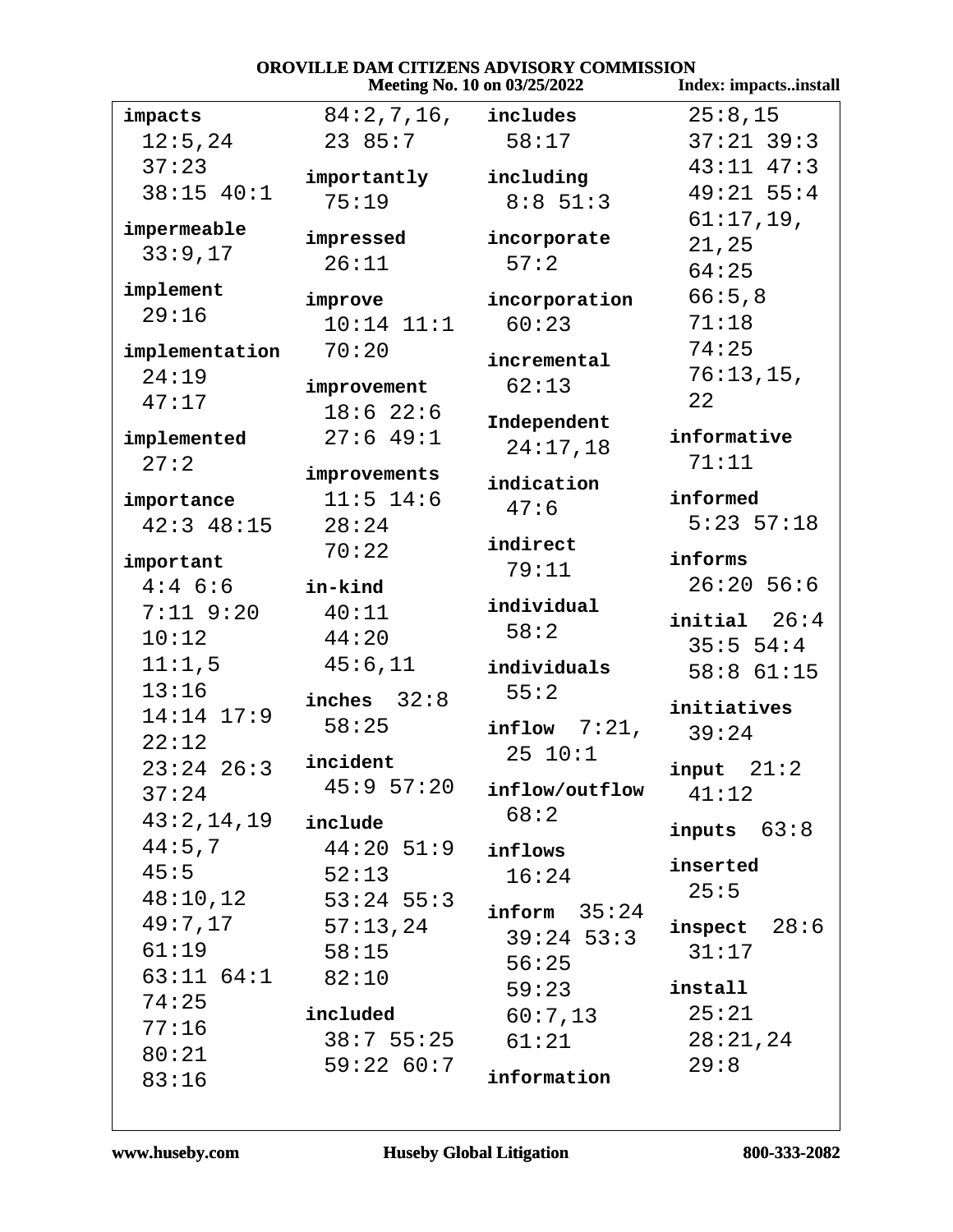|                          | <b>ELLIND IND VIDONNI CONTINUIDENT</b><br>Meeting No. 10 on 03/25/2022 | Index: installationjob |                 |
|--------------------------|------------------------------------------------------------------------|------------------------|-----------------|
| installation             | integrate                                                              | intervals              | issuing         |
| 24:24                    | 50:9                                                                   | 47:1                   | 68:17 73:7      |
| 25:11,24                 | integration                                                            | intrusion              | 74:682:18       |
| 28:22                    | 50:10                                                                  | 23:19                  | item $16:5$ ,   |
| installations            |                                                                        |                        | 7, 10, 16,      |
| 27:12,20,                | intended                                                               | inundation             | 18, 20, 22,     |
| 24                       | 19:18                                                                  | 38:3,6                 | 23,24           |
|                          | 22:23                                                                  | 39:2,11,               | 17:2,6,8,       |
| installed                | 25:16                                                                  | 19,21                  | 14, 17, 20,     |
| 25:2,9,21                | 26:18                                                                  | 40:16,17,              | $23$ $18:2,3$ , |
| 26:8,15                  | 34:12                                                                  | $22 \t43:6$            | 11, 13, 14,     |
| 28:23                    | 61:21                                                                  | 52:23                  | $15, 24$ $24:4$ |
| $29:10$ 35:4             | $intent$ $38:1$                                                        | 53:12,25               | 50:9            |
| installing               | $50:23$ 75:9                                                           | $54:14$ 55:3           |                 |
| 36:6                     | interest                                                               | 56:3,5                 | items $3:18$    |
| instances                | $62:24$ 74:7                                                           | 58:14                  | 14:13           |
| 54:13                    |                                                                        | 59:20,25               | 15:24           |
|                          | interested                                                             | 60:4,8,11,             | 16:1,3          |
| institute                | 11:10                                                                  | $16,18$ $61:7$         | 18:19,22        |
| 10:4                     | 77:22                                                                  | 62:8,13<br>63:9        |                 |
| instructions             | interim                                                                | 71:13,15,              | J               |
| 66:16                    | 73:20                                                                  | $20 \t 72:21$          | Jackie          |
| instrumentatio           | internal                                                               | 78:21,23               | 74:16,17        |
| $n \quad 10:18$          | $26:19$ $27:8$                                                         |                        |                 |
| $16:5$ 27:7              | $28:1$ 74:5                                                            | investment             | Jackie's        |
|                          |                                                                        | 77:16                  | 74:22           |
| instruments<br>25:3,4,5, | internally                                                             | invitation             | James $15:19$   |
| 6, 14, 16, 20            | 60:13                                                                  | 50:14                  | $17:5$ 19:3     |
| 26:17,23                 | internet                                                               | involved               | 20:12           |
| $28:3$ 36:7              | 65:14                                                                  | $5:23$ $28:17$         | 74:14           |
|                          | interpretation                                                         |                        | 78:17           |
| insurance                | 69:3                                                                   | involvement            | 80:25           |
| 79:12                    |                                                                        | 6:5                    | 83:2285:3       |
| intake $28:9$ ,          | interrelates                                                           | issue $79:3$           | January $7:8$   |
| $13\ 29:5,$              | 48:14                                                                  |                        | 9:4             |
| 22, 23, 25               | interval                                                               | issues $4:8$           |                 |
| 30:11                    | 46:24                                                                  | 46:21                  | job $48:2,5$    |
|                          |                                                                        | 84:23                  | 64:2            |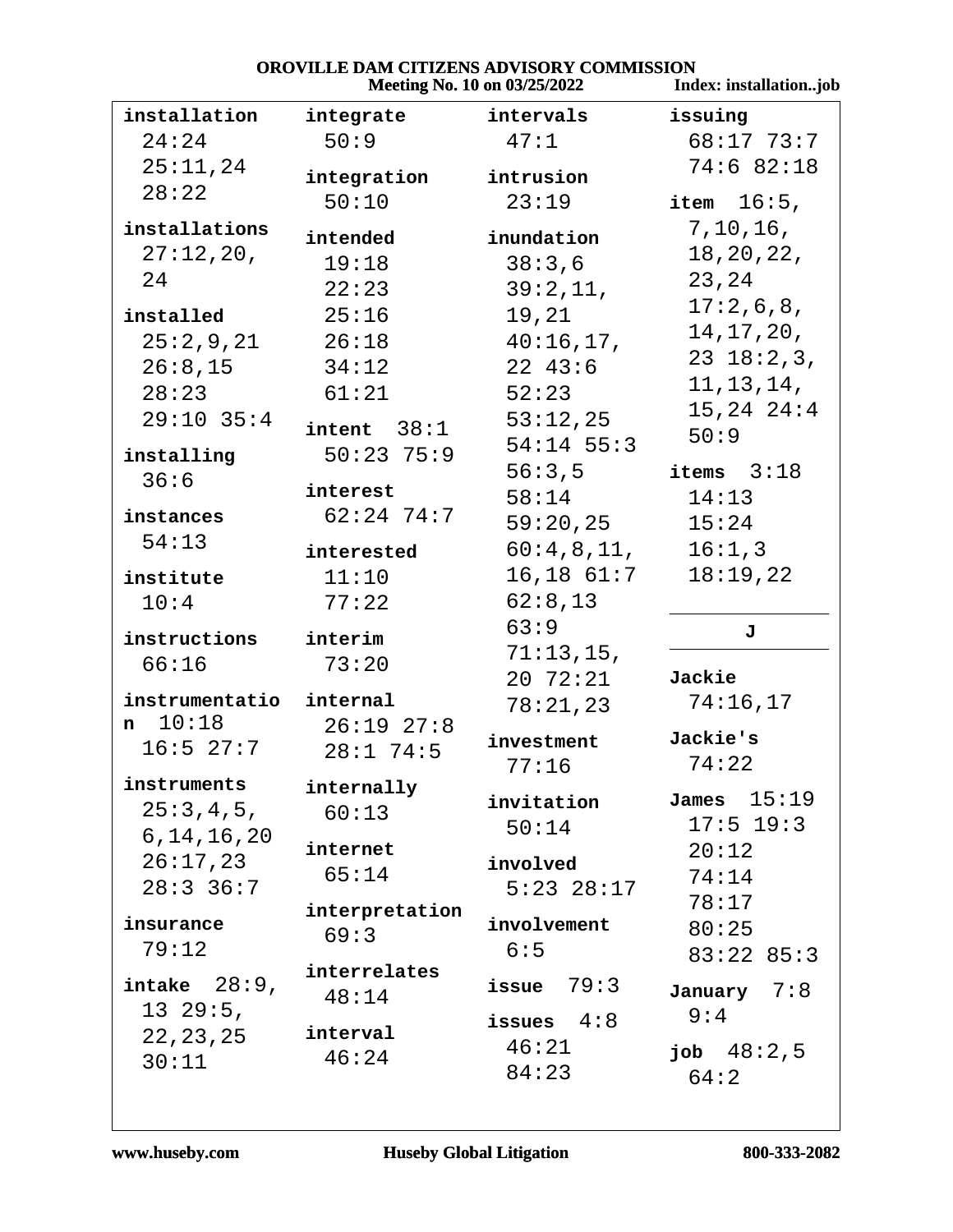|                       | Meeting No. 10 on 03/25/2022 | <b>Index: Johnlean</b> |                    |
|-----------------------|------------------------------|------------------------|--------------------|
| <b>John</b> $68:22$ , | 68:9,25                      | 69:25                  | large $42:11$      |
| 24 69:25              | 69:19,23                     | 77:16                  | 69:9               |
| $71:1$ $73:23$        | 75:13,18                     | 81:15,20               | largely 9:5        |
| 76:9,11               | Karla's $11:9$ kinds $43:20$ |                        | $19:25$ 35:4       |
| 77:7,18               | 14:19                        |                        | 61:5               |
| 78:3,6                |                              | knowing                |                    |
| 82:8,23               | <b>keeping</b> $5:23$        | 43:13                  | larger 58:16       |
| 83:8                  | <b>Kevin</b> $81:6$          | kudos $48:3$           | 76:16              |
| join $19:21$          | $key$ 14:12                  |                        | lastly $10:3$      |
| 50:7                  | $55:21$ $56:8$               | L                      | 27:4               |
| joining $4:1$         | 61:6,17                      |                        | late $39:13$       |
| 6:17                  | kind $14:12$ ,               | lack $77:17$           | 85:15              |
|                       | $21 \t16:2,24$               | laid $20:20$           | latest $76:23$     |
| jointly               | $19:11,14$ ,                 | lake $7:16$            |                    |
| 13:14                 | 18,20                        | $9:8$ 14:1             | $l$ aunch $22:2$ , |
| July 18:25            | 20:9,14,                     | 21:25                  | 5 30:10            |
| 19:24,25              | 18,20                        | 22:4,9,10              | launching          |
| $21:10$ 82:2          | 21:8, 16, 17                 | 25:15                  | $47:12$ 82:5       |
| 85:16                 | 22:17                        | 27:21                  | 1aw 56:12          |
| $jump$ $14:18$        | 26:25                        | 28:10                  | 57:25              |
| 53:783:25             | 28:21                        | 29:1,3,14,             | lay 52:20          |
| June $3:10$           | 29:3,22                      | 15, 16, 17,            | 53:22              |
|                       | 32:8,16                      | $18,20$ $30:7$         |                    |
| jurisdiction          | $33:6$ $35:13$               | $32:21$ $43:7$         | layers $63:20$     |
| 53:17                 | 41:22                        | 67:10,18               | lead 14:16         |
| jurisdictional        | 44:25                        | 68:20                  | 41:8               |
| 55:12                 | 49:9,14                      | 70:6,24                | 44:5<br>leader     |
| jurisdictions         | 50:3                         | 77:13                  |                    |
| $57:8$ 58:8,          | 51:17,22                     | $81:10,14$ ,           | leadership         |
| 18                    | 53:355:11                    | 2282:1,4,              | 5:24               |
| justification         | 56:22                        | 15,18<br>83:1585:9     | leading<br>43:5    |
| 73:7                  | 61:24,25                     |                        | Leahigh            |
|                       | 62:24<br>63:10               | land $39:4$            | 68:22,25           |
| K                     | 64:24                        | 52:20                  | 76:11              |
|                       | 67:13,17                     | 76:21                  | 32:25<br>leak      |
| Karla $5:4$           | 68:3,5                       | lapse $41:24$          |                    |
| $6:20$ $12:21$        |                              |                        | 78:1<br>lean       |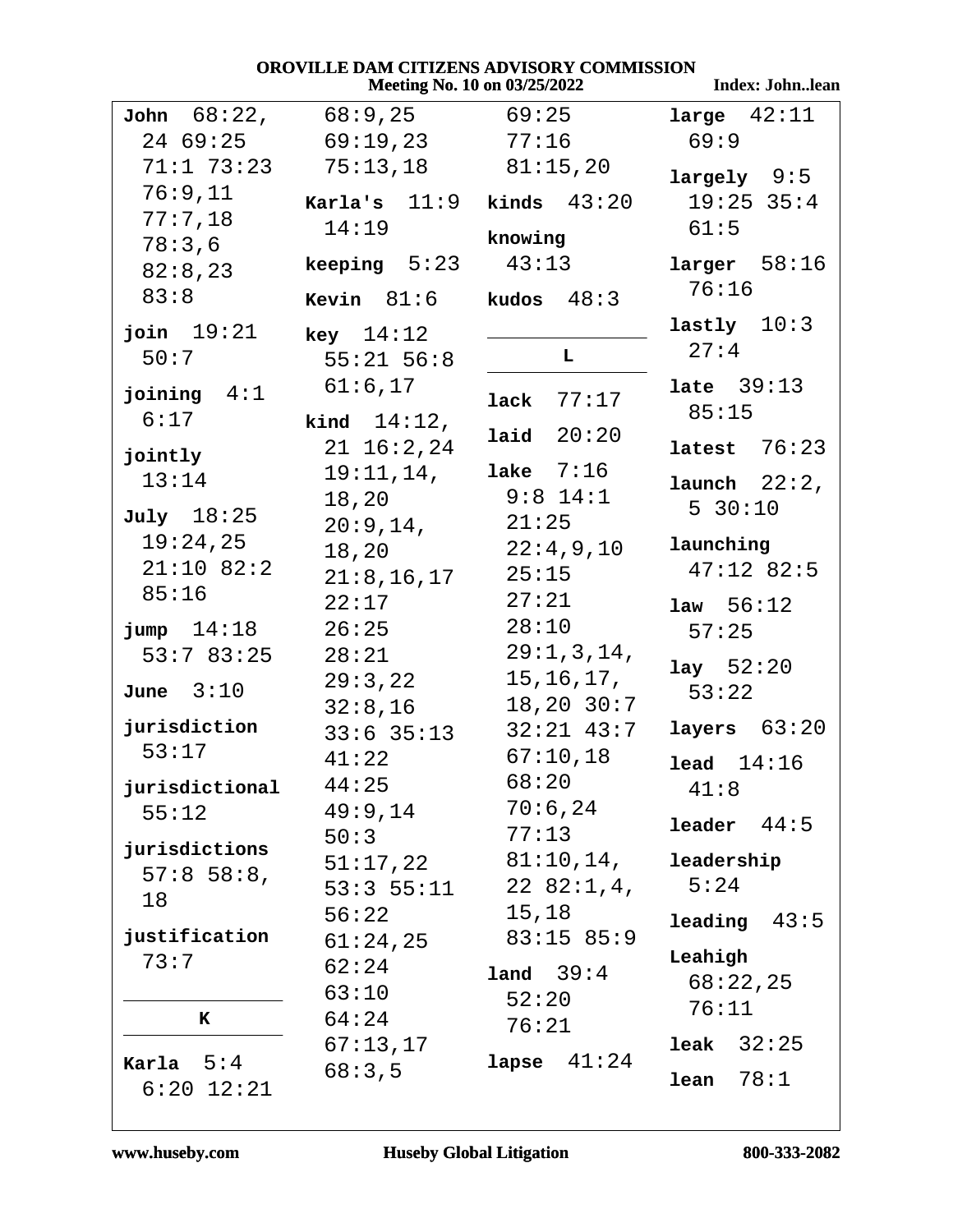|                             | VNV V ILLLE DAM S                           | CH LEENS AD VISONT COMMISSION<br>Meeting No. 10 on 03/25/2022 | <b>Index: learnedlong</b> |
|-----------------------------|---------------------------------------------|---------------------------------------------------------------|---------------------------|
|                             | <b>learned</b> $7:10$ $69:15$ $76:5$ $34:6$ |                                                               | 83:11,19                  |
|                             | $17:2$ 48:20 77:4 81:22                     | lift 41:16                                                    | 10an 15:10                |
| 52:24                       | 82:1,16                                     | lifted $30:21$ local $12:5$                                   |                           |
| leave $11:23$ levels $14:1$ |                                             |                                                               | $16:19$ 38:7              |
| $12:18$ 59:5 $25:12$        |                                             | <b>Lime</b> $70:19$ ,                                         | 40:10,22                  |
| leaving                     | 29:17                                       | 22,25                                                         | 41:14,17                  |
| 11:23                       | 35:17                                       | 74:22                                                         | $44:16$ , $24$            |
|                             | 65:21                                       | 75:2,17                                                       | 45:15                     |
| $1ed \quad 61:4$            | 77:14                                       | 77:20                                                         | 46:14                     |
| $left  30:1,7$ $81:10$      |                                             | limit 8:21                                                    | $49:17$ 51:4              |
| legacy 31:10                | leverage                                    | limitations                                                   | $54:20$ 55:8              |
| legend 61:24                | $45:25$ $72:8$                              | 59:25                                                         | 56:12                     |
|                             | leveraged                                   | $1$ imited $9:18$                                             | 70:10                     |
| legislation<br>$5:18$ 48:21 | 63:15                                       | 58:2,17                                                       | $locally$ 9:15            |
| $49:260:23$ liability       |                                             | lines 54:1                                                    | $locals$ 31:14            |
| $63:5$ $65:17$ $33:24$      |                                             | link 65:8                                                     | locate $29:4$             |
| legislature                 | license                                     | list 17:9                                                     | located                   |
| 3:21                        | 73:8,15,18                                  | $18:9$ $19:2$ ,                                               | 25:14                     |
| lesson $53:9$               | 74:6                                        | $4,5$ $49:4$                                                  | location                  |
| lessons $17:1$              | 77:23,24                                    | 58:9                                                          | 27:17                     |
|                             | 78:2                                        | <b>listed</b> $54:24$ $32:15$                                 |                           |
| letter                      | 82:11,17,<br>18,21                          | 56:14                                                         | 33:7,9                    |
| 50:24,25                    |                                             | $l$ isten $85:5$                                              | locations                 |
| letters $40:7$ licenses     |                                             |                                                               | 27:20                     |
| 43:17                       | 73:22                                       | listening                                                     | 35:24                     |
| letting                     | licensing                                   | 80:16                                                         | 62:20                     |
| 41:23                       | 72:20                                       | literally                                                     |                           |
| <b>levee</b> $62:20$        | 73:6,9                                      | 58:5                                                          | log 17:12                 |
| 64:13                       | $life$ $25:7$                               | litigation                                                    | 80:14                     |
|                             | 33:25                                       | 79:4                                                          | $login$ $74:22$           |
| levees $62:17$              | 34:1,14                                     |                                                               | logistics                 |
| 72:22                       | $35:4$ $41:22$                              | loading 35:5                                                  | 27:18                     |
| level 19:19                 | $56:2$ $61:19$                              | Loafer $22:2$ ,                                               | long 13:19                |
| 21:25                       | $78:24$ 80:9                                | 567:10                                                        | 73:16                     |
| $22:11$ $29:2$              | lifetime                                    | 70:18                                                         | 80:22                     |
|                             |                                             |                                                               |                           |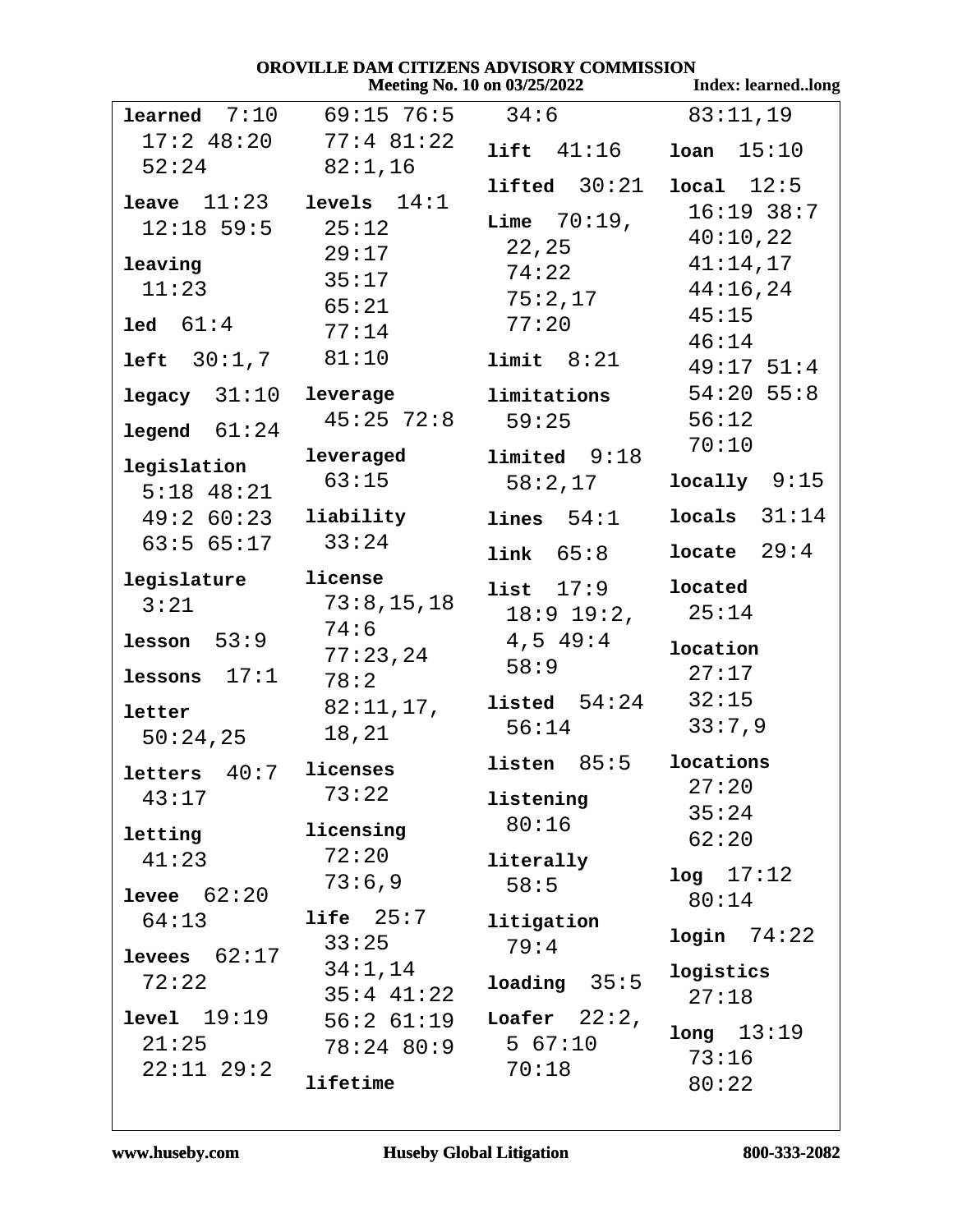| OROVILLE DAM CITIZENS ADVISORY COMMISSION                   |                |                 |                |  |  |
|-------------------------------------------------------------|----------------|-----------------|----------------|--|--|
| <b>Meeting No. 10 on 03/25/2022</b><br>Index: long-termmark |                |                 |                |  |  |
| long-term                                                   | $27:21$ $29:2$ | 33:22           | map $3:20$     |  |  |
| 14:22                                                       | 55:14,15       | 40:24           | 15:24          |  |  |
| $longer$ 34:14                                              | 70:24          | 41:3,22         | $19:12$ 39:2   |  |  |
| 69:13,24                                                    | 82:15          | $42:5$ $44:8$   | 61:14          |  |  |
| 85:14                                                       | lower $64:13$  | 49:10,13        | 63:10,12       |  |  |
|                                                             |                | $50:12,16$ ,    | 64:8,9,16      |  |  |
| longest                                                     | lowered        | $21\;\;51:12$ , | 73:1,5         |  |  |
| 47:13                                                       | 28:13          | $13 \t52:5$     |                |  |  |
| Looked 62:20                                                | 29:11          | 58:166:5        | mapped $39:1$  |  |  |
| 76:4                                                        | lucked $29:17$ | $70:21$ $72:7$  | mapping $38:7$ |  |  |
|                                                             |                | 75:21           | 39:10          |  |  |
| Lori $52:18$ ,                                              | Luis $9:6$     | 83:23           | 40:15          |  |  |
| 25 53:5                                                     |                | makes $41:24$   | 53:13          |  |  |
| 59:13                                                       | M              |                 | 60:6, 12, 16   |  |  |
| 60:10,17                                                    |                | making $10:2$   | 61:10,13       |  |  |
| 63:25                                                       | made $51:3$ ,  | 28:23           | 62:23          |  |  |
| 65:16,24                                                    | 18 53:16       | $49:15$ 52:1    | maps $39:21$ , |  |  |
| loss $56:2$                                                 | 83:5           | $53:11$ 66:7    | $23 \t40:22$ , |  |  |
| 78:24                                                       | magnitude      | 75:16           | $25 \t43:6$    |  |  |
| 80:8,9                                                      | 72:6           | manage $8:20$   | $51:2$ 52:24   |  |  |
| lost $79:9$                                                 | main $54:23$   | 24:10           | 53:25          |  |  |
|                                                             | 63:3           |                 | $54:14$ 55:4   |  |  |
| 10:22,                                                      |                | management      | $56:4$ 59:20   |  |  |
| 2527:18                                                     | $maintain 9:8$ | $13:6$ 36:19    | 60:4,8,18,     |  |  |
| $28:2$ 30:24                                                | 13:19          | 42:11           | 2061:6,7,      |  |  |
| $32:24$ 33:8                                                | 69:22          | 84:14           | 18,25          |  |  |
| $39:12$ 40:5                                                | maintaining    | managing        | 62:8,13,       |  |  |
| 43:9,10                                                     | 46:9           | $9:15$ 13:3     | 17,21          |  |  |
| $64:1$ $65:10$                                              | maintenance    | 23:21           | 63:14,18,      |  |  |
| 74:9                                                        | $20:7$ 33:12   | mandatory       | 2265:9         |  |  |
| $77:23$ , $25$                                              | 34:9           | 79:3,18         | 71:15,20       |  |  |
| 80:4 84:19                                                  |                | 80:1            | 72:6,21        |  |  |
| lots $19:22$                                                | major $47:16$  |                 | 78:21,23       |  |  |
|                                                             | make $4:18$    | $manual$ $16:9$ |                |  |  |
| love $43:15$                                                | $9:13$ $14:15$ | 39:7 79:16      | March $7:8$    |  |  |
| 51:8                                                        | 27:23          | 80:10           | 55:14          |  |  |
| $1$ ow $14:1$                                               | 28:24 29:9     | manually        | 81:19          |  |  |
| 25:12                                                       | 32:12,15       | 66:25           | mark $52:8$    |  |  |
|                                                             |                |                 |                |  |  |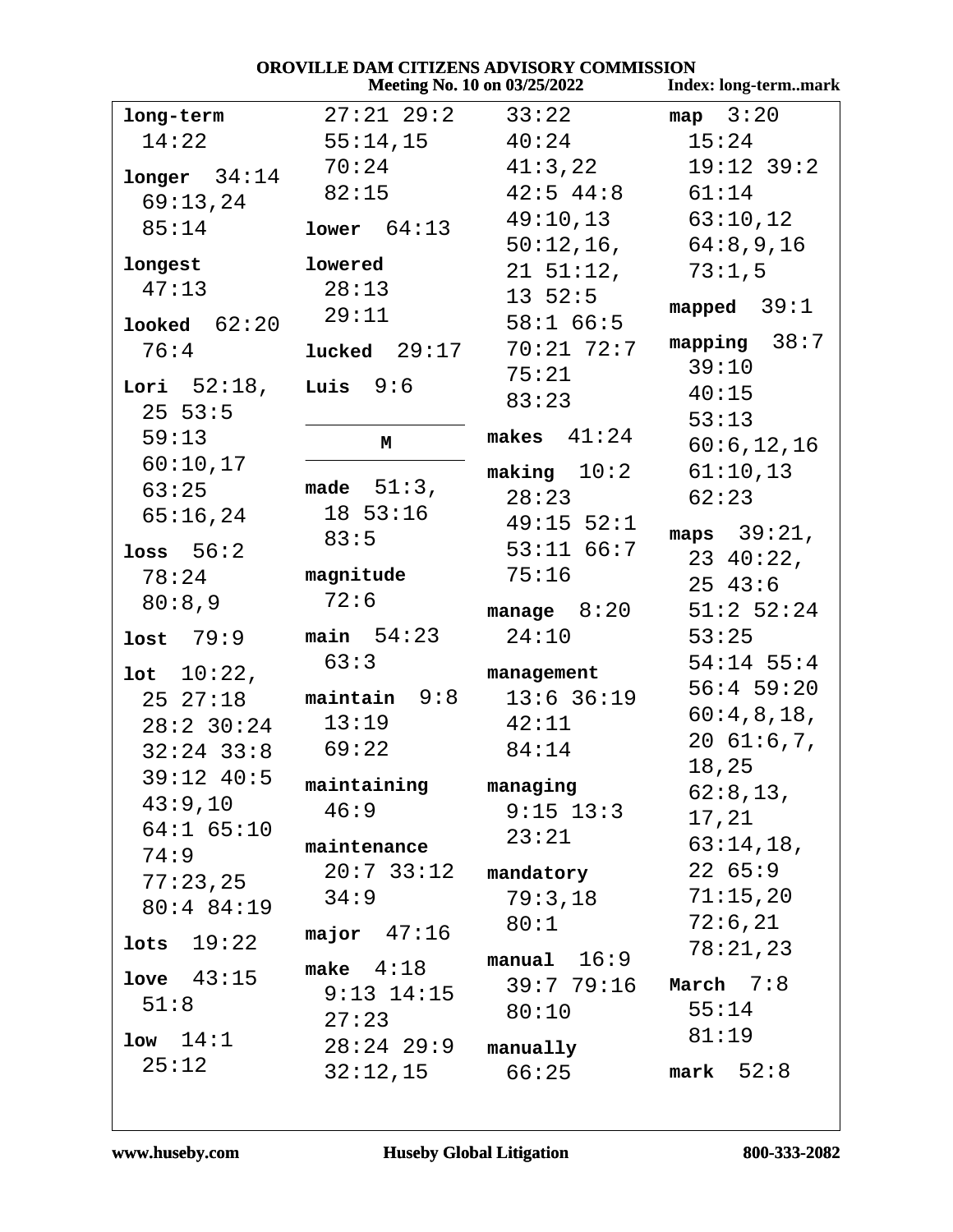|                 |                           | <b>Meeting No. 10 on 03/25/2022</b> | <b>Index: marriedmoments</b> |
|-----------------|---------------------------|-------------------------------------|------------------------------|
| married         | 14:14,15                  | mentioned                           | minimum                      |
| 42:2365:5       | 15:20,21,                 | 18:20                               | 54:12                        |
| massive         | 24 16:13                  | 19:20                               | minor 33:15                  |
| 48:10           | 17:16,25                  | 49:11                               |                              |
|                 |                           | $18:3,4,5,$ 60:10,17                | minutes                      |
| match $45:15$   | 12,13,17,                 | 63:1569:2                           | 36:20                        |
| 46:14           | $23$ $19:1,25$            | merit $23:7$                        | 57:12                        |
| matching        | 20:9,19                   | 26:9                                | missed $68:23$               |
| 41:23           | 21:10                     |                                     | 75:7                         |
| materials       | 23:10                     | $met \t 9:6$                        | mistaken                     |
| 15:21           | 36:14                     | 35:7                                | 34:22                        |
| 36:15           | 49:25                     | Michael                             |                              |
| 85:17           | 50:1,7                    | 71:5,6,7                            | mitigation                   |
|                 | 52:14                     | 74:19,21                            | 38:8,10                      |
| Matt $67:20$    | 74:25                     | 75:12,16,                           | 39:4                         |
| 78:15,18,       | 75:25                     | $20\ \ 76:3$                        | 41:14,17                     |
| 19 80:15        | 80:20                     | 77:6 83:23                          | 42:14,15                     |
| maximum         | 85:9,22                   | 84:4,6                              | 51:4                         |
| 37:19           | meetings                  | mid $5:21$                          | model 40:17                  |
| 39:2,22         | $3:8,19$ $4:7$            | 25:776:7                            | 72:7                         |
| 61:18,19        | 11:20                     |                                     | modeling                     |
| 72:24           | 19:11,13,                 | middle $9:13$                       | 26:20                        |
| 81:21           | 15 36:17                  | Mike $72:12$                        | 40:20,23,                    |
| means $54:3$ ,  | 42:19                     | 78:10                               | 2463:9                       |
| $23 \t57:4$     | 57:6, 12, 18              | milestone                           |                              |
|                 | 83:10                     | 21:952:8                            | models                       |
| meantime        |                           |                                     | 40:14,15                     |
|                 | $3:14$ 85:16 meets $10:1$ | milestones                          | 45:22,23                     |
| measure         | member $44:6$             | $16:8$ $20:21$ $63:13$              |                              |
| 10:10           | 50:4                      | million                             | modernize                    |
| meet $8:13$     | members $3:3$ ,           | 79:7,8,9                            | 48:13                        |
| $40:9$ 68:15    | $4 \t4:9 \t6:23$          | 80:3,4,6                            | modes $26:19$                |
|                 | $7:3$ 19:21               | mind 34:22                          | $27:9$ $28:1$                |
| meeting $3:5$ , | 46:868:9                  | 63:768:6                            |                              |
| 10, 15, 5:2     | 80:24                     |                                     | modest $25:17$               |
| 11:25           |                           | minds $84:22$                       | moment $52:8$                |
| 12:15           | Mentink                   | minimize                            |                              |
| 13:25           | 78:18,20                  | 56:2                                | moments                      |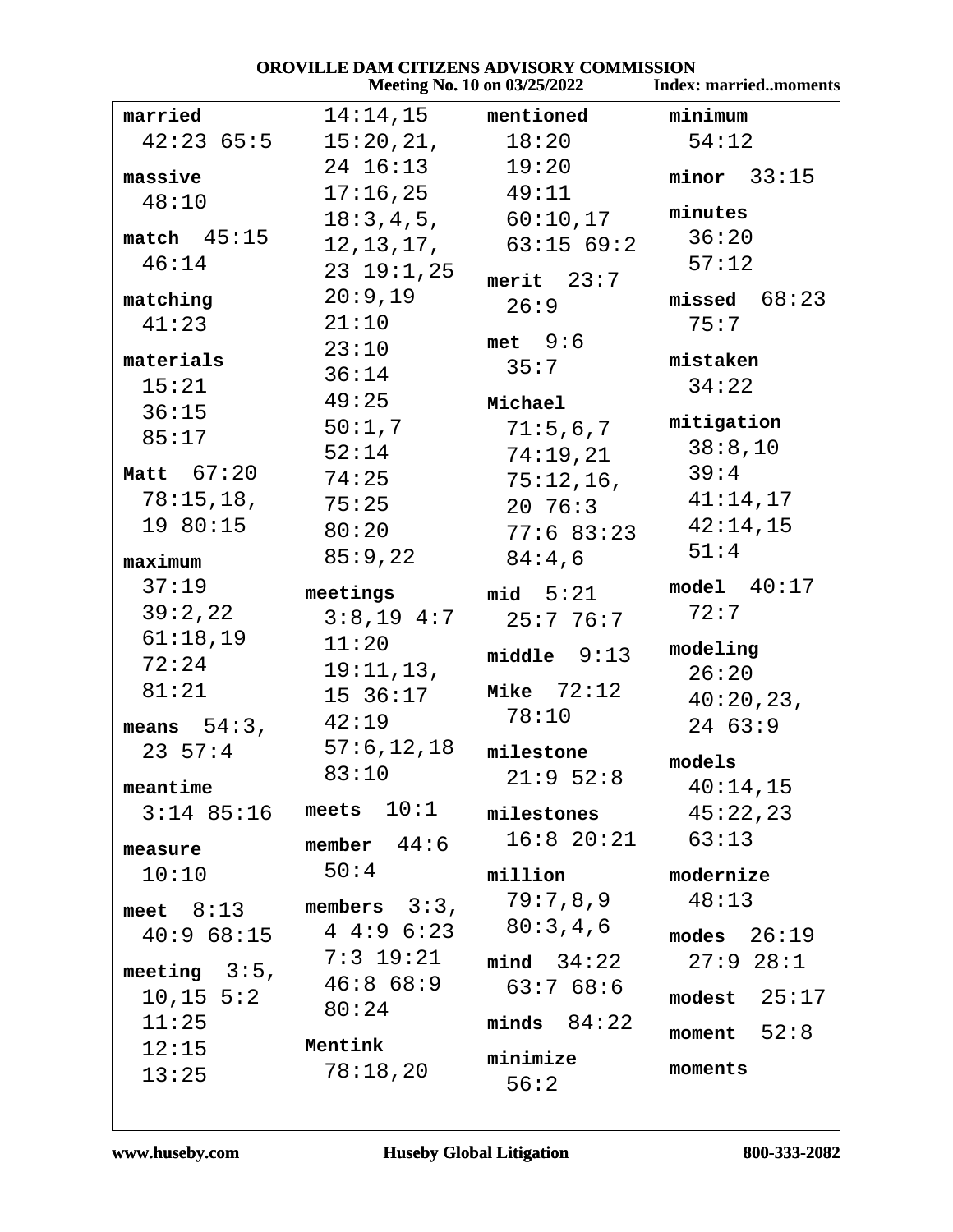| OROVILLE DAM CITIZENS ADVISORY COMMISSION |                       |                                     |                             |
|-------------------------------------------|-----------------------|-------------------------------------|-----------------------------|
|                                           |                       | <b>Meeting No. 10 on 03/25/2022</b> | <b>Index: moneyNovember</b> |
| 54:21                                     | multitude             | 72:1 73:13                          | nonexpert                   |
| money $14:24$                             | 62:19                 | 77:7                                | 66:8                        |
| 45:12                                     | mute $22:16$ Nevada   |                                     | nonprofit                   |
| 80:11                                     | $26:1$ $36:11$        | 10:12,19                            | 37:9                        |
| monitoring                                |                       | news 41:11                          | noon $3:17$                 |
| $16:24$ $27:8$                            | N                     | Nezhura                             | 80:19                       |
| month $4:15$                              | named $74:16$         | 53:1,5                              | Northern                    |
| 81:18,21                                  |                       | 65:25                               | 42:22,23                    |
| months $82:3$                             | narrative             | nice $30:14$                        | $43:1$ 65:5,                |
|                                           | 78:22                 |                                     | 666:2,11                    |
| morning $7:2$                             | narratives            | $nicely$ 30:20                      | note $4:7$                  |
| $22:14$ $24:7$                            | 57:9                  | Nick $12:15$                        | 66:24                       |
| $37:271:7$ ,                              | $NASA$ 11:3           | 14:11,17                            | 81:22                       |
| 11                                        |                       | $15:17$ 19:8                        |                             |
| motion $82:22$                            | National              | 24:350:7                            | noted $15:9$                |
|                                           | 56:15                 | 52:13                               | 85:2                        |
| motivation                                | nature $34:25$        | 66:15                               | notes $15:21$               |
| 44:21                                     | 35:8                  | 75:19,24                            | 65:18                       |
| move $5:15$                               |                       |                                     | 69:19                       |
| $14:11$ $15:1$                            | nearby $3:12$         | Nielsen $5:8$ ,                     |                             |
| $24:4$ 31:12                              | necessarily           | $15, 16 \ 6:1,$                     | notice $4:16$               |
| $46:8$ 49:9                               | 40:4                  | $2\;14:18$                          | $38:1$ 50:23                |
| 51:11,16                                  |                       | 21:20                               | noticed                     |
| $52:18$ 71:4                              | needed $29:16$        | 22:17                               | 50:19                       |
| 74:14 80:1                                | 43:17                 | 23:4,6,23                           |                             |
|                                           | $\bf{neededle}$ 79:19 | $26:3$ 31:6,                        | notification                |
| movement                                  | Nemeth $5:4$ ,        | $8,10$ $34:19$                      | $54:24$ 55:7                |
| 14:21                                     | $17,25$ $6:19$        | 47:9,10                             | 57:19                       |
| 16:21                                     |                       | 48:17,21                            | $58:11,15$ ,                |
| 84:11                                     | $7:1$ $11:7$          | 49:2 51:17                          | $17\;\;59:2$                |
| moving $3:20$                             | $13:1$ $19:4$         | 52:17                               | notifications               |
| $15:5$ 35:12                              | 21:20,21              | 85:11                               | 57:23                       |
| $45:5$ $48:5$                             | 22:19,25              |                                     |                             |
| 79:15                                     | 23:5,16               | Nielsen's                           | notified                    |
|                                           | 47:9                  | 18:17                               | 57:20                       |
| multiple                                  | 48:18,19              | 20:25                               | 82:12                       |
| 9:16                                      | 68:1369:2             | night $68:4$                        | November                    |
|                                           | 70:11,15              |                                     | 20:10                       |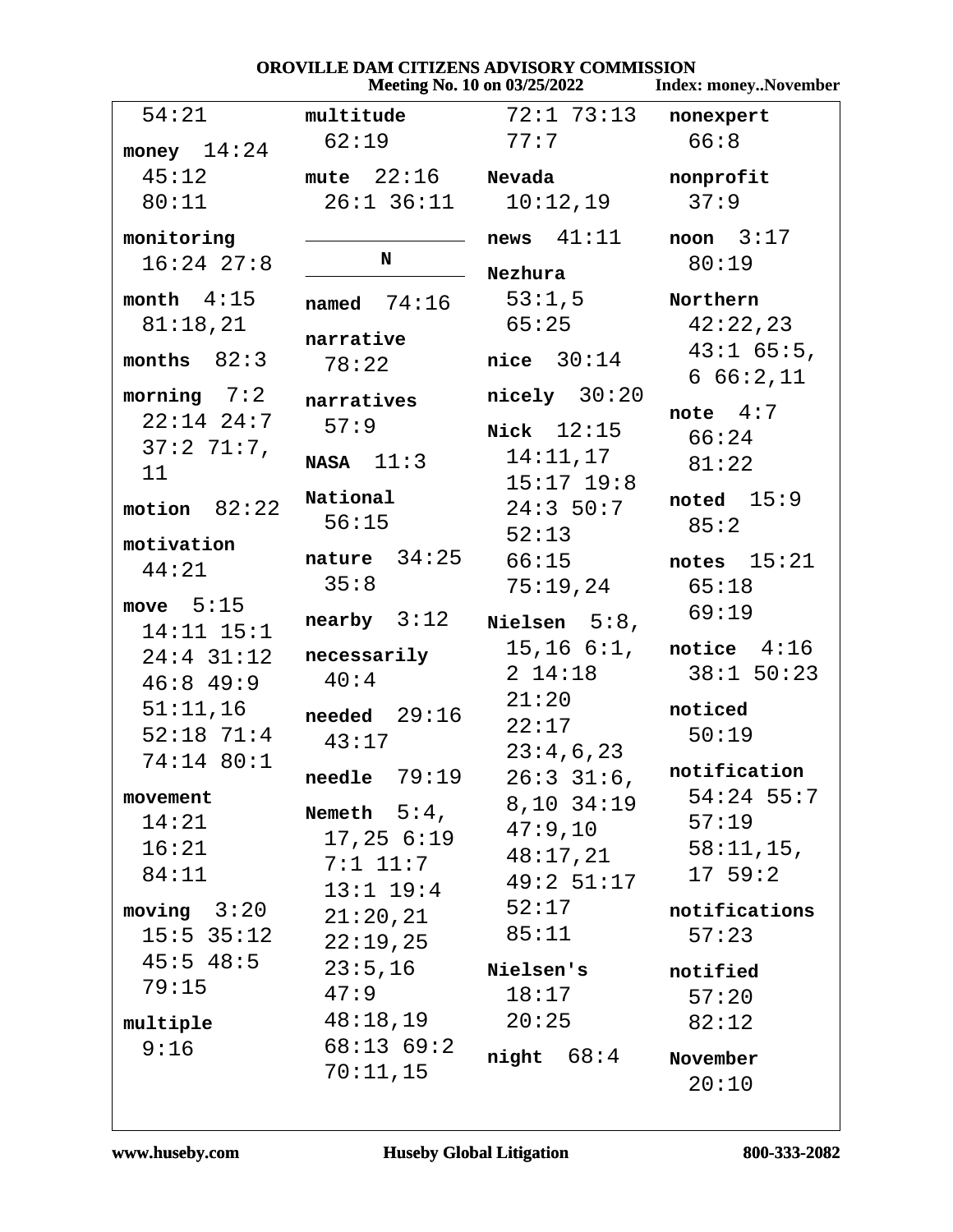|                      |                        | Meeting No. 10 on 03/25/2022 | <b>Index: numberOroville</b> |
|----------------------|------------------------|------------------------------|------------------------------|
| 16:5,<br>number      | occurrence             | ongoing $3:13$               | 52:6                         |
| 11,18                | 38:11                  | 12:16                        | 82:15,16                     |
| 17:1, 12, 17         | occurrences            | 16:6, 10, 16                 | opposed $46:2$               |
| 18:14                | 47:5                   | 17:10,13,                    |                              |
| 38:23                |                        | 14,20                        | order $28:12$                |
| 40:7,9,12            | occurs $8:2$           | online                       | 37:19                        |
| 59:778:7             | October                | 15:16,22                     | 44:17                        |
| 8, 12, 14            | 20:10                  | 76:1                         | $57:21$ 58:5                 |
| numbers              | $26:22$ 59:3           |                              | 68:20                        |
| 46:25                | OES $41:9,18$          | $open \quad 4:24$            | 82:9,20                      |
| 55:10                | 42:13,17               | 59:11,16                     | organizations                |
|                      | 43:24,25               | 67:11                        | 56:13                        |
| numerous             | 44:3,8                 | opening                      | 84:17                        |
| 63:8                 | $47:11,16$ ,           | 67:17                        | organized                    |
|                      | 2148:6,23              | operates                     | 4:10                         |
| $\circ$              | 50:10,11,              | 31:21                        |                              |
|                      | 24 56:13               |                              | origin $61:2$                |
| observation          |                        | operating                    | original                     |
| 22:18                | $offer$ 39:17          | 73:21                        | $25:6$ 32:13                 |
| 23:24                | $42:1$ 78:12           | operation                    | 35:350:23                    |
| 51:18                | $of \texttt{face}$ 4:2 | 79:15                        | 73:9                         |
| observations         | $18:17$ $21:1$         |                              |                              |
| 11:11                | $30:9$ 41:8            | operations<br>$12:6$ 16:6    | originally<br>34:22          |
| observatories        | 47:10                  | 21:23                        |                              |
| 10:9                 | 49:6,25                | 56:16                        | Oroville                     |
|                      | $51:1$ $58:2$ ,        | 81:13                        | 3:5,12                       |
| observe $4:7$        | 678:21                 |                              | $4:13 \; 5:6$                |
| 77:21                | 81:13                  | opportunities                | $6:21$ 7:16,                 |
| $ocac$ $20:14$       | Offices $51:8$         | 41:18,23                     | 208:18,22                    |
| 81:13                | 63:20                  | 77:12                        | 9:1,7,25                     |
| occasional           |                        | opportunity                  | 13:18                        |
| 38:11                | officials              | $3:22$ 4:19,                 | 24:15,20,                    |
|                      | 12:17                  | $22\;\;5:6,8$                | $21 \t30:3,25$               |
| occasionally         | 40:23                  | $11:8$ $13:23$               | 34:15                        |
| 55:11,17             | older $43:10$          | $14:2$ 19:21                 | 37:3,7,17                    |
| $\text{occur}$ 27:20 |                        | 37:5,6                       | 39:1,7                       |
| occurred             | one-year               | $38:12$ 41:5                 | 43:6,7                       |
| 7:23                 | 73:7,21                | 42:2 51:14                   | 48:14                        |
|                      |                        |                              |                              |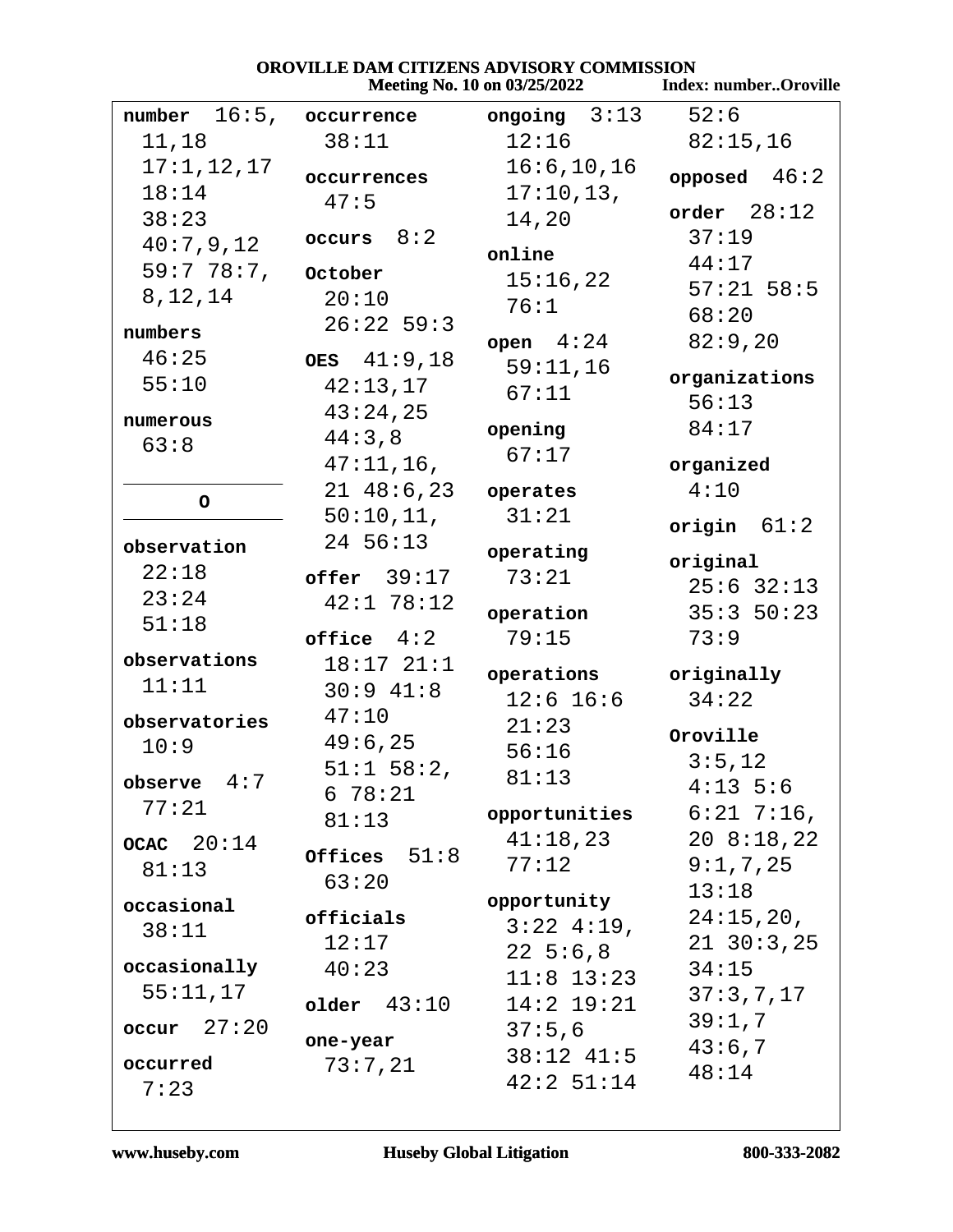| <b>OROVILLE DAM CITIZENS ADVISORY COMMISSION</b> |                |                                     |                             |
|--------------------------------------------------|----------------|-------------------------------------|-----------------------------|
|                                                  |                | <b>Meeting No. 10 on 03/25/2022</b> | <b>Index: outcomePEARCE</b> |
| $58:22$ 59:1                                     | 63:19          | Parish $61:1$                       | $13:2$ 40:10                |
| 60:8,24                                          | overtop        | parity $12:5$                       | 45:7                        |
| $61:2$ $62:25$                                   | 62:17          |                                     | partners                    |
| 65:21                                            |                | Parks $67:21$                       | $9:11$ $16:19$              |
| 67:25                                            | overview       | 70:477:5                            | 49:761:22                   |
| 69:7,17                                          | 11:9           | 78:16                               |                             |
| $72:22$ $73:5$                                   | $owe$ $3:21$   | part $6:6$                          | 63:11,17                    |
| 75:10                                            |                | $8:24$ 9:20                         | partnerships                |
| 76:16                                            | owned $58:12$  | $23:14,16$ ,                        | $4:3$ 52:20                 |
| $77:18$ 81:6                                     | owner $54:5$   | 20 24:18                            | pass $63:23$                |
| 82:18                                            | $55:2$ 56:12   | 28:20                               | 65:1,9                      |
| 84:15                                            | 59:24          | 34:15                               |                             |
| 7:23<br>outcome                                  | $60:19$ 75:1   | 37:12                               | passed $48:21$              |
| 39:20                                            | owner/operator | 40:15                               | 53:11                       |
|                                                  | 38:13          | 44:3,6,23                           | passes $26:23$              |
| outfitted                                        |                | $45:4$ $46:18$                      | past $3:24$                 |
| $25:3$ $26:16$                                   | owners $53:17$ | 50:23                               | $5:10$ 20:8                 |
| outflow 68:3                                     | $54:11$ 55:7   | 53:13                               | 26:21                       |
| 69:5,6,9                                         | 57:2           | $57:22$ 63:3                        | $27:11$ $29:4$              |
| 72:24                                            |                | $68:15$ 72:8                        | $33:14$ $47:1$              |
|                                                  | P              | 76:16                               |                             |
| outflow/inflow                                   |                |                                     | pat $48:6,7$                |
| 67:25                                            | p.m. 68:4      | parte $74:4$ ,                      | paths $70:20$               |
| $outlet$ $24:20$                                 | 85:22          | $10 \,$                             |                             |
| 60:25                                            | 8:2<br>pace    | partial                             | patience                    |
|                                                  |                | 82:13                               | $3:13$ 85:6                 |
| outlets                                          | Pacific 9:20   |                                     | patterns                    |
| 18:25                                            | pages $65:15$  | participants                        | 62:21                       |
| outline                                          | Palermo $3:23$ | 49:4                                |                             |
| 20:22,23                                         | 18:21          | participating                       | pay $80:6$                  |
| 21:4                                             | 24:5,12        | 51:21                               | 5:12<br>paying              |
| outreach                                         | 28:4,5         | participation                       | 7:22<br>peaked              |
| 44:22                                            |                | $6:4$ 42:18                         |                             |
| $56:19$ $57:3$                                   | pandemic $3:9$ |                                     | PEARCE $71:5$               |
|                                                  | Paradise       | parties                             | 72:17                       |
| over-evacuate                                    | 67:5           | 57:17                               | 74:15                       |
| 45:9                                             |                | partner                             | 78:18 81:1                  |
| overlay                                          | parameters     | $10:22$ $11:2$                      | $83:23$ $85:4$              |
|                                                  | 63:8           |                                     |                             |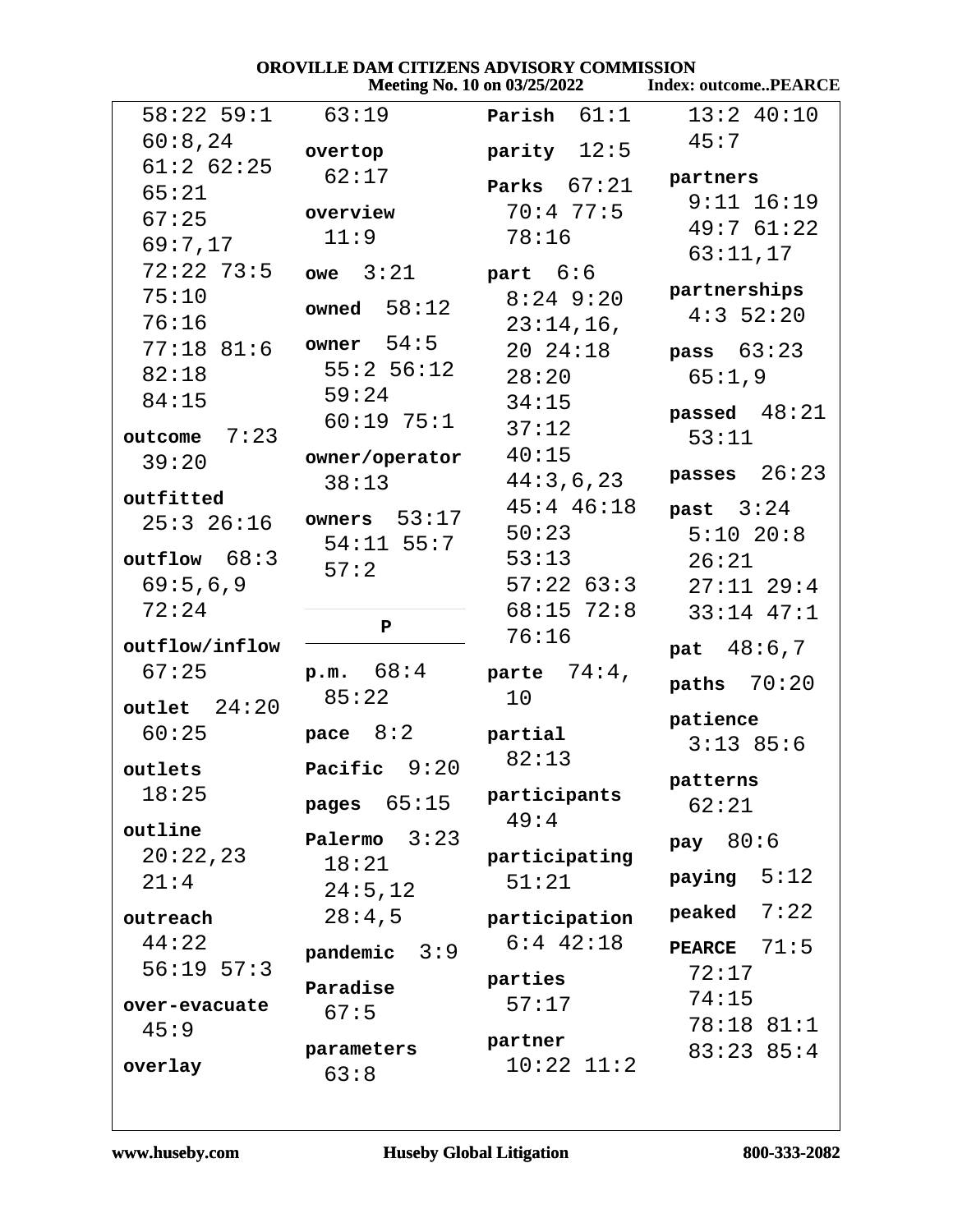| OROVILLE DAM CITIZENS ADVISORY COMMISSION |                           |                              |                     |
|-------------------------------------------|---------------------------|------------------------------|---------------------|
|                                           |                           | Meeting No. 10 on 03/25/2022 | Index: pendingpoint |
| pending 79:5                              | person $3:8$ , piezometer |                              | 34:14               |
| people $5:23$                             | 10 71:4                   | 25:17                        | 39:4,24             |
| 22:4                                      | 72:16                     | piezometers                  | 42:4,15             |
| $33:11,20$ , personal                     |                           | $3:23$ $18:21$               | 46:21               |
| $23 \t45:3,10$                            | 57:25                     | 24:6, 12,                    | 49:21               |
| $65:12$ 79:6                              |                           |                              | 53:6,12             |
| $84:11$ $85:2$                            | personally                | 14,20,21                     | 59:6                |
|                                           | 43:15                     | $25:1$ 26:6,                 |                     |
| percent                                   | 44:25                     | $16\;\;27:5$                 | plans $32:14$       |
| 7:17,18                                   | perspective               | 34:21,23                     | 38:8                |
| 9:4,5                                     | 35:14                     | 35:3,11,15                   | 41:15,21,           |
| 40:10                                     | 38:21                     | 36:5,12                      | $23 \t42:5$         |
| 44:15,16,                                 |                           | pipe $32:10$                 | $51:4$ $52:23$      |
| 18 45:15                                  | perspectives              |                              | 53:14,18            |
| 79:19,25                                  | 19:23                     | place $5:2$                  | plant $68:5$        |
| 81:17                                     | petition                  | $13:15$ $14:6$               |                     |
|                                           | 68:16                     | $22:6$ $29:11$               | plants $64:11$      |
| perfect $47:3$                            | 76:19                     | $41:19$ 83:4                 | platform            |
| perform                                   |                           | plan $5:20$                  | $5:14$ $66:21$      |
| 32:17                                     | phone $11:12$             | $8:6$ 15:2                   |                     |
| 33:12                                     | 47:23                     | $20:8$ 22:22                 | play $76:20$        |
| 40:24                                     | 56:20                     | 23:1,9                       | 79:23               |
|                                           | 58:1,3,6                  | 24:22                        | pleased $26:7$      |
| performing                                | 66:22,24,                 | 27:20                        | plenty $83:4$       |
| 34:12                                     | 25                        | 28:20                        |                     |
| period $29:18$                            |                           | 38:10                        | plug $32:10$        |
| 35:9                                      | photo 30:12,              | $41:17$ 57:3                 | 33:4,5              |
|                                           | 13                        |                              | 8:10<br>Plumas      |
| periodically                              | $photos$ 30:5             | 59:7,9                       |                     |
| 74:276:15                                 | phrasing                  | 61:22                        | point $26:3$        |
| permission                                | 77:17                     | 70:21                        | 35:18               |
| $76:25$ $77:2$                            |                           | 71:15                        | $39:11$ $40:2$      |
|                                           | physical                  | 82:10,20                     | 42:2,7,14           |
| permit $8:16$                             | 8:23                      | 83:17,18                     | 44:4                |
| permits                                   | picture $28:8$            | planed 27:5                  | 46:12,25            |
| 83:12,16                                  | $30:13$ 47:2              | 39:15                        | 52:10               |
| permitting                                |                           |                              | 54:19               |
| 73:1783:2                                 | piece $28:10$             | planning                     | $66:14$ $69:3$      |
|                                           | pieces $63:17$            | $3:25$ 7:15                  | $75:16$ $76:7$      |
|                                           |                           | 30:24                        |                     |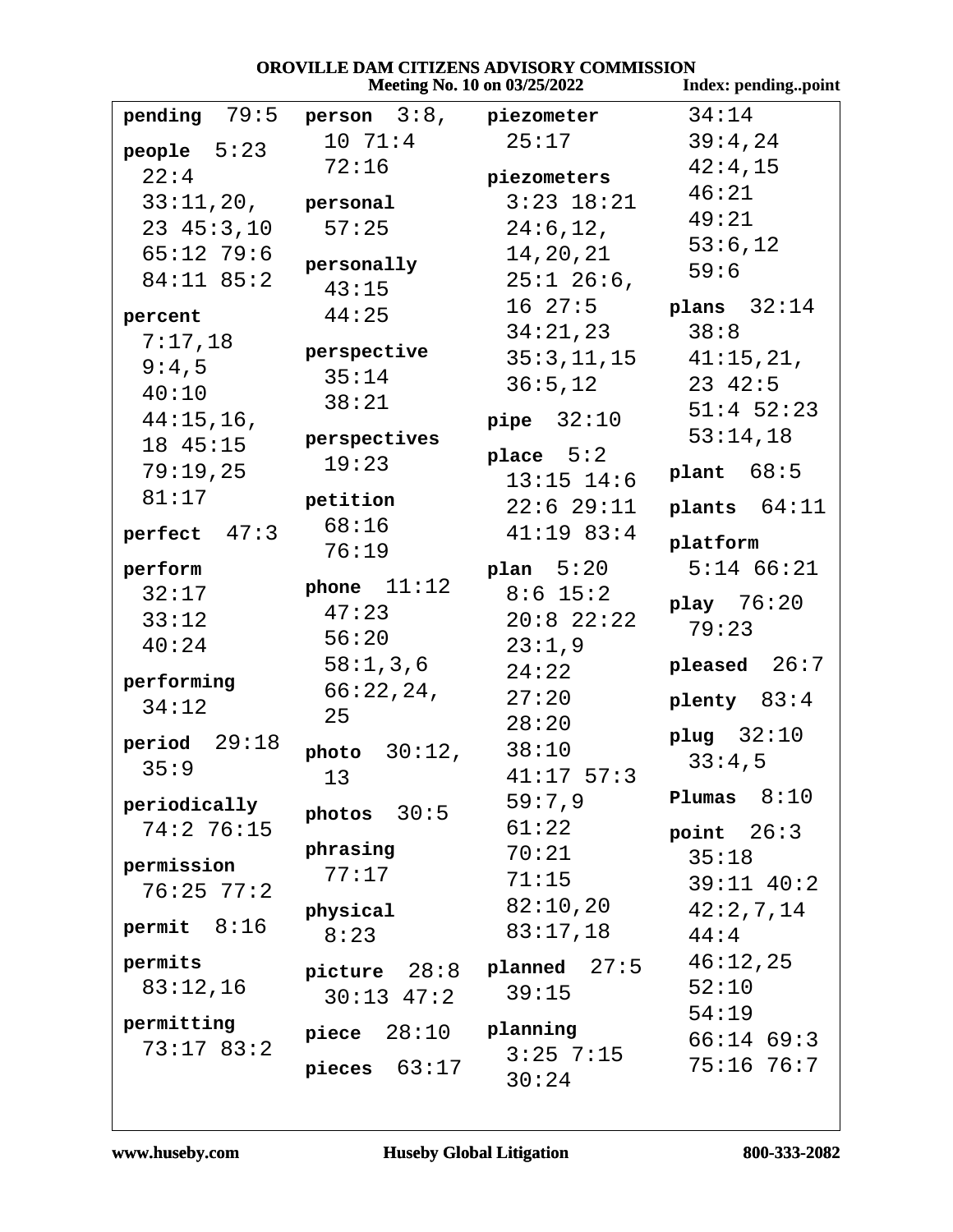|                  |              |                        | Meeting No. 10 on 03/25/2022   | <b>Index: pointedprocess</b> |
|------------------|--------------|------------------------|--------------------------------|------------------------------|
| 80:15            |              | 82:17                  | prepared                       | previously                   |
| 82:24            |              | potential              | 27:17                          | 16:267:16                    |
| pointed          |              | $8:6$ 26:19            | preparedness                   | primary                      |
| 69:23            |              | 28:1                   | $53:6$ $54:25$                 | 38:19                        |
| points           | 14:13        | 37:21,25<br>55:22      | present                        | print $33:5$                 |
| Ponder $52:3$    |              | 57:15                  | $36:20$ 41:5                   | prior $24:24$                |
| pool $26:25$     |              | potentially            | presentation<br>$3:25$ $41:11$ | 30:360:3                     |
| populations      |              | 58:8 67:15             | 46:6, 17, 18                   | priorities                   |
| 58:16            |              | Pound $66:23$          | 50:15                          | 8:7                          |
| portal $32:8$    |              | power $68:5$           | 53:13<br>59:14,16              | prioritizes<br>$57:20$ 58:7  |
| portion<br>47:17 |              | 69:8,11<br>70:1        | 64:6                           | priority $4:9$               |
| 53:21            |              | Powerplant             | 71:10,14                       | privately                    |
| position         |              | 69:8                   | presentations                  | 58:12                        |
| 13:13<br>28:19   |              | pre- $23:19$           | 4:26:16<br>20:864:3            | proactive<br>49:1            |
|                  | $32:16$ 44:2 | precipitation<br>25:17 | presented                      | probable                     |
| positioned       |              |                        | $35:21$ $39:8$                 | 39:2,22                      |
| 71:25            |              | predict $77:4$         | preserve                       | problem $12:3$               |
| possess          |              | predicted              | $68:20$ 75:9                   | $26:4$ 48:10                 |
| 76:13            |              | 81:11                  | 77:11                          | 49:19                        |
| possibility      |              | predictor              | press $66:22$                  | 66:11                        |
| 12:14            |              | 47:3                   | pressure                       | problems                     |
| possibly         |              | preexisting            | 32:22,24                       | 45:24                        |
|                  | $67:12$ 69:3 | 30:2                   | 33:13                          | 47:13                        |
| post $65:11$     |              | prefaced               | pressures                      | process                      |
| posted $15:22$   |              | 51:24                  | 25:8                           | 44:23                        |
| 76:22            |              | prefer $3:11$          | pretty $63:2$                  | 52:24                        |
| 81:12            |              | 59:12                  | prevention                     | 55:1,18                      |
|                  |              | preparation            | $17:24$ 53:6                   | 56:21<br>57:5,22             |
| postpone<br>83:5 |              | 27:12                  | previous                       | 59:7                         |
|                  |              | prepare                | 37:12,14                       | 73:10,17                     |
| postponed        |              | 10:20                  | 83:10                          | 74:5, 7, 8                   |
|                  |              |                        |                                |                              |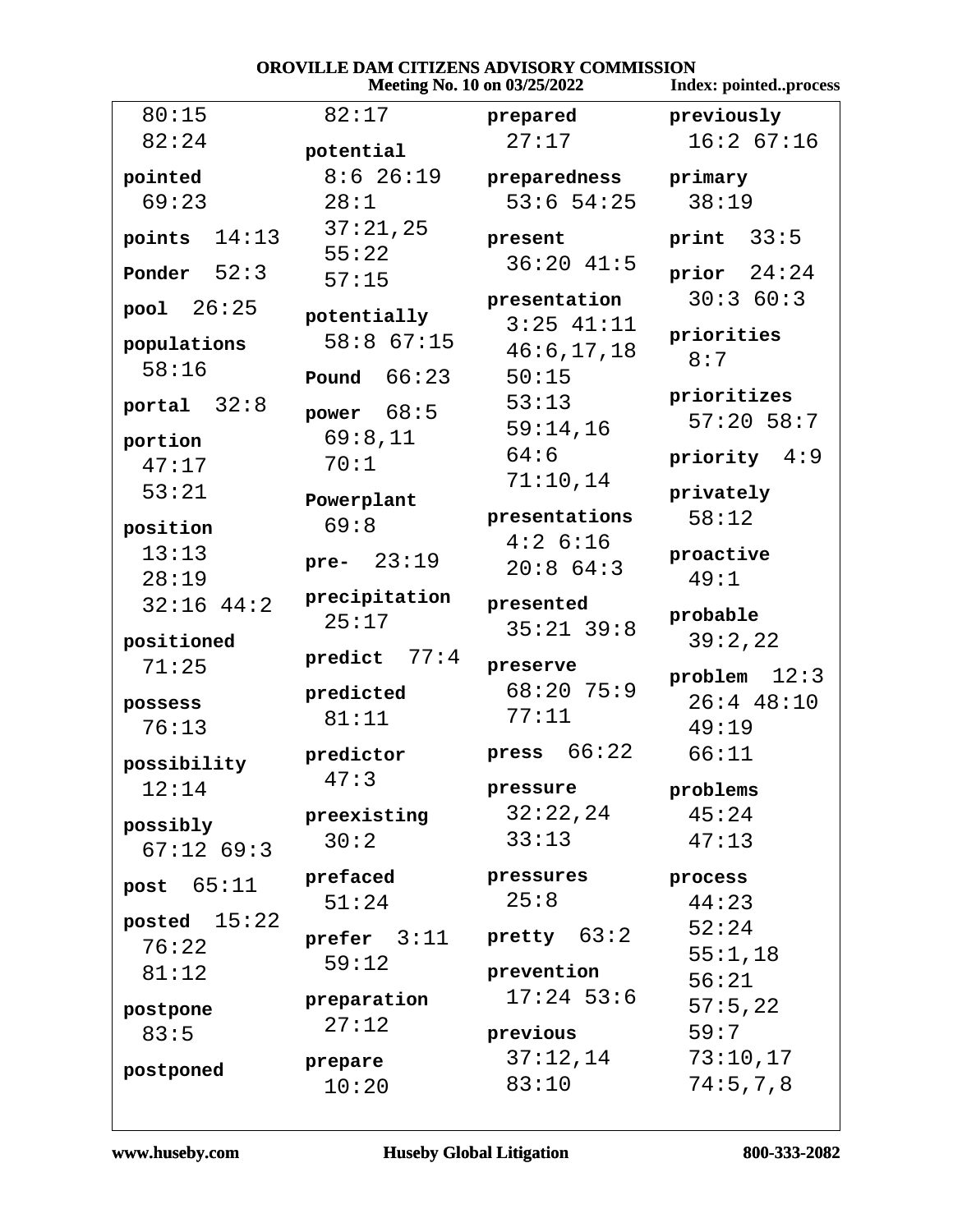| OROVILLE DAM CITIZENS ADVISORY COMMISSION<br>Meeting No. 10 on 03/25/2022 |                     |                |                               |
|---------------------------------------------------------------------------|---------------------|----------------|-------------------------------|
|                                                                           | Index: processesput |                |                               |
| processes                                                                 | projected           | 46:9           | 80:22                         |
| 16:9                                                                      | 19:24               | proud $30:23$  | $81:24$ $84:8$                |
| produce $70:1$ projections                                                |                     | provide $9:17$ | publicly                      |
| 72:5                                                                      | 76:21               | 13:17          | 61:762:9                      |
| produced                                                                  | projects            | 15:23          | publishing                    |
| 71:16                                                                     | $14:1$ $17:13$      | 16:13          | 59:7                          |
| production                                                                | $18:6$ $24:19$      | $19:22$ $25:7$ | pull 29:20                    |
| 69:8                                                                      | $39:4$ $43:20$      | 38:2,6         |                               |
|                                                                           | 77:20               | $42:5$ $44:15$ | pulled $28:14$                |
| proficient                                                                | promised            | 45:16          | 32:2                          |
| 64:19                                                                     | 80:19               | 46:14          | pulling                       |
| Program                                                                   |                     | 55:18          | 28:15                         |
| 24:11                                                                     | proof $26:9$        | 56:10,24       |                               |
|                                                                           | proper $34:2$ ,     | 57:9,11        | pully $28:21$                 |
| progress                                                                  | 4                   | 66:8,17        | 29:10                         |
| 21:16                                                                     |                     | 70:773:14      | pulsing $68:3$                |
| $24:12$ 52:1                                                              | property            |                | pump $34:6$                   |
| 66:782:22                                                                 | $56:2$ $78:24$      | provided       |                               |
| project $9:4$                                                             | 79:12 80:8          | 18:16          | punctuate                     |
| 15:8,10                                                                   | proposal            | $20:21$ 33:5   | 42:1                          |
| 17:16                                                                     | 12:3                | 36:1565:8      | purpose                       |
| 18:11                                                                     | propose $36:5$      | providing      | 44:25                         |
| 24:11,16                                                                  | 79:13               | $4:20$ $6:14$  | 59:23                         |
| $28:5$ 31:1                                                               |                     | 15:9           | 68:11                         |
| 32:16                                                                     | proposed            | public $3:4$   |                               |
| 39:22                                                                     | 72:6                | 4:3,5,7,24     | purposes                      |
| 40:14                                                                     | proposing           | $7:3$ 44:6     | $9:16$ 55:21                  |
| 43:15                                                                     | 71:13               | 48:15          | $56:8$ 75:15                  |
| 44:11                                                                     | 78:25               | 51:12,23       | push $43:20$                  |
| 60:19                                                                     |                     | 52:20          | put $24:22$                   |
| 67:15                                                                     | Proposition         | $54:20$ 55:8   | 30:10,23                      |
| 69:18                                                                     | 18:14               | 56:9 57:7      | $33:8$ 34:7,                  |
| 70:12,14                                                                  | protect $8:11$      | 58:19          | 23 45:10                      |
| 71:3                                                                      | 49:19               | 59:24          | 46:25                         |
| 76:17,18                                                                  | protection          |                | $61:21$ $62:1$ $47:19$ $49:5$ |
| 82:24                                                                     | 6:14                | 63:6           | $50:8$ 55:5                   |
| 83:1,5                                                                    |                     | 66:13,20       | 59:10                         |
|                                                                           | protocol            |                |                               |

## www.huseby.com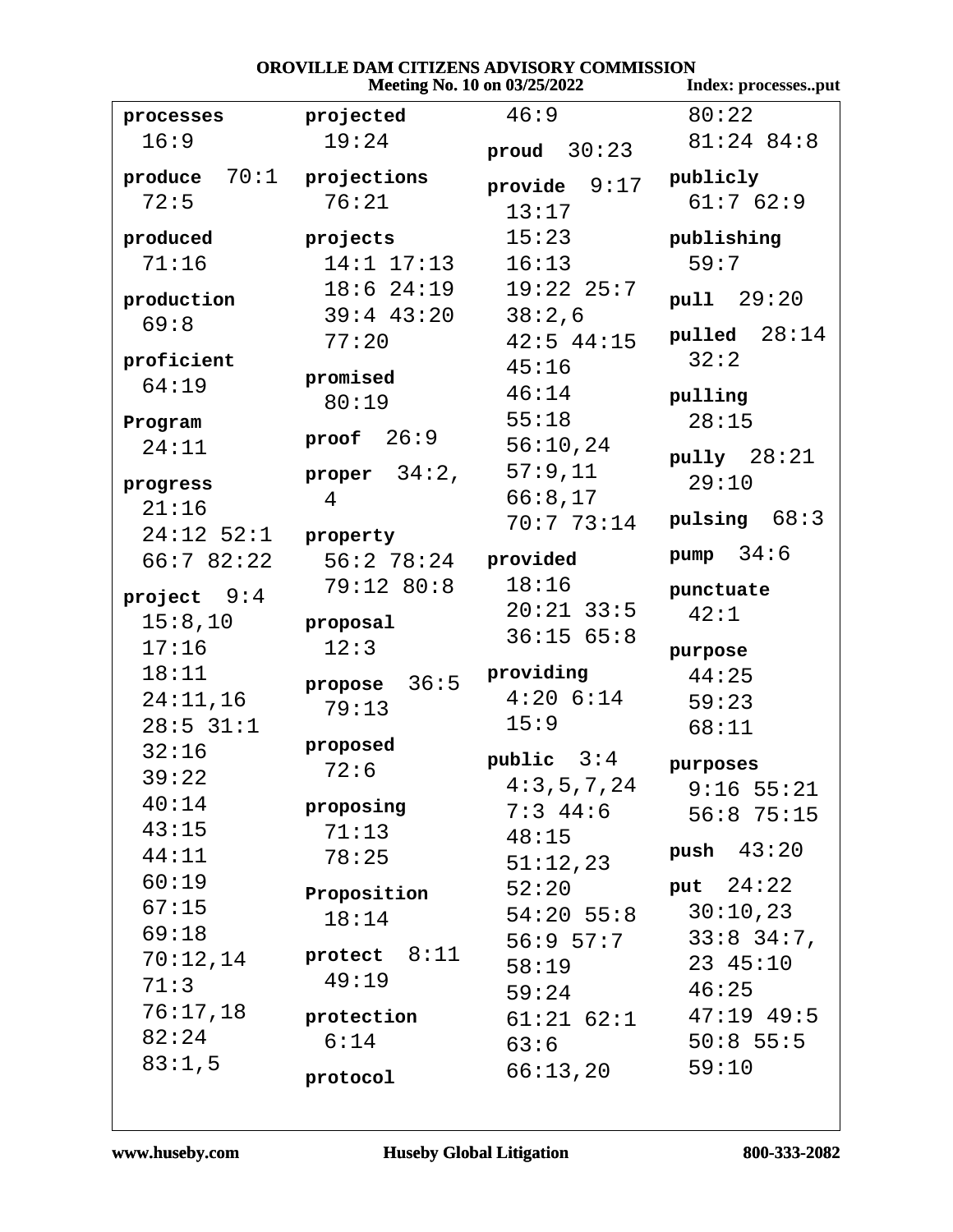#### OROVILLE DAM CITIZENS ADVISORY COMMISSION Meeting No. 10 on 03/25/2022 Index: putting..recommendation

| putting $8:18$ | 11 14:10                                 | rains $26:22$ $66:778:6$ |                        |
|----------------|------------------------------------------|--------------------------|------------------------|
|                | $17:7$ 19:22                             | raise 11.10              | real-time              |
| Q              | $24:3$ $25:24$                           | 36:10                    | 26:17                  |
| qualify        | 31:4,5                                   | 66:21                    | reality $47:4$         |
| 45:21          | $36:12$ $39:3$<br>46:1,19                | raised $60:16$           |                        |
|                | 49:16,17,                                | $66:14$ $67:2$           | $\texttt{realm}$ 38:22 |
| quality        | $23 \t 51:14$                            | 72:17                    | reason 84:12           |
| 8:17,24        | 59:11,16                                 | 74:14,15                 | reasoning              |
| 68:14          | 63:1664:5                                | 85:4                     | 68:6,11                |
| 69:16 77:1     | 66:19                                    |                          |                        |
| quarterly      |                                          | ramp $22:9$              | Reber $22:21$          |
| 47:22          | $67:6,9,22$ $67:10,12$<br>$71:3$ $72:20$ |                          | recall 3:7             |
| question       | 77:6                                     | 70:6,19                  | 20:19                  |
| $11:17$ $13:1$ | 78:11,13                                 | 82:4,13                  | 24:14                  |
| 22:18          | 85:7,9                                   | 83:11,17                 | 27:25                  |
| 31:11          |                                          | ramps $77:13$            | recap $20:2$           |
| $32:18$ $33:1$ | queued $3:17$                            | 82:1                     |                        |
| 34:20          | quick $14:18$                            | rapid $58:4$             | recede $10:15$         |
| 35:10,19       | 20:15                                    | rate $65:21$             | receive $5:1$          |
| 38:24          | 25:24                                    |                          | $20:7$ 39:6            |
| 40:21          | $50:21$ $64:7$                           | rationale                | received               |
| $45:14$ $46:2$ | $68:1$ 70:15                             | 69:25                    | 57:6                   |
| $50:2$ 62:23   | 78:684:6                                 | reach $56:12$            |                        |
| 65:25          | quickest                                 | 58:19                    | recent $73:24$         |
| 67:24          | 57:23                                    | reached $25:6$           | Reclamation            |
| $68:1$ , 10    |                                          |                          | $11:2$ 13:3,           |
| $69:4$ 70:5,   | quickly $25:1$                           | reacted                  | 4                      |
| $1771:17$ ,    | 59:19                                    | 26:23                    | recoating              |
| 24 72:12       | quote $49:14$                            | reacts $35:17$           | 28:17                  |
| 73:12          |                                          | reading $12:2$           | recognize              |
| 81:11,24       | R                                        | 35:7                     | $15:14$ 66:4           |
| 82:6           |                                          |                          | 80:23                  |
| questioning    | 29:6<br>rack                             | ready $10:17$            |                        |
| 73:4           | radial $62:6$                            | 30:10                    | recommend              |
|                | rain $14:4$                              | real $6:21$              | 56:20                  |
| questions      | 25:18                                    | $10:2$ $14:18$           | recommendation         |
| $3:24$ 11:9,   | 26:23                                    | 49:1,13                  | $27:1$ 80:14           |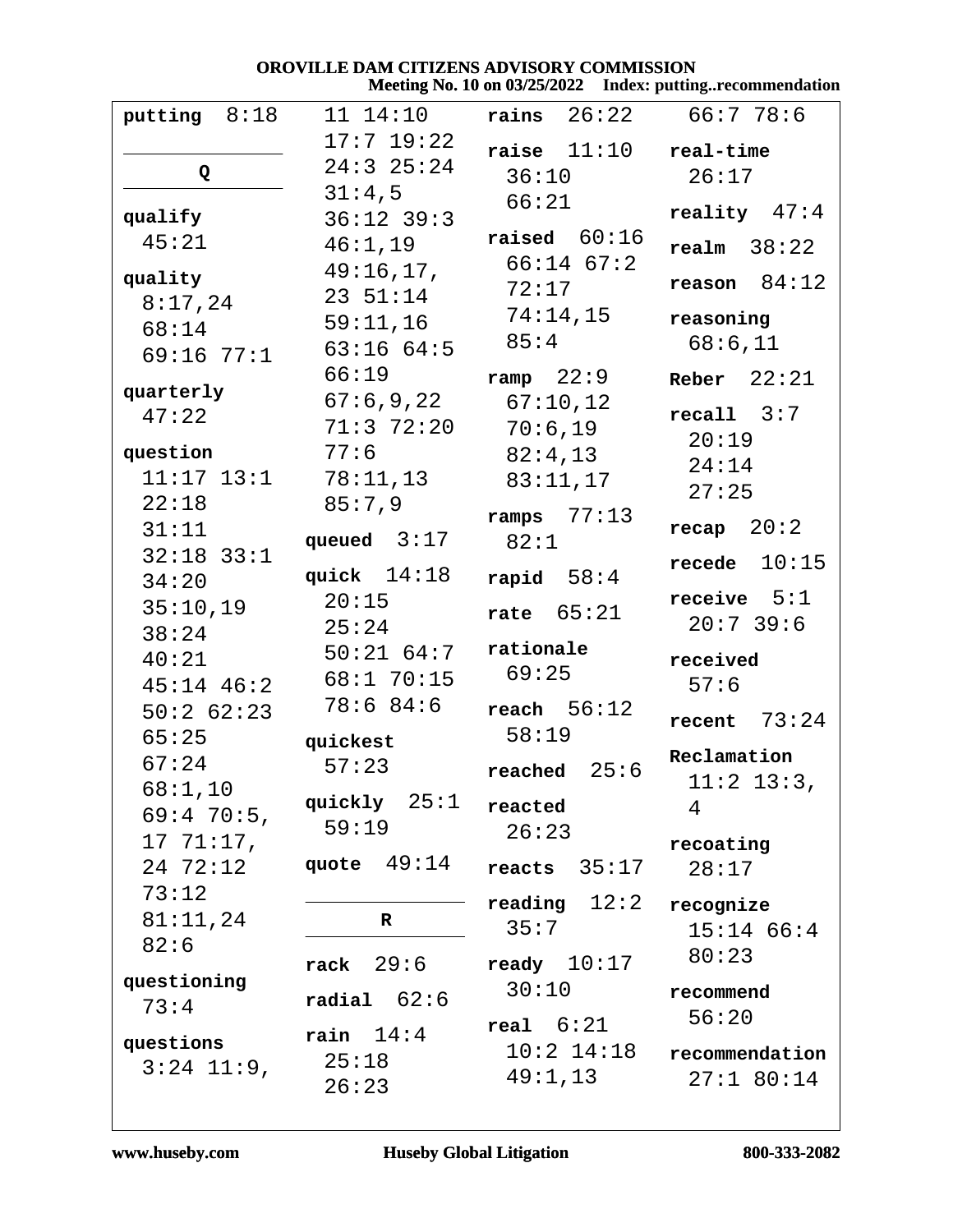### OROVILLE DAM CITIZENS ADVISORY COMMISSION Meeting No. 10 on 03/25/2022 Index: recommendations..request

| recommendation          | redacted                        | reimbursement                                | $relief$ $13:18$                  |
|-------------------------|---------------------------------|----------------------------------------------|-----------------------------------|
| 54:9<br>s               | 39:6                            | 16:15                                        | remember                          |
| 55:18                   | 68:19<br>reduce                 | reinforce                                    | 26:4,22                           |
| recommended<br>54:755:5 | 9:3<br>reduced                  | 73:3                                         | reminder                          |
| recommending            | reduction                       | reinstall                                    | 15:20                             |
| 78:25                   | 37:6,25                         | 28:19                                        | 18:2<br>removal                   |
| record-dry<br>7:7       | redundancy<br>25:4              | reinvestment<br>77:17                        | 28:7<br>remove<br>29:5            |
| record-setting<br>7:6   | refer $61:17$<br>67:13<br>70:10 | 28:1<br>related<br>39:3,24<br>53:12<br>78:13 | 11:18<br>repeat<br>31:22<br>66:16 |
| recorded<br>36:14       | referred<br>61:6                | $81:24$ 82:6                                 | repel $8:22$<br>$13:14$ $23:3$    |
| recording<br>64:4       | $refine$ 27:10                  | relates $6:24$<br>22:2564:5                  | replaced                          |
| recreate                | refurbished                     | relax $8:16$                                 | 25:6                              |
| 45:23                   | 28:16                           | relaxing                                     | replacements<br>32:15             |
| recreating              | Reggie $48:1$                   | 8:23                                         |                                   |
| 31:14                   | $6:7$ ,<br>region               | 8:21<br>release                              | report $3:20$                     |
| recreation              | 15                              | 37:19                                        | $11:12$ $12:9$<br>13:24           |
| 12:5,24                 | regular $16:8$                  | $38:17$ 39:9                                 | $15:25$ 16:5                      |
| 18:11                   | 50:14                           | $61:3$ 72:21                                 | 20:3,14,                          |
| 21:23                   | regularly                       | releases                                     | 16, 18, 22                        |
| 22:7,10                 | 23:10                           | 32:12                                        | 21:10                             |
| 77:18                   | regulated                       | 37:17,23,                                    | $24:12$ 52:7                      |
| 82:10                   | 69:18                           | 24 38:4,25                                   | represent                         |
| recreational            |                                 | 39:20                                        | 57:23                             |
| $13:19$ $14:5$          | regulations                     | 40:18                                        | representation                    |
| 75:277:11               | 45:19<br>61:12                  | $46:24$ 80:1                                 | 84:18                             |
| 82:5                    |                                 | reliability                                  |                                   |
| 40:7<br>recruit         | regulator                       | 37:10                                        | request                           |
| recurrence              | 77:1                            | relicensing                                  | $13:16$ $18:5$                    |
| $46:24$ $47:1$          | regulators                      | 16:12                                        | 39:17<br>46:13                    |
|                         | $27:22$ 36:6                    | 73:10                                        | $71:12$ 74:7                      |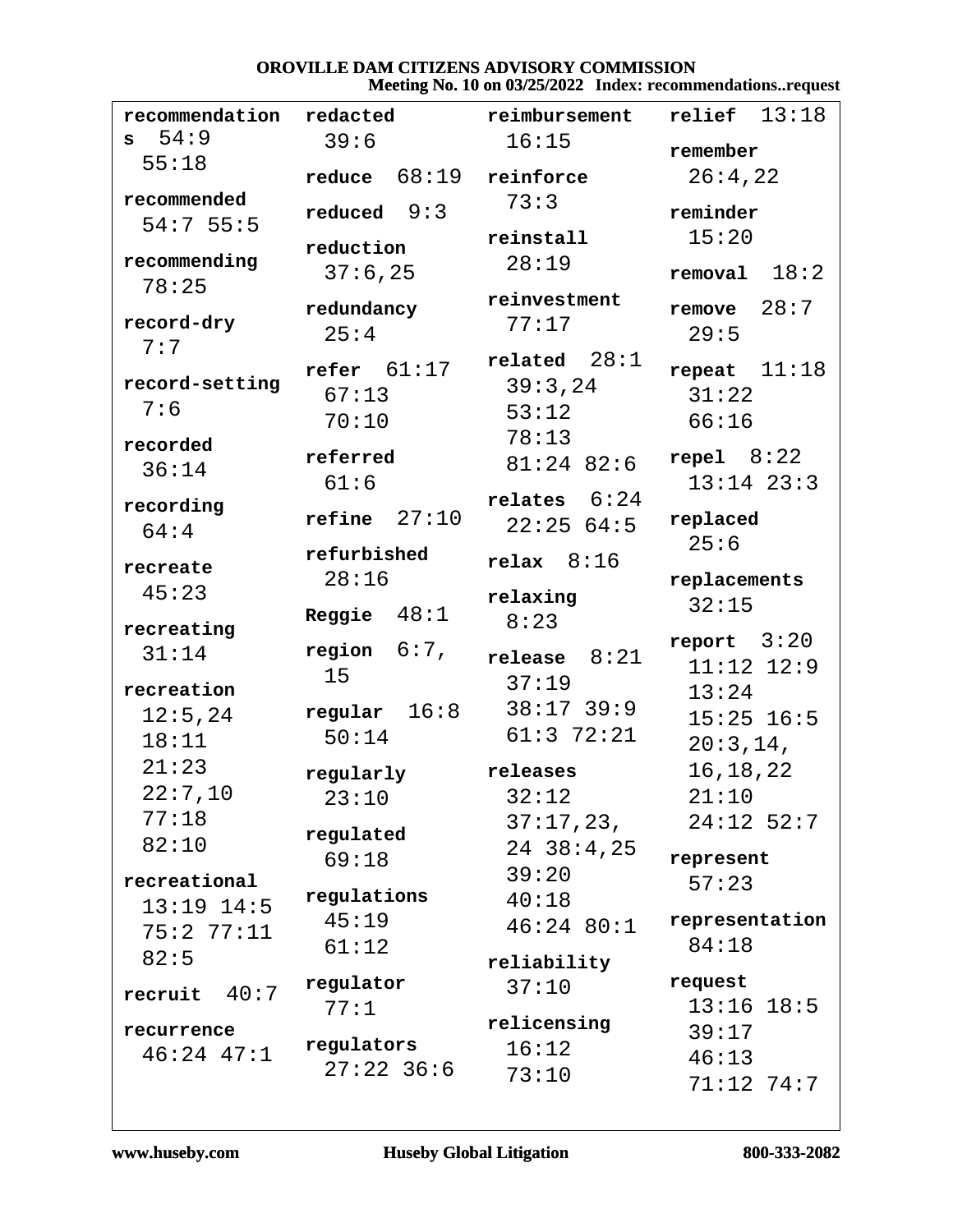| <b>OROVILLE DAM CITIZENS ADVISORY COMMISSION</b><br>Meeting No. 10 on 03/25/2022<br><b>Index: requireSaddle</b> |                |                       |                 |
|-----------------------------------------------------------------------------------------------------------------|----------------|-----------------------|-----------------|
| 76:19                                                                                                           | 18:2,16        | 56:11,24              | rock $25:19$ ,  |
|                                                                                                                 | 40:13          | 60:20                 | 2230:1          |
| require                                                                                                         | 42:10          |                       |                 |
| 55:15                                                                                                           | 45:16,25       | $rights 9:17$         | role $57:13$    |
| 56:11                                                                                                           | 56:15          | 30:2                  | $rolled$ $7:7$  |
| required                                                                                                        |                | rigs $27:19$          | rosters         |
| 59:2 60:6                                                                                                       | respect $3:16$ | rise $8:1$            | 57:12           |
| 63:14                                                                                                           | 84:2           | 29:17                 |                 |
| requirement                                                                                                     | respond        |                       | roughly         |
| 82:21                                                                                                           | $12:19$ $17:6$ | $\text{rising}$ 29:15 | 84:13           |
|                                                                                                                 | response       | 81:14                 | ROV $28:6$      |
| requirements                                                                                                    | 25:17          | $risk$ $3:25$         | 32:3            |
| 60:5,17                                                                                                         | 42:15          | 17:17                 | rules $45:18$   |
| 68:14 74:4                                                                                                      | $48:22$ $49:8$ | 36:19,21              | 74:10           |
| requires                                                                                                        | $55:1$ $57:14$ | 37:6,25               |                 |
| 65:17                                                                                                           | 58:18          | 41:25                 | run $65:9$      |
|                                                                                                                 |                | $45:10$ $62:2$        | Rune $3:25$     |
| rescue $81:25$                                                                                                  | responsibiliti |                       | 4:20            |
| rescues $82:4$                                                                                                  | es 55:1        | $ri$ sks $27:25$      | 36:18,19,       |
| research                                                                                                        | 57:14          | 36:6                  | $23 \t41:6$     |
| 43:9                                                                                                            | responsibility | river $5:21$          | 44:10           |
|                                                                                                                 | 58:19          | $8:14$ $9:11$         | 46:16           |
| reservoir                                                                                                       | rest $85:20$   | $13:9$ $16:20$        | 71:12,18        |
| $6:24$ 7:21                                                                                                     |                | 23:12,13              |                 |
| $8:5,7$ 9:6                                                                                                     | restaged       | 63:1,3                | 46:6<br>Rune's  |
| 13:5, 12,                                                                                                       | 29:12          | 64:7,10               | 79:2<br>running |
| 14,20                                                                                                           | restore        | 79:3                  | runoff $7:14$   |
| 18:15                                                                                                           | 23:18          | rivers $7:14$         | 10:5            |
| $25:12$ 35:5                                                                                                    |                | 10:569:15             |                 |
| 42:12                                                                                                           | resubmitted    |                       |                 |
| 75:23                                                                                                           | 54:8           | road $3:20$           | S               |
| reservoirs                                                                                                      | result $57:3$  | 15:24                 | Sacramento      |
| $7:14$ 10:6                                                                                                     | 59:21          | $19:11$ 36:3          | $5:21$ $13:9$   |
| 76:16                                                                                                           | retired $81:6$ | Robert $72:17$        |                 |
| resilience                                                                                                      |                | 73:11                 | Saddle $61:1$   |
| 37:10                                                                                                           | review         | 74:13                 | 70:19,22,       |
|                                                                                                                 | 24:17,24       | robust $53:2$         | 25 74:23        |
| resources                                                                                                       | 54:1,5,9       |                       | 75:2,17         |
| 5:58:16                                                                                                         | 55:17          |                       | 77:20           |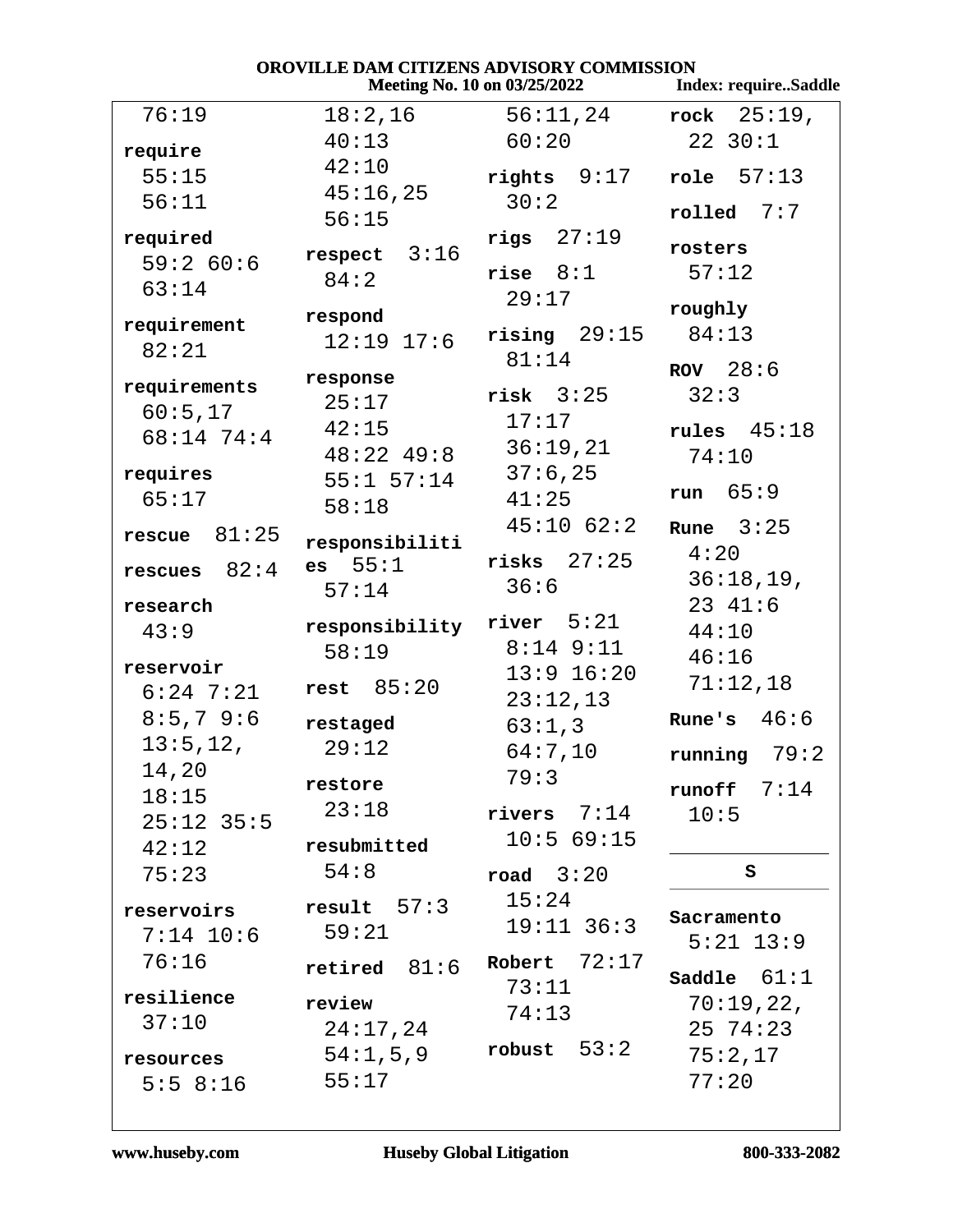# **OROVILLE DAM CITIZENS ADVISORY COMMISSION<br>Meeting No. 10 on 03/25/2022**

|                                  |                   | Meeting No. 10 on 03/25/2022 | <b>Index: safeservices</b> |
|----------------------------------|-------------------|------------------------------|----------------------------|
| safe $27:23$                     | salinization      | $score = 58:1$               | senator $5:8$ ,            |
| 85:20                            | 22:24             | 72:984:15                    | 15 11:22                   |
| safer $59:9$                     | 23:12,15          | seals $28:18$                | 15:4,9                     |
|                                  | salt $23:12$      |                              | 18:16                      |
| Safer3 $37:9$                    |                   | search $65:14$               | 20:25                      |
| safety $4:3$ ,                   | Salvador          | season $22:3$                | 21:20                      |
| 11, 12, 13                       | 48:1              | secretary                    | 22:16,21                   |
| 8:8,9                            | san 9:6           | 5:16,25                      | $23:1$ $25:25$             |
| 17:13,15                         | Santa $80:6$      | $6:12$ $10:3$                | $26:2$ 31:6,               |
| 19:19                            |                   | 11:22                        | 9.34:19                    |
| 20:1,5,7                         | Sarkisian         | 15:18                        | $47:9$ $48:21$             |
| $24:11,15$ ,                     | 24:5,7,8,         | 18:20                        | 49:2 85:11                 |
| 23 30:24                         | 1026:12           | 19:16,20                     | send $30:18$               |
| 37:10                            | $31:24$ 33:1      | $20:1$ $21:17$               | 79:17                      |
| 48:12,15                         | $34:8$ 35:3       | $37:4$ 52:16                 |                            |
| 52:20                            | $36:4$ 52:19      | $53:1$ $59:12$               | senior $9:17$              |
| 53:12,19                         | 59:17             | 66:18                        | sense $50:16$              |
| $54:20$ 55:8                     | 64:15,23          |                              | 72:7                       |
| 56:957:7,                        | $65:8$ 72:2,<br>3 | securing<br>78:2             | 10:6<br>sensors            |
| 20.59:24                         |                   |                              |                            |
| 60:17                            | $SB$ 53:10        | sediment                     | separate<br>19:5           |
| 61:20,21                         | scenario          | 18:2                         |                            |
| $62:1$ $63:6$                    | 61:14             | seek $77:11$                 | September                  |
| 69:20                            | 63:11,12          | seeking $72:5$               | $9:10$ $22:1$              |
| 81:24                            | scenarios         |                              | 29:259:4                   |
| <b>SAFFOLD</b>                   | $36:21$ $39:8$    | seepage                      | series $39:21$             |
| 15:18                            | 47:749:21         | 26:20,25                     | 62:17                      |
| 19:10                            | 55:25             | 27:6,10                      | serve 23:2                 |
| 52:16                            | 57:15             | 32:19                        |                            |
| 66:18                            | 60:11             | $33:2,4,13$ , service        |                            |
| 85:15                            | 63:16             | 15,18                        | 34:14                      |
| sales $79:9$                     | 71:21             | 35:25                        | 40:11                      |
|                                  |                   | seminar $59:3$               | 56:15                      |
| salinity<br>$8:22$ 12:3, $20:11$ | scheduled         | seminars                     | services $4:3$             |
| $23 \t13:3,5,$                   |                   | 59:3                         | $40:22$ $41:9$             |
| 1423:3,19                        | science           |                              | 44:20                      |
|                                  | 79:22             | 60:15<br>Senate              | 47:11                      |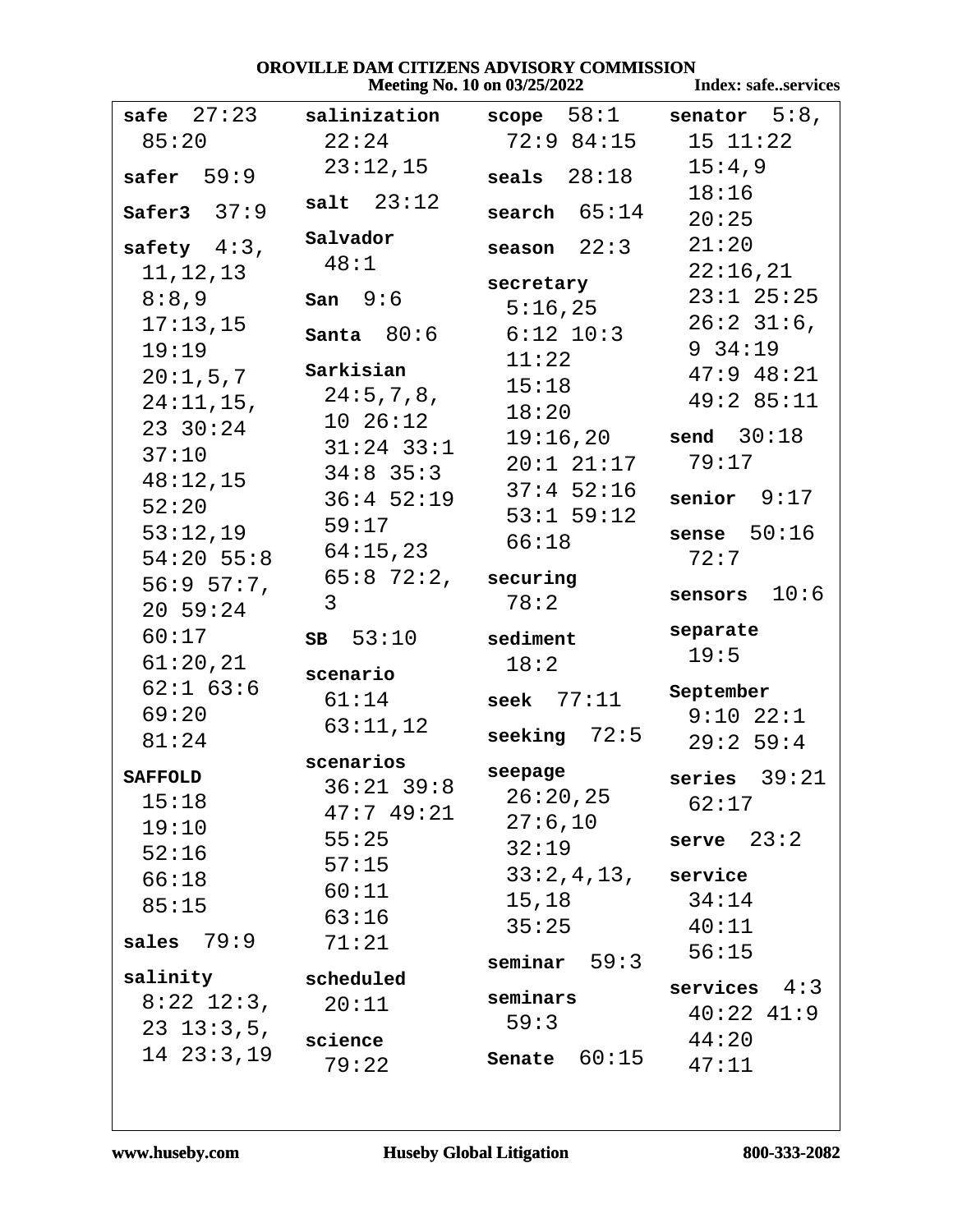# **OROVILLE DAM CITIZENS ADVISORY COMMISSION<br>Meeting No. 10 on 03/25/2022**

|                |                              | <b>Meeting No. 10 on 03/25/2022</b> | Index: sessionsort |
|----------------|------------------------------|-------------------------------------|--------------------|
|                | $49:18$ 50:1 shirt 36:25     | 55:14                               | $56:757:1$ ,       |
| 51:2,8         | shoreline                    | 60:22                               | $16\;\;58:20$      |
| 63:20          | 29:19                        | $65:20,22$ 59:18                    |                    |
| 78:21          |                              | 84:14,18                            | $60:14$ $61:9$     |
| session $84:7$ | short $44:10$                | silt 32:8                           | $62:3$ $63:4$      |
| set $61:18$    | shortage<br>44:13            | silts $29:5$                        | slides $65:13$     |
| sets $61:14$   | shot $29:19$                 | similar 20:8                        | slope $10:16$      |
| setting $6:12$ |                              | 36:25                               | slopes $10:11$     |
|                | shout-out                    | 62:11                               | slot $29:13$       |
| settlement     | 47:10,25                     | 77:19                               |                    |
| 8:13,14        | show $20:17$ ,               | simplify                            | slug $13:8$        |
| sewer $64:11$  | 18 25:17                     | 62:18                               | small $14:2$       |
| shape $32:14$  | 38:9 56:4                    | $simply$ $11:12$                    | smaller            |
| shapefiles     | $57:4$ 58:5                  | 34:6                                | 58:12              |
| 63:18          | showing                      |                                     | smart $15:15$      |
|                | 39:10                        | single $17:12$                      |                    |
| share $5:9$    | 64:12,22                     | 61:13                               | snow $10:6$ ,      |
| $11:17$ $12:3$ | shown $73:2$                 | sister $69:18$                      | 9, 10, 19          |
| 16:16          |                              | 13:21<br>sit                        | 79:20              |
|                | $21:10$ 37:5 shows $81:14$ , |                                     | snowmelt           |
| 40:10,21       | 22 82:2                      | $\texttt{sites}$ $14:21$            | $7:13$ 8:2         |
| $44:24$ 45:4   | side 10:25                   | 18:15                               | 12:11              |
| 51:14<br>56:23 | 31:20                        | sits $43:25$                        | snowpack           |
|                | 32:23                        | 15:19<br>slide                      | 10:5,15            |
| shared $18:7$  | 34:10                        | $16:1$ $17:5$                       |                    |
|                | 21:7 85:17 67:18 70:6        | 19:320:12                           | solution<br>45:4   |
| sharing        | 75:23                        | $24:9$ 26:14                        |                    |
| 11:11          | Sierra                       | $27:3$ $28:4$                       | someone's          |
| Shasta         | 10:11,18                     | $30:4$ 31:3,                        | 71:2               |
| 13:10,11       | sign 50:1                    | $16 \t37:11$                        | sooner $54:13$     |
|                |                              | 38:5,20                             | sort $6:21$        |
| shell $26:24$  | sign-in                      | 39:5,16                             | 12:4,15            |
| Sheriff's      | 57:11                        | $41:1$ 53:8,                        | 19:2,16            |
| 49:6           | significant                  | 15,23                               | $21:5$ 44:1        |
| shift $3:8$    | 15:2 52:2                    | 54:16                               | 64:23              |
|                | 53:20                        | 55:9,20                             | 69:13,24           |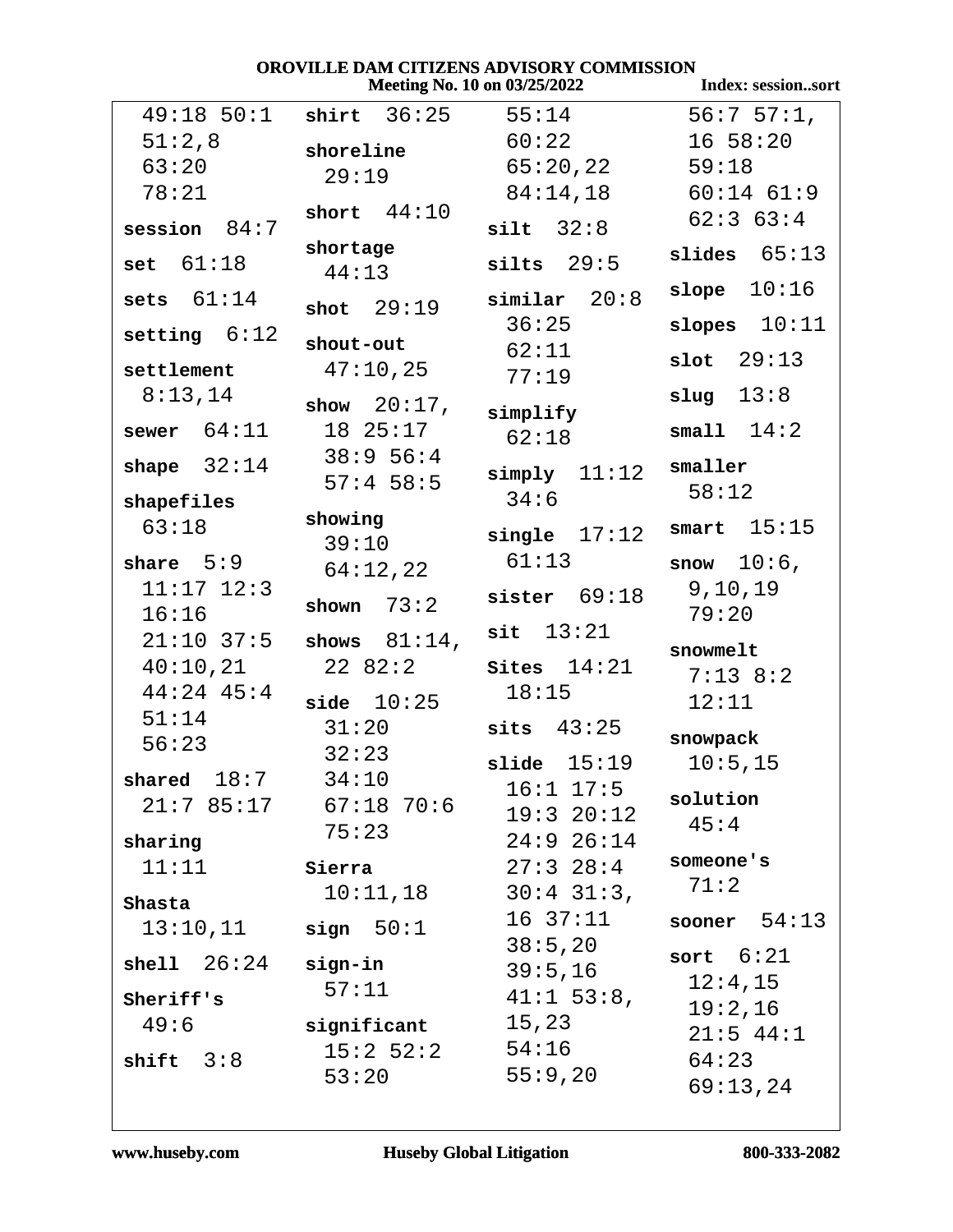## **OROVILLE DAM CITIZENS ADVISORY COMMISSION<br>Meeting No. 10 on 03/25/2022** Index: sorts...streams

|                       |                             | <b>IVICCUILE IVO. TO OII 03/23/2022</b> | muex; softsstreams |
|-----------------------|-----------------------------|-----------------------------------------|--------------------|
| 70:6                  |                             | <b>spent</b> $20:4$ $35:867:1$          | staying $24:1$     |
| sorts $51:1$          | 80:11                       | 82:25                                   | 85:13              |
| 60:10                 | spillway starting           |                                         | steel $32:10$      |
| sought $8:15$         | $38:19$ $43:4$              | 81:16                                   | step $15:12$       |
|                       | $45:9$ $46:20$              | starts $70:12$                          | 66:983:16          |
| sounds $19:10$        | 60:2580:5                   |                                         |                    |
| 36:2                  | spot 29:19                  | state $6:7$                             | stepped $5:11$     |
| 50:11,17              | 49:6                        | $9:3$ 12:22                             | stood $72:22$      |
| 73:374:11             |                             | 15:11                                   | stop $59:11$       |
| 77:4                  | spring $8:1$                | 16:18                                   |                    |
| 79:17<br>south        | 85:20                       | 24:10                                   | stops $52:9$       |
| span $41:22$          | squads $81:25$              | $40:13$ $44:3$                          | storage $9:9$      |
|                       | squandered                  | 46:10<br>47:15                          | 21:24              |
| speak $11:13$         | 47:15                       | 50:10                                   | 68:21              |
| 43:1                  |                             | 53:22                                   | 76:20              |
| 66:22,23              | staff $11:24$               | 56:13                                   | 79:19              |
| spear $42:14$         | Stage $82:8$                | 60:19                                   | 77:1<br>store      |
| specialized           | staged $28:19$              | 67:20                                   | stored $9:6$       |
| 27:19                 | 30:11                       | $69:18$ 70:4                            |                    |
| species $8:12$        | stakeholder                 | 71:16                                   | Storesund          |
|                       | 17:4                        | $76:17$ $77:5$                          | $3:25$ 36:24       |
| specific              |                             | 78:16                                   | 41:11              |
|                       | $56:1$ $63:10$ stakeholders |                                         | 44:13              |
| 74:3                  | $4:12$ $19:21$              | state-<br>regulated                     | 45:14              |
| specifically standard |                             | 53:17                                   | 46:23              |
| $5:6$ $51:6$          | 39:22                       |                                         | 49:15              |
| $65:23$ 71:3          | standardized                | stated $82:14$                          | 50:21              |
| 74:5                  | 61:12                       | stats $7:20$                            | 62:12              |
| specifics             |                             | status $16:11$                          | $63:15$ 72:5       |
| 21:22                 | standards                   | $20:15$ $24:5$                          | Storesund's        |
|                       | 8:17,24<br>69:22            |                                         | 50:19              |
| spectrum<br>38:25     |                             | statute                                 | 71:12              |
| 47:5,6                | start $45:2$                | 53:25<br>55:15                          | 16:23<br>storm     |
|                       | 72:479:15                   |                                         | 13:7<br>storms     |
| spend $80:5$          | 83:3                        | stay $3:12$                             |                    |
| spending              | started                     | 11:25                                   | 7:14<br>streams    |
| 42:2                  | $27:11$ $28:5$              |                                         | 10:5               |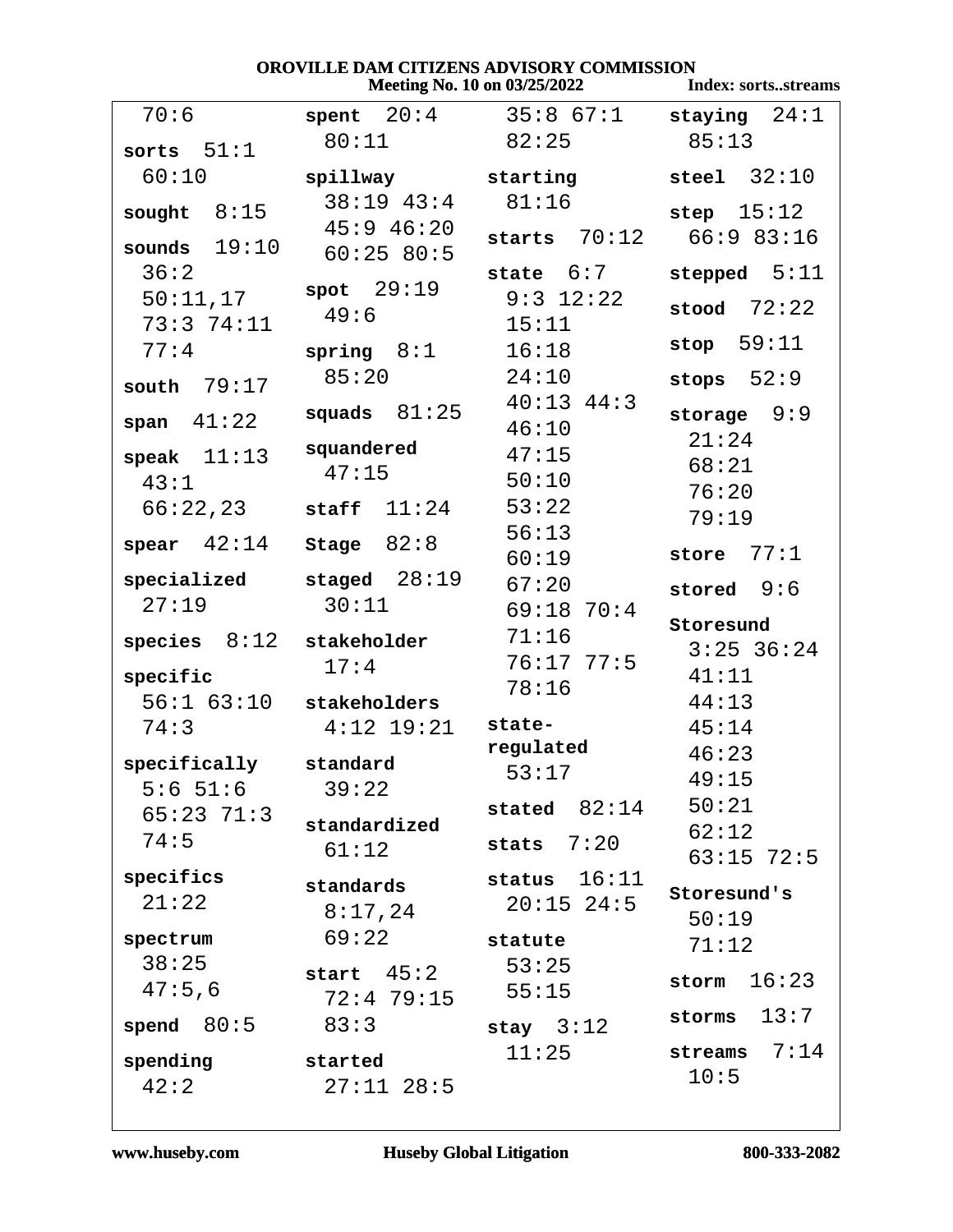#### OROVILLE DAM CITIZENS ADVISORY COMMISSION Meeting No. 10 on 03/25/2022

Index: strong..talk

| 15:5<br>strong | submitted      | super $76:24$   | 32:6           |
|----------------|----------------|-----------------|----------------|
| strongly       | $24:22$ 54:3   | supervisor      | surrounding    |
| 3:11           | 60:20,21       | 12:13,20        | 8:9            |
|                | 82:8           | $13:2$ $14:10$  |                |
| structure      | subsequent     | 20:25           | surveillance   |
| 21:5           | $36:17$ 54:7   | 21:22           | 26:18          |
| 25:10,18,      |                | 22:12           | 54:25          |
| 22, 23, 28:9   | substantial    |                 | survey $11:3$  |
| 29:22,23       | 14:24          | 31:6, 12, 25    | 83:15          |
| 30:12          | success        | 34:17,18        |                |
| structured     | 48:11          | 44:9            | surveys        |
| 38:13          |                | 46:12,15        | $79:21$ 83:2   |
|                | successful     | $49:11$ 70:3    | swim $32:3$    |
| structures     | $5:23$ $51:20$ | supplies        |                |
| 45:18          | succession     | 9:12,18         | system $8:21$  |
| 60:24          | 58:4           | 29:25           | 9:19,24        |
|                |                |                 | 23:18,20,      |
| studies $45:8$ | suggest $50:8$ | supply 5:7      | 21 28:21       |
| 71:13          | suggestion     | 6:69:17         | 29:10          |
| study $62:19$  | 12:13,18       | $11:5$ $15:15$  | 47:12          |
| 78:25          | 46:4,13        | 69:21           | 76:16          |
|                |                | 75:15           |                |
| stunned        | 51:10          |                 | systems        |
| 23:13          | 52:13          | 9:19<br>support | 48:13,15       |
| subapplication | suggestions    | 21:16           | 57:24          |
| $s = 40:3$     | 14:10          | 26:13           |                |
| subcommittee's |                | $39:18$ 40:8    | T              |
| 21:16          | summarizing    | $43:18$ $46:7$  |                |
|                | 64:2           | 48:13           | table $3:11$   |
| subject $3:24$ | summary $4:20$ | 50:24           | tackle $45:24$ |
| 19:14          | $5:2$ 15:21    | supposed        |                |
| submerged      | 36:2063:5      | 67:15           | takes $64:25$  |
| 28:10          |                |                 | taking $9:22$  |
|                | summer $21:23$ | supposedly      | $41:19$ 75:7   |
| submission     | 70:23          | 33:21           | 79:20          |
| 54:1           | 75:4,10        | surprised       |                |
| submit $38:1$  | 85:21          | $15:1$ $23:25$  | talk $5:6$     |
| 53:18          | sunny $39:1$   | 35:23           | $20:3$ $21:12$ |
| 55:16          | 40:16          |                 | 52:3,19        |
|                | 55:24          | surprisingly    | $54:20$ 70:5   |
|                |                |                 |                |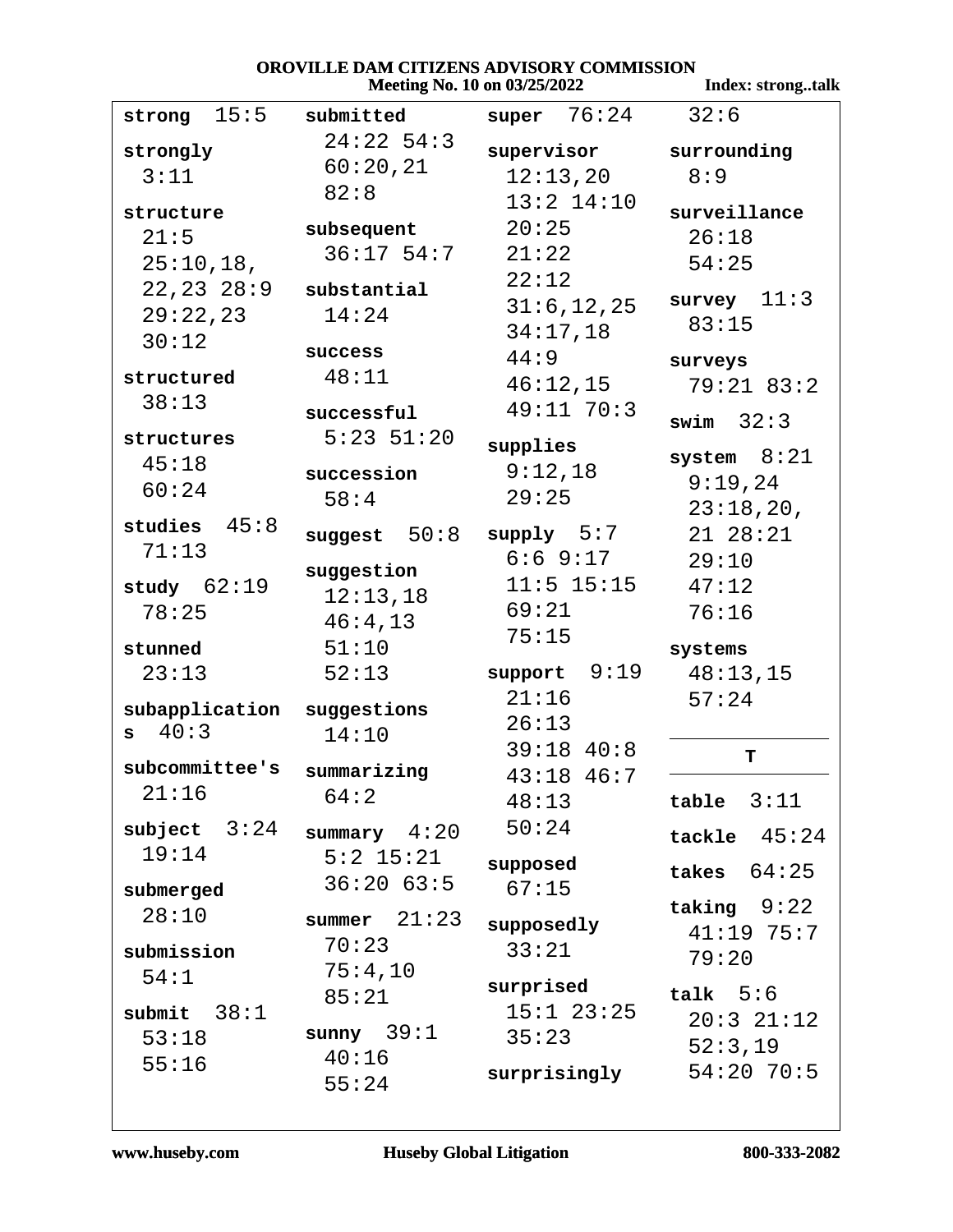|                              |                     | Meeting No. 10 on 03/25/2022 | <b>Index: talkedtomorrow's</b> |
|------------------------------|---------------------|------------------------------|--------------------------------|
| 74:4                         | temporary           | 48:19                        | 51:12                          |
| talked $5:10$                | 31:16               | 65:13                        | 54:1,7                         |
| 20:20                        | 68:15               | thinned $32:8$               | 58:10                          |
| $52:22$ 56:1                 | 73:21               |                              | 61:15,20                       |
| 83:9 85:17                   |                     | thought                      | 66:1768:2                      |
|                              | temptation<br>79:23 | $11:17$ 33:8                 | 69:173:16                      |
| talking                      |                     | 52:366:2                     | $77:14$ 78:9                   |
| $12:20$ 69:1 term $34:15$    |                     | thoughtful                   | 80:9,11,21                     |
| 74:22                        | 69:13,24            | 46:9                         | 83:4,10                        |
| target $21:24$ terms $19:13$ |                     | thoughts $5:9$               | 84:3,25                        |
| targeting                    | 27:17               | $12:8$ 51:15                 | timeline                       |
| 28:3                         | 41:13               | 83:8                         | $20:15$ 74:3                   |
|                              | 46:12               |                              |                                |
| $\texttt{tax}$ 79:9          | 52:21               | thousand                     | times $46:2$                   |
| Teague $67:20$               | 60:1663:6           | 46:21                        | $68:12$ 70:2                   |
| 70:4,8                       | 66:8                | three-day                    | 75:8                           |
| 78:12,15                     |                     | 80:3                         | timing $74:6$ ,                |
|                              | terrorist           |                              | 977:19                         |
| team $13:24$                 | 42:16               | three-hour                   |                                |
| 26:10                        | testing $68:5$      | $4:10$ $19:17$               | Tina $42:13$                   |
| $30:23$ 35:6                 | theft $17:23$       | threshold                    | 44:750:7                       |
| 68:9 75:18                   |                     | 8:12                         | today $3:18$                   |
| technical                    | Thermalito          | throws $80:10$               | 4:1,21                         |
| 4:11,23                      | 59:4 60:8           |                              | $5:14$ 6:9,                    |
| $6:10$ 17:4                  | 62:4                | tie $37:1$                   | 1717:19                        |
| 42:6                         | thick $58:25$       | tied $77:23$                 | $37:8$ 39:14                   |
| $technological$ thing $12:2$ |                     | time $3:16$                  | $46:6$ 51:19                   |
| 47:15                        | 14:14,22            | $4:5,8\ 5:4$                 | 53:361:10                      |
|                              | $22:22$ $61:6$      | $6:21$ $7:18$                | 78:20                          |
| Ted $73:23$                  | 64:24               | 10:2,14                      | 81:15                          |
| telling                      | 84:16               | 12:16                        | 85:17                          |
| 31:13                        |                     | 20:4,10                      | today's $3:15$                 |
| 35:16                        | things $7:10$       |                              | $4:6$ 18:23                    |
|                              | 13:21               | 21:2,11                      |                                |
| temperatures                 | 26:11               | $35:7$ 39:15                 | toe $24:20$                    |
| 7:10,12                      | 29:16               | $40:5$ $41:4$                | 26:15                          |
| template                     | 39:25               | 43:24                        | tomorrow's                     |
| $29:7$ 30:15 $43:19,23$      |                     | 45:17                        | 47:3                           |
|                              |                     | 47:13,20                     |                                |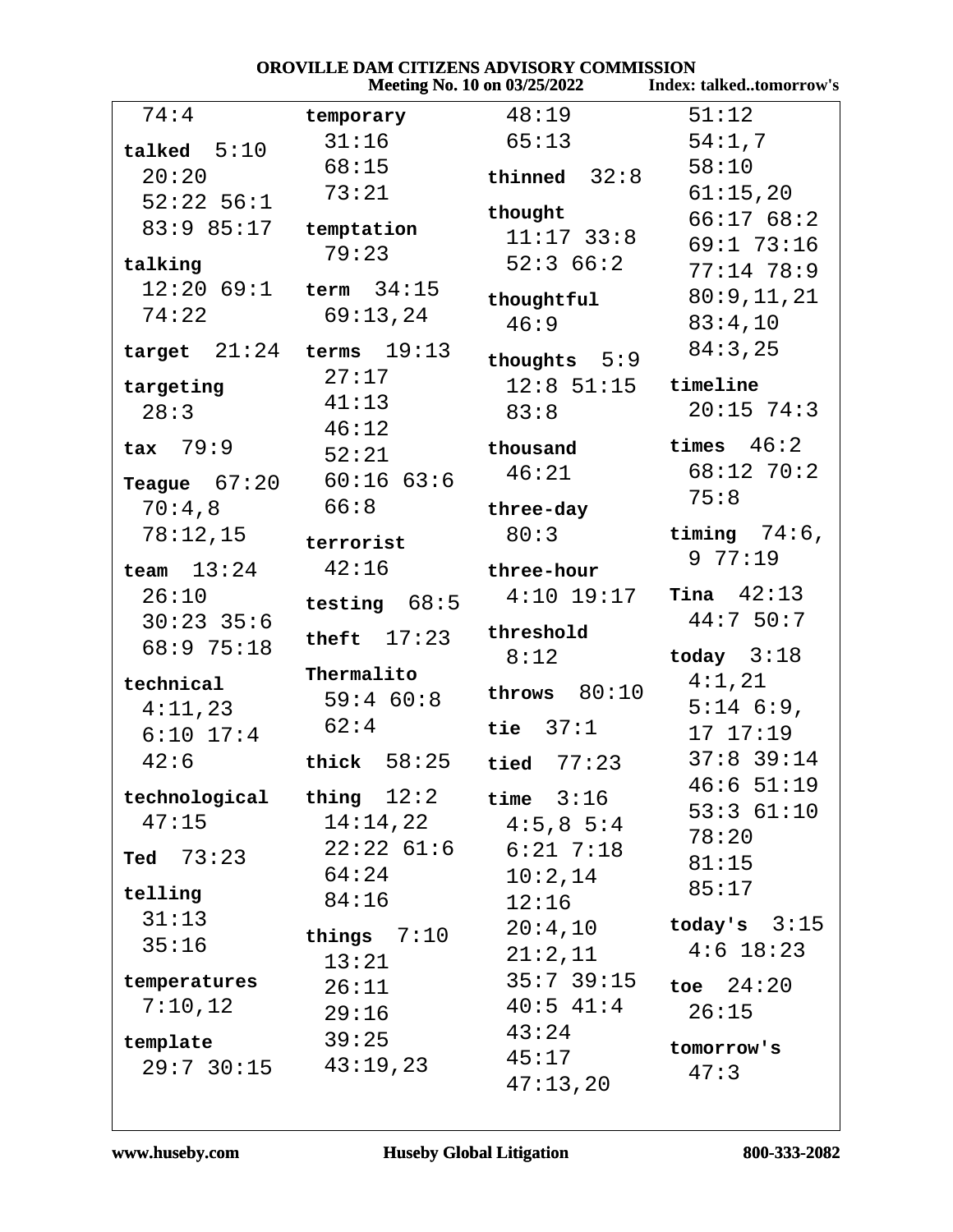### OROVILLE DAM CITIZENS ADVISORY COMMISSION Meeting No. 10 on 03/25/2022

**Index: Tony..updated** 

| Tony $67:2$ ,         | trail $67:13$  |                        | underway                |
|-----------------------|----------------|------------------------|-------------------------|
| 3, 5, 19              | transcripts    | U                      | 70:12                   |
| 68:870:8              | 15:21          | $\sigma$ .s. $11:2$    | unfinished              |
| $71:2$ 75:20          | translate      | 15:9                   | 12:1,16                 |
| Tony's $70:5$         | 7:13           | UC 36:18               | uniform                 |
| tools $43:12$         | trash $29:5$   |                        | 36:25                   |
| top $26:10$           |                | ultimately             | unique $63:10$          |
| 28:8,10               | Trask $23:11$  | 25:19                  |                         |
| 30:7,14               | tremendous     | unconditional          | unlocks                 |
| 47:22                 | 32:21          | 73:7                   | 77:25                   |
| 72:23                 | true $59:8$    | uncontrolled           | unmute $66:25$          |
| top-right             | truth $64:24$  | 61:3                   | 67:371:6                |
| 30:12                 |                | understand             | 74:17                   |
|                       | tuned $3:13$   | $9:11$ $31:15$         | 78:19 81:3              |
| topic $17:9$          | tunnel 3:23    | 32:24                  | unpack $43:23$          |
| 18:4 48:14            | $18:21$ $24:5$ | 35:15                  | unprecedented           |
| 21:3<br>topics        | 28:12          | 37:18,21,              | 44:1                    |
| torches               | 31:17,18       | 24 44:1                | update $3:18$           |
| 30:18                 | 32:1,3,9,      | $46:7$ $62:2$          | $6:21$ $11:4$           |
| total $7:17$          | 19,22,25       | $63:12$ $66:9$         | 14:12,17                |
| 44:12                 | 33:2,4,5,      | 71:20                  | 16:13,15,               |
|                       | 10,19          | 75:11                  | $23 \t17:23$            |
| totally $46:7$        | 34:11          | 82:16                  | 18:13,14,               |
| 24:1<br>touch         | 36:12          | 84:21                  | 16, 21, 24              |
| touched               | turn $6:18$    | understanding          | $20:15$ 24:4            |
| 19:17                 | 21:18          | 35:25                  | 38:741:25               |
|                       | 36:18          | $37:23$ $38:2$         | 47:23                   |
| tough $27:14$         | 42:21          | 44:14,19               | 51:5,25                 |
| 67:7                  | 54:4,9         | 45:2,20                | 54:12                   |
| $\texttt{track}$ 9:25 | 66:15          | 46:5,6                 | 70:13,16                |
| 16:12 17:3            | 67:22          | 62:14                  | 73:14,24                |
| tracker               | turned $5:18$  | understands            | 81:12,13                |
| 52:14                 | turns $10:5$   | $50:13$ 84:2           | updated                 |
| tracking<br>17:12     | type $23:7$    | understood<br>73:275:7 | $54:13 \ 76:4$<br>84:17 |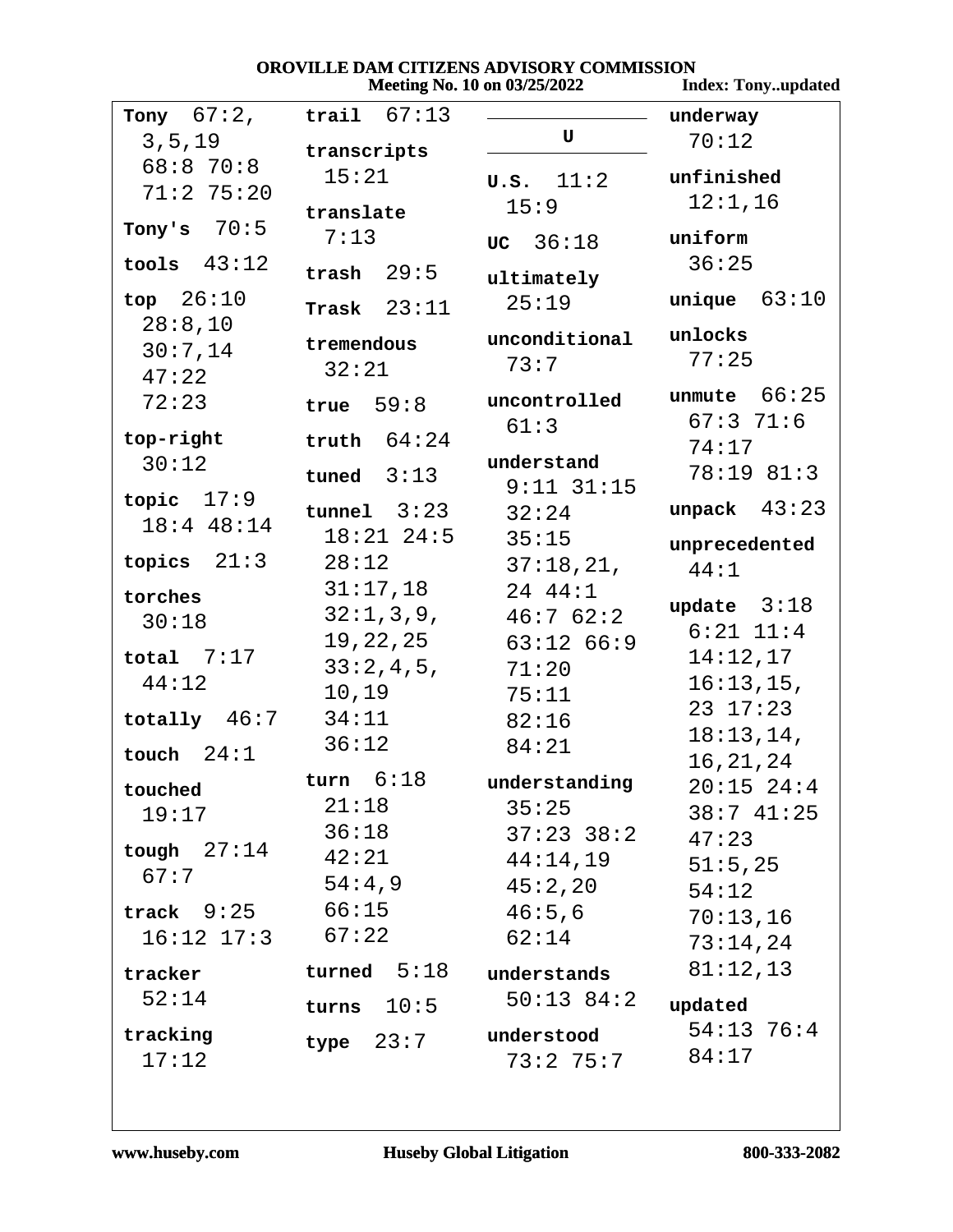|                     |                | Meeting No. 10 on 03/25/2022 | <b>Index: updatesWednesday</b> |
|---------------------|----------------|------------------------------|--------------------------------|
| updates             | variation      | 35:13<br>walked              | 61:15 65:1                     |
| $15:24$ $16:8$      | 69:9           | wanted $21:21$               | 68:14,16                       |
| 17:16               | variety        | 35:20                        | $69:14,15$ ,                   |
| 18:12 42:4          | 17:21          | 42:1,6                       | 18, 19, 21,                    |
| updating            | $56:18$ $57:4$ | 65:7,16                      | 23 72:23                       |
| 76:15               |                | 84:9,24                      | $75:10,14$ ,                   |
|                     | velocity       |                              | 15 76:17                       |
| upgrade             | 61:19          | wanting                      | 77:1                           |
| 47:12,17,           | Ventura        | 83:23                        | 79:15,17                       |
| 22                  | 48:25          | Warning                      | 80:7,10                        |
| upgrades            | verify $35:6$  | 56:17                        | 82:15                          |
| 47:15               |                | 45:23<br>waste               | 84:10,14,                      |
| uplift 25:8         | version $39:6$ |                              | 19 85:1                        |
|                     | viable $34:5$  | watching<br>29:17            | watershed                      |
| urgency             | vibrating      |                              | $7:6$ 10:7,                    |
| 13:16<br>15:14      | $25:3$ $26:17$ | 31:15                        | 10,13                          |
| 68:16               |                | water $5:5,7$                | 13:6,8,10                      |
|                     | $view$ 77:15   | $6:68:5$ ,                   | wave $61:15$                   |
| usability           | viewpoints     | 16, 17, 21,                  |                                |
| 75:3                | 17:21          | 24, 25, 9:3,                 | ways $10:4$ ,                  |
| usage $9:24$        | $virtual$ 3:9  | 6, 9, 12, 17,                | $22$ $13:25$                   |
|                     | 36:11          | 19, 24, 25                   | 56:18                          |
| usefulness<br>49:20 | 58:24          | 10:11,19,                    | 57:17                          |
|                     |                | 2011:5                       | wear $37:8$                    |
| 75:2<br>user        | voice $15:5$   | 13:17                        | weather                        |
|                     | 44:5 84:13     | 14:20,22                     | $12:10$ $13:9$                 |
| $\mathbf v$         | vulnerability  | $16:9$ $17:2$ ,              | 56:1562:5                      |
|                     | 45:2           | $23 \t23:9$                  | 63:14                          |
| vaguely             |                | 24:11                        |                                |
| 11:16               | W              | 28:16                        | website                        |
| Valley $76:17$      |                | 29:25                        | 4:17,25                        |
| valve $31:19$       | 41:10<br>Wade  | 30:1,2                       | 15:22                          |
| 32:11,12,           | 42:8           | $34:6$ 40:13                 | $36:16$ 43:8                   |
| $15 \t33:11$        | wake-up $7:19$ | 42:10                        | $61:8$ $64:4$                  |
|                     | walk $33:12$   | 45:16                        | $69:4$ 81:13                   |
| valves $32:1$ ,     | 34:11          | 53:11,17                     | 85:18                          |
| 4,23                |                | 56:15                        | Wednesday                      |
|                     |                | 60:19                        |                                |